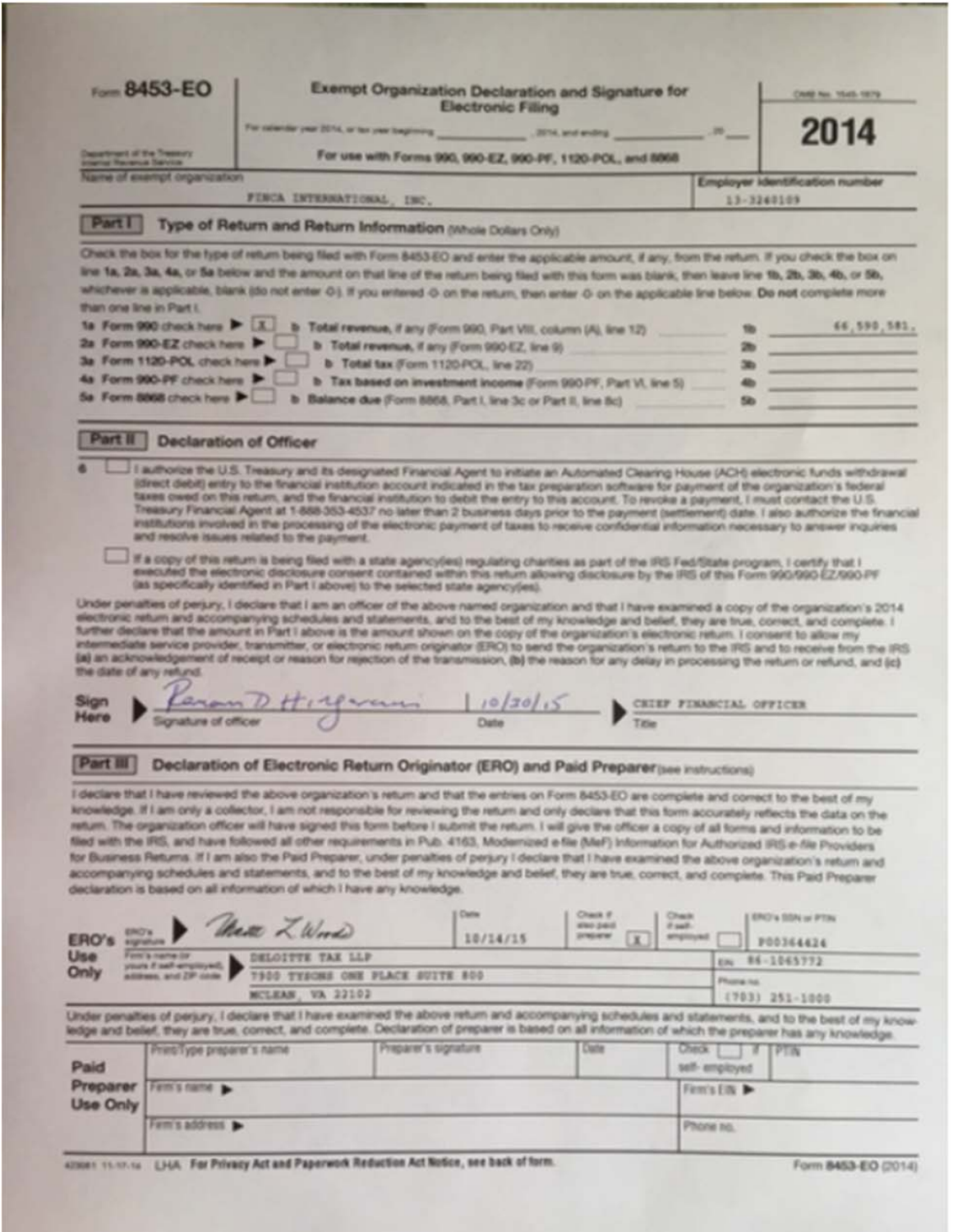# **990 Return of Organization Exempt From Income Tax 1990 2014**<br>
Under section 501(c), 527, or 4947(a)(1) of the Internal Revenue Code (except private foundations) **2014**

**Under section 501(c), 527, or 4947(a)(1) of the Internal Revenue Code (except private foundations)**

**| Do not enter social security numbers on this form as it may be made public. | Information about Form 990 and its instructions is at www.irs.gov/form990.** | Inspection



Department of the Treasury Internal Revenue Service

| A                                                            |                             | For the 2014 calendar year, or tax year beginning                                                                                                                                                  | and ending |                                                     |                                                           |
|--------------------------------------------------------------|-----------------------------|----------------------------------------------------------------------------------------------------------------------------------------------------------------------------------------------------|------------|-----------------------------------------------------|-----------------------------------------------------------|
| в                                                            | Check if<br>applicable:     | <b>C</b> Name of organization                                                                                                                                                                      |            | D Employer identification number                    |                                                           |
|                                                              | Address<br> change          | FINCA INTERNATIONAL, INC.                                                                                                                                                                          |            |                                                     |                                                           |
|                                                              | Name<br>change              | Doing business as                                                                                                                                                                                  |            | 13-3240109                                          |                                                           |
|                                                              | Initial<br>return           | Number and street (or P.O. box if mail is not delivered to street address)                                                                                                                         | Room/suite | E Telephone number                                  |                                                           |
|                                                              | Final<br>return/            | 1201 15TH ST. NW, 8TH FLOOR                                                                                                                                                                        |            |                                                     | $(202)$ 682-1510                                          |
|                                                              | termin-<br>ated             | City or town, state or province, country, and ZIP or foreign postal code                                                                                                                           |            | G Gross receipts \$                                 | 66,590,581.                                               |
|                                                              | Amended<br>Ireturn          | WASHINGTON, DC 20005                                                                                                                                                                               |            | $H(a)$ is this a group return                       |                                                           |
|                                                              | Applica-<br>tion<br>pending | F Name and address of principal officer: RUPERT W. SCOFIELD                                                                                                                                        |            | for subordinates?                                   | $\sqrt{}$ Yes $\left\lfloor \frac{X}{X} \right\rfloor$ No |
|                                                              |                             | SAME AS C ABOVE                                                                                                                                                                                    |            | $H(b)$ Are all subordinates included? $\Box$ Yes    | <b>No</b>                                                 |
|                                                              |                             | Tax-exempt status: $x \mid 301(c)(3)$<br>$4947(a)(1)$ or<br>$501(c)$ (<br>$\sqrt{\phantom{a}}$ (insert no.)                                                                                        | 527        |                                                     | If "No," attach a list. (see instructions)                |
|                                                              |                             | J Website: WWW.FINCA.ORG                                                                                                                                                                           |            | $H(c)$ Group exemption number $\blacktriangleright$ |                                                           |
|                                                              |                             | Other $\blacktriangleright$<br><b>K</b> Form of organization: $\boxed{x}$ Corporation<br>Trust<br>Association                                                                                      |            | L Year of formation: 1984                           | $\mathsf{M}$ State of legal domicile: NY                  |
|                                                              | Part II                     | Summary                                                                                                                                                                                            |            |                                                     |                                                           |
|                                                              | 1                           | Briefly describe the organization's mission or most significant activities: ALLEVIATE POVERTY BY HELPING                                                                                           |            |                                                     |                                                           |
|                                                              |                             | PEOPLE BUILD ASSETS, CREATE JOBS AND RAISE STANDARD OF LIVING                                                                                                                                      |            |                                                     |                                                           |
|                                                              | 2                           | Check this box $\blacktriangleright \Box$ if the organization discontinued its operations or disposed of more than 25% of its net assets.                                                          |            |                                                     |                                                           |
|                                                              | з                           | Number of voting members of the governing body (Part VI, line 1a)                                                                                                                                  |            | 3                                                   | 13<br>11                                                  |
|                                                              | 4                           |                                                                                                                                                                                                    |            | 4<br>5                                              | 192                                                       |
|                                                              | 5                           |                                                                                                                                                                                                    |            | 6                                                   | 69                                                        |
|                                                              |                             |                                                                                                                                                                                                    |            | 7a                                                  | 84,425.                                                   |
|                                                              |                             |                                                                                                                                                                                                    |            | 7b                                                  | 38.463.                                                   |
|                                                              |                             |                                                                                                                                                                                                    |            | <b>Prior Year</b>                                   | <b>Current Year</b>                                       |
|                                                              |                             |                                                                                                                                                                                                    |            | 27,525,208,                                         | 25,288,005.                                               |
| <b>Activities &amp; Governance</b><br>6<br>8<br>Revenue<br>9 |                             | Program service revenue (Part VIII, line 2g)                                                                                                                                                       |            | 31, 763, 541,                                       | 32,682,014.                                               |
|                                                              | 10                          |                                                                                                                                                                                                    |            | 8,044,174.                                          | 3, 325, 221.                                              |
|                                                              | 11                          | Other revenue (Part VIII, column (A), lines 5, 6d, 8c, 9c, 10c, and 11e)                                                                                                                           |            | 4,869,734                                           | 5, 295, 341.                                              |
|                                                              | 12                          | Total revenue - add lines 8 through 11 (must equal Part VIII, column (A), line 12)                                                                                                                 |            | 72, 202, 657                                        | 66,590,581.                                               |
|                                                              | 13                          | Grants and similar amounts paid (Part IX, column (A), lines 1-3)                                                                                                                                   |            | $\mathbf{0}$ .                                      | 0.                                                        |
|                                                              | 14                          |                                                                                                                                                                                                    |            | $\mathbf{0}$ .                                      | $\mathfrak o$ .                                           |
|                                                              | 15                          | Salaries, other compensation, employee benefits (Part IX, column (A), lines 5-10)                                                                                                                  |            | 26, 175, 290,                                       | 26, 487, 471.                                             |
|                                                              |                             |                                                                                                                                                                                                    |            | 336,715                                             | 289,592.                                                  |
| Expenses                                                     |                             | 3,033,924.<br><b>b</b> Total fundraising expenses (Part IX, column (D), line 25)<br>$\blacktriangleright$ and $\blacktriangleright$                                                                |            |                                                     |                                                           |
|                                                              |                             |                                                                                                                                                                                                    |            | 37,657,615.                                         | 34,638,294.                                               |
|                                                              | 18                          | Total expenses. Add lines 13-17 (must equal Part IX, column (A), line 25)                                                                                                                          |            | 64, 169, 620.                                       | 61, 415, 357.                                             |
|                                                              | 19                          |                                                                                                                                                                                                    |            | 8,033,037,                                          | 5.175.224.                                                |
| 등<br>이                                                       |                             |                                                                                                                                                                                                    |            | <b>Beginning of Current Year</b>                    | <b>End of Year</b>                                        |
| Net Assets<br>Fund Balanc                                    | 20                          | Total assets (Part X, line 16)                                                                                                                                                                     |            | 127, 327, 680,                                      | 135, 162, 784.                                            |
|                                                              | 21                          | Total liabilities (Part X, line 26)                                                                                                                                                                |            | 50, 743, 270,                                       | 52,104,204.                                               |
|                                                              | 22                          |                                                                                                                                                                                                    |            | 76,584,410.                                         | 83,058,580.                                               |
|                                                              |                             | Part II   Signature Block<br>Under negotion of nerius Udeolers that Unave avemined this return, including eccompanying sehedules and etatements, and to the best of my knowledge and belief, it is |            |                                                     |                                                           |

Under penalties of perjury, I declare that I have examined this return, including accompanying schedules and statements, and to the best of my knowledge and belief, it is true, correct, and complete. Declaration of preparer (other than officer) is based on all information of which preparer has any knowledge.

| Sign            | Signature of officer                                                              |                      |                          | Date                       |  |
|-----------------|-----------------------------------------------------------------------------------|----------------------|--------------------------|----------------------------|--|
| Here            | ROMAN HINGORANI, CHIEF FINANCIAL OFFICER                                          |                      |                          |                            |  |
|                 | Type or print name and title                                                      |                      |                          |                            |  |
|                 | Print/Type preparer's name                                                        | Preparer's signature | Date                     | PTIN<br>Check              |  |
| Paid            | YVETTE L. WOODS                                                                   |                      |                          | P00364424<br>self-emploved |  |
| Preparer        | DELOITTE TAX LLP<br>Firm's name<br>$\mathbf{r}$                                   |                      |                          | 86-1065772<br>Firm's $EIN$ |  |
| Use Only        | 7900 TYSONS ONE PLACE SUITE 800<br>Firm's address $\blacktriangleright$           |                      |                          |                            |  |
|                 | MCLEAN, VA 22102                                                                  |                      | Phone no. (703) 251-1000 |                            |  |
|                 | May the IRS discuss this return with the preparer shown above? (see instructions) |                      |                          | х<br><b>No</b><br>Yes      |  |
| 432001 11-07-14 | LHA For Paperwork Reduction Act Notice, see the separate instructions.            |                      |                          | Form 990 (2014)            |  |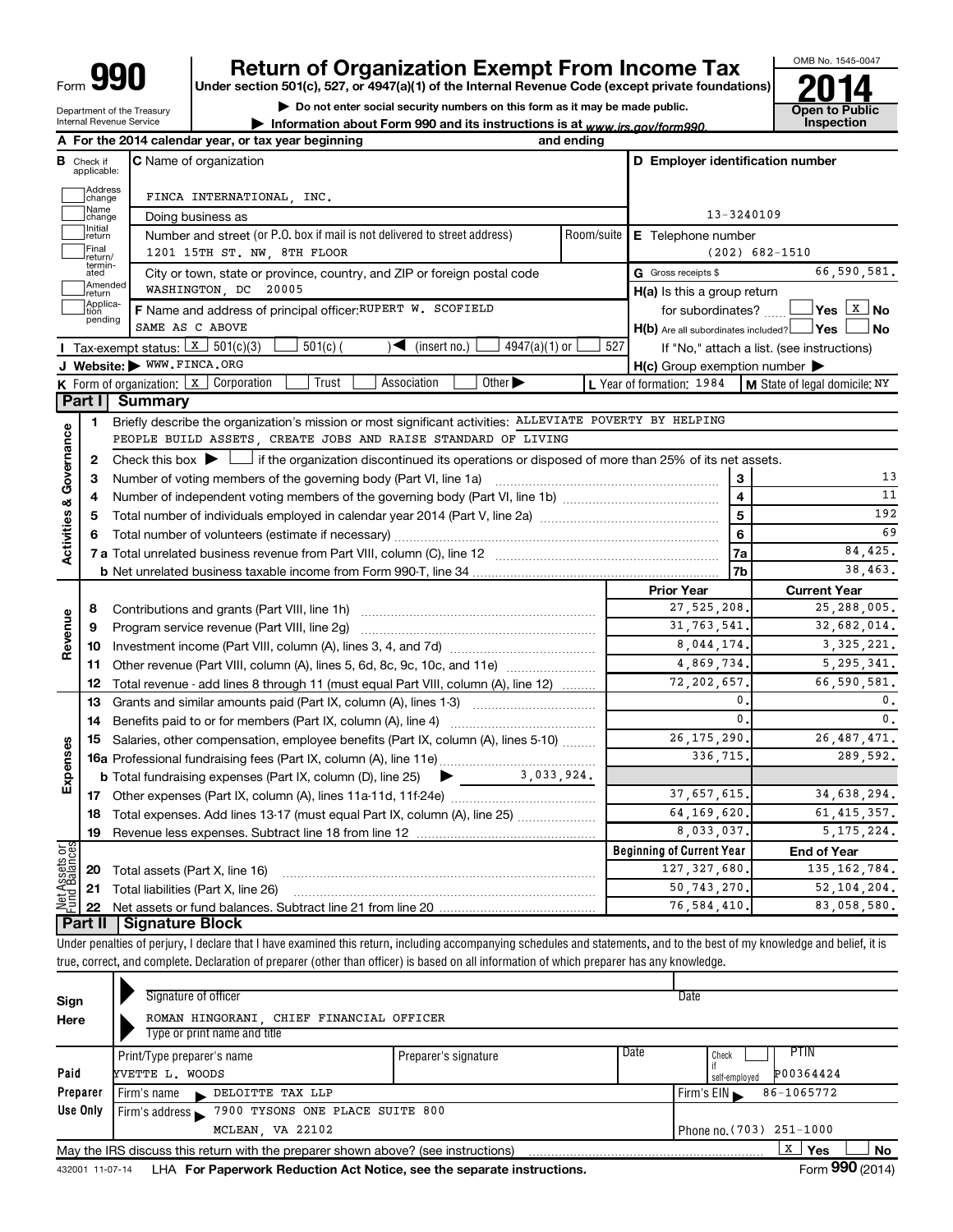|                                                                        | FINCA INTERNATIONAL, INC.<br><b>Part III   Statement of Program Service Accomplishments</b>                                                  | 13-3240109 | Page 2                           |
|------------------------------------------------------------------------|----------------------------------------------------------------------------------------------------------------------------------------------|------------|----------------------------------|
|                                                                        |                                                                                                                                              |            |                                  |
|                                                                        | Briefly describe the organization's mission:                                                                                                 |            |                                  |
|                                                                        | FINCA'S MISSION IS TO ALLEVIATE POVERTY THROUGH LASTING SOLUTIONS THAT                                                                       |            |                                  |
|                                                                        | HELP PEOPLE BUILD ASSETS, CREATE JOBS, AND RAISE THEIR STANDARD OF                                                                           |            |                                  |
|                                                                        | LIVING.                                                                                                                                      |            |                                  |
|                                                                        | Did the organization undertake any significant program services during the year which were not listed on                                     |            |                                  |
|                                                                        | If "Yes." describe these new services on Schedule O.                                                                                         |            | $\Box$ Yes $\boxed{\text{x}}$ No |
|                                                                        | Did the organization cease conducting, or make significant changes in how it conducts, any program services?                                 |            | $\Box$ Yes $\boxed{\text{x}}$ No |
|                                                                        | If "Yes," describe these changes on Schedule O.                                                                                              |            |                                  |
|                                                                        | Describe the organization's program service accomplishments for each of its three largest program services, as measured by expenses.         |            |                                  |
|                                                                        | Section 501(c)(3) and 501(c)(4) organizations are required to report the amount of grants and allocations to others, the total expenses, and |            |                                  |
|                                                                        | revenue, if any, for each program service reported.<br>47, 442, 732. including grants of \$<br>(Express \$                                   |            |                                  |
|                                                                        | (Code:<br>FINANCIAL ACCESS: AS OF DECEMBER 31, 2014, FINCA INTERNATIONAL AND ITS                                                             |            |                                  |
|                                                                        | AFFILIATES PROVIDED MORE THAN 1.8 MILLION INDIVIDUALS ACROSS 23                                                                              |            |                                  |
|                                                                        | COUNTRIES IN AFRICA, EURASIA, LATIN AMERICA, THE MIDDLE EAST, AND                                                                            |            |                                  |
|                                                                        | SOUTHERN ASIA WITH LOANS, SAVINGS, AND OTHER FINANCIAL SERVICES                                                                              |            |                                  |
| Form 990 (2014)<br>1<br>$\mathbf{2}$<br>3<br>4<br>4a<br>4b<br>4с<br>4е | DESIGNED TO HELP THEM BUILD THEIR SMALL BUSINESSES AND IMPROVE THEIR                                                                         |            |                                  |
|                                                                        | OWN PROSPECTS AND THE LIVES OF THEIR DEPENDENTS. SEE SCHEDULE O FOR                                                                          |            |                                  |
|                                                                        | MORE DETAILED INFORMATION.                                                                                                                   |            |                                  |
|                                                                        |                                                                                                                                              |            |                                  |
|                                                                        |                                                                                                                                              |            |                                  |
|                                                                        |                                                                                                                                              |            |                                  |
|                                                                        |                                                                                                                                              |            |                                  |
|                                                                        |                                                                                                                                              |            |                                  |
|                                                                        |                                                                                                                                              |            |                                  |
|                                                                        |                                                                                                                                              |            |                                  |
|                                                                        |                                                                                                                                              |            |                                  |
|                                                                        |                                                                                                                                              |            |                                  |
|                                                                        |                                                                                                                                              |            |                                  |
|                                                                        |                                                                                                                                              |            |                                  |
|                                                                        |                                                                                                                                              |            |                                  |
|                                                                        |                                                                                                                                              |            |                                  |
|                                                                        |                                                                                                                                              |            |                                  |
|                                                                        |                                                                                                                                              |            |                                  |
|                                                                        |                                                                                                                                              |            |                                  |
|                                                                        |                                                                                                                                              |            |                                  |
|                                                                        | $\left(\text{Code:} \right) \left(\text{Expenses } \$\right)$<br>$\left( \text{Revenue } \$<br>including grants of \$                        |            |                                  |
|                                                                        |                                                                                                                                              |            |                                  |
|                                                                        |                                                                                                                                              |            |                                  |
|                                                                        |                                                                                                                                              |            |                                  |
|                                                                        |                                                                                                                                              |            |                                  |
|                                                                        |                                                                                                                                              |            |                                  |
|                                                                        |                                                                                                                                              |            |                                  |
|                                                                        |                                                                                                                                              |            |                                  |
|                                                                        |                                                                                                                                              |            |                                  |
|                                                                        |                                                                                                                                              |            |                                  |
|                                                                        |                                                                                                                                              |            |                                  |
|                                                                        | 4d Other program services (Describe in Schedule O.)                                                                                          |            |                                  |
|                                                                        | (Expenses \$<br>) (Revenue \$<br>including grants of \$                                                                                      |            |                                  |
|                                                                        | 47, 442, 732.<br>Total program service expenses                                                                                              |            |                                  |
|                                                                        |                                                                                                                                              |            |                                  |
| 432002                                                                 |                                                                                                                                              |            | Form 990 (2014)                  |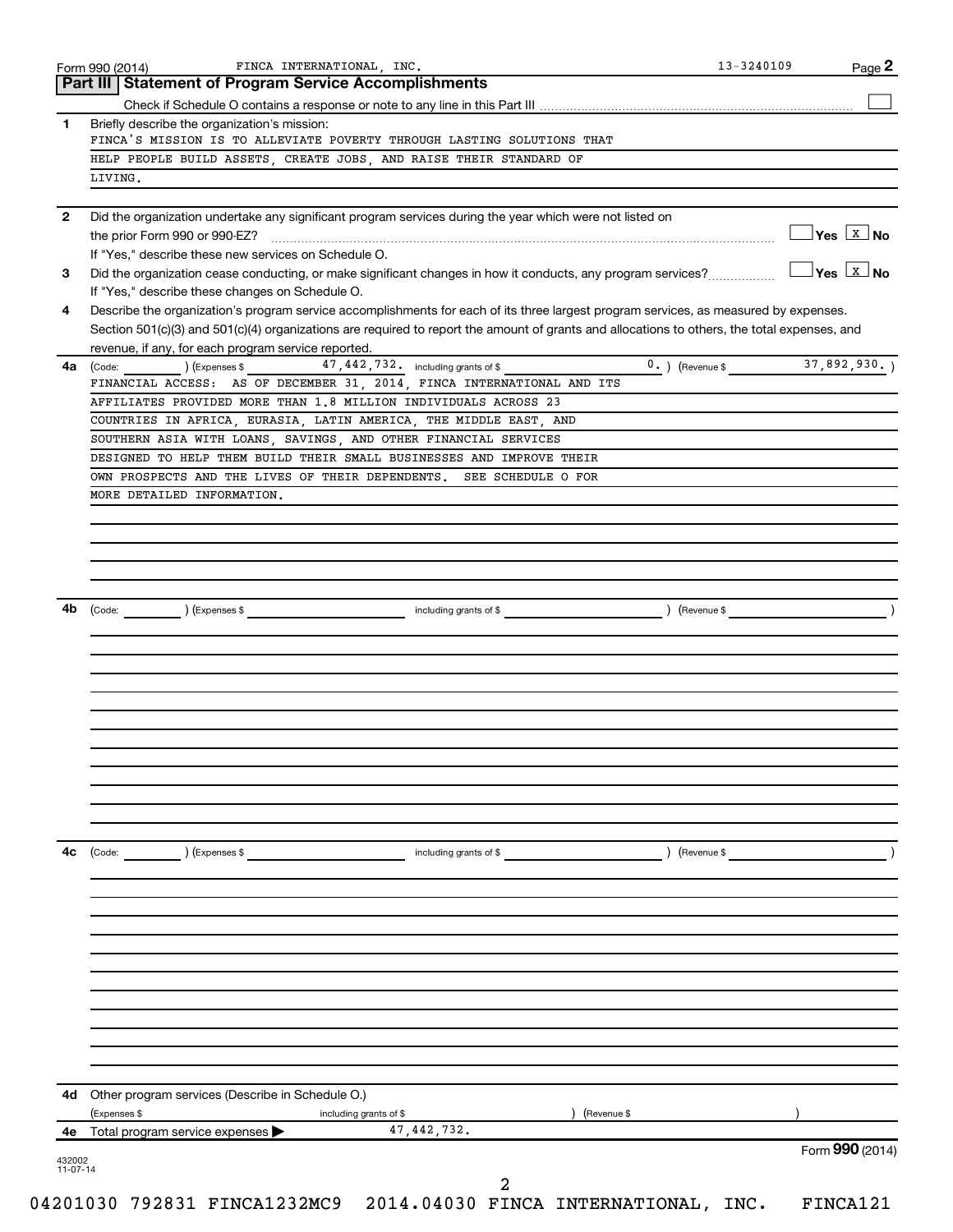Form 990 (2014) **PERICA INTERNATIONAL, INC.** Port 13-3240109 Page

|     | <b>Part IV   Checklist of Required Schedules</b>                                                                                                                                                                                    |                         |     |     |
|-----|-------------------------------------------------------------------------------------------------------------------------------------------------------------------------------------------------------------------------------------|-------------------------|-----|-----|
|     |                                                                                                                                                                                                                                     |                         | Yes | No. |
| 1   | Is the organization described in section 501(c)(3) or 4947(a)(1) (other than a private foundation)?                                                                                                                                 |                         |     |     |
|     |                                                                                                                                                                                                                                     | 1                       | х   |     |
| 2   | Is the organization required to complete Schedule B, Schedule of Contributors? [11] the organization required to complete Schedule B, Schedule of Contributors?                                                                     | $\mathbf{2}$            | x   |     |
| 3   | Did the organization engage in direct or indirect political campaign activities on behalf of or in opposition to candidates for                                                                                                     |                         |     |     |
|     |                                                                                                                                                                                                                                     | 3                       |     | x   |
|     |                                                                                                                                                                                                                                     |                         |     |     |
| 4   | Section 501(c)(3) organizations. Did the organization engage in lobbying activities, or have a section 501(h) election in effect                                                                                                    |                         |     | x   |
|     |                                                                                                                                                                                                                                     | 4                       |     |     |
| 5   | Is the organization a section 501(c)(4), 501(c)(5), or 501(c)(6) organization that receives membership dues, assessments, or                                                                                                        |                         |     |     |
|     |                                                                                                                                                                                                                                     | 5                       |     | x   |
| 6   | Did the organization maintain any donor advised funds or any similar funds or accounts for which donors have the right to                                                                                                           |                         |     |     |
|     | provide advice on the distribution or investment of amounts in such funds or accounts? If "Yes," complete Schedule D, Part I                                                                                                        | 6                       |     | x   |
| 7   | Did the organization receive or hold a conservation easement, including easements to preserve open space,                                                                                                                           |                         |     |     |
|     |                                                                                                                                                                                                                                     | $\overline{\mathbf{r}}$ |     | x   |
| 8   | Did the organization maintain collections of works of art, historical treasures, or other similar assets? If "Yes," complete                                                                                                        |                         |     |     |
|     | Schedule D, Part III <b>Process Construction Construction Construction</b> Construction Construction Construction Construction Construction Construction Construction Construction Construction Construction Construction Construct | 8                       |     | x   |
| 9   | Did the organization report an amount in Part X, line 21, for escrow or custodial account liability; serve as a custodian for                                                                                                       |                         |     |     |
|     | amounts not listed in Part X; or provide credit counseling, debt management, credit repair, or debt negotiation services?                                                                                                           |                         |     |     |
|     | If "Yes," complete Schedule D, Part IV                                                                                                                                                                                              | 9                       |     | x   |
| 10  | Did the organization, directly or through a related organization, hold assets in temporarily restricted endowments, permanent                                                                                                       |                         |     |     |
|     |                                                                                                                                                                                                                                     | 10                      |     | х   |
| 11  | If the organization's answer to any of the following questions is "Yes," then complete Schedule D, Parts VI, VII, VIII, IX, or X                                                                                                    |                         |     |     |
|     | as applicable.                                                                                                                                                                                                                      |                         |     |     |
|     | a Did the organization report an amount for land, buildings, and equipment in Part X, line 10? If "Yes," complete Schedule D,                                                                                                       |                         |     |     |
|     | Part VI                                                                                                                                                                                                                             | 11a                     | x   |     |
|     | <b>b</b> Did the organization report an amount for investments - other securities in Part X, line 12 that is 5% or more of its total                                                                                                |                         |     |     |
|     | assets reported in Part X, line 16? If "Yes," complete Schedule D, Part VII [[[[[[[[[[[[[[[[[[[[[[[[[[[[[[[[[                                                                                                                       | 11b                     |     | x   |
|     | c Did the organization report an amount for investments - program related in Part X, line 13 that is 5% or more of its total                                                                                                        |                         |     |     |
|     |                                                                                                                                                                                                                                     | 11c                     | x   |     |
|     |                                                                                                                                                                                                                                     |                         |     |     |
|     | d Did the organization report an amount for other assets in Part X, line 15 that is 5% or more of its total assets reported in                                                                                                      |                         |     | х   |
|     |                                                                                                                                                                                                                                     | <b>11d</b>              | X   |     |
|     | e Did the organization report an amount for other liabilities in Part X, line 25? If "Yes," complete Schedule D, Part X                                                                                                             | 11e                     |     |     |
|     | f Did the organization's separate or consolidated financial statements for the tax year include a footnote that addresses                                                                                                           |                         |     |     |
|     | the organization's liability for uncertain tax positions under FIN 48 (ASC 740)? If "Yes," complete Schedule D, Part X                                                                                                              | 11f                     | x   |     |
|     | 12a Did the organization obtain separate, independent audited financial statements for the tax year? If "Yes," complete                                                                                                             |                         |     |     |
|     | Schedule D, Parts XI and XII                                                                                                                                                                                                        | 12a                     |     | x   |
|     | <b>b</b> Was the organization included in consolidated, independent audited financial statements for the tax year?                                                                                                                  |                         |     |     |
|     | If "Yes," and if the organization answered "No" to line 12a, then completing Schedule D, Parts XI and XII is optional <i></i>                                                                                                       | 12b                     | х   |     |
| 13  |                                                                                                                                                                                                                                     | 13                      |     | x   |
| 14a |                                                                                                                                                                                                                                     | 14a                     | х   |     |
|     | <b>b</b> Did the organization have aggregate revenues or expenses of more than \$10,000 from grantmaking, fundraising, business,                                                                                                    |                         |     |     |
|     | investment, and program service activities outside the United States, or aggregate foreign investments valued at \$100,000                                                                                                          |                         |     |     |
|     |                                                                                                                                                                                                                                     | 14b                     | х   |     |
| 15  | Did the organization report on Part IX, column (A), line 3, more than \$5,000 of grants or other assistance to or for any                                                                                                           |                         |     |     |
|     |                                                                                                                                                                                                                                     | 15                      |     | х   |
| 16  | Did the organization report on Part IX, column (A), line 3, more than \$5,000 of aggregate grants or other assistance to                                                                                                            |                         |     |     |
|     |                                                                                                                                                                                                                                     | 16                      |     | x   |
| 17  | Did the organization report a total of more than \$15,000 of expenses for professional fundraising services on Part IX,                                                                                                             |                         |     |     |
|     |                                                                                                                                                                                                                                     | 17                      | х   |     |
| 18  | Did the organization report more than \$15,000 total of fundraising event gross income and contributions on Part VIII, lines                                                                                                        |                         |     |     |
|     |                                                                                                                                                                                                                                     | 18                      |     | х   |
| 19  | Did the organization report more than \$15,000 of gross income from gaming activities on Part VIII, line 9a? If "Yes,"                                                                                                              |                         |     |     |
|     |                                                                                                                                                                                                                                     | 19                      |     | х   |
|     |                                                                                                                                                                                                                                     | 20a                     |     | x   |
|     |                                                                                                                                                                                                                                     | 20 <sub>b</sub>         |     |     |
|     |                                                                                                                                                                                                                                     |                         |     |     |

Form (2014) **990**

<sup>432003</sup> 11-07-14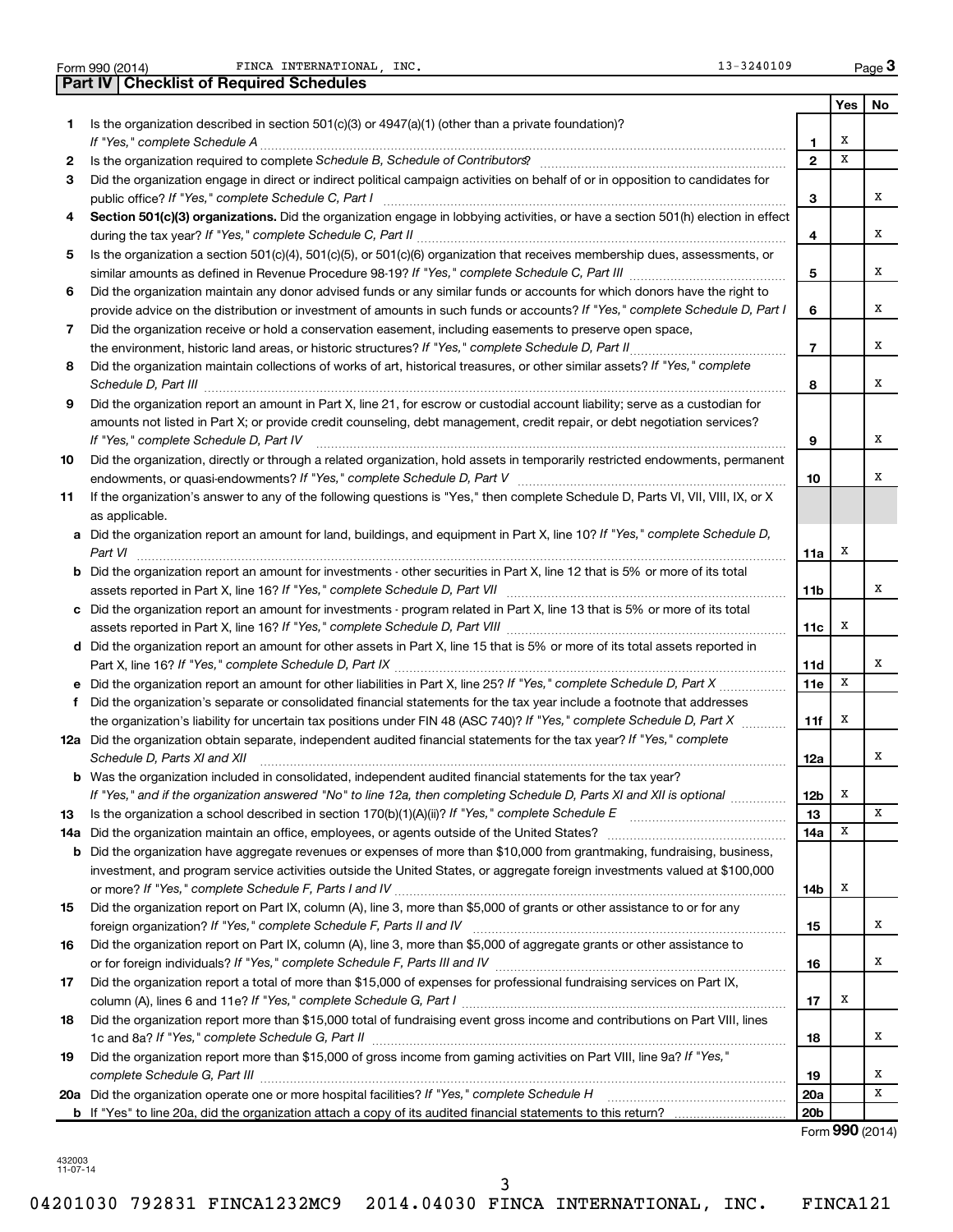| Form 990 (2014) |  |  |
|-----------------|--|--|
|                 |  |  |

FINCA INTERNATIONAL, INC.

| Form 990 (2014) | FINCA<br>INTERNATIONAL<br>INC.                     | -3240109<br>$\mathbf{v}$ | Page |
|-----------------|----------------------------------------------------|--------------------------|------|
| <b>Part IV</b>  | <b>Checklist of Required Schedules (continued)</b> |                          |      |

|  | 13-3240109 |  |  |  |
|--|------------|--|--|--|
|  |            |  |  |  |

**4**

|    |                                                                                                                                                                                          |     | Yes | No |
|----|------------------------------------------------------------------------------------------------------------------------------------------------------------------------------------------|-----|-----|----|
| 21 | Did the organization report more than \$5,000 of grants or other assistance to any domestic organization or                                                                              |     |     |    |
|    |                                                                                                                                                                                          | 21  |     | х  |
| 22 | Did the organization report more than \$5,000 of grants or other assistance to or for domestic individuals on                                                                            |     |     |    |
|    |                                                                                                                                                                                          | 22  |     | х  |
| 23 | Did the organization answer "Yes" to Part VII, Section A, line 3, 4, or 5 about compensation of the organization's current                                                               |     |     |    |
|    | and former officers, directors, trustees, key employees, and highest compensated employees? If "Yes," complete                                                                           |     |     |    |
|    |                                                                                                                                                                                          | 23  | х   |    |
|    | 24a Did the organization have a tax-exempt bond issue with an outstanding principal amount of more than \$100,000 as of the                                                              |     |     |    |
|    | last day of the year, that was issued after December 31, 2002? If "Yes," answer lines 24b through 24d and complete                                                                       |     |     |    |
|    | Schedule K. If "No", go to line 25a                                                                                                                                                      | 24a |     | х  |
|    |                                                                                                                                                                                          | 24b |     |    |
|    | c Did the organization maintain an escrow account other than a refunding escrow at any time during the year to defease                                                                   |     |     |    |
|    |                                                                                                                                                                                          | 24c |     |    |
|    |                                                                                                                                                                                          | 24d |     |    |
|    | 25a Section 501(c)(3), 501(c)(4), and 501(c)(29) organizations. Did the organization engage in an excess benefit                                                                         |     |     |    |
|    |                                                                                                                                                                                          | 25a |     | х  |
|    | <b>b</b> Is the organization aware that it engaged in an excess benefit transaction with a disqualified person in a prior year, and                                                      |     |     |    |
|    | that the transaction has not been reported on any of the organization's prior Forms 990 or 990-EZ? If "Yes," complete                                                                    |     |     |    |
|    | Schedule L, Part I                                                                                                                                                                       | 25b |     | х  |
| 26 | Did the organization report any amount on Part X, line 5, 6, or 22 for receivables from or payables to any current or                                                                    |     |     |    |
|    | former officers, directors, trustees, key employees, highest compensated employees, or disqualified persons? If "Yes,"                                                                   |     |     |    |
|    | complete Schedule L, Part II                                                                                                                                                             | 26  |     | х  |
| 27 | Did the organization provide a grant or other assistance to an officer, director, trustee, key employee, substantial                                                                     |     |     |    |
|    | contributor or employee thereof, a grant selection committee member, or to a 35% controlled entity or family member                                                                      |     |     | х  |
|    |                                                                                                                                                                                          | 27  |     |    |
| 28 | Was the organization a party to a business transaction with one of the following parties (see Schedule L, Part IV                                                                        |     |     |    |
|    | instructions for applicable filing thresholds, conditions, and exceptions):<br>a A current or former officer, director, trustee, or key employee? If "Yes," complete Schedule L, Part IV | 28a |     | х  |
|    | <b>b</b> A family member of a current or former officer, director, trustee, or key employee? If "Yes," complete Schedule L, Part IV                                                      | 28b | X   |    |
|    | c An entity of which a current or former officer, director, trustee, or key employee (or a family member thereof) was an officer,                                                        |     |     |    |
|    |                                                                                                                                                                                          | 28c |     | х  |
| 29 |                                                                                                                                                                                          | 29  | X   |    |
| 30 | Did the organization receive contributions of art, historical treasures, or other similar assets, or qualified conservation                                                              |     |     |    |
|    |                                                                                                                                                                                          | 30  |     | х  |
| 31 | Did the organization liquidate, terminate, or dissolve and cease operations?                                                                                                             |     |     |    |
|    |                                                                                                                                                                                          | 31  |     | X  |
| 32 | Did the organization sell, exchange, dispose of, or transfer more than 25% of its net assets? If "Yes," complete                                                                         |     |     |    |
|    | Schedule N, Part II                                                                                                                                                                      | 32  |     | X  |
| 33 | Did the organization own 100% of an entity disregarded as separate from the organization under Regulations                                                                               |     |     |    |
|    |                                                                                                                                                                                          | 33  | X   |    |
| 34 | Was the organization related to any tax-exempt or taxable entity? If "Yes," complete Schedule R, Part II, III, or IV, and                                                                |     |     |    |
|    | Part V, line 1                                                                                                                                                                           | 34  | X   |    |
|    |                                                                                                                                                                                          | 35a | X   |    |
|    | b If "Yes" to line 35a, did the organization receive any payment from or engage in any transaction with a controlled entity                                                              |     |     |    |
|    |                                                                                                                                                                                          | 35b | X   |    |
| 36 | Section 501(c)(3) organizations. Did the organization make any transfers to an exempt non-charitable related organization?                                                               |     |     |    |
|    |                                                                                                                                                                                          | 36  | X   |    |
| 37 | Did the organization conduct more than 5% of its activities through an entity that is not a related organization                                                                         |     |     |    |
|    | and that is treated as a partnership for federal income tax purposes? If "Yes," complete Schedule R, Part VI                                                                             | 37  |     | х  |
| 38 | Did the organization complete Schedule O and provide explanations in Schedule O for Part VI, lines 11b and 19?                                                                           |     |     |    |
|    |                                                                                                                                                                                          | 38  | х   |    |

Form (2014) **990**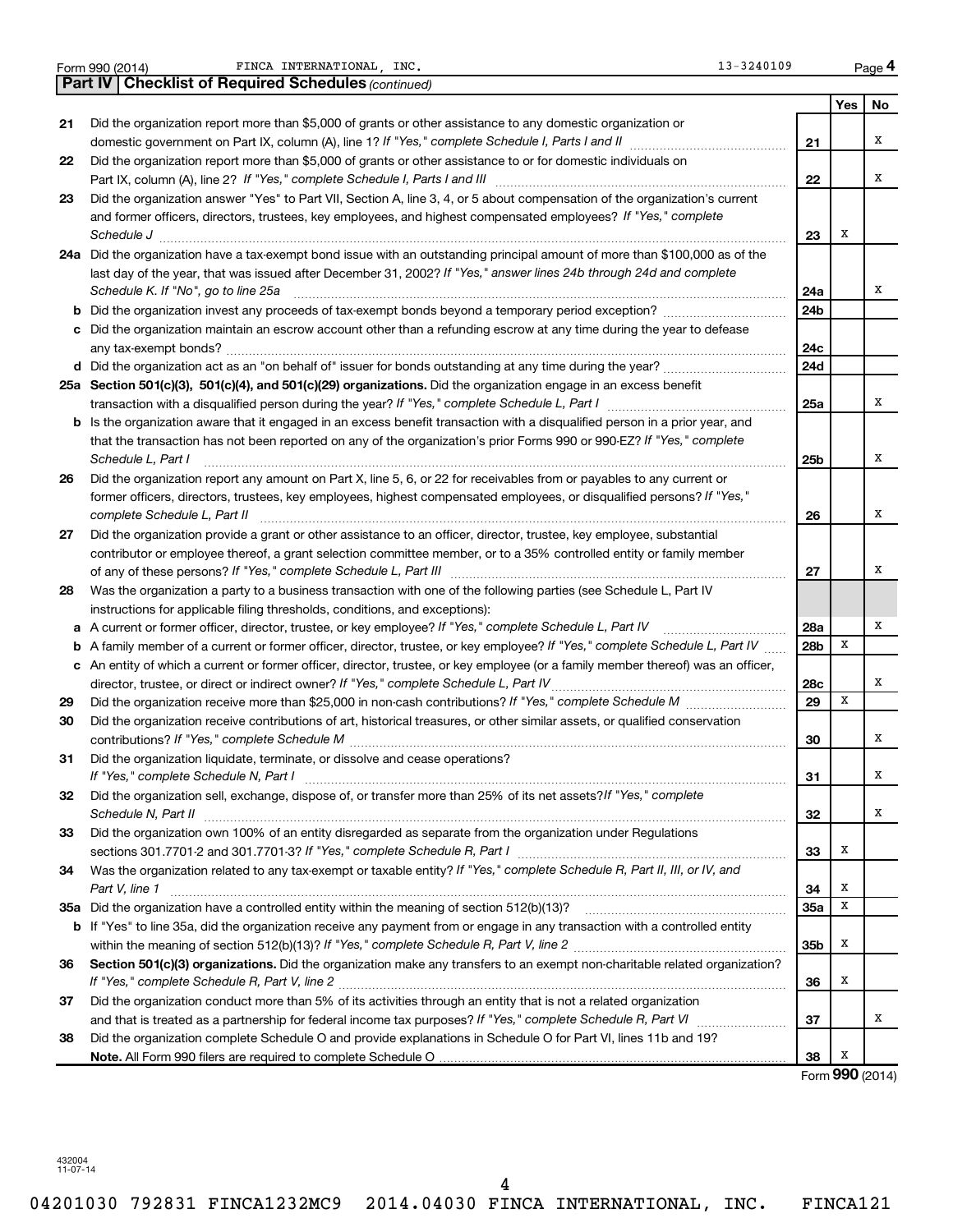|               | FINCA INTERNATIONAL . INC.<br>13-3240109<br>Form 990 (2014)                                                                                     |                |            | Page 5          |
|---------------|-------------------------------------------------------------------------------------------------------------------------------------------------|----------------|------------|-----------------|
| <b>Part V</b> | <b>Statements Regarding Other IRS Filings and Tax Compliance</b>                                                                                |                |            |                 |
|               | Check if Schedule O contains a response or note to any line in this Part V                                                                      |                |            | X               |
|               |                                                                                                                                                 |                | <b>Yes</b> | <b>No</b>       |
|               | 72<br>1a                                                                                                                                        |                |            |                 |
| b             | 1 <sub>b</sub><br>Enter the number of Forms W-2G included in line 1a. Enter -0- if not applicable                                               |                |            |                 |
| с             | Did the organization comply with backup withholding rules for reportable payments to vendors and reportable gaming                              |                |            |                 |
|               |                                                                                                                                                 | 1c             | х          |                 |
|               | 2a Enter the number of employees reported on Form W-3, Transmittal of Wage and Tax Statements,                                                  |                |            |                 |
|               | 192<br>filed for the calendar year ending with or within the year covered by this return<br>2a                                                  |                |            |                 |
|               |                                                                                                                                                 | 2 <sub>b</sub> | х          |                 |
|               |                                                                                                                                                 |                |            |                 |
|               | 3a Did the organization have unrelated business gross income of \$1,000 or more during the year?                                                | За             | Х          |                 |
| b             | If "Yes," has it filed a Form 990 T for this year? If "No," to line 3b, provide an explanation in Schedule O manumerrous                        | 3 <sub>b</sub> |            | х               |
|               | 4a At any time during the calendar year, did the organization have an interest in, or a signature or other authority over, a                    |                |            |                 |
|               | financial account in a foreign country (such as a bank account, securities account, or other financial account)?                                | 4a             | х          |                 |
|               | <b>b</b> If "Yes," enter the name of the foreign country: SEE SCHEDULE O                                                                        |                |            |                 |
|               | See instructions for filing requirements for FinCEN Form 114, Report of Foreign Bank and Financial Accounts (FBAR).                             |                |            |                 |
|               |                                                                                                                                                 | 5a             |            | х               |
| b             |                                                                                                                                                 | 5 <sub>b</sub> |            | x               |
| с             |                                                                                                                                                 | 5 <sub>c</sub> |            |                 |
| 6а            | Does the organization have annual gross receipts that are normally greater than \$100,000, and did the organization solicit                     |                |            |                 |
|               | any contributions that were not tax deductible as charitable contributions?                                                                     | 6a             |            | х               |
|               | b If "Yes," did the organization include with every solicitation an express statement that such contributions or gifts                          |                |            |                 |
|               | were not tax deductible?                                                                                                                        | 6b             |            |                 |
| 7             | Organizations that may receive deductible contributions under section 170(c).                                                                   |                |            | х               |
| а             | Did the organization receive a payment in excess of \$75 made partly as a contribution and partly for goods and services provided to the payor? | 7a<br>7b       |            |                 |
|               | c Did the organization sell, exchange, or otherwise dispose of tangible personal property for which it was required                             |                |            |                 |
|               |                                                                                                                                                 | 7c             |            | х               |
|               | $\Omega$<br>7d<br>d If "Yes," indicate the number of Forms 8282 filed during the year manufacture intervent in the set of the number            |                |            |                 |
| е             | Did the organization receive any funds, directly or indirectly, to pay premiums on a personal benefit contract?                                 | 7е             |            | x               |
| f.            | Did the organization, during the year, pay premiums, directly or indirectly, on a personal benefit contract?                                    | 7f             |            | x               |
| g             | If the organization received a contribution of qualified intellectual property, did the organization file Form 8899 as required?                | 7g             | N/A        |                 |
| h             | If the organization received a contribution of cars, boats, airplanes, or other vehicles, did the organization file a Form 1098-C?              | 7h             | N/A        |                 |
| 8             | N/A<br>Sponsoring organizations maintaining donor advised funds. Did a donor advised fund maintained by the                                     |                |            |                 |
|               | sponsoring organization have excess business holdings at any time during the year?                                                              | 8              |            |                 |
| 9             | Sponsoring organizations maintaining donor advised funds.                                                                                       |                |            |                 |
| а             | N/A<br>Did the sponsoring organization make any taxable distributions under section 4966?                                                       | 9а             |            |                 |
| b             | N/A                                                                                                                                             | 9b             |            |                 |
| 10            | Section 501(c)(7) organizations. Enter:                                                                                                         |                |            |                 |
| а             | 10a                                                                                                                                             |                |            |                 |
| b             | 10 <sub>b</sub><br>Gross receipts, included on Form 990, Part VIII, line 12, for public use of club facilities                                  |                |            |                 |
| 11            | Section 501(c)(12) organizations. Enter:                                                                                                        |                |            |                 |
| а             | N/A<br>11a                                                                                                                                      |                |            |                 |
| b             | Gross income from other sources (Do not net amounts due or paid to other sources against                                                        |                |            |                 |
|               | amounts due or received from them.)<br>11b                                                                                                      |                |            |                 |
|               | 12a Section 4947(a)(1) non-exempt charitable trusts. Is the organization filing Form 990 in lieu of Form 1041?                                  | 12a            |            |                 |
| b             | 12 <sub>b</sub>                                                                                                                                 |                |            |                 |
| 13            | Section 501(c)(29) qualified nonprofit health insurance issuers.                                                                                |                |            |                 |
| а             | N/A<br>Is the organization licensed to issue qualified health plans in more than one state?                                                     | 13a            |            |                 |
|               | Note. See the instructions for additional information the organization must report on Schedule O.                                               |                |            |                 |
|               | <b>b</b> Enter the amount of reserves the organization is required to maintain by the states in which the                                       |                |            |                 |
|               | 13 <sub>b</sub>                                                                                                                                 |                |            |                 |
| с             | 13 <sub>c</sub>                                                                                                                                 |                |            |                 |
|               | 14a Did the organization receive any payments for indoor tanning services during the tax year?                                                  | 14a            |            | х               |
|               | <b>b</b> If "Yes," has it filed a Form 720 to report these payments? If "No," provide an explanation in Schedule O                              | 14b            |            |                 |
|               |                                                                                                                                                 |                |            | Form 990 (2014) |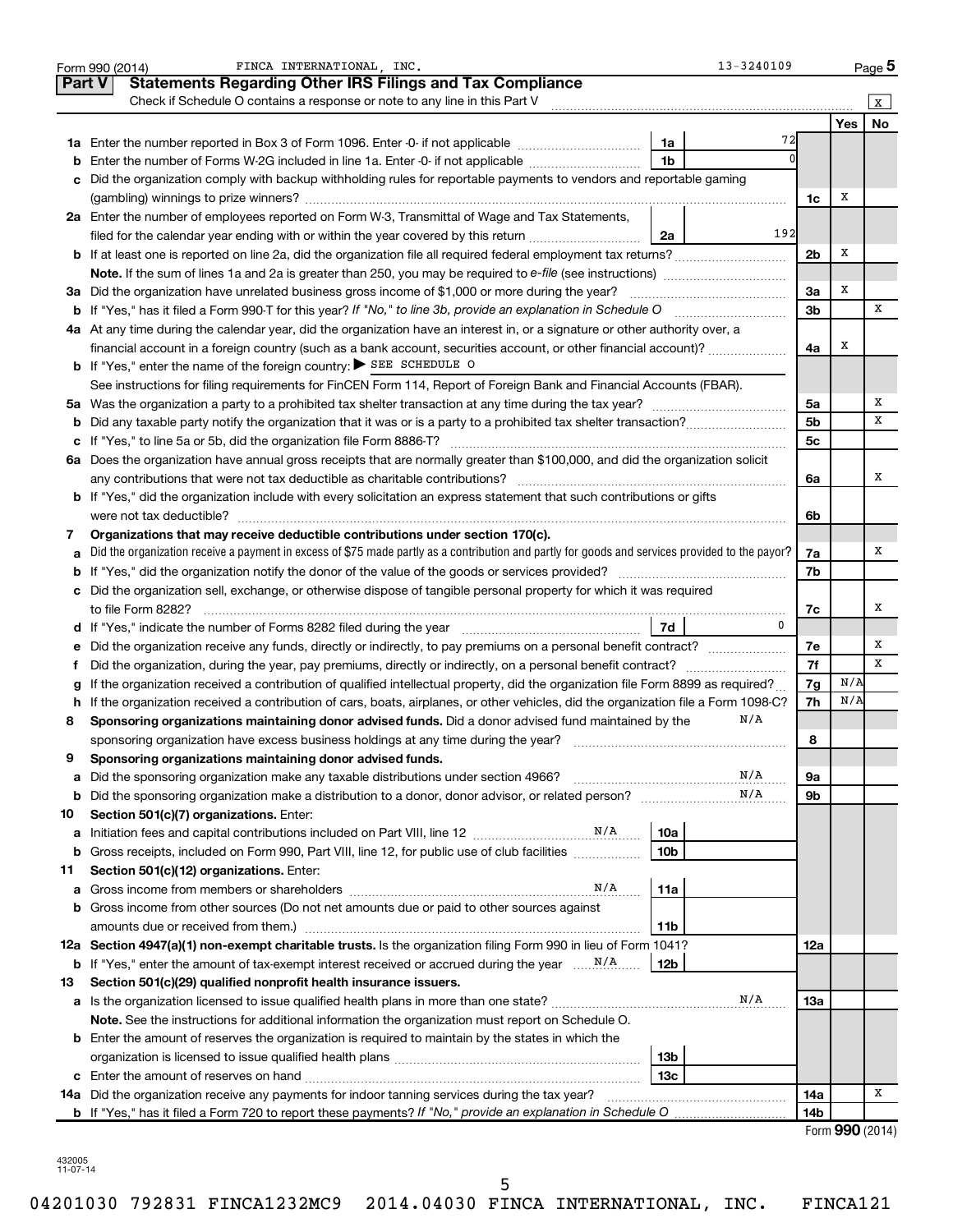|        | FINCA INTERNATIONAL, INC.<br>Form 990 (2014)                                                                                                                                                                                                       |    | 13-3240109 |                         |                 | Page 6 |
|--------|----------------------------------------------------------------------------------------------------------------------------------------------------------------------------------------------------------------------------------------------------|----|------------|-------------------------|-----------------|--------|
|        | Governance, Management, and Disclosure For each "Yes" response to lines 2 through 7b below, and for a "No" response<br>Part VI<br>to line 8a, 8b, or 10b below, describe the circumstances, processes, or changes in Schedule O. See instructions. |    |            |                         |                 |        |
|        |                                                                                                                                                                                                                                                    |    |            |                         |                 | X      |
|        | <b>Section A. Governing Body and Management</b>                                                                                                                                                                                                    |    |            |                         |                 |        |
|        |                                                                                                                                                                                                                                                    |    |            |                         | Yes             | No     |
|        | <b>1a</b> Enter the number of voting members of the governing body at the end of the tax year <i>manumum</i>                                                                                                                                       | 1a | 13         |                         |                 |        |
|        | If there are material differences in voting rights among members of the governing body, or if the governing                                                                                                                                        |    |            |                         |                 |        |
|        | body delegated broad authority to an executive committee or similar committee, explain in Schedule O.                                                                                                                                              |    |            |                         |                 |        |
| b      | Enter the number of voting members included in line 1a, above, who are independent                                                                                                                                                                 | 1b | 11         |                         |                 |        |
| 2      | Did any officer, director, trustee, or key employee have a family relationship or a business relationship with any other                                                                                                                           |    |            |                         |                 |        |
|        | officer, director, trustee, or key employee?                                                                                                                                                                                                       |    |            | $\mathbf{2}$            | х               |        |
| 3      | Did the organization delegate control over management duties customarily performed by or under the direct supervision                                                                                                                              |    |            |                         |                 |        |
|        |                                                                                                                                                                                                                                                    |    |            | 3                       |                 | х      |
| 4      | Did the organization make any significant changes to its governing documents since the prior Form 990 was filed?                                                                                                                                   |    |            | $\overline{\mathbf{4}}$ |                 | x      |
| 5      |                                                                                                                                                                                                                                                    |    |            | 5                       |                 | x      |
| 6      |                                                                                                                                                                                                                                                    |    |            | 6                       | X               |        |
| 7a     | Did the organization have members, stockholders, or other persons who had the power to elect or appoint one or                                                                                                                                     |    |            |                         |                 |        |
|        |                                                                                                                                                                                                                                                    |    |            | 7a                      | x               |        |
| b      | Are any governance decisions of the organization reserved to (or subject to approval by) members, stockholders, or                                                                                                                                 |    |            |                         |                 |        |
|        | persons other than the governing body?                                                                                                                                                                                                             |    |            | 7b                      | x               |        |
| 8      | Did the organization contemporaneously document the meetings held or written actions undertaken during the year by the following:                                                                                                                  |    |            |                         |                 |        |
| а      |                                                                                                                                                                                                                                                    |    |            | 8а                      | x               |        |
| b      |                                                                                                                                                                                                                                                    |    |            | 8b                      | x               |        |
| 9      | Is there any officer, director, trustee, or key employee listed in Part VII, Section A, who cannot be reached at the                                                                                                                               |    |            |                         |                 | х      |
|        |                                                                                                                                                                                                                                                    |    |            | 9                       |                 |        |
|        | <b>Section B. Policies</b> (This Section B requests information about policies not required by the Internal Revenue Code.)                                                                                                                         |    |            |                         |                 |        |
|        |                                                                                                                                                                                                                                                    |    |            | 10a                     | Yes<br>х        | No     |
|        |                                                                                                                                                                                                                                                    |    |            |                         |                 |        |
|        | b If "Yes," did the organization have written policies and procedures governing the activities of such chapters, affiliates,                                                                                                                       |    |            | 10 <sub>b</sub>         | x               |        |
|        |                                                                                                                                                                                                                                                    |    |            | 11a                     | x               |        |
|        | 11a Has the organization provided a complete copy of this Form 990 to all members of its governing body before filing the form?<br><b>b</b> Describe in Schedule O the process, if any, used by the organization to review this Form 990.          |    |            |                         |                 |        |
| 12a    | Did the organization have a written conflict of interest policy? If "No," go to line 13                                                                                                                                                            |    |            | 12a                     | x               |        |
| b      | Were officers, directors, or trustees, and key employees required to disclose annually interests that could give rise to conflicts?                                                                                                                |    |            | 12 <sub>b</sub>         | x               |        |
|        | c Did the organization regularly and consistently monitor and enforce compliance with the policy? If "Yes," describe                                                                                                                               |    |            |                         |                 |        |
|        |                                                                                                                                                                                                                                                    |    |            | 12c                     | x               |        |
| 13     | in Schedule O how this was done encourance and an according to the state of the state of the state of the state of the state of the state of the state of the state of the state of the state of the state of the state of the                     |    |            | 13 <sup>13</sup>        | $\mathbf x$     |        |
| 14     | Did the organization have a written document retention and destruction policy? [11] manufaction in the organization have a written document retention and destruction policy?                                                                      |    |            | 14                      | х               |        |
| 15     | Did the process for determining compensation of the following persons include a review and approval by independent                                                                                                                                 |    |            |                         |                 |        |
|        | persons, comparability data, and contemporaneous substantiation of the deliberation and decision?                                                                                                                                                  |    |            |                         |                 |        |
|        | The organization's CEO, Executive Director, or top management official manufactured content of the organization's CEO, Executive Director, or top management official manufactured content of the organization's CEO, Executiv                     |    |            | 15a                     | х               |        |
| a<br>b |                                                                                                                                                                                                                                                    |    |            | 15 <sub>b</sub>         | X               |        |
|        | If "Yes" to line 15a or 15b, describe the process in Schedule O (see instructions).                                                                                                                                                                |    |            |                         |                 |        |
|        | <b>16a</b> Did the organization invest in, contribute assets to, or participate in a joint venture or similar arrangement with a                                                                                                                   |    |            |                         |                 |        |
|        | taxable entity during the year?                                                                                                                                                                                                                    |    |            | 16a                     | Х               |        |
|        | b If "Yes," did the organization follow a written policy or procedure requiring the organization to evaluate its participation                                                                                                                     |    |            |                         |                 |        |
|        | in joint venture arrangements under applicable federal tax law, and take steps to safeguard the organization's                                                                                                                                     |    |            |                         |                 |        |
|        | exempt status with respect to such arrangements?                                                                                                                                                                                                   |    |            | 16b                     | x               |        |
|        | <b>Section C. Disclosure</b>                                                                                                                                                                                                                       |    |            |                         |                 |        |
| 17     | List the states with which a copy of this Form 990 is required to be filed >AK, AL, AR, CA, CT, FL, GA, HI, IL, KS, KY, LA                                                                                                                         |    |            |                         |                 |        |
| 18     | Section 6104 requires an organization to make its Forms 1023 (or 1024 if applicable), 990, and 990-T (Section 501(c)(3)s only) available                                                                                                           |    |            |                         |                 |        |
|        | for public inspection. Indicate how you made these available. Check all that apply.                                                                                                                                                                |    |            |                         |                 |        |
|        | $X$ Own website<br>Another's website<br>$\lfloor x \rfloor$ Upon request<br>Other (explain in Schedule O)                                                                                                                                          |    |            |                         |                 |        |
| 19     | Describe in Schedule O whether (and if so, how) the organization made its governing documents, conflict of interest policy, and financial                                                                                                          |    |            |                         |                 |        |
|        |                                                                                                                                                                                                                                                    |    |            |                         |                 |        |
| 20     | statements available to the public during the tax year.<br>State the name, address, and telephone number of the person who possesses the organization's books and records:                                                                         |    |            |                         |                 |        |
|        | ROMAN HINGORANI, CFO - (202) 682-1510                                                                                                                                                                                                              |    |            |                         |                 |        |
|        | 1201 15TH ST. NW, 8TH FLOOR, WASHINGTON, DC<br>20005                                                                                                                                                                                               |    |            |                         |                 |        |
|        | SEE SCHEDULE O FOR FULL LIST OF STATES                                                                                                                                                                                                             |    |            |                         | Form 990 (2014) |        |
|        | 432006 11-07-14<br>6                                                                                                                                                                                                                               |    |            |                         |                 |        |
|        | 04201030 792831 FINCA1232MC9 2014.04030 FINCA INTERNATIONAL, INC.                                                                                                                                                                                  |    |            |                         | FINCA121        |        |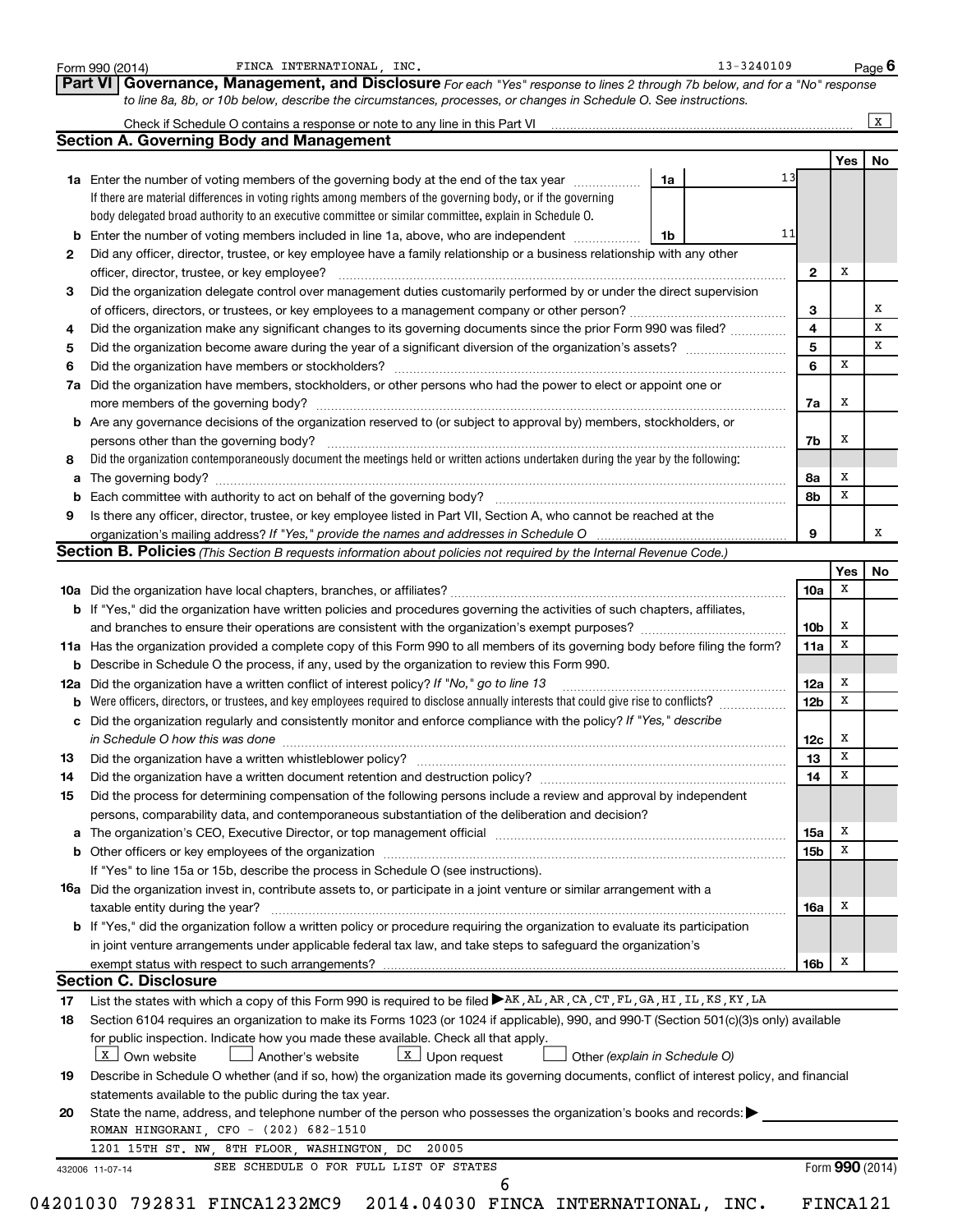| Form 990 (2014) | FINCA INTERNATIONAL INC.                                                                   | $13 - 3240109$ | Page. |  |  |  |  |
|-----------------|--------------------------------------------------------------------------------------------|----------------|-------|--|--|--|--|
|                 | Part VII Compensation of Officers, Directors, Trustees, Key Employees, Highest Compensated |                |       |  |  |  |  |
|                 | <b>Employees, and Independent Contractors</b>                                              |                |       |  |  |  |  |
|                 | Check if Schedule O contains a response or note to any line in this Part VII               |                |       |  |  |  |  |
|                 | Section A. Officers, Directors, Trustees, Key Employees, and Highest Compensated Employees |                |       |  |  |  |  |

**1a**  Complete this table for all persons required to be listed. Report compensation for the calendar year ending with or within the organization's tax year.

**•** List all of the organization's current officers, directors, trustees (whether individuals or organizations), regardless of amount of compensation. Enter -0- in columns (D), (E), and (F) if no compensation was paid.

**•** List all of the organization's **current** key employees, if any. See instructions for definition of "key employee."

**•** List the organization's five current highest compensated employees (other than an officer, director, trustee, or key employee) who received reportable compensation (Box 5 of Form W-2 and/or Box 7 of Form 1099-MISC) of more than \$100,000 from the organization and any related organizations.

**•** List all of the organization's former officers, key employees, and highest compensated employees who received more than \$100,000 of reportable compensation from the organization and any related organizations.

**•** List all of the organization's former directors or trustees that received, in the capacity as a former director or trustee of the organization, more than \$10,000 of reportable compensation from the organization and any related organizations.

List persons in the following order: individual trustees or directors; institutional trustees; officers; key employees; highest compensated employees; and former such persons.

Check this box if neither the organization nor any related organization compensated any current officer, director, or trustee. †

| (A)                           | (B)                                                                 | (C)                                                                                                         |                       |                            |                            |                                 |        | (D)                                            | (E)                                              | (F)                                                                               |
|-------------------------------|---------------------------------------------------------------------|-------------------------------------------------------------------------------------------------------------|-----------------------|----------------------------|----------------------------|---------------------------------|--------|------------------------------------------------|--------------------------------------------------|-----------------------------------------------------------------------------------|
| Name and Title                | Average<br>hours per                                                | Position<br>(do not check more than one<br>box, unless person is both an<br>officer and a director/trustee) |                       | Reportable<br>compensation | Reportable<br>compensation | Estimated<br>amount of          |        |                                                |                                                  |                                                                                   |
|                               | week<br>(list any<br>hours for<br>related<br>organizations<br>below | Individual trustee or director                                                                              | Institutional trustee |                            | Key employee               | Highest compensated<br>employee |        | from<br>the<br>organization<br>(W-2/1099-MISC) | from related<br>organizations<br>(W-2/1099-MISC) | other<br>compensation<br>from the<br>organization<br>and related<br>organizations |
|                               | line)                                                               |                                                                                                             |                       | Officer                    |                            |                                 | Former |                                                |                                                  |                                                                                   |
| (1)<br>ROBERT W. HATCH        | 10.00                                                               |                                                                                                             |                       |                            |                            |                                 |        |                                                |                                                  |                                                                                   |
| CHAIRMAN                      |                                                                     | X                                                                                                           |                       |                            |                            |                                 |        | $\mathbf{0}$ .                                 | 0                                                | 0.                                                                                |
| (2)<br>JOHN K. HATCH          | 10.00                                                               |                                                                                                             |                       |                            |                            |                                 |        |                                                |                                                  |                                                                                   |
| <b>DIRECTOR</b>               |                                                                     | X                                                                                                           |                       |                            |                            |                                 |        | 74,563                                         | 0                                                | $\mathbf{0}$ .                                                                    |
| (3)<br>RICHARD M. WILLIAMSON  | 5,00                                                                |                                                                                                             |                       |                            |                            |                                 |        |                                                |                                                  |                                                                                   |
| <b>DIRECTOR</b>               |                                                                     | X                                                                                                           |                       |                            |                            |                                 |        | 0                                              | 0                                                | 0.                                                                                |
| CARLOS CAMACHO, SR.<br>(4)    | 5.00                                                                |                                                                                                             |                       |                            |                            |                                 |        |                                                |                                                  |                                                                                   |
| <b>DIRECTOR</b>               |                                                                     | X                                                                                                           |                       |                            |                            |                                 |        | 0                                              | 0                                                | 0.                                                                                |
| (5)<br><b>JOHN ELKINS</b>     | 5,00                                                                |                                                                                                             |                       |                            |                            |                                 |        |                                                |                                                  |                                                                                   |
| <b>DIRECTOR</b>               |                                                                     | X                                                                                                           |                       |                            |                            |                                 |        | 0                                              | 0                                                | 0.                                                                                |
| (6)<br><b>JOANN FIELD</b>     | 5,00                                                                |                                                                                                             |                       |                            |                            |                                 |        |                                                |                                                  |                                                                                   |
| <b>DIRECTOR</b>               |                                                                     | X                                                                                                           |                       |                            |                            |                                 |        | 0                                              | 0                                                | $\mathbf{0}$ .                                                                    |
| (7)<br>SHAWN HASSEL           | 5,00                                                                |                                                                                                             |                       |                            |                            |                                 |        |                                                |                                                  |                                                                                   |
| <b>DIRECTOR</b>               |                                                                     | X                                                                                                           |                       |                            |                            |                                 |        | 0                                              | 0                                                | 0.                                                                                |
| (8)<br>AGRINA MUSSA           | 5,00                                                                |                                                                                                             |                       |                            |                            |                                 |        |                                                |                                                  |                                                                                   |
| <b>DIRECTOR</b>               |                                                                     | $\mathbf x$                                                                                                 |                       |                            |                            |                                 |        | 0                                              | 0                                                | 0.                                                                                |
| (9)<br><b>JAMES SEMAKADDE</b> | 5,00                                                                |                                                                                                             |                       |                            |                            |                                 |        |                                                |                                                  |                                                                                   |
| <b>DIRECTOR</b>               |                                                                     | $\mathbf x$                                                                                                 |                       |                            |                            |                                 |        | 0                                              | 0                                                | 0.                                                                                |
| (10) DAVID E. WEISMAN         | 5,00                                                                |                                                                                                             |                       |                            |                            |                                 |        |                                                |                                                  |                                                                                   |
| <b>DIRECTOR</b>               |                                                                     | X                                                                                                           |                       |                            |                            |                                 |        | 0                                              | 0                                                | $\mathbf{0}$ .                                                                    |
| (11) RITA E. SPILLMAN         | 5,00                                                                |                                                                                                             |                       |                            |                            |                                 |        |                                                |                                                  |                                                                                   |
| <b>DIRECTOR</b>               |                                                                     | X                                                                                                           |                       |                            |                            |                                 |        | 0                                              | 0                                                | $\mathbf{0}$ .                                                                    |
| (12) HAROLD D. JASTRAM        | 5,00                                                                |                                                                                                             |                       |                            |                            |                                 |        |                                                |                                                  |                                                                                   |
| <b>DIRECTOR</b>               |                                                                     | $\mathbf x$                                                                                                 |                       |                            |                            |                                 |        | 0                                              | 0                                                | $\mathsf{0}\,.$                                                                   |
| (13) RUPERT W. SCOFIELD       | 50.00                                                               |                                                                                                             |                       |                            |                            |                                 |        |                                                |                                                  |                                                                                   |
| PRESIDENT & CEO               |                                                                     | X                                                                                                           |                       | X                          |                            |                                 |        | 1,393,106.                                     | 0                                                | 28,697.                                                                           |
| (14) ANDREE SIMON             | 50.00                                                               |                                                                                                             |                       |                            |                            |                                 |        |                                                |                                                  |                                                                                   |
| <b>VP &amp; COO</b>           |                                                                     |                                                                                                             |                       | X                          |                            |                                 |        | 296,438                                        | 0                                                | 22,568.                                                                           |
| (15) MASOOD AZIZ              | 50.00                                                               |                                                                                                             |                       |                            |                            |                                 |        |                                                |                                                  |                                                                                   |
| VP & CHIEF RISK OFFICER       |                                                                     |                                                                                                             |                       | X                          |                            |                                 |        | 207,218                                        | 0                                                | 24,049.                                                                           |
| (16) VOLKER RENNER            | 50.00                                                               |                                                                                                             |                       |                            |                            |                                 |        |                                                |                                                  |                                                                                   |
| VP - CREDIT & SAVINGS         |                                                                     |                                                                                                             |                       | X                          |                            |                                 |        | 0                                              | 0                                                | 70,849.                                                                           |
| (17) P. DANIEL SMITH          | 50.00                                                               |                                                                                                             |                       |                            |                            |                                 |        |                                                |                                                  |                                                                                   |
| VP & GENERAL COUNSEL          |                                                                     |                                                                                                             |                       | $\mathbf x$                |                            |                                 |        | 304,146.                                       | 0                                                | 18,150.                                                                           |
|                               |                                                                     |                                                                                                             |                       |                            |                            |                                 |        |                                                |                                                  | 000                                                                               |

432007 11-07-14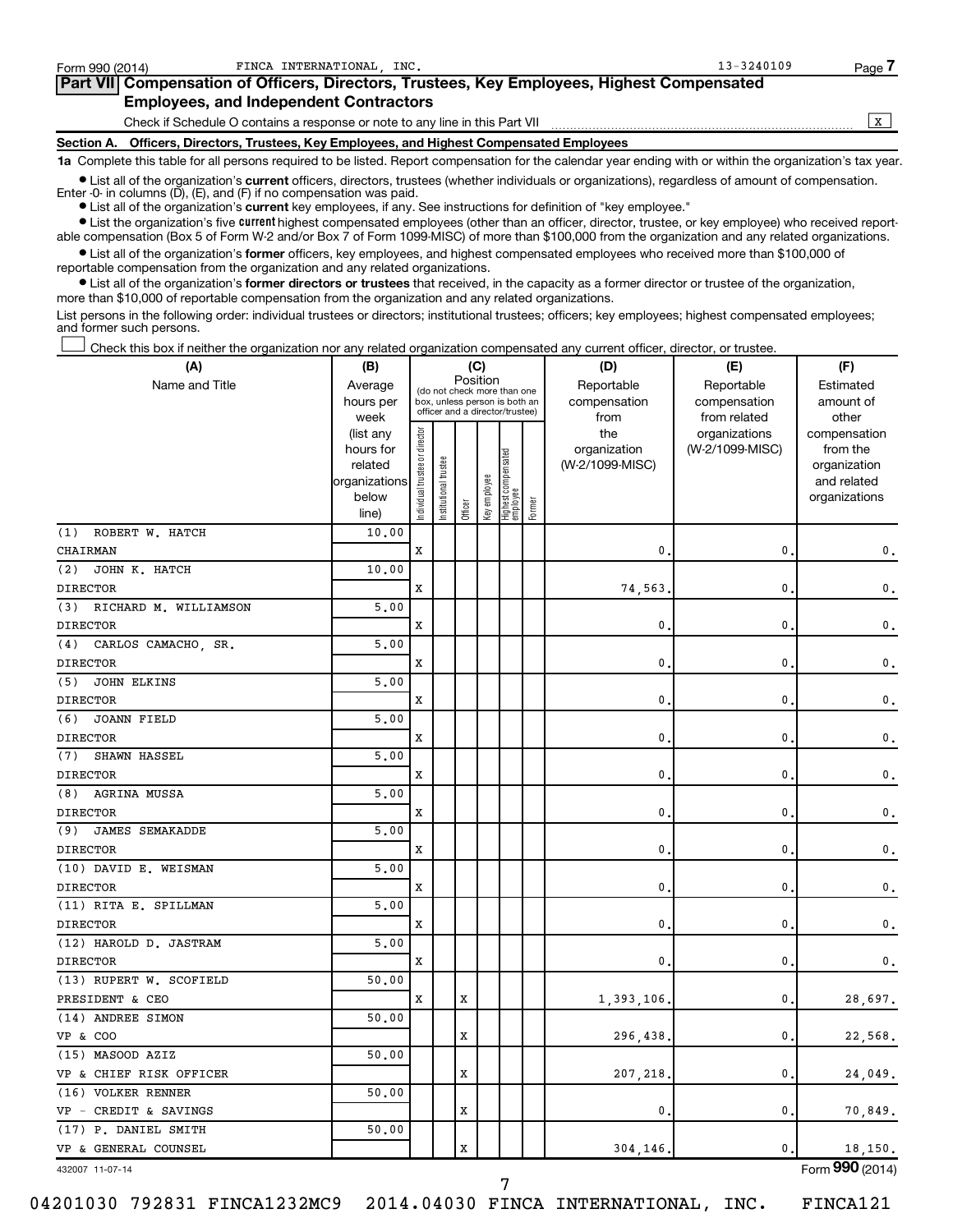| FINCA INTERNATIONAL, INC.<br>Form 990 (2014)                                                                                                                                                                                   |                |                                |                       |          |              |                                                              |        |                                | $13 - 3240109$  |    |                     | Page 8     |
|--------------------------------------------------------------------------------------------------------------------------------------------------------------------------------------------------------------------------------|----------------|--------------------------------|-----------------------|----------|--------------|--------------------------------------------------------------|--------|--------------------------------|-----------------|----|---------------------|------------|
| Part VII Section A. Officers, Directors, Trustees, Key Employees, and Highest Compensated Employees (continued)                                                                                                                |                |                                |                       |          |              |                                                              |        |                                |                 |    |                     |            |
| (A)                                                                                                                                                                                                                            | (B)            |                                |                       |          | (C)          |                                                              |        | (D)                            | (E)             |    | (F)                 |            |
| Name and title                                                                                                                                                                                                                 | Average        |                                |                       | Position |              |                                                              |        | Reportable                     | Reportable      |    | Estimated           |            |
|                                                                                                                                                                                                                                | hours per      |                                |                       |          |              | (do not check more than one<br>box, unless person is both an |        | compensation                   | compensation    |    | amount of           |            |
|                                                                                                                                                                                                                                | week           |                                |                       |          |              | officer and a director/trustee)                              |        | from                           | from related    |    | other               |            |
|                                                                                                                                                                                                                                | (list any      |                                |                       |          |              |                                                              |        | the                            | organizations   |    | compensation        |            |
|                                                                                                                                                                                                                                | hours for      |                                |                       |          |              |                                                              |        | organization                   | (W-2/1099-MISC) |    | from the            |            |
|                                                                                                                                                                                                                                | related        |                                |                       |          |              |                                                              |        | (W-2/1099-MISC)                |                 |    | organization        |            |
|                                                                                                                                                                                                                                | organizations  |                                |                       |          |              |                                                              |        |                                |                 |    | and related         |            |
|                                                                                                                                                                                                                                | below<br>line) | Individual trustee or director | Institutional trustee | Officer  | Key employee | Highest compensated<br>  employee                            | Former |                                |                 |    | organizations       |            |
|                                                                                                                                                                                                                                |                |                                |                       |          |              |                                                              |        |                                |                 |    |                     |            |
| (18) DANE S. MCGUIRE                                                                                                                                                                                                           | 50.00          |                                |                       |          |              |                                                              |        |                                |                 |    |                     |            |
| VP & CFO                                                                                                                                                                                                                       |                |                                |                       | X        |              |                                                              |        | 346,430.                       |                 | 0. |                     | 16,744.    |
| (19) SOLEDAD GOMPF                                                                                                                                                                                                             | 50.00          |                                |                       |          |              |                                                              |        |                                |                 |    |                     |            |
| VP - NEW BUSINESS DEV                                                                                                                                                                                                          |                |                                |                       | x        |              |                                                              |        | 189, 125.                      |                 | 0. |                     | 479,652.   |
| (20) GWEN ANDREOTTI                                                                                                                                                                                                            | 50.00          |                                |                       |          |              |                                                              |        |                                |                 |    |                     |            |
| VP - KNOWLEDGE MGMT                                                                                                                                                                                                            |                |                                |                       | X        |              |                                                              |        | 188,062.                       |                 | 0. |                     | 165,361.   |
| (21) BRAULIO OLIVEIRA                                                                                                                                                                                                          | 50.00          |                                |                       |          |              |                                                              |        |                                |                 |    |                     |            |
| VP & CIO                                                                                                                                                                                                                       |                |                                |                       | X        |              |                                                              |        | 249,780.                       |                 | 0. |                     | 37,023.    |
| (22) JEFFREY A. FLOWERS                                                                                                                                                                                                        | 50.00          |                                |                       |          |              |                                                              |        |                                |                 |    |                     |            |
| VP - REGIONAL DIRECTOR                                                                                                                                                                                                         |                |                                |                       | x        |              |                                                              |        | 215,065.                       |                 | 0. |                     | 27,431.    |
| (23) MICHAEL A. GAMA-LOBO                                                                                                                                                                                                      | 50.00          |                                |                       |          |              |                                                              |        |                                |                 |    |                     |            |
| VP - REGIONAL DIRECTOR                                                                                                                                                                                                         |                |                                |                       | X        |              |                                                              |        | 274,036.                       |                 | 0. |                     | 34,294.    |
| (24) SONAL GANDHI                                                                                                                                                                                                              | 50.00          |                                |                       |          |              |                                                              |        |                                |                 |    |                     |            |
| VP & DEPUTY TO CEO                                                                                                                                                                                                             |                |                                |                       | x        |              |                                                              |        |                                |                 | 0. |                     |            |
|                                                                                                                                                                                                                                |                |                                |                       |          |              |                                                              |        | 206,463.                       |                 |    |                     | 47,628.    |
| (25) JAMES LEMKE                                                                                                                                                                                                               | 50.00          |                                |                       |          |              |                                                              |        |                                |                 |    |                     |            |
| VP - HUMAN RESOURCES                                                                                                                                                                                                           |                |                                |                       | x        |              |                                                              |        | 216,994.                       |                 | 0. |                     | 17,280.    |
| (26) SCOTT TINDALL                                                                                                                                                                                                             | 50.00          |                                |                       |          |              |                                                              |        |                                |                 |    |                     |            |
| DIRECTOR - TREAS SERV                                                                                                                                                                                                          |                |                                |                       | X        |              |                                                              |        | 181,909.                       |                 | 0. |                     | 21, 164.   |
|                                                                                                                                                                                                                                |                |                                |                       |          |              |                                                              |        | 4, 343, 335.                   |                 | 0. |                     | 1,010,890. |
|                                                                                                                                                                                                                                |                |                                |                       |          |              |                                                              |        | 2, 272, 331.                   |                 | 0. |                     | 220,582.   |
| 6,615,666.                                                                                                                                                                                                                     |                |                                |                       |          |              |                                                              |        |                                | 0.              |    | 1,231,472.          |            |
| Total number of individuals (including but not limited to those listed above) who received more than \$100,000 of reportable<br>$\mathbf{2}^-$                                                                                 |                |                                |                       |          |              |                                                              |        |                                |                 |    |                     |            |
| compensation from the organization $\blacktriangleright$                                                                                                                                                                       |                |                                |                       |          |              |                                                              |        |                                |                 |    |                     | 57         |
|                                                                                                                                                                                                                                |                |                                |                       |          |              |                                                              |        |                                |                 |    | Yes                 | No         |
| 3<br>Did the organization list any former officer, director, or trustee, key employee, or highest compensated employee on                                                                                                      |                |                                |                       |          |              |                                                              |        |                                |                 |    |                     |            |
| line 1a? If "Yes," complete Schedule J for such individual [11] manufacture manufacture in the set of the set of the set of the set of the set of the set of the set of the set of the set of the set of the set of the set of |                |                                |                       |          |              |                                                              |        |                                |                 |    | X<br>З              |            |
| For any individual listed on line 1a, is the sum of reportable compensation and other compensation from the organization                                                                                                       |                |                                |                       |          |              |                                                              |        |                                |                 |    |                     |            |
| and related organizations greater than \$150,000? If "Yes," complete Schedule J for such individual                                                                                                                            |                |                                |                       |          |              |                                                              |        |                                |                 |    | X<br>4              |            |
| Did any person listed on line 1a receive or accrue compensation from any unrelated organization or individual for services<br>5                                                                                                |                |                                |                       |          |              |                                                              |        |                                |                 |    |                     |            |
| rendered to the organization? If "Yes," complete Schedule J for such person.                                                                                                                                                   |                |                                |                       |          |              |                                                              |        |                                |                 |    | 5                   | х          |
| <b>Section B. Independent Contractors</b>                                                                                                                                                                                      |                |                                |                       |          |              |                                                              |        |                                |                 |    |                     |            |
| Complete this table for your five highest compensated independent contractors that received more than \$100,000 of compensation from<br>1                                                                                      |                |                                |                       |          |              |                                                              |        |                                |                 |    |                     |            |
| the organization. Report compensation for the calendar year ending with or within the organization's tax year.                                                                                                                 |                |                                |                       |          |              |                                                              |        |                                |                 |    |                     |            |
|                                                                                                                                                                                                                                |                |                                |                       |          |              |                                                              |        |                                |                 |    |                     |            |
| (A)<br>Name and business address                                                                                                                                                                                               |                |                                |                       |          |              |                                                              |        | (B)<br>Description of services |                 |    | (C)<br>Compensation |            |
|                                                                                                                                                                                                                                |                |                                |                       |          |              |                                                              |        |                                |                 |    |                     |            |
| THE PRODUCTION ADVANTAGE, INC., 13873 PARK                                                                                                                                                                                     |                |                                |                       |          |              |                                                              |        |                                |                 |    |                     |            |
| CENTER ROAD, STE 15, OAK HILL, VA 20171                                                                                                                                                                                        |                |                                |                       |          |              |                                                              |        | PRINTING AND MAILING           |                 |    |                     | 2,972,737. |
| PRICE WATERHOUSE COOPERS LLP                                                                                                                                                                                                   |                |                                |                       |          |              |                                                              |        |                                |                 |    |                     |            |
| 1800 TYSONS BOULEVARD, MCLEAN, VA 22102                                                                                                                                                                                        |                |                                |                       |          |              |                                                              |        | CONSULTING SERVICES            |                 |    |                     | 353,958.   |
| DELOITTE & TOUCHE LLP, 7900 TYSONS ONE                                                                                                                                                                                         |                |                                |                       |          |              |                                                              |        |                                |                 |    |                     |            |
| PLACE, STE 800, MCLEAN, VA 22102-4219                                                                                                                                                                                          |                |                                |                       |          |              |                                                              |        | CONSULTING SERVICES            |                 |    |                     | 321,290.   |
| NAMES IN THE NEWS, 180 GRAND AVENUE, STE                                                                                                                                                                                       |                |                                |                       |          |              |                                                              |        |                                |                 |    |                     |            |
| 1545, OAKLAND, CA 94612-3799<br>MARKETING                                                                                                                                                                                      |                |                                |                       |          |              |                                                              |        |                                |                 |    | 312,491.            |            |
| EAFS CONSULTING GMBH                                                                                                                                                                                                           |                |                                |                       |          |              |                                                              |        |                                |                 |    |                     |            |
| ALTROTTSTR. 31, WALDORF, GERMANY D-69190                                                                                                                                                                                       |                |                                |                       |          |              |                                                              |        | CONSULTING SERVICES            |                 |    |                     | 264,547.   |
| Total number of independent contractors (including but not limited to those listed above) who received more than<br>$\mathbf{2}$                                                                                               |                |                                |                       |          |              |                                                              |        |                                |                 |    |                     |            |
| \$100,000 of compensation from the organization                                                                                                                                                                                |                |                                |                       |          | 21           |                                                              |        |                                |                 |    |                     |            |
| SEE PART VII, SECTION A CONTINUATION SHEETS                                                                                                                                                                                    |                |                                |                       |          |              |                                                              |        |                                |                 |    | Form 990 (2014)     |            |
| 432008<br>11-07-14                                                                                                                                                                                                             |                |                                |                       |          |              |                                                              |        |                                |                 |    |                     |            |
|                                                                                                                                                                                                                                |                |                                |                       |          |              | 8                                                            |        |                                |                 |    |                     |            |
|                                                                                                                                                                                                                                |                |                                |                       |          |              |                                                              |        |                                |                 |    |                     |            |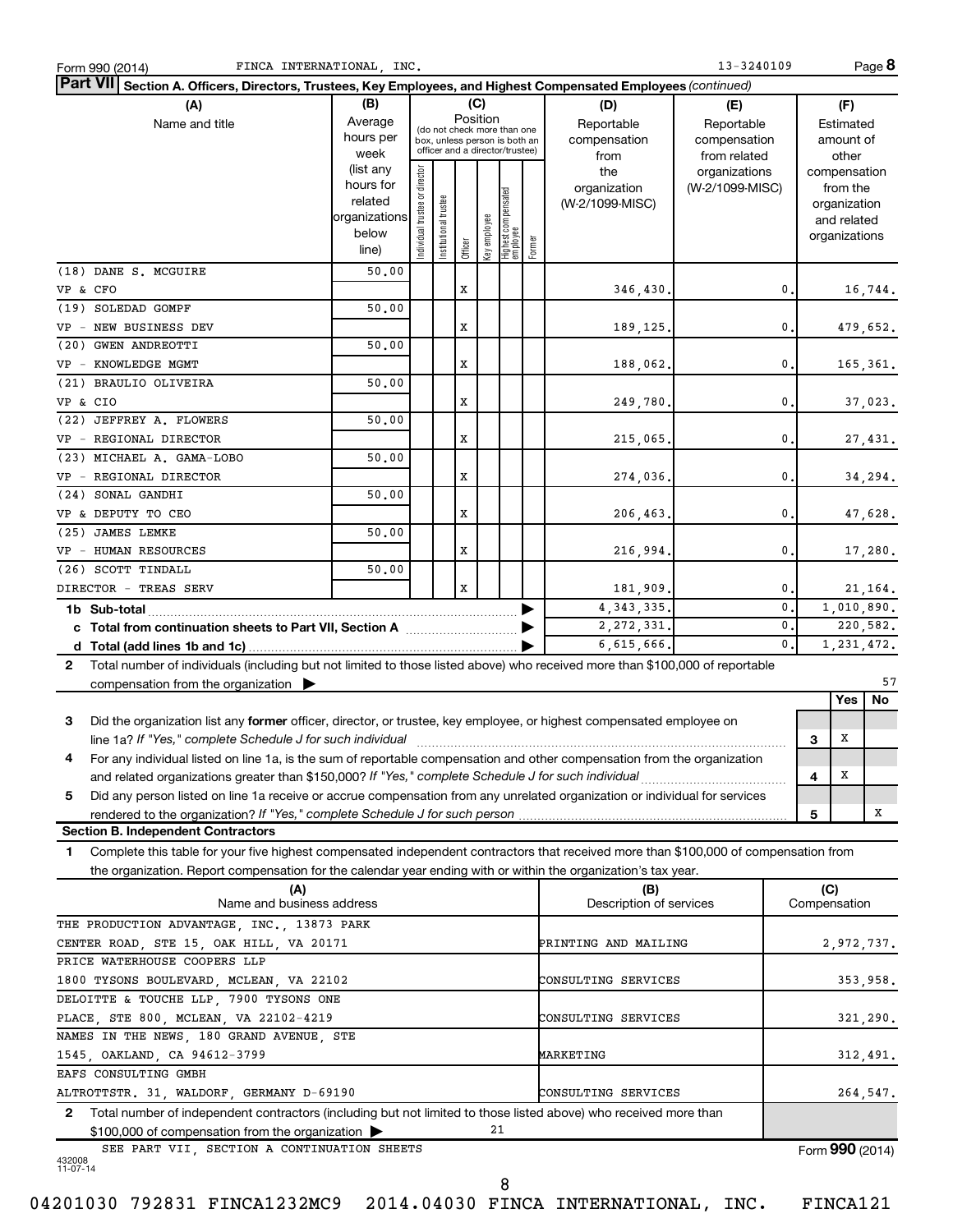| FINCA INTERNATIONAL INC.<br>Form 990                                                                                      |                   | 13-3240109                     |                       |         |              |                              |        |                     |                                  |                          |
|---------------------------------------------------------------------------------------------------------------------------|-------------------|--------------------------------|-----------------------|---------|--------------|------------------------------|--------|---------------------|----------------------------------|--------------------------|
| <b>Part VII</b><br>Section A. Officers, Directors, Trustees, Key Employees, and Highest Compensated Employees (continued) |                   |                                |                       |         |              |                              |        |                     |                                  |                          |
| (A)                                                                                                                       | (B)               |                                |                       |         | (C)          |                              |        | (D)                 | (E)                              | (F)                      |
| Name and title                                                                                                            | Average           |                                |                       |         | Position     |                              |        | Reportable          | Reportable                       | Estimated                |
|                                                                                                                           | hours             |                                |                       |         |              | (check all that apply)       |        | compensation        | compensation                     | amount of                |
|                                                                                                                           | per               |                                |                       |         |              |                              |        | from                | from related                     | other                    |
|                                                                                                                           | week<br>(list any |                                |                       |         |              |                              |        | the<br>organization | organizations<br>(W-2/1099-MISC) | compensation<br>from the |
|                                                                                                                           | hours for         |                                |                       |         |              |                              |        | (W-2/1099-MISC)     |                                  | organization             |
|                                                                                                                           | related           |                                |                       |         |              |                              |        |                     |                                  | and related              |
|                                                                                                                           | organizations     | Individual trustee or director | Institutional trustee |         |              | Highest compensated employee |        |                     |                                  | organizations            |
|                                                                                                                           | below             |                                |                       | Officer | Key employee |                              | Former |                     |                                  |                          |
|                                                                                                                           | line)             |                                |                       |         |              |                              |        |                     |                                  |                          |
| (27) CHIKAKO KUNO                                                                                                         | 50.00             |                                |                       |         |              |                              |        |                     |                                  |                          |
| DIRECTOR, TEMA                                                                                                            |                   |                                |                       |         | x            |                              |        | 277,825.            | 0.                               | 20,555.                  |
| (28) STEFAN QUECK                                                                                                         | 50.00             |                                |                       |         |              |                              |        |                     |                                  |                          |
| VP - REGIONAL DIRECTOR                                                                                                    |                   |                                |                       |         | x            |                              |        | 218,045.            | 0.                               | 22,007.                  |
| (29) RONALD AIZER                                                                                                         | 50.00             |                                |                       |         |              |                              |        |                     |                                  |                          |
| DEPUTY CFO                                                                                                                |                   |                                |                       |         | x            |                              |        | 225, 114.           | 0.                               | 9,975.                   |
| (30) ZARLASHT WARDAK                                                                                                      | 50.00             |                                |                       |         |              |                              |        |                     |                                  |                          |
| VP - REGIONAL DIRECTOR                                                                                                    |                   |                                |                       |         | x            |                              |        | 299,723.            | 0.                               | 9,891.                   |
| (31) PHILIP BROUGHTON                                                                                                     | 50.00             |                                |                       |         |              |                              |        |                     |                                  |                          |
| LOCAL COUNTRY CEO<br>(32) EMILIO GHERSI                                                                                   | 50.00             |                                |                       |         |              | x                            |        | 197,713.            | 0.                               | 32,704.                  |
| DIRECTOR, CAP. MARKETS                                                                                                    |                   |                                |                       |         |              | x                            |        | 192,439.            | 0.                               | 27,376.                  |
| (33) JEREMY DANFORD                                                                                                       | 50.00             |                                |                       |         |              |                              |        |                     |                                  |                          |
| GLOBAL TAX DIRECTOR                                                                                                       |                   |                                |                       |         |              | x                            |        | 189,502.            | 0.                               | 9,262.                   |
| (34) MARIA VILELA                                                                                                         | 50.00             |                                |                       |         |              |                              |        |                     |                                  |                          |
| DPTY GENERAL COUNSEL                                                                                                      |                   |                                |                       |         |              | Х                            |        | 179,181.            | 0.                               | 28,656.                  |
| (35) STEPHANIE BAGOT                                                                                                      | 50.00             |                                |                       |         |              |                              |        |                     |                                  |                          |
| SR. CORP. ATTY.                                                                                                           |                   |                                |                       |         |              | Х                            |        | 178,703.            | 0.                               | 9,469.                   |
| (36) LEONARDO POLIT                                                                                                       | 50.00             |                                |                       |         |              |                              |        |                     |                                  |                          |
| FORMER KEY EMPLOYEE                                                                                                       |                   |                                |                       |         |              |                              | X      | 170,965.            | 0.                               | 33,501.                  |
| (37) YURIY SHULHAN                                                                                                        | 50.00             |                                |                       |         |              |                              |        |                     |                                  |                          |
| FORMER OFFICER                                                                                                            |                   |                                |                       |         |              |                              | X      | 143, 121.           | 0.                               | 17,186.                  |
|                                                                                                                           |                   |                                |                       |         |              |                              |        |                     |                                  |                          |
|                                                                                                                           |                   |                                |                       |         |              |                              |        |                     |                                  |                          |
|                                                                                                                           |                   |                                |                       |         |              |                              |        |                     |                                  |                          |
|                                                                                                                           |                   |                                |                       |         |              |                              |        |                     |                                  |                          |
|                                                                                                                           |                   |                                |                       |         |              |                              |        |                     |                                  |                          |
|                                                                                                                           |                   |                                |                       |         |              |                              |        |                     |                                  |                          |
|                                                                                                                           |                   |                                |                       |         |              |                              |        |                     |                                  |                          |
|                                                                                                                           |                   |                                |                       |         |              |                              |        |                     |                                  |                          |
|                                                                                                                           |                   |                                |                       |         |              |                              |        |                     |                                  |                          |
|                                                                                                                           |                   |                                |                       |         |              |                              |        |                     |                                  |                          |
|                                                                                                                           |                   |                                |                       |         |              |                              |        |                     |                                  |                          |
|                                                                                                                           |                   |                                |                       |         |              |                              |        |                     |                                  |                          |
|                                                                                                                           |                   |                                |                       |         |              |                              |        |                     |                                  |                          |
|                                                                                                                           |                   |                                |                       |         |              |                              |        |                     |                                  |                          |
|                                                                                                                           |                   |                                |                       |         |              |                              |        |                     |                                  |                          |
|                                                                                                                           |                   |                                |                       |         |              |                              |        |                     |                                  |                          |
|                                                                                                                           |                   |                                |                       |         |              |                              |        |                     |                                  |                          |
|                                                                                                                           |                   |                                |                       |         |              |                              |        |                     |                                  |                          |
| Total to Part VII, Section A, line 1c                                                                                     |                   |                                |                       |         |              |                              |        | 2, 272, 331.        |                                  | 220,582.                 |

432201 05-01-14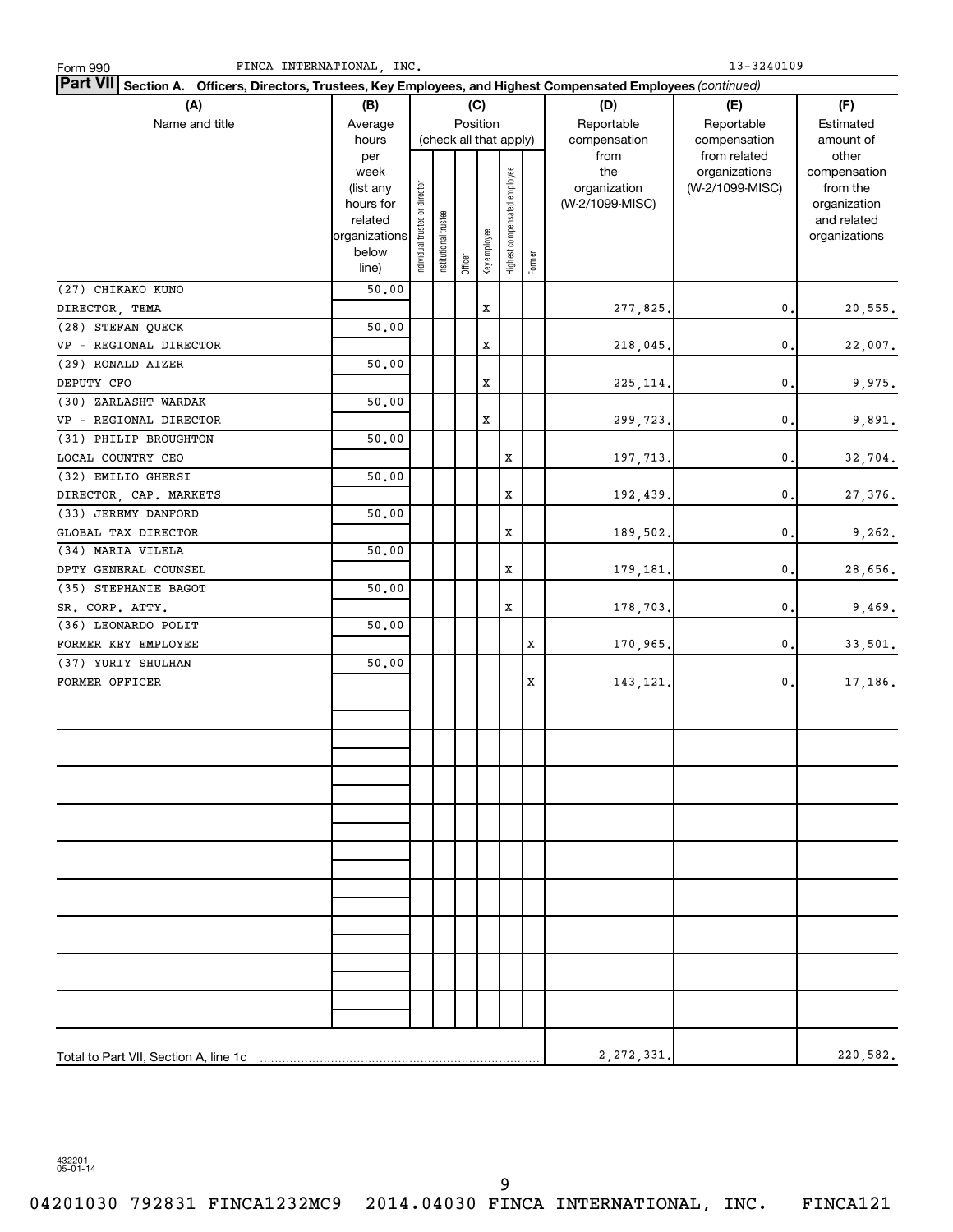|                                                           |                  |   | Form 990 (2014)                                                                           | FINCA INTERNATIONAL, INC. |              |                      |                        |                               | 13-3240109            | Page 9                                                             |
|-----------------------------------------------------------|------------------|---|-------------------------------------------------------------------------------------------|---------------------------|--------------|----------------------|------------------------|-------------------------------|-----------------------|--------------------------------------------------------------------|
|                                                           | <b>Part VIII</b> |   | <b>Statement of Revenue</b>                                                               |                           |              |                      |                        |                               |                       |                                                                    |
|                                                           |                  |   |                                                                                           |                           |              |                      | Total revenue          | Related or<br>exempt function | Unrelated<br>business | (D)<br>Revenue excluded<br>trom tax under<br>sections<br>512 - 514 |
|                                                           |                  |   | 1 a Federated campaigns                                                                   | 1a                        |              |                      |                        | revenue                       | revenue               |                                                                    |
|                                                           |                  |   |                                                                                           | 1b                        |              |                      |                        |                               |                       |                                                                    |
|                                                           |                  |   | c Fundraising events                                                                      | 1c                        |              |                      |                        |                               |                       |                                                                    |
|                                                           |                  |   | d Related organizations                                                                   | 1 <sub>d</sub>            |              |                      |                        |                               |                       |                                                                    |
|                                                           |                  |   | e Government grants (contributions)                                                       | 1e                        |              | 7,283,997.           |                        |                               |                       |                                                                    |
|                                                           |                  |   | f All other contributions, gifts, grants, and                                             |                           |              |                      |                        |                               |                       |                                                                    |
|                                                           |                  |   | similar amounts not included above                                                        | 1f                        |              | 18,004,008.          |                        |                               |                       |                                                                    |
|                                                           |                  |   | g Noncash contributions included in lines 1a-1f: \$                                       |                           |              | 3, 246, 098.         |                        |                               |                       |                                                                    |
| Contributions, Gifts, Grants<br>and Other Similar Amounts |                  |   |                                                                                           |                           |              |                      | 25, 288, 005.          |                               |                       |                                                                    |
|                                                           |                  |   |                                                                                           |                           |              | <b>Business Code</b> |                        |                               |                       |                                                                    |
|                                                           | 2а               |   | MANAGEMENT FEES                                                                           |                           |              | 900099               | 20,661,091.            | 20,661,091.                   |                       |                                                                    |
|                                                           |                  | b | AFFIL LOAN PORT. REV.                                                                     |                           |              | 900099               | 6,937,541.             | 6,937,541.                    |                       |                                                                    |
|                                                           |                  | C | <b>INTEREST REV -BRANCHES</b>                                                             |                           |              | 522298               | 5,040,059.             | 5,040,059.                    |                       |                                                                    |
|                                                           |                  | d | OTHER REVENUE                                                                             |                           |              | 900099               | 43,323.                | 43,323.                       |                       |                                                                    |
| Program Service<br>Revenue                                |                  | е |                                                                                           |                           |              |                      |                        |                               |                       |                                                                    |
|                                                           |                  | f |                                                                                           |                           |              |                      |                        |                               |                       |                                                                    |
|                                                           |                  |   |                                                                                           |                           |              |                      | 32,682,014.            |                               |                       |                                                                    |
|                                                           | З                |   | Investment income (including dividends, interest, and                                     |                           |              |                      |                        |                               |                       |                                                                    |
|                                                           |                  |   |                                                                                           |                           |              |                      | 3, 325, 221.           |                               |                       | 3, 325, 221.                                                       |
|                                                           | 4                |   | Income from investment of tax-exempt bond proceeds                                        |                           |              |                      |                        |                               |                       |                                                                    |
|                                                           | 5                |   |                                                                                           |                           |              |                      | 5,210,916.             | 5,210,916.                    |                       |                                                                    |
|                                                           |                  |   |                                                                                           | (i) Real                  |              | (ii) Personal        |                        |                               |                       |                                                                    |
|                                                           |                  |   | <b>6 a</b> Gross rents                                                                    |                           |              |                      |                        |                               |                       |                                                                    |
|                                                           |                  | b | Less: rental expenses                                                                     |                           |              |                      |                        |                               |                       |                                                                    |
|                                                           |                  | c | Rental income or (loss)                                                                   |                           |              |                      |                        |                               |                       |                                                                    |
|                                                           |                  |   |                                                                                           |                           |              |                      |                        |                               |                       |                                                                    |
|                                                           |                  |   | 7 a Gross amount from sales of                                                            | (i) Securities            |              | (ii) Other           |                        |                               |                       |                                                                    |
|                                                           |                  |   | assets other than inventory                                                               |                           |              |                      |                        |                               |                       |                                                                    |
|                                                           |                  |   | <b>b</b> Less: cost or other basis                                                        |                           |              |                      |                        |                               |                       |                                                                    |
|                                                           |                  |   | and sales expenses                                                                        |                           |              |                      |                        |                               |                       |                                                                    |
|                                                           |                  |   |                                                                                           |                           |              |                      |                        |                               |                       |                                                                    |
|                                                           |                  |   | 8 a Gross income from fundraising events (not                                             |                           |              |                      |                        |                               |                       |                                                                    |
| <b>Other Revenue</b>                                      |                  |   | including $$$                                                                             | of                        |              |                      |                        |                               |                       |                                                                    |
|                                                           |                  |   | contributions reported on line 1c). See                                                   |                           |              |                      |                        |                               |                       |                                                                    |
|                                                           |                  |   |                                                                                           |                           |              |                      |                        |                               |                       |                                                                    |
|                                                           |                  |   |                                                                                           |                           | b            |                      |                        |                               |                       |                                                                    |
|                                                           |                  |   | c Net income or (loss) from fundraising events                                            |                           |              | .                    |                        |                               |                       |                                                                    |
|                                                           |                  |   | 9 a Gross income from gaming activities. See                                              |                           |              |                      |                        |                               |                       |                                                                    |
|                                                           |                  |   |                                                                                           |                           |              |                      |                        |                               |                       |                                                                    |
|                                                           |                  |   |                                                                                           |                           | $\mathbf{b}$ |                      |                        |                               |                       |                                                                    |
|                                                           |                  |   | c Net income or (loss) from gaming activities                                             |                           |              |                      |                        |                               |                       |                                                                    |
|                                                           |                  |   | 10 a Gross sales of inventory, less returns                                               |                           |              |                      |                        |                               |                       |                                                                    |
|                                                           |                  |   | and allowances $\ldots$ , $\ldots$ , $\ldots$ , $\ldots$ , $\ldots$ , $\ldots$ , $\ldots$ |                           |              |                      |                        |                               |                       |                                                                    |
|                                                           |                  |   |                                                                                           |                           | $\mathbf b$  |                      |                        |                               |                       |                                                                    |
|                                                           |                  |   | c Net income or (loss) from sales of inventory                                            |                           |              |                      |                        |                               |                       |                                                                    |
|                                                           |                  |   | Miscellaneous Revenue                                                                     |                           |              | <b>Business Code</b> |                        |                               |                       |                                                                    |
|                                                           |                  |   | 11 a INSURANCE INCOME - UBI                                                               |                           |              | 524298               | 84,425.                |                               | 84,425.               |                                                                    |
|                                                           |                  | b | the control of the control of the control of the                                          |                           |              |                      |                        |                               |                       |                                                                    |
|                                                           |                  | с |                                                                                           |                           |              |                      |                        |                               |                       |                                                                    |
|                                                           |                  | d |                                                                                           |                           |              |                      |                        |                               |                       |                                                                    |
|                                                           |                  | е |                                                                                           |                           |              |                      | 84,425.<br>66,590,581. | 37,892,930.                   | 84,425.               | 3, 325, 221.                                                       |
|                                                           | 12               |   |                                                                                           |                           |              |                      |                        |                               |                       | Form 990 (2014)                                                    |

04201030 792831 FINCA1232MC9 2014.04030 FINCA INTERNATIONAL, INC. FINCA121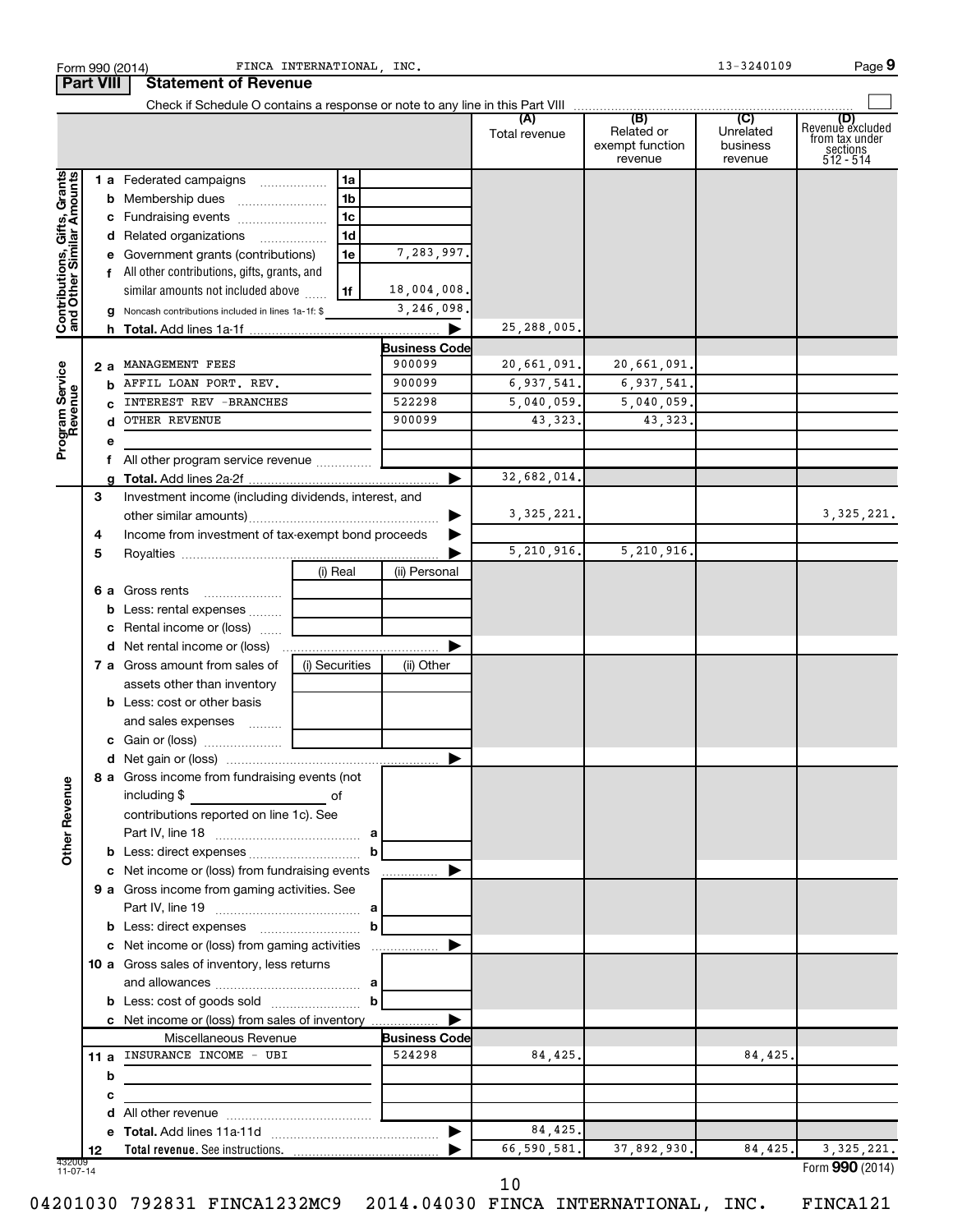**10**

|          | Part IX Statement of Functional Expenses                                                                                                                      |                       |                                    |                                           |                                |
|----------|---------------------------------------------------------------------------------------------------------------------------------------------------------------|-----------------------|------------------------------------|-------------------------------------------|--------------------------------|
|          | Section 501(c)(3) and 501(c)(4) organizations must complete all columns. All other organizations must complete column (A).                                    |                       |                                    |                                           |                                |
|          | Check if Schedule O contains a response or note to any line in this Part IX                                                                                   |                       |                                    |                                           |                                |
|          | Do not include amounts reported on lines 6b,<br>7b, 8b, 9b, and 10b of Part VIII.                                                                             | (A)<br>Total expenses | (B)<br>Program service<br>expenses | (C)<br>Management and<br>general expenses | (D)<br>Fundraising<br>expenses |
| 1.       | Grants and other assistance to domestic organizations                                                                                                         |                       |                                    |                                           |                                |
|          | and domestic governments. See Part IV, line 21                                                                                                                |                       |                                    |                                           |                                |
| 2        | Grants and other assistance to domestic                                                                                                                       |                       |                                    |                                           |                                |
|          | individuals. See Part IV, line 22                                                                                                                             |                       |                                    |                                           |                                |
| 3        | Grants and other assistance to foreign                                                                                                                        |                       |                                    |                                           |                                |
|          | organizations, foreign governments, and foreign                                                                                                               |                       |                                    |                                           |                                |
|          | individuals. See Part IV, lines 15 and 16                                                                                                                     |                       |                                    |                                           |                                |
| 4        | Benefits paid to or for members                                                                                                                               |                       |                                    |                                           |                                |
| 5        | Compensation of current officers, directors,                                                                                                                  | 4,872,401.            |                                    |                                           |                                |
| 6        | trustees, and key employees<br>Compensation not included above, to disqualified                                                                               |                       | 3,782,746.                         | 1,056,118.                                | 33,537.                        |
|          | persons (as defined under section 4958(f)(1)) and                                                                                                             |                       |                                    |                                           |                                |
|          | persons described in section 4958(c)(3)(B)                                                                                                                    | 71,469.               | 24,363.                            | 47,106.                                   |                                |
| 7        | Other salaries and wages                                                                                                                                      | 16,021,033.           | 12, 219, 760.                      | 3, 285, 485.                              | 515,788.                       |
| 8        | Pension plan accruals and contributions (include                                                                                                              |                       |                                    |                                           |                                |
|          | section 401(k) and 403(b) employer contributions)                                                                                                             | 335,819.              | 177,220.                           | 145,437.                                  | 13,162.                        |
| 9        |                                                                                                                                                               | 4, 134, 645.          | 2,445,751.                         | 1,561,993.                                | 126,901.                       |
| 10       |                                                                                                                                                               | 1,052,104.            | 617,305.                           | 401,836.                                  | 32,963.                        |
| 11       | Fees for services (non-employees):                                                                                                                            |                       |                                    |                                           |                                |
| a        |                                                                                                                                                               | 348,932.              | 348,932.                           |                                           |                                |
|          |                                                                                                                                                               | 164,221.              | 82,523.                            | 81,698.                                   |                                |
|          |                                                                                                                                                               | 1,534,526.            | 1,072,157.                         | 462,369.                                  |                                |
|          |                                                                                                                                                               |                       |                                    |                                           |                                |
|          | Professional fundraising services. See Part IV, line 17                                                                                                       | 289,592.              |                                    |                                           | 289,592.                       |
|          | f Investment management fees                                                                                                                                  |                       |                                    |                                           |                                |
| a        | Other. (If line 11g amount exceeds 10% of line 25,                                                                                                            |                       |                                    |                                           |                                |
|          | column (A) amount, list line 11g expenses on Sch O.)                                                                                                          | 4,656,522.            | 3, 255, 728.                       | 776,264.                                  | 624,530.                       |
| 12       |                                                                                                                                                               | 154,325.              | 152,945.                           | 1,380.                                    |                                |
| 13       |                                                                                                                                                               | 4,639,931.            | 2,730,072.                         | 547,004.                                  | 1,362,855.                     |
| 14       |                                                                                                                                                               | 3,789,797.            | 3,519,769.                         | 270,028.                                  |                                |
| 15       |                                                                                                                                                               |                       |                                    |                                           |                                |
| 16       |                                                                                                                                                               | 2,216,494.            | 1,199,991.                         | 1,016,503.                                |                                |
| 17       | Travel                                                                                                                                                        | 2,978,798.            | 2,520,887.                         | 389,796.                                  | 68,115.                        |
| 18       | Payments of travel or entertainment expenses                                                                                                                  |                       |                                    |                                           |                                |
|          | for any federal, state, or local public officials                                                                                                             |                       |                                    |                                           |                                |
| 19       | Conferences, conventions, and meetings                                                                                                                        | 362,361.              | 164, 115.                          | 197,456.                                  | 790.                           |
| 20       | Interest                                                                                                                                                      | 3,238,484.            | 3,238,484.                         |                                           |                                |
| 21<br>22 | Depreciation, depletion, and amortization                                                                                                                     | 302,382.              | 261,406.                           | 40,976.                                   |                                |
| 23       | Insurance                                                                                                                                                     | 107,095.              | 19,839.                            | 87,256.                                   |                                |
| 24       | Other expenses. Itemize expenses not covered                                                                                                                  |                       |                                    |                                           |                                |
|          | above. (List miscellaneous expenses in line 24e. If line<br>24e amount exceeds 10% of line 25, column (A)<br>amount, list line 24e expenses on Schedule O.) [ |                       |                                    |                                           |                                |
| a        | LOAN CAPITAL                                                                                                                                                  | 4, 561, 513.          | 4, 561, 513.                       |                                           |                                |
| b        | FOREIGN WITHHOLDING TAX                                                                                                                                       | 1,281,772.            | 1,281,772.                         |                                           |                                |
| C        | <b>UBI TAX</b>                                                                                                                                                | 10,962.               | 10,962.                            |                                           |                                |
| d        | ALLLOCATION OF INDIRECT                                                                                                                                       | 0.                    | 170,673.                           | $-170,673.$                               |                                |
|          | e All other expenses                                                                                                                                          | 4,290,179.            | 3,583,819.                         | 740,669.                                  | $-34,309.$                     |
| 25       | Total functional expenses. Add lines 1 through 24e                                                                                                            | 61, 415, 357.         | 47, 442, 732.                      | 10,938,701.                               | 3,033,924.                     |
| 26       | Joint costs. Complete this line only if the organization                                                                                                      |                       |                                    |                                           |                                |
|          | reported in column (B) joint costs from a combined                                                                                                            |                       |                                    |                                           |                                |
|          | educational campaign and fundraising solicitation.                                                                                                            |                       |                                    |                                           |                                |
|          | Check here $\blacktriangleright$<br>$\vert$ if following SOP 98-2 (ASC 958-720)                                                                               |                       |                                    |                                           |                                |

432010 11-07-14

Form (2014) **990**

04201030 792831 FINCA1232MC9 2014.04030 FINCA INTERNATIONAL, INC. FINCA121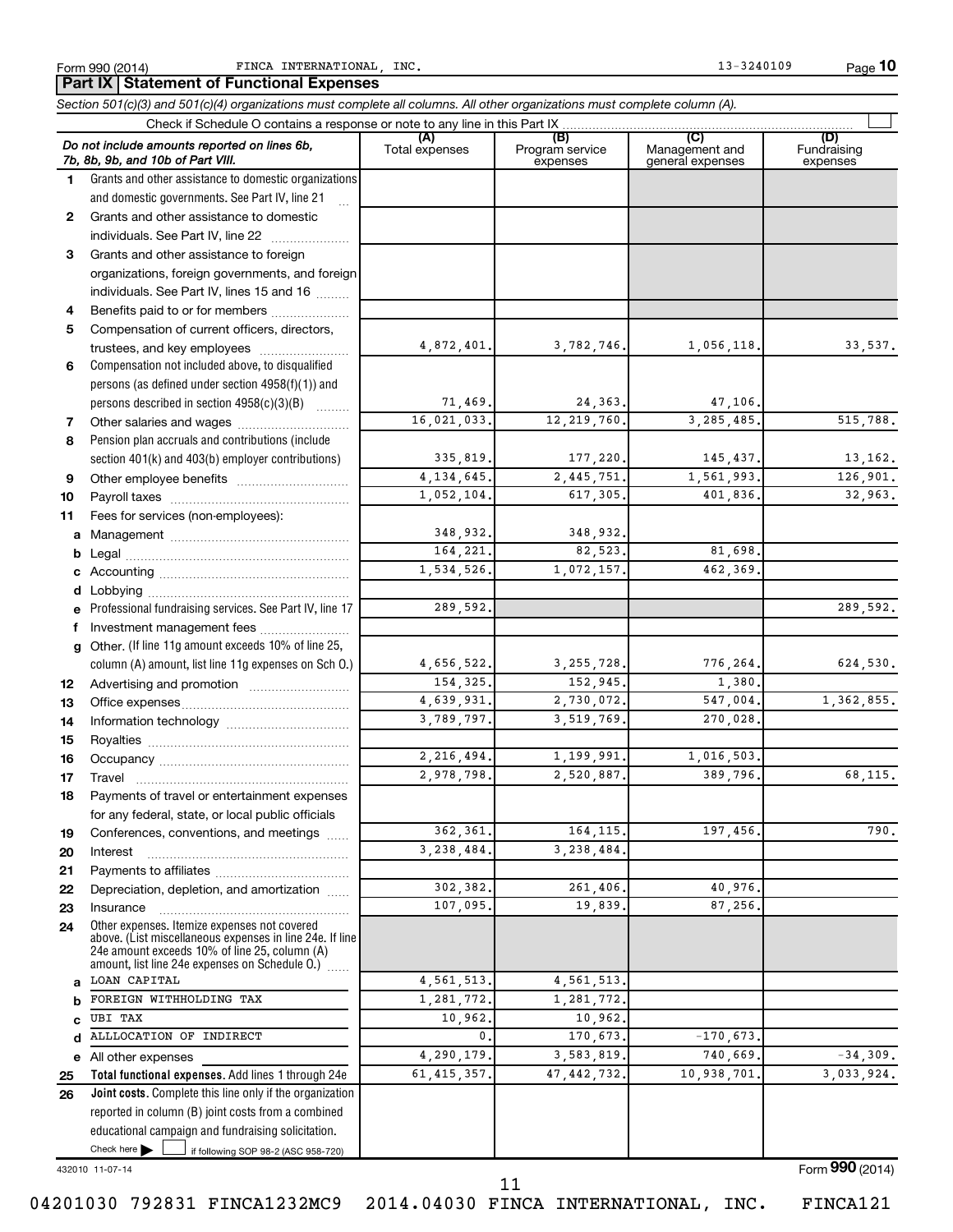432011 11-07-14

Form 990 (2014) **PINCA INTERNATIONAL, INC.** Port 13-3240109 Page **Part X** | Balance Sheet

|                             |    |                                                                                                         |                 |             | (A)<br>Beginning of year |                 | (B)<br>End of year                     |
|-----------------------------|----|---------------------------------------------------------------------------------------------------------|-----------------|-------------|--------------------------|-----------------|----------------------------------------|
|                             | 1  |                                                                                                         |                 |             | 12, 230, 447.            | $\mathbf{1}$    | 9,387,640.                             |
|                             | 2  |                                                                                                         |                 |             | 4,448,505.               | $\mathbf{2}$    | 6,702,921.                             |
|                             | З  |                                                                                                         |                 |             | 3, 299, 683.             | 3               | 2,611,426.                             |
|                             | 4  |                                                                                                         |                 |             | 4,723,451.               | 4               | 2,963,818.                             |
|                             | 5  | Loans and other receivables from current and former officers, directors,                                |                 |             |                          |                 |                                        |
|                             |    | trustees, key employees, and highest compensated employees. Complete                                    |                 |             |                          |                 |                                        |
|                             |    | Part II of Schedule L                                                                                   |                 |             |                          | 5               |                                        |
|                             | 6  | Loans and other receivables from other disqualified persons (as defined under                           |                 |             |                          |                 |                                        |
|                             |    | section 4958(f)(1)), persons described in section 4958(c)(3)(B), and contributing                       |                 |             |                          |                 |                                        |
|                             |    | employers and sponsoring organizations of section 501(c)(9) voluntary                                   |                 |             |                          |                 |                                        |
| Assets                      |    | employees' beneficiary organizations (see instr). Complete Part II of Sch L                             |                 |             | 6                        |                 |                                        |
|                             | 7  |                                                                                                         |                 |             | 28,763,040.              | $\overline{7}$  | 24, 425, 835.                          |
|                             | 8  |                                                                                                         |                 |             |                          | 8               |                                        |
|                             | 9  |                                                                                                         |                 |             | 762,631.                 | 9               | 26, 413.                               |
|                             |    | 10a Land, buildings, and equipment: cost or other                                                       |                 |             |                          |                 |                                        |
|                             |    | basis. Complete Part VI of Schedule D                                                                   | 10a             | 3,742,670.  |                          |                 |                                        |
|                             |    | <b>b</b> Less: accumulated depreciation                                                                 | 10 <sub>b</sub> | 1,884,803.  | 2, 113, 127.             | 10 <sub>c</sub> | 1,857,867.                             |
|                             | 11 |                                                                                                         |                 | 9,607.      | 11                       | 8,457.          |                                        |
|                             | 12 |                                                                                                         |                 |             | 12                       |                 |                                        |
|                             | 13 |                                                                                                         |                 | 70,666,530. | 13                       | 86,934,071.     |                                        |
|                             | 14 |                                                                                                         |                 |             | 281,840.                 | 14              | 159,272.                               |
|                             | 15 |                                                                                                         |                 |             | 28,819.                  | 15              | 85,064.                                |
|                             | 16 |                                                                                                         |                 |             | 127, 327, 680.           | 16              | 135, 162, 784.                         |
|                             | 17 |                                                                                                         |                 |             | 13,096,451.              | 17              | 10,200,323.                            |
|                             | 18 |                                                                                                         |                 | 18          |                          |                 |                                        |
|                             | 19 |                                                                                                         | 3,825,116.      | 19          | 5,106,323.               |                 |                                        |
|                             | 20 |                                                                                                         |                 |             |                          | 20              |                                        |
|                             | 21 | Escrow or custodial account liability. Complete Part IV of Schedule D                                   |                 |             |                          | 21              |                                        |
|                             | 22 | Loans and other payables to current and former officers, directors, trustees,                           |                 |             |                          |                 |                                        |
| Liabilities                 |    | key employees, highest compensated employees, and disqualified persons.                                 |                 |             |                          |                 |                                        |
|                             |    |                                                                                                         |                 |             |                          | 22              |                                        |
|                             | 23 | Secured mortgages and notes payable to unrelated third parties                                          |                 |             | 28, 125, 707.            | 23              | 29,080,033.                            |
|                             | 24 | Unsecured notes and loans payable to unrelated third parties                                            |                 |             |                          | 24              |                                        |
|                             | 25 | Other liabilities (including federal income tax, payables to related third                              |                 |             |                          |                 |                                        |
|                             |    | parties, and other liabilities not included on lines 17-24). Complete Part X of                         |                 |             |                          |                 |                                        |
|                             |    | Schedule D                                                                                              |                 |             | 5,695,996.               | 25              | 7,717,525.                             |
|                             | 26 |                                                                                                         |                 |             | 50, 743, 270.            | 26              | 52, 104, 204.                          |
|                             |    | Organizations that follow SFAS 117 (ASC 958), check here $\blacktriangleright$ $\boxed{\mathbf{x}}$ and |                 |             |                          |                 |                                        |
|                             |    | complete lines 27 through 29, and lines 33 and 34.                                                      |                 |             |                          |                 |                                        |
|                             | 27 |                                                                                                         |                 |             | 74,862,003.              | 27              | 81, 842, 777.                          |
|                             | 28 |                                                                                                         |                 |             | 1,722,407.               | 28              | 1,215,803.                             |
|                             | 29 | Permanently restricted net assets                                                                       |                 |             |                          | 29              | $\mathbf{0}$ .                         |
|                             |    | Organizations that do not follow SFAS 117 (ASC 958), check here >                                       |                 |             |                          |                 |                                        |
| Net Assets or Fund Balances |    | and complete lines 30 through 34.                                                                       |                 |             |                          |                 |                                        |
|                             | 30 |                                                                                                         |                 |             | 30                       |                 |                                        |
|                             | 31 | Paid-in or capital surplus, or land, building, or equipment fund                                        |                 |             |                          | 31              |                                        |
|                             | 32 | Retained earnings, endowment, accumulated income, or other funds                                        |                 |             |                          | 32              |                                        |
|                             | 33 |                                                                                                         |                 | 76,584,410. | 33                       | 83,058,580.     |                                        |
|                             | 34 |                                                                                                         |                 |             | 127, 327, 680.           | 34              | 135, 162, 784.<br>$T_{2}$ (000 (001 4) |

**11**

Form (2014) **990**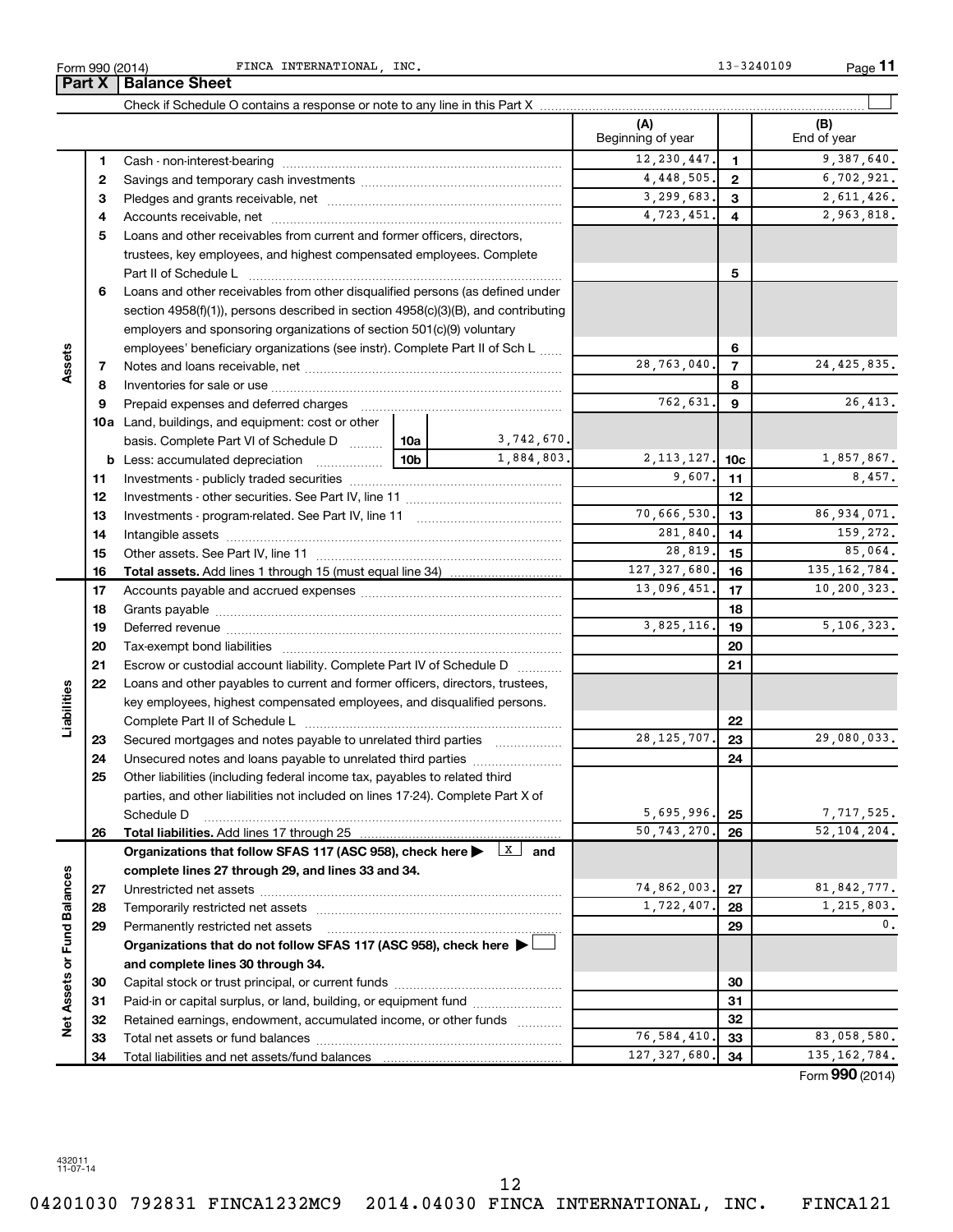|                                                                                                                                 | FINCA INTERNATIONAL INC.<br>Form 990 (2014)                                                                                                                                                                                    | 13-3240109     |                |                        | Page 12      |  |  |  |
|---------------------------------------------------------------------------------------------------------------------------------|--------------------------------------------------------------------------------------------------------------------------------------------------------------------------------------------------------------------------------|----------------|----------------|------------------------|--------------|--|--|--|
|                                                                                                                                 | Part XI   Reconciliation of Net Assets                                                                                                                                                                                         |                |                |                        |              |  |  |  |
|                                                                                                                                 | Check if Schedule O contains a response or note to any line in this Part XI                                                                                                                                                    |                |                |                        | $\mathbf{x}$ |  |  |  |
|                                                                                                                                 |                                                                                                                                                                                                                                |                |                |                        |              |  |  |  |
| 1                                                                                                                               |                                                                                                                                                                                                                                | $\mathbf{1}$   |                |                        | 66,590,581.  |  |  |  |
| 2                                                                                                                               | $\mathbf{2}$                                                                                                                                                                                                                   |                |                |                        |              |  |  |  |
| 3                                                                                                                               | Revenue less expenses. Subtract line 2 from line 1                                                                                                                                                                             | 3              |                |                        | 5, 175, 224. |  |  |  |
| 4                                                                                                                               | $\overline{\mathbf{4}}$                                                                                                                                                                                                        |                |                |                        |              |  |  |  |
| 5                                                                                                                               | Net unrealized gains (losses) on investments [11] matter in the contract of the state of the state of the state of the state of the state of the state of the state of the state of the state of the state of the state of the | 5              |                |                        | 106,645.     |  |  |  |
| 6                                                                                                                               | Donated services and use of facilities                                                                                                                                                                                         | 6              |                |                        |              |  |  |  |
| 7                                                                                                                               | Investment expenses                                                                                                                                                                                                            | $\overline{7}$ |                |                        |              |  |  |  |
| 8                                                                                                                               |                                                                                                                                                                                                                                | 8              |                |                        |              |  |  |  |
| 9                                                                                                                               |                                                                                                                                                                                                                                | 9              |                |                        | 1,192,301.   |  |  |  |
| 10                                                                                                                              | Net assets or fund balances at end of year. Combine lines 3 through 9 (must equal Part X, line 33,                                                                                                                             |                |                |                        |              |  |  |  |
|                                                                                                                                 | column (B))                                                                                                                                                                                                                    | 10             |                |                        | 83,058,580.  |  |  |  |
|                                                                                                                                 | Part XII Financial Statements and Reporting                                                                                                                                                                                    |                |                |                        |              |  |  |  |
|                                                                                                                                 |                                                                                                                                                                                                                                |                |                |                        | l x          |  |  |  |
|                                                                                                                                 |                                                                                                                                                                                                                                |                |                | <b>Yes</b>             | <b>No</b>    |  |  |  |
| 1                                                                                                                               | $\lfloor x \rfloor$ Accrual<br>Accounting method used to prepare the Form 990: [130] Cash<br>Other                                                                                                                             |                |                |                        |              |  |  |  |
|                                                                                                                                 | If the organization changed its method of accounting from a prior year or checked "Other," explain in Schedule O.                                                                                                              |                |                |                        |              |  |  |  |
|                                                                                                                                 | 2a Were the organization's financial statements compiled or reviewed by an independent accountant?                                                                                                                             |                | 2a             |                        | х            |  |  |  |
|                                                                                                                                 | If "Yes," check a box below to indicate whether the financial statements for the year were compiled or reviewed on a                                                                                                           |                |                |                        |              |  |  |  |
|                                                                                                                                 | separate basis, consolidated basis, or both:                                                                                                                                                                                   |                |                |                        |              |  |  |  |
|                                                                                                                                 | Consolidated basis<br>$\Box$ Both consolidated and separate basis<br>Separate basis                                                                                                                                            |                |                |                        |              |  |  |  |
|                                                                                                                                 |                                                                                                                                                                                                                                |                | 2 <sub>b</sub> | х                      |              |  |  |  |
|                                                                                                                                 | If "Yes," check a box below to indicate whether the financial statements for the year were audited on a separate basis,                                                                                                        |                |                |                        |              |  |  |  |
|                                                                                                                                 | consolidated basis, or both:                                                                                                                                                                                                   |                |                |                        |              |  |  |  |
|                                                                                                                                 | X Consolidated basis<br>$\perp$ Both consolidated and separate basis<br>Separate basis                                                                                                                                         |                |                |                        |              |  |  |  |
|                                                                                                                                 | c If "Yes" to line 2a or 2b, does the organization have a committee that assumes responsibility for oversight of the audit,                                                                                                    |                |                |                        |              |  |  |  |
|                                                                                                                                 | review, or compilation of its financial statements and selection of an independent accountant?                                                                                                                                 |                | 2c             | х                      |              |  |  |  |
|                                                                                                                                 | If the organization changed either its oversight process or selection process during the tax year, explain in Schedule O.                                                                                                      |                |                |                        |              |  |  |  |
| 3a As a result of a federal award, was the organization required to undergo an audit or audits as set forth in the Single Audit |                                                                                                                                                                                                                                |                |                |                        |              |  |  |  |
|                                                                                                                                 |                                                                                                                                                                                                                                |                | За             | х                      |              |  |  |  |
|                                                                                                                                 | <b>b</b> If "Yes," did the organization undergo the required audit or audits? If the organization did not undergo the required audit                                                                                           |                |                |                        |              |  |  |  |
|                                                                                                                                 |                                                                                                                                                                                                                                |                | 3b             | x<br>$000 \, \text{m}$ |              |  |  |  |

Form (2014) **990**

432012 11-07-14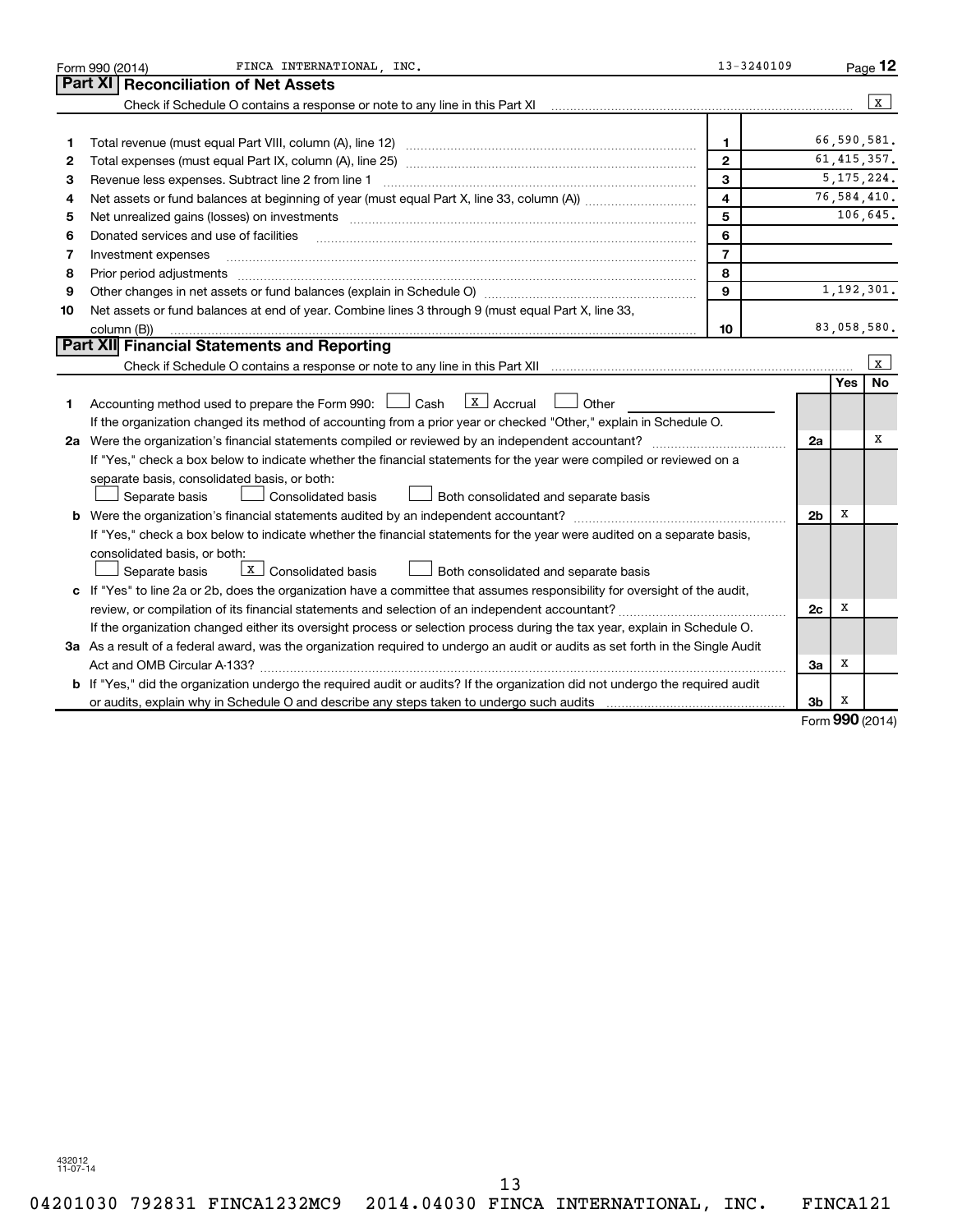Department of the Treasury Internal Revenue Service

| (Form 990 or 990-EZ |  |  |  |  |
|---------------------|--|--|--|--|
|---------------------|--|--|--|--|

## Form 990 or 990-EZ) **Public Charity Status and Public Support**<br>
Complete if the organization is a section 501(c)(3) organization or a section<br> **2014**

Information about Schedule A (Form 990 or 990-EZ) and its instructions is at www.irs.gov/form990.

**4947(a)(1) nonexempt charitable trust. | Attach to Form 990 or Form 990-EZ.** 

| OMB No. 1545-0047                   |
|-------------------------------------|
| 14                                  |
| <b>Open to Public</b><br>Inspection |
|                                     |

|        |                 | Name of the organization                                                                                                                                                                                                                                                                                   |                           |                            |                          |                           |                        |  | <b>Employer identification number</b> |  |
|--------|-----------------|------------------------------------------------------------------------------------------------------------------------------------------------------------------------------------------------------------------------------------------------------------------------------------------------------------|---------------------------|----------------------------|--------------------------|---------------------------|------------------------|--|---------------------------------------|--|
|        |                 |                                                                                                                                                                                                                                                                                                            | FINCA INTERNATIONAL, INC. |                            |                          |                           |                        |  | 13-3240109                            |  |
| Part I |                 | Reason for Public Charity Status (All organizations must complete this part.) See instructions.                                                                                                                                                                                                            |                           |                            |                          |                           |                        |  |                                       |  |
|        |                 | The organization is not a private foundation because it is: (For lines 1 through 11, check only one box.)                                                                                                                                                                                                  |                           |                            |                          |                           |                        |  |                                       |  |
| 1      |                 | A church, convention of churches, or association of churches described in section 170(b)(1)(A)(i).                                                                                                                                                                                                         |                           |                            |                          |                           |                        |  |                                       |  |
| 2      |                 | A school described in section 170(b)(1)(A)(ii). (Attach Schedule E.)                                                                                                                                                                                                                                       |                           |                            |                          |                           |                        |  |                                       |  |
| з      |                 | A hospital or a cooperative hospital service organization described in section 170(b)(1)(A)(iii).                                                                                                                                                                                                          |                           |                            |                          |                           |                        |  |                                       |  |
| 4      |                 | A medical research organization operated in conjunction with a hospital described in section 170(b)(1)(A)(iii). Enter the hospital's name,                                                                                                                                                                 |                           |                            |                          |                           |                        |  |                                       |  |
|        |                 | city, and state:                                                                                                                                                                                                                                                                                           |                           |                            |                          |                           |                        |  |                                       |  |
| 5      |                 | An organization operated for the benefit of a college or university owned or operated by a governmental unit described in                                                                                                                                                                                  |                           |                            |                          |                           |                        |  |                                       |  |
|        |                 | section 170(b)(1)(A)(iv). (Complete Part II.)                                                                                                                                                                                                                                                              |                           |                            |                          |                           |                        |  |                                       |  |
| 6      |                 | A federal, state, or local government or governmental unit described in section 170(b)(1)(A)(v).                                                                                                                                                                                                           |                           |                            |                          |                           |                        |  |                                       |  |
| 7      | $\vert x \vert$ |                                                                                                                                                                                                                                                                                                            |                           |                            |                          |                           |                        |  |                                       |  |
|        |                 | An organization that normally receives a substantial part of its support from a governmental unit or from the general public described in<br>section 170(b)(1)(A)(vi). (Complete Part II.)                                                                                                                 |                           |                            |                          |                           |                        |  |                                       |  |
| 8      |                 | A community trust described in section 170(b)(1)(A)(vi). (Complete Part II.)                                                                                                                                                                                                                               |                           |                            |                          |                           |                        |  |                                       |  |
| 9      |                 | An organization that normally receives: (1) more than 33 1/3% of its support from contributions, membership fees, and gross receipts from                                                                                                                                                                  |                           |                            |                          |                           |                        |  |                                       |  |
|        |                 | activities related to its exempt functions - subject to certain exceptions, and (2) no more than 33 1/3% of its support from gross investment                                                                                                                                                              |                           |                            |                          |                           |                        |  |                                       |  |
|        |                 | income and unrelated business taxable income (less section 511 tax) from businesses acquired by the organization after June 30, 1975.                                                                                                                                                                      |                           |                            |                          |                           |                        |  |                                       |  |
|        |                 | See section 509(a)(2). (Complete Part III.)                                                                                                                                                                                                                                                                |                           |                            |                          |                           |                        |  |                                       |  |
| 10     |                 | An organization organized and operated exclusively to test for public safety. See section 509(a)(4).                                                                                                                                                                                                       |                           |                            |                          |                           |                        |  |                                       |  |
| 11     |                 | An organization organized and operated exclusively for the benefit of, to perform the functions of, or to carry out the purposes of one or                                                                                                                                                                 |                           |                            |                          |                           |                        |  |                                       |  |
|        |                 | more publicly supported organizations described in section 509(a)(1) or section 509(a)(2). See section 509(a)(3). Check the box in                                                                                                                                                                         |                           |                            |                          |                           |                        |  |                                       |  |
|        |                 | lines 11a through 11d that describes the type of supporting organization and complete lines 11e, 11f, and 11g.                                                                                                                                                                                             |                           |                            |                          |                           |                        |  |                                       |  |
| а      |                 | Type I. A supporting organization operated, supervised, or controlled by its supported organization(s), typically by giving                                                                                                                                                                                |                           |                            |                          |                           |                        |  |                                       |  |
|        |                 | the supported organization(s) the power to regularly appoint or elect a majority of the directors or trustees of the supporting                                                                                                                                                                            |                           |                            |                          |                           |                        |  |                                       |  |
|        |                 | organization. You must complete Part IV, Sections A and B.                                                                                                                                                                                                                                                 |                           |                            |                          |                           |                        |  |                                       |  |
| b      |                 | Type II. A supporting organization supervised or controlled in connection with its supported organization(s), by having                                                                                                                                                                                    |                           |                            |                          |                           |                        |  |                                       |  |
|        |                 | control or management of the supporting organization vested in the same persons that control or manage the supported                                                                                                                                                                                       |                           |                            |                          |                           |                        |  |                                       |  |
|        |                 | organization(s). You must complete Part IV, Sections A and C.                                                                                                                                                                                                                                              |                           |                            |                          |                           |                        |  |                                       |  |
| с      |                 | Type III functionally integrated. A supporting organization operated in connection with, and functionally integrated with,                                                                                                                                                                                 |                           |                            |                          |                           |                        |  |                                       |  |
|        |                 | its supported organization(s) (see instructions). You must complete Part IV, Sections A, D, and E.                                                                                                                                                                                                         |                           |                            |                          |                           |                        |  |                                       |  |
| d      |                 | Type III non-functionally integrated. A supporting organization operated in connection with its supported organization(s)                                                                                                                                                                                  |                           |                            |                          |                           |                        |  |                                       |  |
|        |                 | that is not functionally integrated. The organization generally must satisfy a distribution requirement and an attentiveness                                                                                                                                                                               |                           |                            |                          |                           |                        |  |                                       |  |
|        |                 | requirement (see instructions). You must complete Part IV, Sections A and D, and Part V.                                                                                                                                                                                                                   |                           |                            |                          |                           |                        |  |                                       |  |
| е      |                 | Check this box if the organization received a written determination from the IRS that it is a Type I, Type II, Type III                                                                                                                                                                                    |                           |                            |                          |                           |                        |  |                                       |  |
|        |                 | functionally integrated, or Type III non-functionally integrated supporting organization.                                                                                                                                                                                                                  |                           |                            |                          |                           |                        |  |                                       |  |
|        |                 |                                                                                                                                                                                                                                                                                                            |                           |                            |                          |                           |                        |  |                                       |  |
|        |                 | f Enter the number of supported organizations [11] matter contracts and the number of supported organizations [11] matter contracts and the number of supported organizations [11] matter contracts and the number of supporte<br>g Provide the following information about the supported organization(s). |                           |                            |                          |                           |                        |  |                                       |  |
|        |                 | (i) Name of supported                                                                                                                                                                                                                                                                                      | (ii) EIN                  | (iii) Type of organization | (iv) Is the organization |                           | (v) Amount of monetary |  | (vi) Amount of                        |  |
|        |                 | organization                                                                                                                                                                                                                                                                                               |                           | (described on lines 1-9    |                          | listed in your            | support (see           |  | other support (see                    |  |
|        |                 |                                                                                                                                                                                                                                                                                                            |                           | above or IRC section       | Yes                      | governing document?<br>No | Instructions)          |  | Instructions)                         |  |
|        |                 |                                                                                                                                                                                                                                                                                                            |                           | (see instructions))        |                          |                           |                        |  |                                       |  |
|        |                 |                                                                                                                                                                                                                                                                                                            |                           |                            |                          |                           |                        |  |                                       |  |
|        |                 |                                                                                                                                                                                                                                                                                                            |                           |                            |                          |                           |                        |  |                                       |  |
|        |                 |                                                                                                                                                                                                                                                                                                            |                           |                            |                          |                           |                        |  |                                       |  |
|        |                 |                                                                                                                                                                                                                                                                                                            |                           |                            |                          |                           |                        |  |                                       |  |
|        |                 |                                                                                                                                                                                                                                                                                                            |                           |                            |                          |                           |                        |  |                                       |  |
|        |                 |                                                                                                                                                                                                                                                                                                            |                           |                            |                          |                           |                        |  |                                       |  |
|        |                 |                                                                                                                                                                                                                                                                                                            |                           |                            |                          |                           |                        |  |                                       |  |
|        |                 |                                                                                                                                                                                                                                                                                                            |                           |                            |                          |                           |                        |  |                                       |  |
|        |                 |                                                                                                                                                                                                                                                                                                            |                           |                            |                          |                           |                        |  |                                       |  |
|        |                 |                                                                                                                                                                                                                                                                                                            |                           |                            |                          |                           |                        |  |                                       |  |
|        |                 |                                                                                                                                                                                                                                                                                                            |                           |                            |                          |                           |                        |  |                                       |  |
| Total  |                 |                                                                                                                                                                                                                                                                                                            |                           |                            |                          |                           |                        |  |                                       |  |
|        |                 | LHA For Paperwork Reduction Act Notice, see the Instructions for<br>Form 990 or 990-EZ. 432021 09-17-14                                                                                                                                                                                                    |                           |                            |                          |                           |                        |  | Schedule A (Form 990 or 990-EZ) 2014  |  |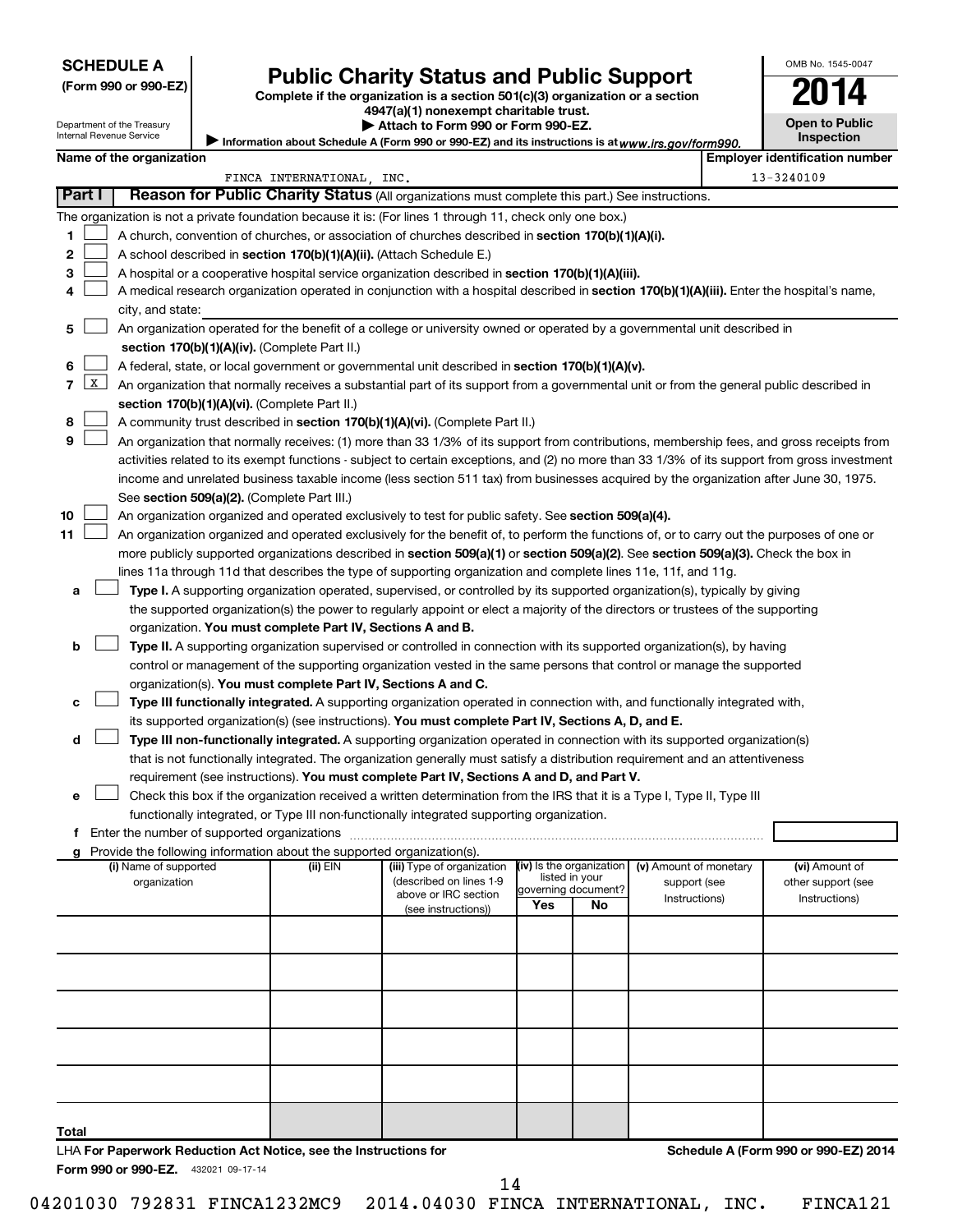### Schedule A (Form 990 or 990-EZ) 2014 FINCA INTERNATIONAL, INC. 13 = 13-3240109 Page

**2**

(Complete only if you checked the box on line 5, 7, or 8 of Part I or if the organization failed to qualify under Part III. If the organization fails to qualify under the tests listed below, please complete Part III.) **Part II Support Schedule for Organizations Described in Sections 170(b)(1)(A)(iv) and 170(b)(1)(A)(vi)**

|    | <b>Section A. Public Support</b>                                                                                                                                                    |               |               |             |               |                                             |                                           |
|----|-------------------------------------------------------------------------------------------------------------------------------------------------------------------------------------|---------------|---------------|-------------|---------------|---------------------------------------------|-------------------------------------------|
|    | Calendar year (or fiscal year beginning in)                                                                                                                                         | (a) 2010      | (b) 2011      | $(c)$ 2012  | $(d)$ 2013    | (e) 2014                                    | (f) Total                                 |
|    | 1 Gifts, grants, contributions, and                                                                                                                                                 |               |               |             |               |                                             |                                           |
|    | membership fees received. (Do not                                                                                                                                                   |               |               |             |               |                                             |                                           |
|    | include any "unusual grants.")                                                                                                                                                      | 19, 228, 973. | 25, 743, 712. | 18,743,053. | 27, 525, 208. |                                             | 22, 225, 233. 113, 466, 179.              |
|    | 2 Tax revenues levied for the organ-                                                                                                                                                |               |               |             |               |                                             |                                           |
|    | ization's benefit and either paid to                                                                                                                                                |               |               |             |               |                                             |                                           |
|    | or expended on its behalf                                                                                                                                                           |               |               |             |               |                                             |                                           |
|    | 3 The value of services or facilities                                                                                                                                               |               |               |             |               |                                             |                                           |
|    | furnished by a governmental unit to                                                                                                                                                 |               |               |             |               |                                             |                                           |
|    | the organization without charge                                                                                                                                                     |               |               |             |               |                                             |                                           |
|    | 4 Total. Add lines 1 through 3                                                                                                                                                      | 19,228,973.   | 25, 743, 712. | 18,743,053. | 27, 525, 208. | 22, 225, 233.                               | 113,466,179.                              |
| 5. | The portion of total contributions                                                                                                                                                  |               |               |             |               |                                             |                                           |
|    | by each person (other than a                                                                                                                                                        |               |               |             |               |                                             |                                           |
|    | governmental unit or publicly                                                                                                                                                       |               |               |             |               |                                             |                                           |
|    | supported organization) included                                                                                                                                                    |               |               |             |               |                                             |                                           |
|    | on line 1 that exceeds 2% of the                                                                                                                                                    |               |               |             |               |                                             |                                           |
|    | amount shown on line 11,                                                                                                                                                            |               |               |             |               |                                             |                                           |
|    | column (f)                                                                                                                                                                          |               |               |             |               |                                             | 2,743,642.                                |
|    | 6 Public support. Subtract line 5 from line 4.                                                                                                                                      |               |               |             |               |                                             | 110, 722, 537.                            |
|    | <b>Section B. Total Support</b>                                                                                                                                                     |               |               |             |               |                                             |                                           |
|    | Calendar year (or fiscal year beginning in)                                                                                                                                         | (a) 2010      | (b) 2011      | $(c)$ 2012  | $(d)$ 2013    | (e) 2014                                    | (f) Total                                 |
|    | 7 Amounts from line 4                                                                                                                                                               | 19,228,973.   | 25, 743, 712  | 18,743,053  | 27,525,208    | 22, 225, 233.                               | 113, 466, 179.                            |
|    | 8 Gross income from interest,                                                                                                                                                       |               |               |             |               |                                             |                                           |
|    | dividends, payments received on                                                                                                                                                     |               |               |             |               |                                             |                                           |
|    | securities loans, rents, royalties                                                                                                                                                  |               |               |             |               |                                             |                                           |
|    | and income from similar sources                                                                                                                                                     | 1,389,351.    | 6, 116, 999.  | 12,559,057. | 12,793,365.   | 8,536,137.                                  | 41,394,909.                               |
|    | <b>9</b> Net income from unrelated business                                                                                                                                         |               |               |             |               |                                             |                                           |
|    | activities, whether or not the                                                                                                                                                      |               |               |             |               |                                             |                                           |
|    |                                                                                                                                                                                     | 3,681.        | 38, 275.      | 23,580.     | 37,604.       | 43,735.                                     | 146,875.                                  |
|    | business is regularly carried on<br>10 Other income. Do not include gain                                                                                                            |               |               |             |               |                                             |                                           |
|    |                                                                                                                                                                                     |               |               |             |               |                                             |                                           |
|    | or loss from the sale of capital                                                                                                                                                    | 506, 342.     | 2,435,260.    |             |               |                                             | 2,941,602.                                |
|    | assets (Explain in Part VI.)                                                                                                                                                        |               |               |             |               |                                             | 157, 949, 565.                            |
|    | 11 Total support. Add lines 7 through 10                                                                                                                                            |               |               |             |               | 12                                          | 121,469,566.                              |
|    | 12 Gross receipts from related activities, etc. (see instructions)                                                                                                                  |               |               |             |               |                                             |                                           |
|    | 13 First five years. If the Form 990 is for the organization's first, second, third, fourth, or fifth tax year as a section 501(c)(3)<br>organization, check this box and stop here |               |               |             |               |                                             |                                           |
|    | Section C. Computation of Public Support Percentage                                                                                                                                 |               |               |             |               |                                             |                                           |
|    |                                                                                                                                                                                     |               |               |             |               | 14                                          | 70.10<br>%                                |
|    |                                                                                                                                                                                     |               |               |             |               | 15                                          | 69.47<br>%                                |
|    | 16a 33 1/3% support test - 2014. If the organization did not check the box on line 13, and line 14 is 33 1/3% or more, check this box and                                           |               |               |             |               |                                             |                                           |
|    | stop here. The organization qualifies as a publicly supported organization manufaction manufacture or the organization                                                              |               |               |             |               |                                             | $\blacktriangleright$ $\lfloor x \rfloor$ |
|    | b 33 1/3% support test - 2013. If the organization did not check a box on line 13 or 16a, and line 15 is 33 1/3% or more, check this box                                            |               |               |             |               |                                             |                                           |
|    |                                                                                                                                                                                     |               |               |             |               |                                             |                                           |
|    |                                                                                                                                                                                     |               |               |             |               |                                             |                                           |
|    | <b>17a 10% -facts-and-circumstances test - 2014.</b> If the organization did not check a box on line 13, 16a, or 16b, and line 14 is 10% or more,                                   |               |               |             |               |                                             |                                           |
|    | and if the organization meets the "facts-and-circumstances" test, check this box and stop here. Explain in Part VI how the organization                                             |               |               |             |               |                                             |                                           |
|    |                                                                                                                                                                                     |               |               |             |               |                                             |                                           |
|    | <b>b 10%</b> -facts-and-circumstances test - 2013. If the organization did not check a box on line 13, 16a, 16b, or 17a, and line 15 is 10% or                                      |               |               |             |               |                                             |                                           |
|    | more, and if the organization meets the "facts-and-circumstances" test, check this box and stop here. Explain in Part VI how the                                                    |               |               |             |               |                                             |                                           |
|    | organization meets the "facts-and-circumstances" test. The organization qualifies as a publicly supported organization                                                              |               |               |             |               |                                             |                                           |
|    | 18 Private foundation. If the organization did not check a box on line 13, 16a, 16b, 17a, or 17b, check this box and see instructions                                               |               |               |             |               | <b>Cohodulo A (Form 000 or 000 F7) 2014</b> |                                           |

**Schedule A (Form 990 or 990-EZ) 2014**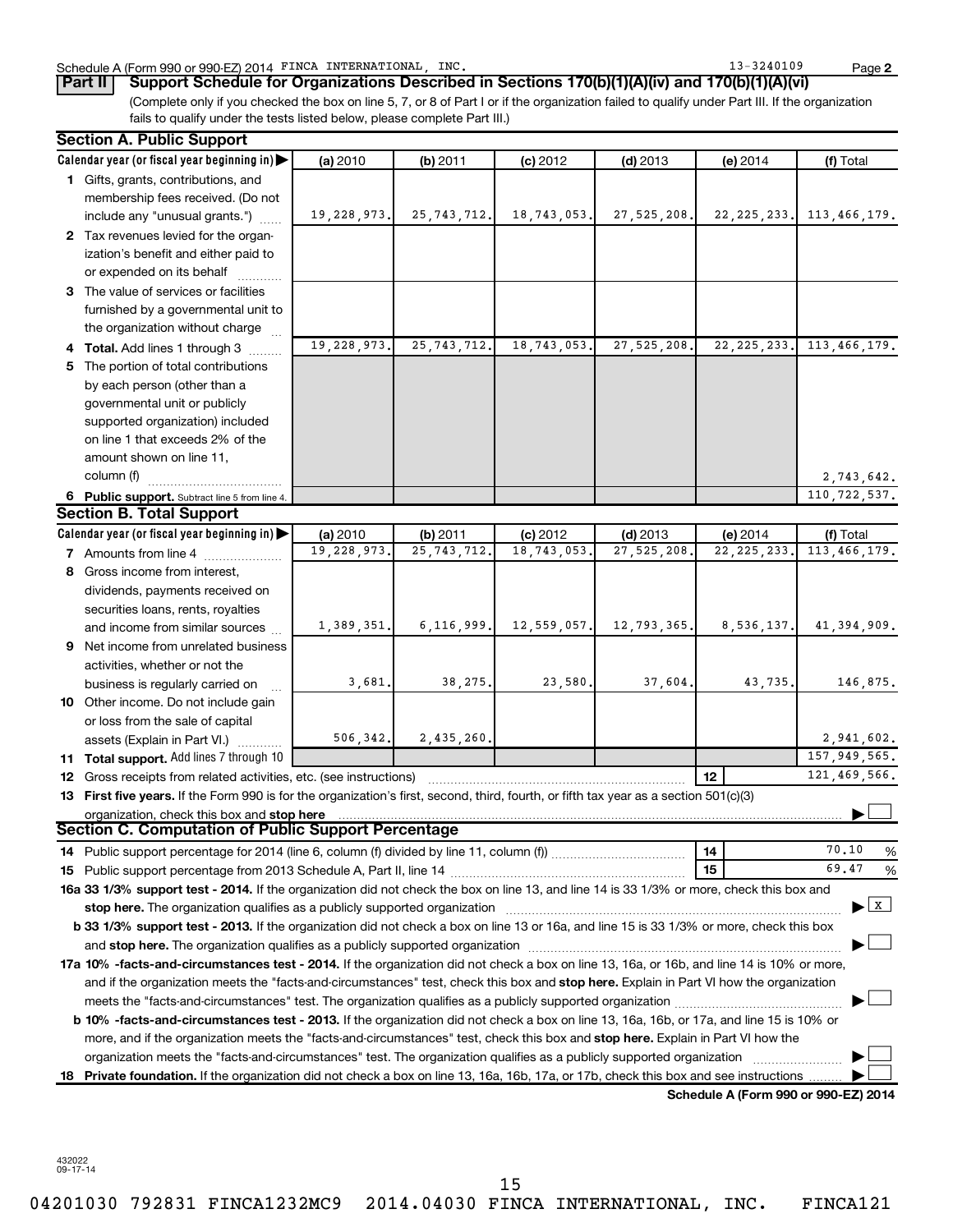### **Part III Support Schedule for Organizations Described in Section 509(a)(2)**

(Complete only if you checked the box on line 9 of Part I or if the organization failed to qualify under Part II. If the organization fails to qualify under the tests listed below, please complete Part II.)

|    | Calendar year (or fiscal year beginning in)                                                                                                                                                                                                               | (a) 2010 | (b) 2011 | (c) 2012   | $(d)$ 2013 | (e) 2014 | (f) Total                            |
|----|-----------------------------------------------------------------------------------------------------------------------------------------------------------------------------------------------------------------------------------------------------------|----------|----------|------------|------------|----------|--------------------------------------|
|    | 1 Gifts, grants, contributions, and                                                                                                                                                                                                                       |          |          |            |            |          |                                      |
|    | membership fees received. (Do not                                                                                                                                                                                                                         |          |          |            |            |          |                                      |
|    | include any "unusual grants.")                                                                                                                                                                                                                            |          |          |            |            |          |                                      |
|    | 2 Gross receipts from admissions,<br>merchandise sold or services per-<br>formed, or facilities furnished in<br>any activity that is related to the                                                                                                       |          |          |            |            |          |                                      |
|    | organization's tax-exempt purpose                                                                                                                                                                                                                         |          |          |            |            |          |                                      |
| 3  | Gross receipts from activities that                                                                                                                                                                                                                       |          |          |            |            |          |                                      |
|    | are not an unrelated trade or bus-<br>iness under section 513                                                                                                                                                                                             |          |          |            |            |          |                                      |
| 4  | Tax revenues levied for the organ-                                                                                                                                                                                                                        |          |          |            |            |          |                                      |
|    | ization's benefit and either paid to<br>or expended on its behalf                                                                                                                                                                                         |          |          |            |            |          |                                      |
| 5. | The value of services or facilities                                                                                                                                                                                                                       |          |          |            |            |          |                                      |
|    | furnished by a governmental unit to<br>the organization without charge                                                                                                                                                                                    |          |          |            |            |          |                                      |
| 6  | Total. Add lines 1 through 5                                                                                                                                                                                                                              |          |          |            |            |          |                                      |
|    | 7a Amounts included on lines 1, 2, and                                                                                                                                                                                                                    |          |          |            |            |          |                                      |
|    | 3 received from disqualified persons                                                                                                                                                                                                                      |          |          |            |            |          |                                      |
|    | <b>b</b> Amounts included on lines 2 and 3 received                                                                                                                                                                                                       |          |          |            |            |          |                                      |
|    | from other than disqualified persons that<br>exceed the greater of \$5,000 or 1% of the<br>amount on line 13 for the year                                                                                                                                 |          |          |            |            |          |                                      |
|    | c Add lines 7a and 7b                                                                                                                                                                                                                                     |          |          |            |            |          |                                      |
|    | 8 Public support (Subtract line 7c from line 6.)                                                                                                                                                                                                          |          |          |            |            |          |                                      |
|    | <b>Section B. Total Support</b>                                                                                                                                                                                                                           |          |          |            |            |          |                                      |
|    | Calendar year (or fiscal year beginning in)                                                                                                                                                                                                               | (a) 2010 | (b) 2011 | $(c)$ 2012 | $(d)$ 2013 | (e) 2014 | (f) Total                            |
|    | <b>9</b> Amounts from line 6                                                                                                                                                                                                                              |          |          |            |            |          |                                      |
|    | <b>10a</b> Gross income from interest,<br>dividends, payments received on<br>securities loans, rents, royalties<br>and income from similar sources                                                                                                        |          |          |            |            |          |                                      |
|    | <b>b</b> Unrelated business taxable income                                                                                                                                                                                                                |          |          |            |            |          |                                      |
|    | (less section 511 taxes) from businesses<br>acquired after June 30, 1975                                                                                                                                                                                  |          |          |            |            |          |                                      |
|    | c Add lines 10a and 10b                                                                                                                                                                                                                                   |          |          |            |            |          |                                      |
| 11 | Net income from unrelated business<br>activities not included in line 10b.<br>whether or not the business is<br>regularly carried on                                                                                                                      |          |          |            |            |          |                                      |
|    | <b>12</b> Other income. Do not include gain<br>or loss from the sale of capital<br>assets (Explain in Part VI.)                                                                                                                                           |          |          |            |            |          |                                      |
|    | 13 Total support. (Add lines 9, 10c, 11, and 12.)                                                                                                                                                                                                         |          |          |            |            |          |                                      |
|    | 14 First five years. If the Form 990 is for the organization's first, second, third, fourth, or fifth tax year as a section 501(c)(3) organization,                                                                                                       |          |          |            |            |          |                                      |
|    | check this box and stop here manufactured and the context of the state of the context of the state of the context of the context of the context of the context of the context of the context of the context of the context of                             |          |          |            |            |          |                                      |
|    |                                                                                                                                                                                                                                                           |          |          |            |            |          |                                      |
|    | <b>Section C. Computation of Public Support Percentage</b>                                                                                                                                                                                                |          |          |            |            |          |                                      |
|    |                                                                                                                                                                                                                                                           |          |          |            |            | 15       |                                      |
|    |                                                                                                                                                                                                                                                           |          |          |            |            | 16       |                                      |
|    | Section D. Computation of Investment Income Percentage                                                                                                                                                                                                    |          |          |            |            |          |                                      |
|    |                                                                                                                                                                                                                                                           |          |          |            |            | 17       |                                      |
|    |                                                                                                                                                                                                                                                           |          |          |            |            | 18       |                                      |
|    |                                                                                                                                                                                                                                                           |          |          |            |            |          |                                      |
|    | 19a 33 1/3% support tests - 2014. If the organization did not check the box on line 14, and line 15 is more than 33 1/3%, and line 17 is not                                                                                                              |          |          |            |            |          |                                      |
|    | more than 33 1/3%, check this box and stop here. The organization qualifies as a publicly supported organization<br>b 33 1/3% support tests - 2013. If the organization did not check a box on line 14 or line 19a, and line 16 is more than 33 1/3%, and |          |          |            |            |          |                                      |
|    | line 18 is not more than 33 1/3%, check this box and stop here. The organization qualifies as a publicly supported organization                                                                                                                           |          |          |            |            |          | %<br>%<br>%<br>%                     |
|    | 432023 09-17-14                                                                                                                                                                                                                                           |          |          |            |            |          | Schedule A (Form 990 or 990-EZ) 2014 |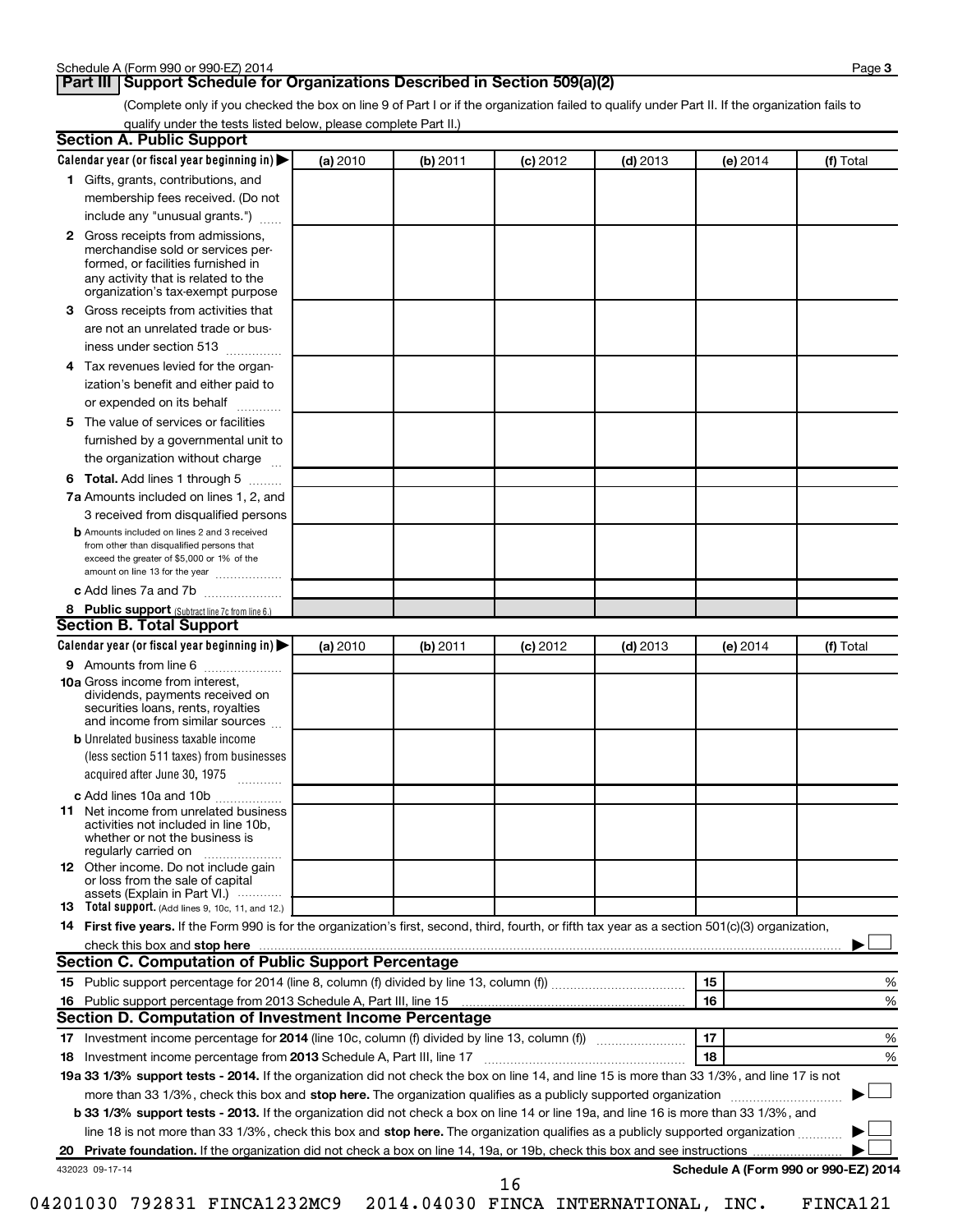### **Part IV Supporting Organizations**

(Complete only if you checked a box on line 11 of Part I. If you checked 11a of Part I, complete Sections A and B. If you checked 11b of Part I, complete Sections A and C. If you checked 11c of Part I, complete Sections A, D, and E. If you checked 11d of Part I, complete Sections A and D, and complete Part V.)

### **Section A. All Supporting Organizations**

- **1** Are all of the organization's supported organizations listed by name in the organization's governing documents? If "No" describe in  $_{\mathsf{Part}}$   $_{\mathsf{V}}$  how the supported organizations are designated. If designated by *class or purpose, describe the designation. If historic and continuing relationship, explain.*
- **2** Did the organization have any supported organization that does not have an IRS determination of status under section 509(a)(1) or (2)? If "Yes," explain in  $_{\sf Part}$   $_{\sf VI}$  how the organization determined that the supported *organization was described in section 509(a)(1) or (2).*
- **3a** Did the organization have a supported organization described in section 501(c)(4), (5), or (6)? If "Yes," answer *(b) and (c) below.*
- **b** Did the organization confirm that each supported organization qualified under section 501(c)(4), (5), or (6) and satisfied the public support tests under section 509(a)(2)? If "Yes," describe in  $_{\rm Part}$   $_{\rm VI}$  when and how the *organization made the determination.*
- **c** Did the organization ensure that all support to such organizations was used exclusively for section 170(c)(2) (B) purposes? If "Yes," explain in  $_{\mathsf{Part}}$   $_{\mathsf{V}}$  what controls the organization put in place to ensure such use.
- **4 a** *If* Was any supported organization not organized in the United States ("foreign supported organization")? *"Yes" and if you checked 11a or 11b in Part I, answer (b) and (c) below.*
- **b** Did the organization have ultimate control and discretion in deciding whether to make grants to the foreign supported organization? If "Yes," describe in Part VI how the organization had such control and discretion *despite being controlled or supervised by or in connection with its supported organizations.*
- **c** Did the organization support any foreign supported organization that does not have an IRS determination under sections 501(c)(3) and 509(a)(1) or (2)? If "Yes," ex*plain in*  $_{\sf Part}$  *v*J what controls the organization used *to ensure that all support to the foreign supported organization was used exclusively for section 170(c)(2)(B) purposes.*
- **5a** Did the organization add, substitute, or remove any supported organizations during the tax year? If "Yes," answer (b) and (c) below (if applicable). Also, provide detail in  $_{\mathsf{Part}}$   $_{\mathsf{V{\mathsf{I}}}}$ , including (i) the names and EIN *numbers of the supported organizations added, substituted, or removed, (ii) the reasons for each such action, (iii) the authority under the organization's organizing document authorizing such action, and (iv) how the action was accomplished (such as by amendment to the organizing document).*
- **b** Type I or Type II only. Was any added or substituted supported organization part of a class already designated in the organization's organizing document?
- **c Substitutions only.**  Was the substitution the result of an event beyond the organization's control?
- **6** Did the organization provide support (whether in the form of grants or the provision of services or facilities) to support or benefit one or more of the filing organization's supported organizations? If "Yes," provide detail in anyone other than (a) its supported organizations; (b) individuals that are part of the charitable class benefited by one or more of its supported organizations; or (c) other supporting organizations that also *Part VI.*
- **7** Did the organization provide a grant, loan, compensation, or other similar payment to a substantial controlled entity with regard to a substantial contributor? If "Yes," complete Part I of Schedule L (Form 990). contributor (defined in IRC 4958(c)(3)(C)), a family member of a substantial contributor, or a 35-percent
- **8** Did the organization make a loan to a disqualified person (as defined in section 4958) not described in line 7? *If "Yes," complete Part I of Schedule L (Form 990).*
- **9 a** Was the organization controlled directly or indirectly at any time during the tax year by one or more *If "Yes," provide detail in*  in section 509(a)(1) or (2))? *Part VI.* disqualified persons as defined in section 4946 (other than foundation managers and organizations described
- **b** Did one or more disqualified persons (as defined in line 9(a)) hold a controlling interest in any entity in which  *If "Yes," provide detail in*  the supporting organization had an interest? *Part VI.*
- **c** Did a disqualified person (as defined in line 9(a)) have an ownership interest in, or derive any personal benefit from, assets in which the supporting organization also had an interest? If "Yes," *provide detail in Part VI.*
- **10 a** Was the organization subject to the excess business holdings rules of IRC 4943 because of IRC 4943(f)  *If "Yes," answer (b) below.* organizations)? (regarding certain Type II supporting organizations, and all Type III non-functionally integrated supporting
	- **b** Did the organization have any excess business holdings in the tax year? (Use Schedule C, Form 4720, to *determine whether the organization had excess business holdings.)*

17

432024 09-17-14

**Schedule A (Form 990 or 990-EZ) 2014**

04201030 792831 FINCA1232MC9 2014.04030 FINCA INTERNATIONAL, INC. FINCA121

**1 2 3a 3b 3c 4a 4b 4c 5a 5b 5c 6 7 8 9a 9b 9c 10a 10b**

**Yes No**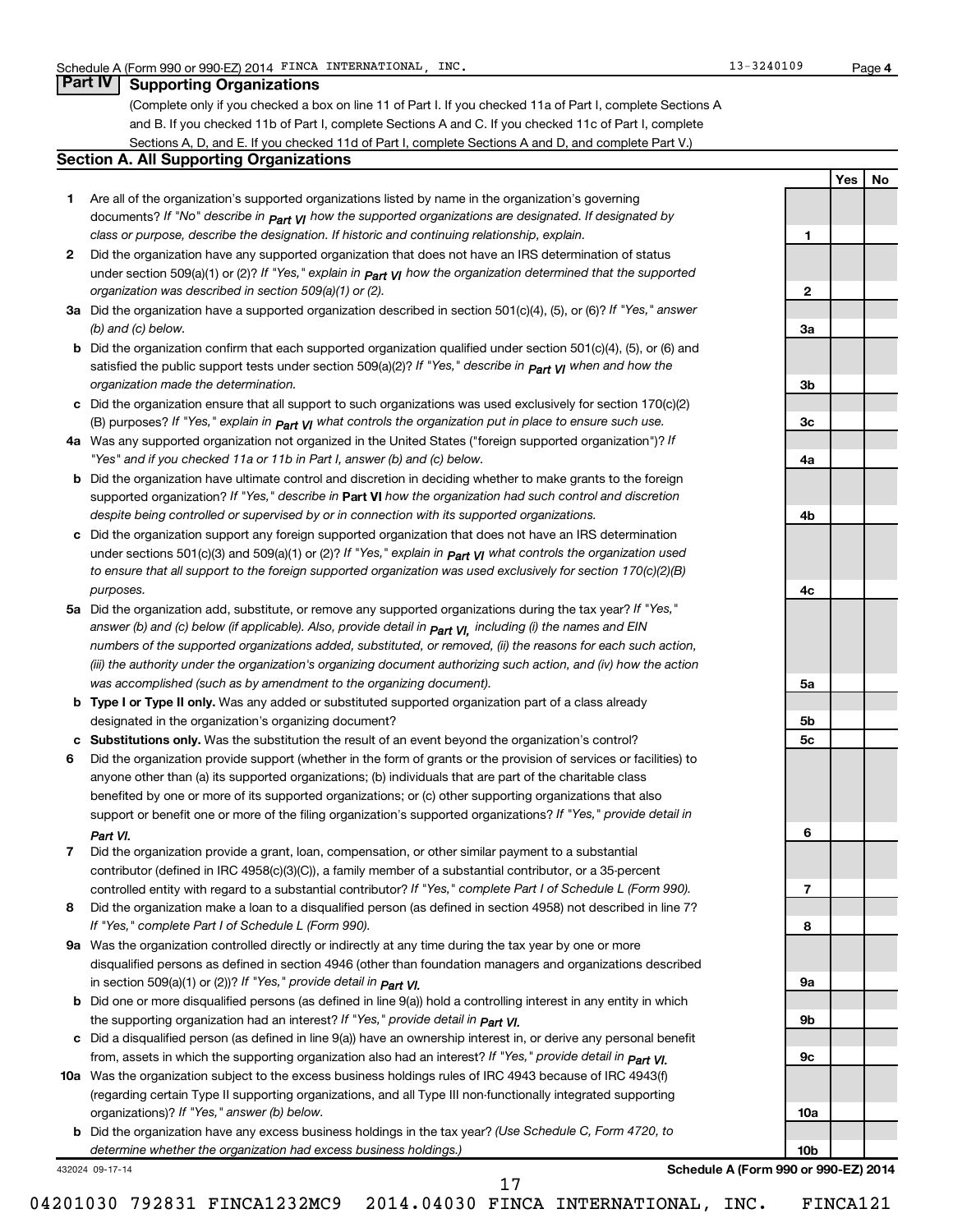|              | Part IV Supporting Organizations (continued)                                                                                     |                 |            |     |
|--------------|----------------------------------------------------------------------------------------------------------------------------------|-----------------|------------|-----|
|              |                                                                                                                                  |                 | Yes        | No  |
| 11           | Has the organization accepted a gift or contribution from any of the following persons?                                          |                 |            |     |
|              | a A person who directly or indirectly controls, either alone or together with persons described in (b) and (c)                   |                 |            |     |
|              | below, the governing body of a supported organization?                                                                           | 11a             |            |     |
|              | <b>b</b> A family member of a person described in (a) above?                                                                     | 11 <sub>b</sub> |            |     |
|              | c A 35% controlled entity of a person described in (a) or (b) above?If "Yes" to a, b, or c, provide detail in Part VI.           | 11c             |            |     |
|              | <b>Section B. Type I Supporting Organizations</b>                                                                                |                 |            |     |
|              |                                                                                                                                  |                 | <b>Yes</b> | No  |
| 1            | Did the directors, trustees, or membership of one or more supported organizations have the power to                              |                 |            |     |
|              | regularly appoint or elect at least a majority of the organization's directors or trustees at all times during the               |                 |            |     |
|              | tax year? If "No," describe in $p_{art}$ VI how the supported organization(s) effectively operated, supervised, or               |                 |            |     |
|              | controlled the organization's activities. If the organization had more than one supported organization,                          |                 |            |     |
|              | describe how the powers to appoint and/or remove directors or trustees were allocated among the supported                        |                 |            |     |
|              | organizations and what conditions or restrictions, if any, applied to such powers during the tax year.                           | 1               |            |     |
| 2            | Did the organization operate for the benefit of any supported organization other than the supported                              |                 |            |     |
|              | organization(s) that operated, supervised, or controlled the supporting organization? If "Yes," explain in                       |                 |            |     |
|              | $_{Part}$ v <sub>I</sub> how providing such benefit carried out the purposes of the supported organization(s) that operated,     |                 |            |     |
|              | supervised, or controlled the supporting organization.                                                                           | 2               |            |     |
|              | <b>Section C. Type II Supporting Organizations</b>                                                                               |                 |            |     |
|              |                                                                                                                                  |                 | Yes        | No  |
| 1.           | Were a majority of the organization's directors or trustees during the tax year also a majority of the directors                 |                 |            |     |
|              | or trustees of each of the organization's supported organization(s)? If "No," describe in <b>Part VI</b> how control             |                 |            |     |
|              | or management of the supporting organization was vested in the same persons that controlled or managed                           |                 |            |     |
|              | the supported organization(s).                                                                                                   | 1               |            |     |
|              | <b>Section D. Type III Supporting Organizations</b>                                                                              |                 |            |     |
|              |                                                                                                                                  |                 | Yes        | No  |
| 1            | Did the organization provide to each of its supported organizations, by the last day of the fifth month of the                   |                 |            |     |
|              | organization's tax year, (1) a written notice describing the type and amount of support provided during the prior tax            |                 |            |     |
|              | year, (2) a copy of the Form 990 that was most recently filed as of the date of notification, and (3) copies of the              |                 |            |     |
|              | organization's governing documents in effect on the date of notification, to the extent not previously provided?                 | 1               |            |     |
| 2            | Were any of the organization's officers, directors, or trustees either (i) appointed or elected by the supported                 |                 |            |     |
|              | organization(s) or (ii) serving on the governing body of a supported organization? If "No," explain in part VI how               |                 |            |     |
|              | the organization maintained a close and continuous working relationship with the supported organization(s).                      | 2               |            |     |
| 3            | By reason of the relationship described in (2), did the organization's supported organizations have a                            |                 |            |     |
|              | significant voice in the organization's investment policies and in directing the use of the organization's                       |                 |            |     |
|              | income or assets at all times during the tax year? If "Yes," describe in $P_{\text{art } VI}$ the role the organization's        |                 |            |     |
|              | supported organizations played in this regard.                                                                                   |                 |            |     |
|              | Section E. Type III Functionally-Integrated Supporting Organizations                                                             | з               |            |     |
| 1            | Check the box next to the method that the organization used to satisfy the Integral Part Test during the year(see instructions): |                 |            |     |
| a            | The organization satisfied the Activities Test. Complete line 2 below.                                                           |                 |            |     |
| b            | The organization is the parent of each of its supported organizations. Complete $_{\text{line 3}}$ below.                        |                 |            |     |
| C            | The organization supported a governmental entity. Describe in Part VI how you supported a government entity (see instructions).  |                 |            |     |
| $\mathbf{2}$ |                                                                                                                                  |                 | Yes        | No. |
|              | Activities Test. Answer (a) and (b) below.                                                                                       |                 |            |     |
| а            | Did substantially all of the organization's activities during the tax year directly further the exempt purposes of               |                 |            |     |
|              | the supported organization(s) to which the organization was responsive? If "Yes," then in Part VI identify                       |                 |            |     |
|              | how these activities directly furthered their exempt purposes,<br>those supported organizations and explain                      |                 |            |     |
|              | how the organization was responsive to those supported organizations, and how the organization determined                        |                 |            |     |
|              | that these activities constituted substantially all of its activities.                                                           | 2a              |            |     |
|              | <b>b</b> Did the activities described in (a) constitute activities that, but for the organization's involvement, one or more     |                 |            |     |
|              | of the organization's supported organization(s) would have been engaged in? If "Yes," explain in <b>Part VI</b> the              |                 |            |     |
|              | reasons for the organization's position that its supported organization(s) would have engaged in these                           |                 |            |     |
|              | activities but for the organization's involvement.                                                                               | 2b              |            |     |
|              |                                                                                                                                  |                 |            |     |
|              | Parent of Supported Organizations. Answer (a) and (b) below.                                                                     |                 |            |     |
| а            | Did the organization have the power to regularly appoint or elect a majority of the officers, directors, or                      |                 |            |     |
|              | trustees of each of the supported organizations? Provide details in <i>Part VI.</i>                                              | За              |            |     |
| 3            | <b>b</b> Did the organization exercise a substantial degree of direction over the policies, programs, and activities of each     |                 |            |     |
|              | of its supported organizations? If "Yes," describe in $P_{\text{art}}$ VI the role played by the organization in this regard.    | 3b              |            |     |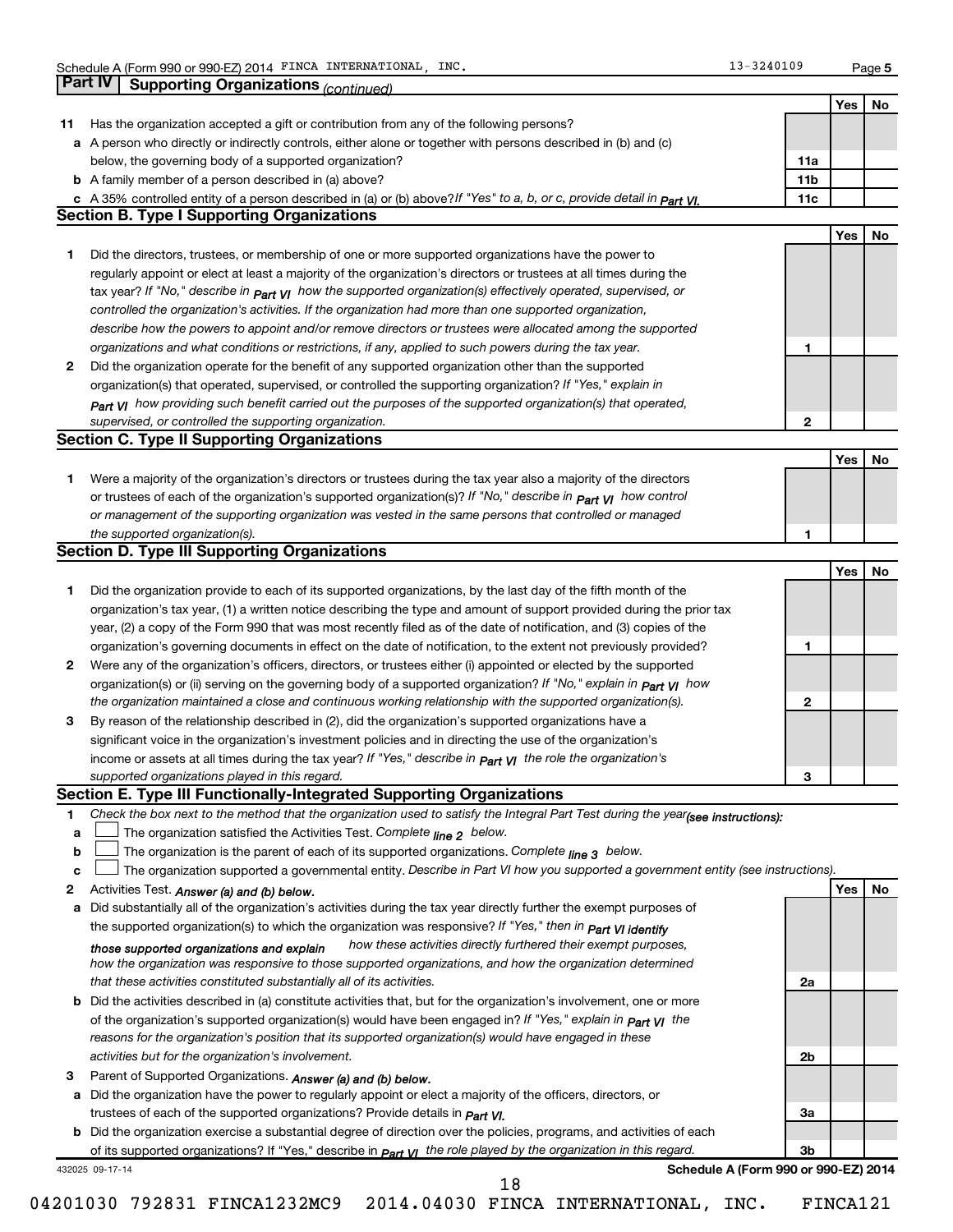Schedule A (Form 990 or 990-EZ) 2014 FINCA INTERNATIONAL, INC. 13 = 13-3240109 Page

**6**

1  $\Box$  Check here if the organization satisfied the Integral Part Test as a qualifying trust on Nov. 20, 1970. See instructions. All **Section A - Adjusted Net Income** other Type III non-functionally integrated supporting organizations must complete Sections A through E. (B) Current Year (A) Prior Year **Part V Type III Non-Functionally Integrated 509(a)(3) Supporting Organizations**   $\Box$ 

|              |                                                                              |                |                | (optional)                     |
|--------------|------------------------------------------------------------------------------|----------------|----------------|--------------------------------|
| 1            | Net short-term capital gain                                                  | 1              |                |                                |
| $\mathbf{2}$ | Recoveries of prior-year distributions                                       | $\mathbf{2}$   |                |                                |
| З            | Other gross income (see instructions)                                        | 3              |                |                                |
| 4            | Add lines 1 through 3                                                        | 4              |                |                                |
| 5            | Depreciation and depletion                                                   | 5              |                |                                |
| 6            | Portion of operating expenses paid or incurred for production or             |                |                |                                |
|              | collection of gross income or for management, conservation, or               |                |                |                                |
|              | maintenance of property held for production of income (see instructions)     | 6              |                |                                |
| 7            | Other expenses (see instructions)                                            | $\overline{7}$ |                |                                |
| 8            | Adjusted Net Income (subtract lines 5, 6 and 7 from line 4)                  | 8              |                |                                |
|              | <b>Section B - Minimum Asset Amount</b>                                      |                | (A) Prior Year | (B) Current Year<br>(optional) |
| 1            | Aggregate fair market value of all non-exempt-use assets (see                |                |                |                                |
|              | instructions for short tax year or assets held for part of year):            |                |                |                                |
|              | a Average monthly value of securities                                        | 1a             |                |                                |
|              | <b>b</b> Average monthly cash balances                                       | 1 <sub>b</sub> |                |                                |
|              | c Fair market value of other non-exempt-use assets                           | 1c             |                |                                |
|              | d Total (add lines 1a, 1b, and 1c)                                           | 1d             |                |                                |
|              | e Discount claimed for blockage or other                                     |                |                |                                |
|              | factors (explain in detail in Part VI):                                      |                |                |                                |
| $\mathbf{2}$ | Acquisition indebtedness applicable to non-exempt-use assets                 | $\mathbf{2}$   |                |                                |
| 3            | Subtract line 2 from line 1d                                                 | 3              |                |                                |
| 4            | Cash deemed held for exempt use. Enter 1-1/2% of line 3 (for greater amount, |                |                |                                |
|              | see instructions).                                                           | 4              |                |                                |
| 5            | Net value of non-exempt-use assets (subtract line 4 from line 3)             | 5              |                |                                |
| 6            | 035. Multiply line 5 by                                                      | 6              |                |                                |
| 7            | Recoveries of prior-year distributions                                       | $\overline{7}$ |                |                                |
| 8            | Minimum Asset Amount (add line 7 to line 6)                                  | 8              |                |                                |
|              | <b>Section C - Distributable Amount</b>                                      |                |                | <b>Current Year</b>            |
| $\mathbf 1$  | Adjusted net income for prior year (from Section A, line 8, Column A)        | 1              |                |                                |
| $\mathbf{2}$ | Enter 85% of line 1                                                          | $\mathbf{2}$   |                |                                |
| 3            | Minimum asset amount for prior year (from Section B, line 8, Column A)       | 3              |                |                                |
| 4            | Enter greater of line 2 or line 3                                            | 4              |                |                                |
| 5            | Income tax imposed in prior year                                             | 5              |                |                                |
| 6            | <b>Distributable Amount.</b> Subtract line 5 from line 4, unless subject to  |                |                |                                |
|              | emergency temporary reduction (see instructions)                             | 6              |                |                                |
|              |                                                                              |                |                |                                |

**7** Check here if the current year is the organization's first as a non-functionally-integrated Type III supporting organization (see † instructions).

**Schedule A (Form 990 or 990-EZ) 2014**

432026 09-17-14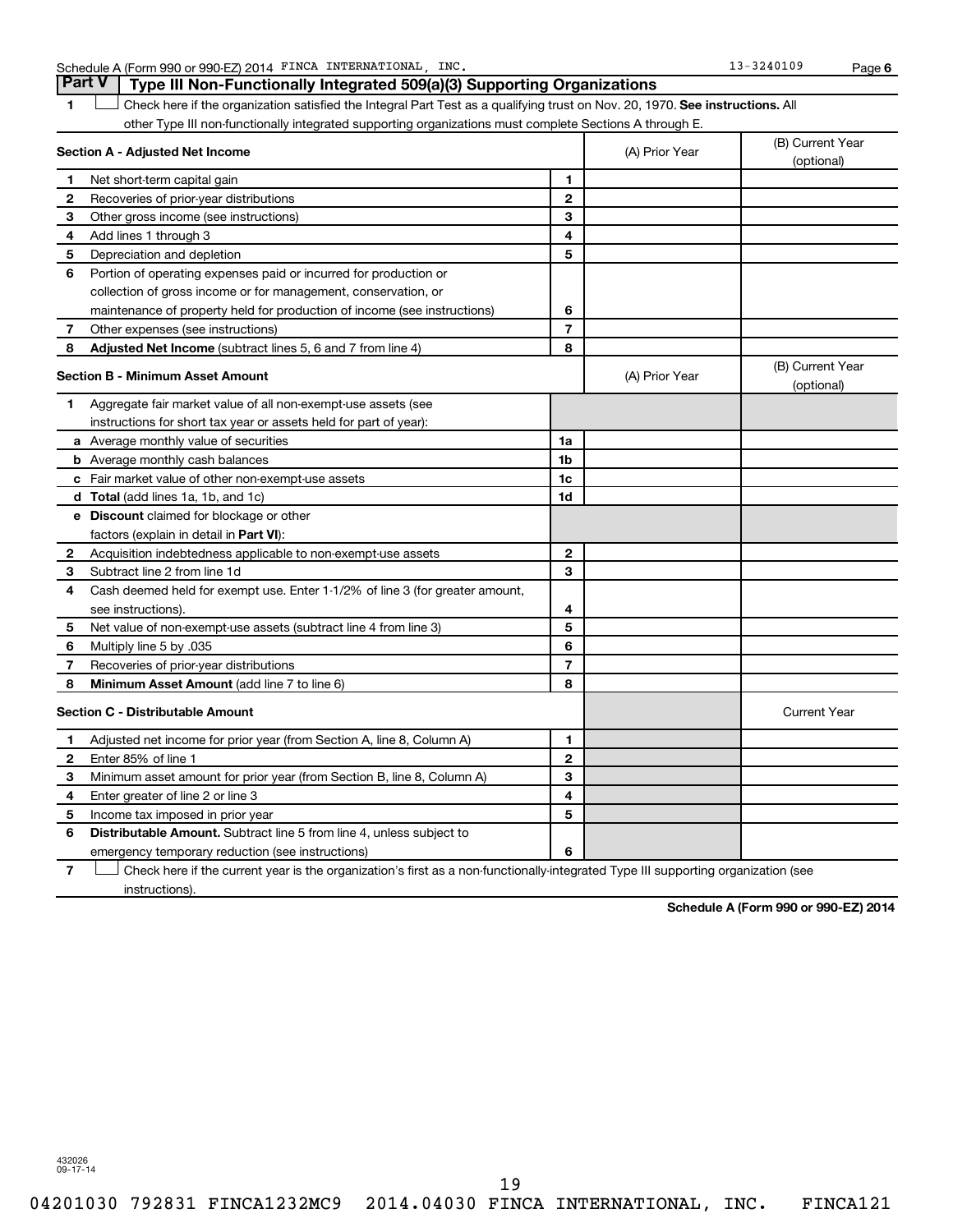|              | <b>Part V</b><br>Type III Non-Functionally Integrated 509(a)(3) Supporting Organizations (continued)             |                                    |                                               |                                                  |  |
|--------------|------------------------------------------------------------------------------------------------------------------|------------------------------------|-----------------------------------------------|--------------------------------------------------|--|
|              | <b>Section D - Distributions</b>                                                                                 |                                    |                                               | <b>Current Year</b>                              |  |
| 1            | Amounts paid to supported organizations to accomplish exempt purposes                                            |                                    |                                               |                                                  |  |
| 2            | Amounts paid to perform activity that directly furthers exempt purposes of supported                             |                                    |                                               |                                                  |  |
|              | organizations, in excess of income from activity                                                                 |                                    |                                               |                                                  |  |
| 3            | Administrative expenses paid to accomplish exempt purposes of supported organizations                            |                                    |                                               |                                                  |  |
| 4            | Amounts paid to acquire exempt-use assets                                                                        |                                    |                                               |                                                  |  |
| 5            | Qualified set-aside amounts (prior IRS approval required)                                                        |                                    |                                               |                                                  |  |
| 6            | Other distributions (describe in <b>Part VI</b> ). See instructions.                                             |                                    |                                               |                                                  |  |
| 7            | Total annual distributions. Add lines 1 through 6.                                                               |                                    |                                               |                                                  |  |
| 8            | Distributions to attentive supported organizations to which the organization is responsive                       |                                    |                                               |                                                  |  |
|              | (provide details in Part VI). See instructions.                                                                  |                                    |                                               |                                                  |  |
| 9            | Distributable amount for 2014 from Section C, line 6                                                             |                                    |                                               |                                                  |  |
| 10           | Line 8 amount divided by Line 9 amount                                                                           |                                    |                                               |                                                  |  |
|              | Section E - Distribution Allocations (see instructions)                                                          | (i)<br><b>Excess Distributions</b> | (ii)<br><b>Underdistributions</b><br>Pre-2014 | (iii)<br><b>Distributable</b><br>Amount for 2014 |  |
| 1            | Distributable amount for 2014 from Section C, line 6                                                             |                                    |                                               |                                                  |  |
| 2            | Underdistributions, if any, for years prior to 2014                                                              |                                    |                                               |                                                  |  |
|              | (reasonable cause required-see instructions)                                                                     |                                    |                                               |                                                  |  |
| З            | Excess distributions carryover, if any, to 2014:                                                                 |                                    |                                               |                                                  |  |
| а            |                                                                                                                  |                                    |                                               |                                                  |  |
| b            |                                                                                                                  |                                    |                                               |                                                  |  |
| с            |                                                                                                                  |                                    |                                               |                                                  |  |
| d            |                                                                                                                  |                                    |                                               |                                                  |  |
|              | e From 2013                                                                                                      |                                    |                                               |                                                  |  |
| f.           | <b>Total</b> of lines 3a through e                                                                               |                                    |                                               |                                                  |  |
|              | g Applied to underdistributions of prior years                                                                   |                                    |                                               |                                                  |  |
|              | <b>h</b> Applied to 2014 distributable amount                                                                    |                                    |                                               |                                                  |  |
| Ť            | Carryover from 2009 not applied (see instructions)                                                               |                                    |                                               |                                                  |  |
|              | Remainder. Subtract lines 3g, 3h, and 3i from 3f.                                                                |                                    |                                               |                                                  |  |
| 4            | Distributions for 2014 from Section D,                                                                           |                                    |                                               |                                                  |  |
|              | line $7:$                                                                                                        |                                    |                                               |                                                  |  |
|              | a Applied to underdistributions of prior years                                                                   |                                    |                                               |                                                  |  |
|              | <b>b</b> Applied to 2014 distributable amount                                                                    |                                    |                                               |                                                  |  |
| с            | Remainder. Subtract lines 4a and 4b from 4.                                                                      |                                    |                                               |                                                  |  |
| 5            | Remaining underdistributions for years prior to 2014, if<br>any. Subtract lines 3g and 4a from line 2 (if amount |                                    |                                               |                                                  |  |
|              | greater than zero, see instructions).                                                                            |                                    |                                               |                                                  |  |
| 6            | Remaining underdistributions for 2014. Subtract lines 3h                                                         |                                    |                                               |                                                  |  |
|              | and 4b from line 1 (if amount greater than zero, see                                                             |                                    |                                               |                                                  |  |
|              | instructions).                                                                                                   |                                    |                                               |                                                  |  |
| $\mathbf{7}$ | Excess distributions carryover to 2015. Add lines 3j                                                             |                                    |                                               |                                                  |  |
|              | and 4c.                                                                                                          |                                    |                                               |                                                  |  |
| 8            | Breakdown of line 7:                                                                                             |                                    |                                               |                                                  |  |
| a            |                                                                                                                  |                                    |                                               |                                                  |  |
| b            |                                                                                                                  |                                    |                                               |                                                  |  |
| c            |                                                                                                                  |                                    |                                               |                                                  |  |
|              | d Excess from 2013                                                                                               |                                    |                                               |                                                  |  |
|              |                                                                                                                  |                                    |                                               |                                                  |  |

**Schedule A (Form 990 or 990-EZ) 2014**

432027 09-17-14

**e** Excess from 2014

20

04201030 792831 FINCA1232MC9 2014.04030 FINCA INTERNATIONAL, INC. FINCA121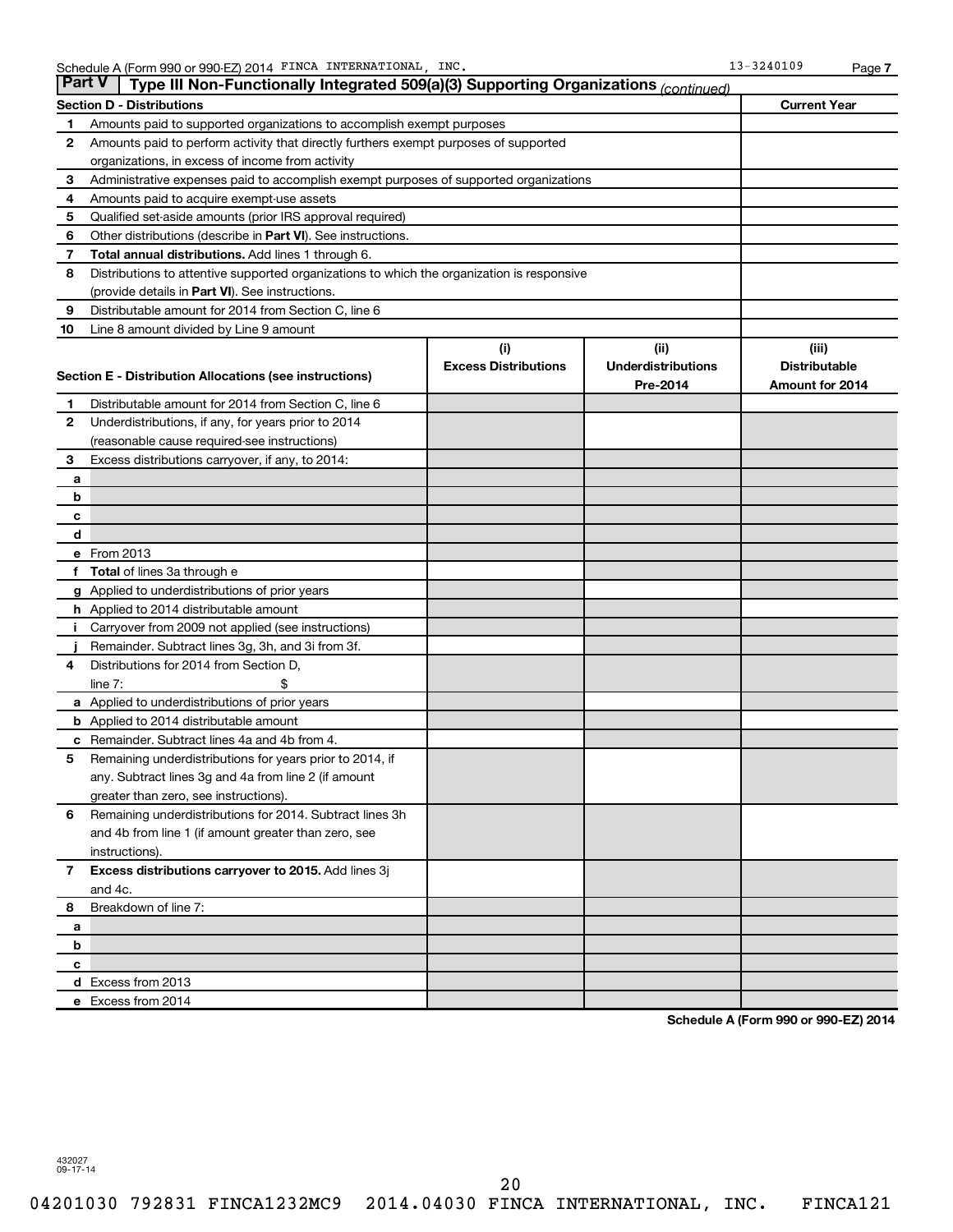| Part VI   Supplemental Information. Provide the explanations required by Part II, line 10; Part II, line 17a or 17b; and Part III, line 12. |
|---------------------------------------------------------------------------------------------------------------------------------------------|
| Also complete this part for any additional information. (See instructions).                                                                 |
|                                                                                                                                             |

| 432028 09-17-14 | Schedule A (Form 990 or 990-EZ) 2014                                    |
|-----------------|-------------------------------------------------------------------------|
|                 | 21<br>04201030 792831 FINCA1232MC9 2014.04030 FINCA INTERNATIONAL, INC. |
|                 | FINCA121                                                                |
|                 |                                                                         |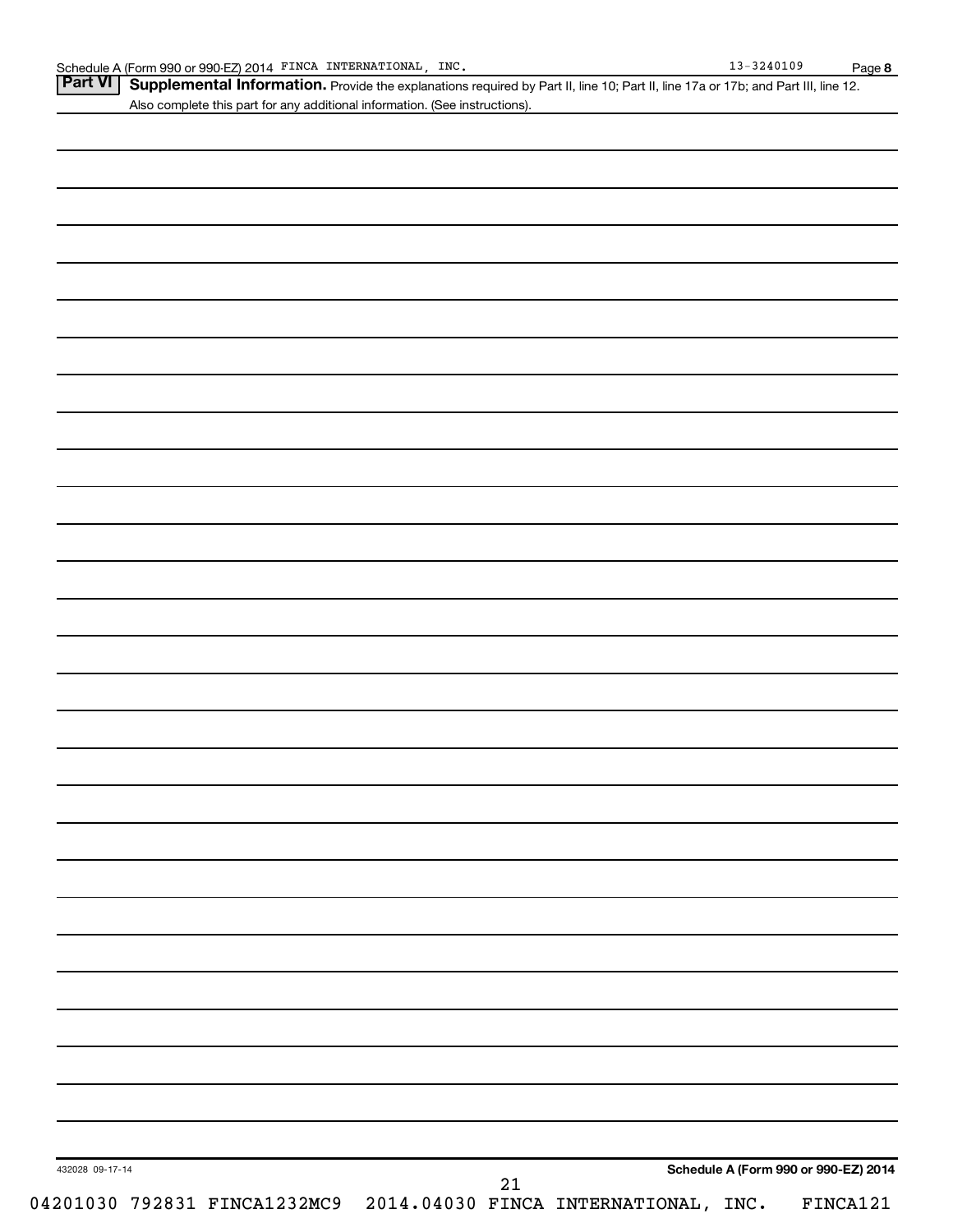Department of the Treasury Internal Revenue Service **(Form 990, 990-EZ,**

### **Schedule B Schedule of Contributors**

**or 990-PF) | Attach to Form 990, Form 990-EZ, or Form 990-PF. | Information about Schedule B (Form 990, 990-EZ, or 990-PF) and** its instructions is at <sub>www.irs.gov/form990  $\cdot$ </sub>

OMB No. 1545-0047

**2014**

**Employer identification number** 

|  | Name of the organization |
|--|--------------------------|
|--|--------------------------|

### FINCA INTERNATIONAL, INC. 13-3240109

| <b>Organization type (check one):</b> |                                                                           |  |  |  |  |  |
|---------------------------------------|---------------------------------------------------------------------------|--|--|--|--|--|
| Filers of:                            | Section:                                                                  |  |  |  |  |  |
| Form 990 or 990-EZ                    | X  <br>$501(c)$ ( $3$ ) (enter number) organization                       |  |  |  |  |  |
|                                       | 4947(a)(1) nonexempt charitable trust not treated as a private foundation |  |  |  |  |  |
|                                       | 527 political organization                                                |  |  |  |  |  |
| Form 990-PF                           | 501(c)(3) exempt private foundation                                       |  |  |  |  |  |
|                                       | 4947(a)(1) nonexempt charitable trust treated as a private foundation     |  |  |  |  |  |
|                                       | 501(c)(3) taxable private foundation                                      |  |  |  |  |  |

Check if your organization is covered by the General Rule or a Special Rule.

**Note.**  Only a section 501(c)(7), (8), or (10) organization can check boxes for both the General Rule and a Special Rule. See instructions.

### **General Rule**

 $\Box$ 

For an organization filing Form 990, 990-EZ, or 990-PF that received, during the year, contributions totaling \$5,000 or more (in money or property) from any one contributor. Complete Parts I and II. See instructions for determining a contributor's total contributions.

### **Special Rules**

any one contributor, during the year, total contributions of the greater of **(1)** \$5,000 or **(2)** 2% of the amount on (i) Form 990, Part VIII, line 1h, **K** For an organization described in section 501(c)(3) filing Form 990 or 990-EZ that met the 33 1/3% support test of the regulations under sections 509(a)(1) and 170(b)(1)(A)(vi), that checked Schedule A (Form 990 or 990-EZ), Part II, line 13, 16a, or 16b, and that received from or (ii) Form 990-EZ, line 1. Complete Parts I and II.

year, total contributions of more than \$1,000 *exclusively* for religious, charitable, scientific, literary, or educational purposes, or for For an organization described in section 501(c)(7), (8), or (10) filing Form 990 or 990-EZ that received from any one contributor, during the the prevention of cruelty to children or animals. Complete Parts I, II, and III.  $\Box$ 

purpose. Do not complete any of the parts unless the General Rule applies to this organization because it received nonexclusively year, contributions exclusively for religious, charitable, etc., purposes, but no such contributions totaled more than \$1,000. If this box is checked, enter here the total contributions that were received during the year for an exclusively religious, charitable, etc., For an organization described in section 501(c)(7), (8), or (10) filing Form 990 or 990-EZ that received from any one contributor, during the religious, charitable, etc., contributions totaling \$5,000 or more during the year  $\ldots$  $\ldots$  $\ldots$  $\ldots$  $\ldots$  $\ldots$  $\Box$ 

**Caution.** An organization that is not covered by the General Rule and/or the Special Rules does not file Schedule B (Form 990, 990-EZ, or 990-PF),  **must** but it answer "No" on Part IV, line 2, of its Form 990; or check the box on line H of its Form 990-EZ or on its Form 990-PF, Part I, line 2, to certify that it does not meet the filing requirements of Schedule B (Form 990, 990-EZ, or 990-PF).

LHA For Paperwork Reduction Act Notice, see the Instructions for Form 990, 990-EZ, or 990-PF. Schedule B (Form 990, 990-EZ, or 990-PF) (2014)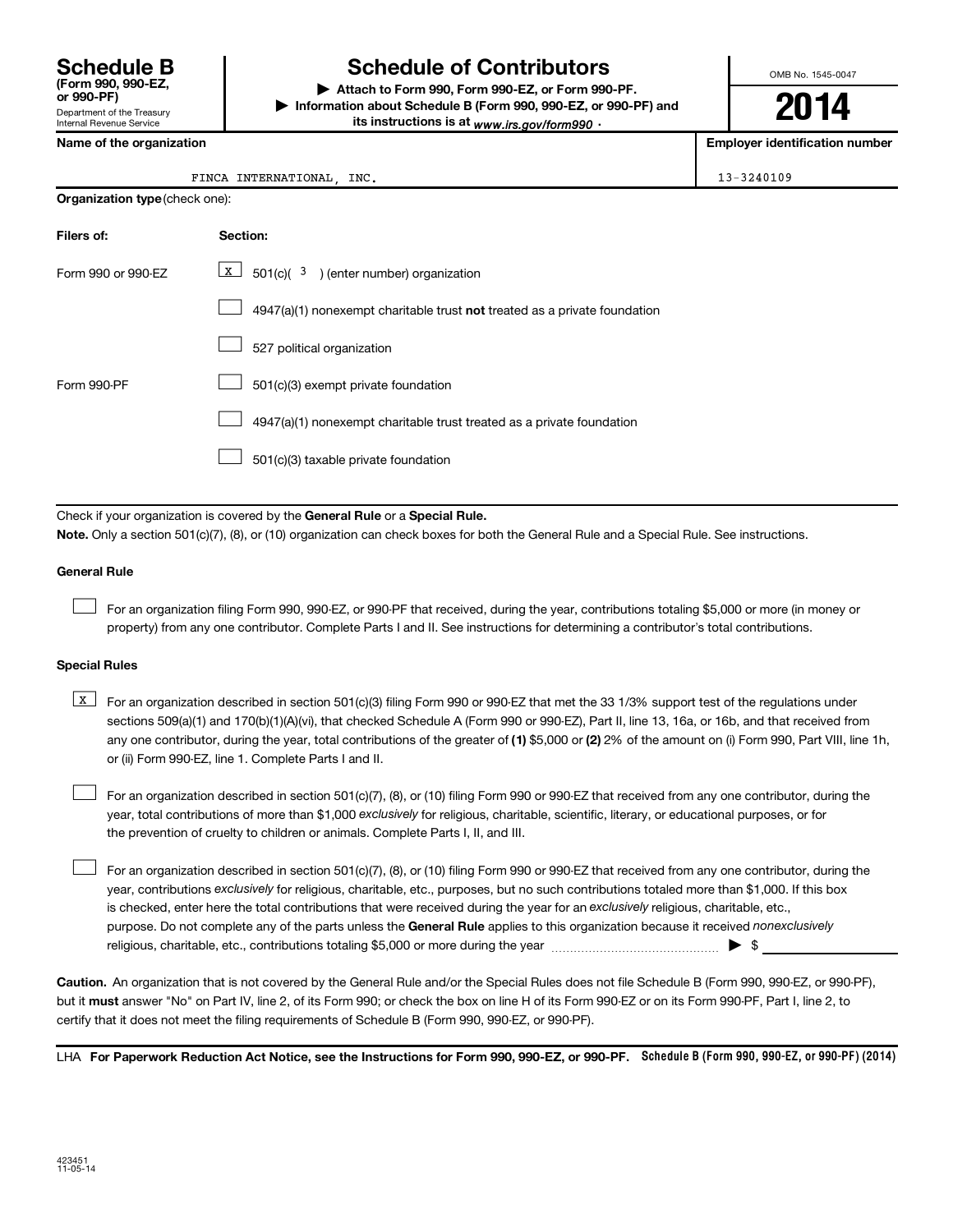|                      | Schedule B (Form 990, 990-EZ, or 990-PF) (2014)                                                |                                   | Page 2                                                                                       |
|----------------------|------------------------------------------------------------------------------------------------|-----------------------------------|----------------------------------------------------------------------------------------------|
| Name of organization |                                                                                                |                                   | <b>Employer identification number</b>                                                        |
|                      | FINCA INTERNATIONAL, INC.                                                                      |                                   | 13-3240109                                                                                   |
| Part I               | Contributors (see instructions). Use duplicate copies of Part I if additional space is needed. |                                   |                                                                                              |
| (a)<br>No.           | (b)<br>Name, address, and ZIP + 4                                                              | (c)<br><b>Total contributions</b> | (d)<br>Type of contribution                                                                  |
| 1                    |                                                                                                | 695,559.<br>\$                    | х<br>Person<br>Payroll<br>Noncash<br>(Complete Part II for<br>noncash contributions.)        |
| (a)<br>No.           | (b)<br>Name, address, and ZIP + 4                                                              | (c)<br><b>Total contributions</b> | (d)<br>Type of contribution                                                                  |
| 2                    |                                                                                                | 3,062,772.<br>\$                  | Person<br>Payroll<br>Noncash<br>х<br>(Complete Part II for<br>noncash contributions.)        |
| (a)<br>No.           | (b)<br>Name, address, and ZIP + 4                                                              | (c)<br><b>Total contributions</b> | (d)<br>Type of contribution                                                                  |
| 3                    |                                                                                                | 7,128,973.<br>\$                  | х<br>Person<br>Payroll<br><b>Noncash</b><br>(Complete Part II for<br>noncash contributions.) |
| (a)<br>No.           | (b)<br>Name, address, and ZIP + 4                                                              | (c)<br><b>Total contributions</b> | (d)<br>Type of contribution                                                                  |
|                      |                                                                                                | \$                                | Person<br>Payroll<br>Noncash<br>(Complete Part II for<br>noncash contributions.)             |
| (a)<br>No.           | (b)<br>Name, address, and ZIP + 4                                                              | (c)<br><b>Total contributions</b> | (d)<br>Type of contribution                                                                  |
|                      |                                                                                                | \$                                | Person<br>Payroll<br><b>Noncash</b><br>(Complete Part II for<br>noncash contributions.)      |
| (a)<br>No.           | (b)<br>Name, address, and ZIP + 4                                                              | (c)<br><b>Total contributions</b> | (d)<br>Type of contribution                                                                  |
|                      |                                                                                                |                                   | Person<br>Payroll                                                                            |

23

**Schedule B (Form 990, 990-EZ, or 990-PF) (2014)**

**Noncash**

(Complete Part II for noncash contributions.)

 $\mathcal{L}^{\text{eff}}$ 

423452 11-05-14

04201030 792831 FINCA1232MC9 2014.04030 FINCA INTERNATIONAL, INC. FINCA121

\$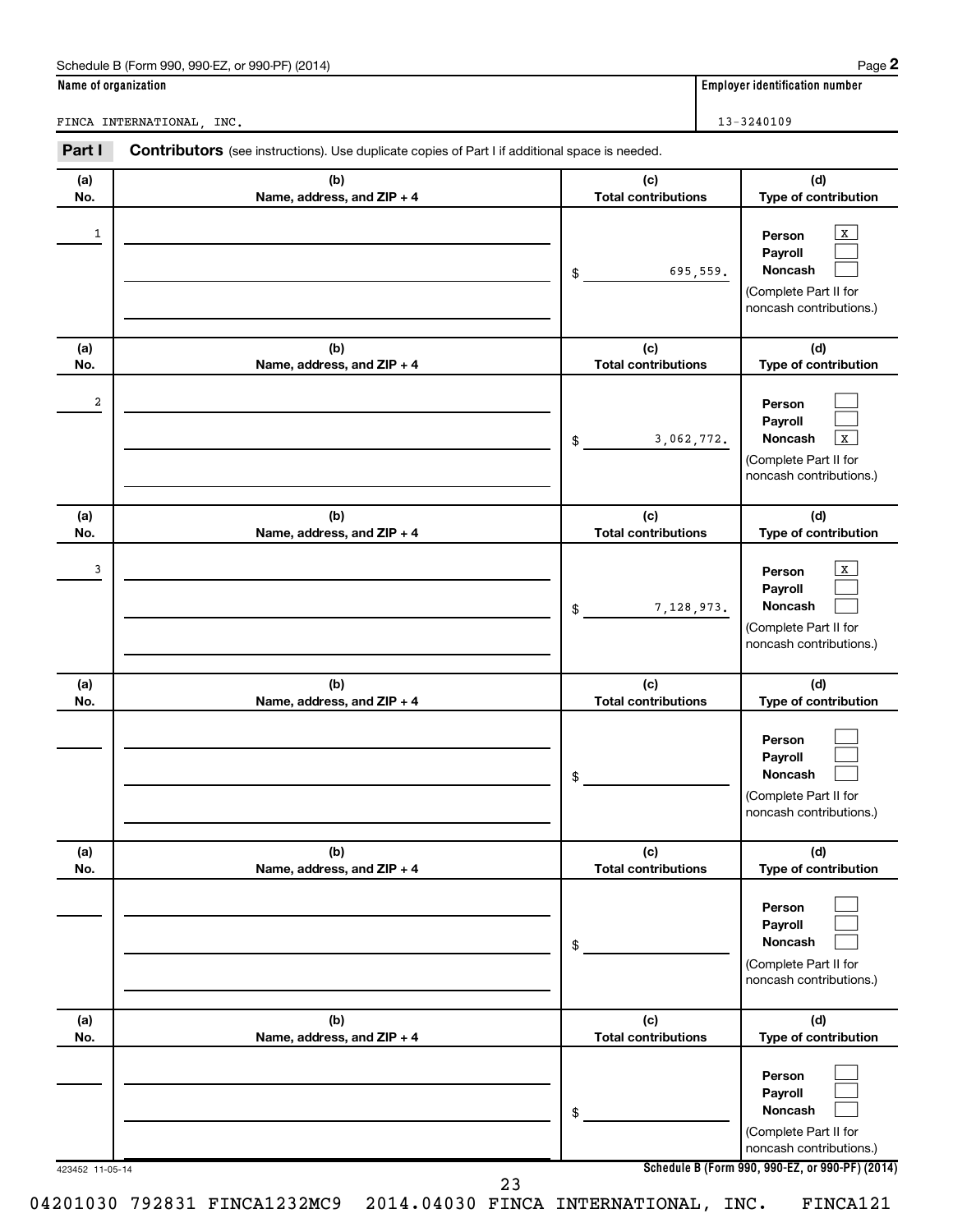| Part II                      | Noncash Property (see instructions). Use duplicate copies of Part II if additional space is needed. |                                                |                      |
|------------------------------|-----------------------------------------------------------------------------------------------------|------------------------------------------------|----------------------|
| (a)<br>No.<br>from<br>Part I | (b)<br>Description of noncash property given                                                        | (c)<br>FMV (or estimate)<br>(see instructions) | (d)<br>Date received |
|                              | SOFTWARE LICENSES                                                                                   |                                                |                      |
| 2                            |                                                                                                     | 3,062,772.<br>$\frac{1}{2}$                    | 01/01/14             |
| (a)<br>No.<br>from<br>Part I | (b)<br>Description of noncash property given                                                        | (c)<br>FMV (or estimate)<br>(see instructions) | (d)<br>Date received |
|                              |                                                                                                     | \$                                             |                      |
| (a)<br>No.<br>from<br>Part I | (b)<br>Description of noncash property given                                                        | (c)<br>FMV (or estimate)<br>(see instructions) | (d)<br>Date received |
|                              |                                                                                                     | \$                                             |                      |
| (a)<br>No.<br>from<br>Part I | (b)<br>Description of noncash property given                                                        | (c)<br>FMV (or estimate)<br>(see instructions) | (d)<br>Date received |
|                              |                                                                                                     | \$                                             |                      |
| (a)<br>No.<br>from<br>Part I | (b)<br>Description of noncash property given                                                        | (c)<br>FMV (or estimate)<br>(see instructions) | (d)<br>Date received |
|                              |                                                                                                     | \$                                             |                      |
| (a)<br>No.<br>from<br>Part I | (b)<br>Description of noncash property given                                                        | (c)<br>FMV (or estimate)<br>(see instructions) | (d)<br>Date received |
|                              |                                                                                                     | \$                                             |                      |

**Name of organization Employer identification number** Schedule B (Form 990, 990-EZ, or 990-PF) (2014)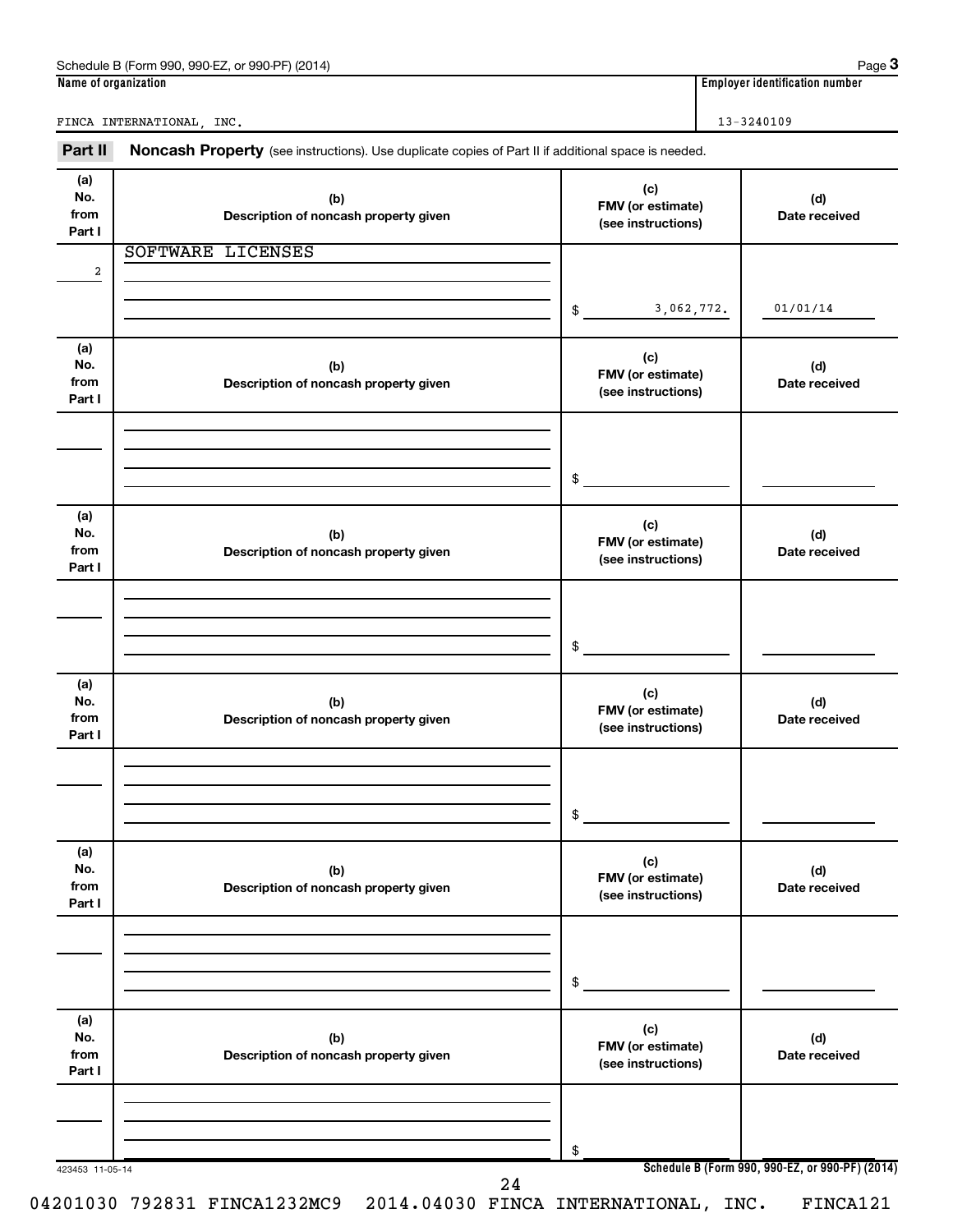| Schedule B<br>990-EZ<br>(2014)<br>. or 990-PF<br>(Form 990) | Paɑe                               |
|-------------------------------------------------------------|------------------------------------|
| Name of organization                                        | <br>Emplover identification number |

|--|--|

| Part III                  | FINCA INTERNATIONAL, INC.                                                                                                                                |                      | <i>Exclusively</i> religious, charitable, etc., contributions to organizations described in section 501(c)(7), (8), or (10) that total more than \$1,000 for<br>the year from any one contributor. Complete columns (a) through (e) and |
|---------------------------|----------------------------------------------------------------------------------------------------------------------------------------------------------|----------------------|-----------------------------------------------------------------------------------------------------------------------------------------------------------------------------------------------------------------------------------------|
|                           | completing Part III, enter the total of exclusively religious, charitable, etc., contributions of \$1,000 or less for the year. (Enter this info. once.) |                      | $\blacktriangleright$ \$                                                                                                                                                                                                                |
| (a) No.                   | Use duplicate copies of Part III if additional space is needed.                                                                                          |                      |                                                                                                                                                                                                                                         |
| from<br>Part I            | (b) Purpose of gift                                                                                                                                      | (c) Use of gift      | (d) Description of how gift is held                                                                                                                                                                                                     |
|                           |                                                                                                                                                          |                      |                                                                                                                                                                                                                                         |
|                           |                                                                                                                                                          |                      |                                                                                                                                                                                                                                         |
|                           |                                                                                                                                                          | (e) Transfer of gift |                                                                                                                                                                                                                                         |
|                           | Transferee's name, address, and ZIP + 4                                                                                                                  |                      | Relationship of transferor to transferee                                                                                                                                                                                                |
|                           |                                                                                                                                                          |                      |                                                                                                                                                                                                                                         |
| (a) No.<br>from<br>Part I | (b) Purpose of gift                                                                                                                                      | (c) Use of gift      | (d) Description of how gift is held                                                                                                                                                                                                     |
|                           |                                                                                                                                                          |                      |                                                                                                                                                                                                                                         |
|                           |                                                                                                                                                          | (e) Transfer of gift |                                                                                                                                                                                                                                         |
|                           | Transferee's name, address, and ZIP + 4                                                                                                                  |                      | Relationship of transferor to transferee                                                                                                                                                                                                |
|                           |                                                                                                                                                          |                      |                                                                                                                                                                                                                                         |
| (a) No.                   |                                                                                                                                                          |                      |                                                                                                                                                                                                                                         |
| from<br>Part I            | (b) Purpose of gift                                                                                                                                      | (c) Use of gift      | (d) Description of how gift is held                                                                                                                                                                                                     |
|                           |                                                                                                                                                          |                      |                                                                                                                                                                                                                                         |
|                           |                                                                                                                                                          | (e) Transfer of gift |                                                                                                                                                                                                                                         |
|                           | Transferee's name, address, and ZIP + 4                                                                                                                  |                      | Relationship of transferor to transferee                                                                                                                                                                                                |
|                           |                                                                                                                                                          |                      |                                                                                                                                                                                                                                         |
| (a) No.                   |                                                                                                                                                          |                      |                                                                                                                                                                                                                                         |
| from<br>Part I            | (b) Purpose of gift                                                                                                                                      | (c) Use of gift      | (d) Description of how gift is held                                                                                                                                                                                                     |
|                           |                                                                                                                                                          |                      |                                                                                                                                                                                                                                         |
|                           |                                                                                                                                                          | (e) Transfer of gift |                                                                                                                                                                                                                                         |
|                           | Transferee's name, address, and ZIP + 4                                                                                                                  |                      | Relationship of transferor to transferee                                                                                                                                                                                                |
|                           |                                                                                                                                                          |                      |                                                                                                                                                                                                                                         |
|                           |                                                                                                                                                          |                      |                                                                                                                                                                                                                                         |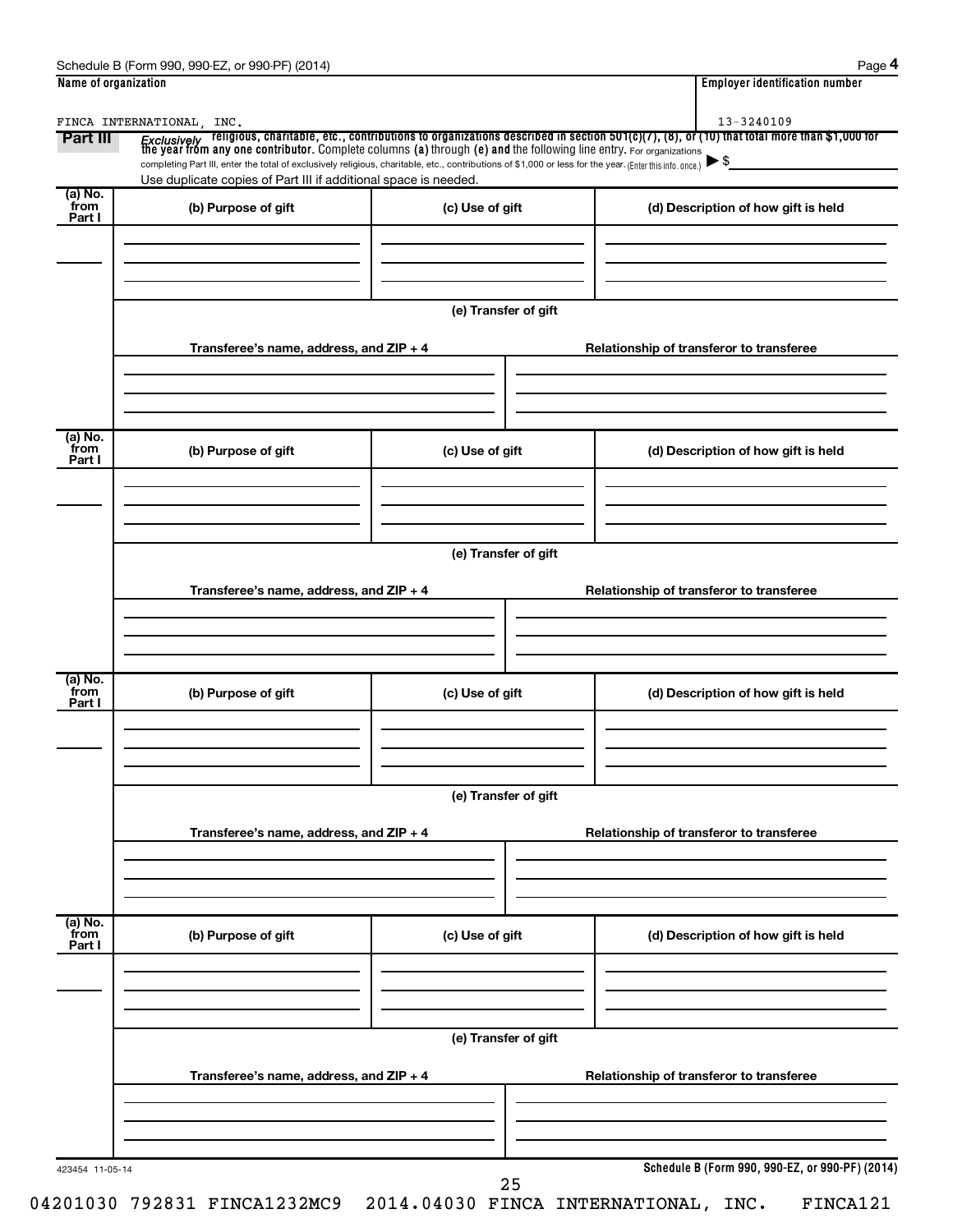|                    |                                                        |                                                                                                                                                                                         |                                                                                                                                                                                                                               |    | OMB No. 1545-0047                                   |
|--------------------|--------------------------------------------------------|-----------------------------------------------------------------------------------------------------------------------------------------------------------------------------------------|-------------------------------------------------------------------------------------------------------------------------------------------------------------------------------------------------------------------------------|----|-----------------------------------------------------|
|                    | <b>SCHEDULE D</b><br>(Form 990)                        |                                                                                                                                                                                         | <b>Supplemental Financial Statements</b><br>Complete if the organization answered "Yes" to Form 990,                                                                                                                          |    |                                                     |
|                    |                                                        |                                                                                                                                                                                         | Part IV, line 6, 7, 8, 9, 10, 11a, 11b, 11c, 11d, 11e, 11f, 12a, or 12b.<br>Attach to Form 990.                                                                                                                               |    | <b>Open to Public</b>                               |
|                    | Department of the Treasury<br>Internal Revenue Service | Information about Schedule D (Form 990) and its instructions is at www.irs.gov/form990.                                                                                                 | Inspection                                                                                                                                                                                                                    |    |                                                     |
|                    | Name of the organization                               | FINCA INTERNATIONAL, INC.                                                                                                                                                               |                                                                                                                                                                                                                               |    | <b>Employer identification number</b><br>13-3240109 |
| Part I             |                                                        |                                                                                                                                                                                         | Organizations Maintaining Donor Advised Funds or Other Similar Funds or Accounts. Complete if the                                                                                                                             |    |                                                     |
|                    |                                                        | organization answered "Yes" to Form 990, Part IV, line 6.                                                                                                                               |                                                                                                                                                                                                                               |    |                                                     |
|                    |                                                        |                                                                                                                                                                                         | (a) Donor advised funds                                                                                                                                                                                                       |    | (b) Funds and other accounts                        |
| 1                  |                                                        |                                                                                                                                                                                         |                                                                                                                                                                                                                               |    |                                                     |
| 2                  |                                                        | Aggregate value of contributions to (during year)                                                                                                                                       |                                                                                                                                                                                                                               |    |                                                     |
| з                  |                                                        | Aggregate value of grants from (during year)                                                                                                                                            |                                                                                                                                                                                                                               |    |                                                     |
| 4                  |                                                        |                                                                                                                                                                                         |                                                                                                                                                                                                                               |    |                                                     |
| 5                  |                                                        |                                                                                                                                                                                         | Did the organization inform all donors and donor advisors in writing that the assets held in donor advised funds                                                                                                              |    |                                                     |
|                    |                                                        |                                                                                                                                                                                         |                                                                                                                                                                                                                               |    | Yes<br><b>No</b>                                    |
| 6                  |                                                        |                                                                                                                                                                                         | Did the organization inform all grantees, donors, and donor advisors in writing that grant funds can be used only                                                                                                             |    |                                                     |
|                    |                                                        |                                                                                                                                                                                         | for charitable purposes and not for the benefit of the donor or donor advisor, or for any other purpose conferring                                                                                                            |    | Yes                                                 |
| Part II            | impermissible private benefit?                         |                                                                                                                                                                                         | Conservation Easements. Complete if the organization answered "Yes" to Form 990, Part IV, line 7.                                                                                                                             |    | No                                                  |
| 1.                 |                                                        | Purpose(s) of conservation easements held by the organization (check all that apply).                                                                                                   |                                                                                                                                                                                                                               |    |                                                     |
|                    |                                                        | Preservation of land for public use (e.g., recreation or education)                                                                                                                     | Preservation of a historically important land area                                                                                                                                                                            |    |                                                     |
|                    |                                                        | Protection of natural habitat                                                                                                                                                           | Preservation of a certified historic structure                                                                                                                                                                                |    |                                                     |
|                    |                                                        | Preservation of open space                                                                                                                                                              |                                                                                                                                                                                                                               |    |                                                     |
| 2                  |                                                        |                                                                                                                                                                                         | Complete lines 2a through 2d if the organization held a qualified conservation contribution in the form of a conservation easement on the last                                                                                |    |                                                     |
|                    | day of the tax year.                                   |                                                                                                                                                                                         |                                                                                                                                                                                                                               |    |                                                     |
|                    |                                                        |                                                                                                                                                                                         |                                                                                                                                                                                                                               |    | Held at the End of the Tax Year                     |
| a                  |                                                        |                                                                                                                                                                                         |                                                                                                                                                                                                                               | 2a |                                                     |
| b                  |                                                        | Total acreage restricted by conservation easements                                                                                                                                      |                                                                                                                                                                                                                               | 2b |                                                     |
| с                  |                                                        |                                                                                                                                                                                         | Number of conservation easements on a certified historic structure included in (a) manufacture included in (a)                                                                                                                | 2c |                                                     |
| d                  |                                                        |                                                                                                                                                                                         | Number of conservation easements included in (c) acquired after 8/17/06, and not on a historic structure                                                                                                                      |    |                                                     |
|                    |                                                        |                                                                                                                                                                                         | listed in the National Register [111] Marshall Register [11] Marshall Register [11] Marshall Register [11] Marshall Register [11] Marshall Register [11] Marshall Register [11] Marshall Register [11] Marshall Register [11] | 2d |                                                     |
| 3                  |                                                        |                                                                                                                                                                                         | Number of conservation easements modified, transferred, released, extinguished, or terminated by the organization during the tax                                                                                              |    |                                                     |
|                    | year                                                   |                                                                                                                                                                                         |                                                                                                                                                                                                                               |    |                                                     |
| 4                  |                                                        | Number of states where property subject to conservation easement is located ><br>Does the organization have a written policy regarding the periodic monitoring, inspection, handling of |                                                                                                                                                                                                                               |    |                                                     |
| 5                  |                                                        | violations, and enforcement of the conservation easements it holds?                                                                                                                     |                                                                                                                                                                                                                               |    | Yes<br><b>No</b>                                    |
| 6                  |                                                        |                                                                                                                                                                                         | Staff and volunteer hours devoted to monitoring, inspecting, and enforcing conservation easements during the year $\blacktriangleright$                                                                                       |    |                                                     |
| 7                  |                                                        |                                                                                                                                                                                         | Amount of expenses incurred in monitoring, inspecting, and enforcing conservation easements during the year > \$                                                                                                              |    |                                                     |
| 8                  |                                                        |                                                                                                                                                                                         | Does each conservation easement reported on line 2(d) above satisfy the requirements of section 170(h)(4)(B)(i)                                                                                                               |    |                                                     |
|                    |                                                        |                                                                                                                                                                                         |                                                                                                                                                                                                                               |    | Yes<br><b>No</b>                                    |
| 9                  |                                                        |                                                                                                                                                                                         | In Part XIII, describe how the organization reports conservation easements in its revenue and expense statement, and balance sheet, and                                                                                       |    |                                                     |
|                    |                                                        |                                                                                                                                                                                         | include, if applicable, the text of the footnote to the organization's financial statements that describes the organization's accounting for                                                                                  |    |                                                     |
|                    | conservation easements.                                |                                                                                                                                                                                         |                                                                                                                                                                                                                               |    |                                                     |
|                    |                                                        |                                                                                                                                                                                         | Part III   Organizations Maintaining Collections of Art, Historical Treasures, or Other Similar Assets.                                                                                                                       |    |                                                     |
|                    |                                                        | Complete if the organization answered "Yes" to Form 990, Part IV, line 8.                                                                                                               |                                                                                                                                                                                                                               |    |                                                     |
|                    |                                                        |                                                                                                                                                                                         | 1a If the organization elected, as permitted under SFAS 116 (ASC 958), not to report in its revenue statement and balance sheet works of art,                                                                                 |    |                                                     |
|                    |                                                        |                                                                                                                                                                                         | historical treasures, or other similar assets held for public exhibition, education, or research in furtherance of public service, provide, in Part XIII,                                                                     |    |                                                     |
|                    |                                                        | the text of the footnote to its financial statements that describes these items.                                                                                                        |                                                                                                                                                                                                                               |    |                                                     |
|                    |                                                        |                                                                                                                                                                                         | b If the organization elected, as permitted under SFAS 116 (ASC 958), to report in its revenue statement and balance sheet works of art, historical                                                                           |    |                                                     |
|                    |                                                        |                                                                                                                                                                                         | treasures, or other similar assets held for public exhibition, education, or research in furtherance of public service, provide the following amounts                                                                         |    |                                                     |
|                    | relating to these items:                               |                                                                                                                                                                                         |                                                                                                                                                                                                                               |    | $\frac{1}{2}$                                       |
|                    |                                                        |                                                                                                                                                                                         |                                                                                                                                                                                                                               |    | $\blacktriangleright$ \$                            |
| 2                  |                                                        |                                                                                                                                                                                         | If the organization received or held works of art, historical treasures, or other similar assets for financial gain, provide                                                                                                  |    |                                                     |
|                    |                                                        | the following amounts required to be reported under SFAS 116 (ASC 958) relating to these items:                                                                                         |                                                                                                                                                                                                                               |    |                                                     |
| а                  |                                                        |                                                                                                                                                                                         |                                                                                                                                                                                                                               |    | $\triangleright$ \$                                 |
| b                  |                                                        |                                                                                                                                                                                         |                                                                                                                                                                                                                               |    |                                                     |
|                    |                                                        |                                                                                                                                                                                         |                                                                                                                                                                                                                               |    |                                                     |
| 432051<br>10-01-14 |                                                        | LHA For Paperwork Reduction Act Notice, see the Instructions for Form 990.                                                                                                              |                                                                                                                                                                                                                               |    | Schedule D (Form 990) 2014                          |

26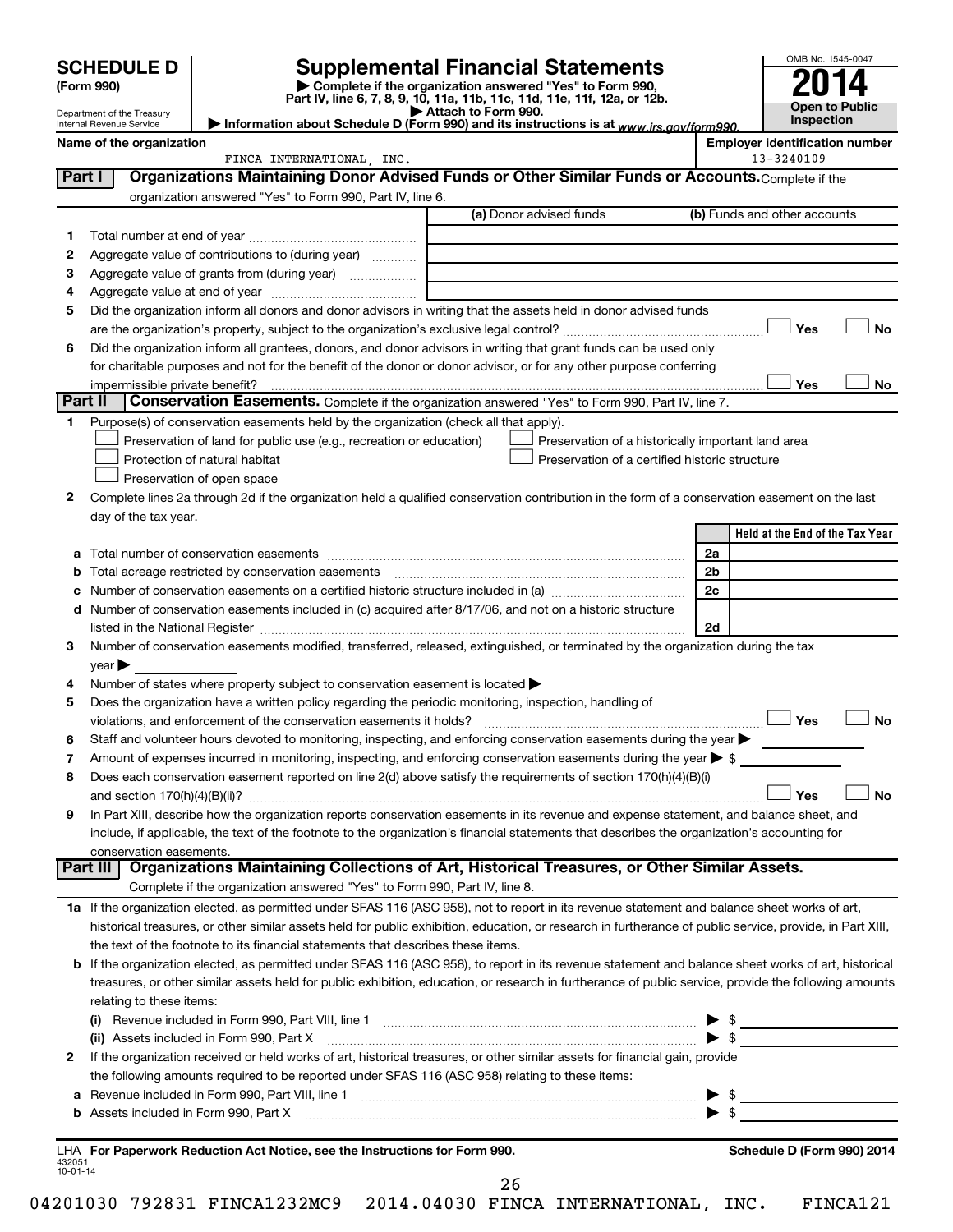|               | Schedule D (Form 990) 2014                                                                                                                                                                                                     | FINCA INTERNATIONAL, INC.               |                |                                                                                                                                                                                                                               |                                 | 13-3240109                  |                     |            | Page 2 |
|---------------|--------------------------------------------------------------------------------------------------------------------------------------------------------------------------------------------------------------------------------|-----------------------------------------|----------------|-------------------------------------------------------------------------------------------------------------------------------------------------------------------------------------------------------------------------------|---------------------------------|-----------------------------|---------------------|------------|--------|
|               | Part III<br>Organizations Maintaining Collections of Art, Historical Treasures, or Other Similar Assets (continued)                                                                                                            |                                         |                |                                                                                                                                                                                                                               |                                 |                             |                     |            |        |
| З             | Using the organization's acquisition, accession, and other records, check any of the following that are a significant use of its collection items                                                                              |                                         |                |                                                                                                                                                                                                                               |                                 |                             |                     |            |        |
|               | (check all that apply):                                                                                                                                                                                                        |                                         |                |                                                                                                                                                                                                                               |                                 |                             |                     |            |        |
| a             | Public exhibition                                                                                                                                                                                                              | d                                       |                | Loan or exchange programs                                                                                                                                                                                                     |                                 |                             |                     |            |        |
| b             | Scholarly research                                                                                                                                                                                                             | е                                       |                | Other and the contract of the contract of the contract of the contract of the contract of the contract of the contract of the contract of the contract of the contract of the contract of the contract of the contract of the |                                 |                             |                     |            |        |
| с             | Preservation for future generations                                                                                                                                                                                            |                                         |                |                                                                                                                                                                                                                               |                                 |                             |                     |            |        |
| 4             | Provide a description of the organization's collections and explain how they further the organization's exempt purpose in Part XIII.                                                                                           |                                         |                |                                                                                                                                                                                                                               |                                 |                             |                     |            |        |
| 5             | During the year, did the organization solicit or receive donations of art, historical treasures, or other similar assets                                                                                                       |                                         |                |                                                                                                                                                                                                                               |                                 |                             |                     |            |        |
|               |                                                                                                                                                                                                                                |                                         |                |                                                                                                                                                                                                                               |                                 |                             | Yes                 |            | No     |
|               | Part IV<br><b>Escrow and Custodial Arrangements.</b> Complete if the organization answered "Yes" to Form 990, Part IV, line 9, or                                                                                              |                                         |                |                                                                                                                                                                                                                               |                                 |                             |                     |            |        |
|               | reported an amount on Form 990, Part X, line 21.                                                                                                                                                                               |                                         |                |                                                                                                                                                                                                                               |                                 |                             |                     |            |        |
|               | 1a Is the organization an agent, trustee, custodian or other intermediary for contributions or other assets not included                                                                                                       |                                         |                |                                                                                                                                                                                                                               |                                 |                             |                     |            |        |
|               |                                                                                                                                                                                                                                |                                         |                |                                                                                                                                                                                                                               |                                 |                             | Yes                 |            | No     |
|               | b If "Yes," explain the arrangement in Part XIII and complete the following table:                                                                                                                                             |                                         |                |                                                                                                                                                                                                                               |                                 |                             |                     |            |        |
|               |                                                                                                                                                                                                                                |                                         |                |                                                                                                                                                                                                                               |                                 |                             | Amount              |            |        |
| с             |                                                                                                                                                                                                                                |                                         |                |                                                                                                                                                                                                                               | 1c                              |                             |                     |            |        |
|               |                                                                                                                                                                                                                                |                                         |                |                                                                                                                                                                                                                               | 1d                              |                             |                     |            |        |
|               | Distributions during the year measurement contains and all the year measurement of the state of the state of the state of the state of the state of the state of the state of the state of the state of the state of the state |                                         |                |                                                                                                                                                                                                                               | 1e                              |                             |                     |            |        |
| Ť.            | Ending balance measurements are all the contract of the contract of the contract of the contract of the contract of the contract of the contract of the contract of the contract of the contract of the contract of the contra |                                         |                |                                                                                                                                                                                                                               | 1f                              |                             |                     |            |        |
|               | 2a Did the organization include an amount on Form 990, Part X, line 21, for escrow or custodial account liability?                                                                                                             |                                         |                |                                                                                                                                                                                                                               |                                 | .                           | Yes                 |            | No     |
| <b>Part V</b> | <b>b</b> If "Yes," explain the arrangement in Part XIII. Check here if the explanation has been provided in Part XIII<br><b>Endowment Funds.</b> Complete if the organization answered "Yes" to Form 990, Part IV, line 10.    |                                         |                |                                                                                                                                                                                                                               |                                 |                             |                     |            |        |
|               |                                                                                                                                                                                                                                |                                         |                |                                                                                                                                                                                                                               |                                 |                             |                     |            |        |
|               |                                                                                                                                                                                                                                | (a) Current year                        | (b) Prior year | (c) Two years back                                                                                                                                                                                                            | (d) Three years back            |                             | (e) Four years back |            |        |
|               | <b>1a</b> Beginning of year balance                                                                                                                                                                                            |                                         |                |                                                                                                                                                                                                                               |                                 |                             |                     |            |        |
|               |                                                                                                                                                                                                                                |                                         |                |                                                                                                                                                                                                                               |                                 |                             |                     |            |        |
|               | Net investment earnings, gains, and losses                                                                                                                                                                                     |                                         |                |                                                                                                                                                                                                                               |                                 |                             |                     |            |        |
|               |                                                                                                                                                                                                                                |                                         |                |                                                                                                                                                                                                                               |                                 |                             |                     |            |        |
|               | e Other expenditures for facilities                                                                                                                                                                                            |                                         |                |                                                                                                                                                                                                                               |                                 |                             |                     |            |        |
|               | and programs                                                                                                                                                                                                                   |                                         |                |                                                                                                                                                                                                                               |                                 |                             |                     |            |        |
|               |                                                                                                                                                                                                                                |                                         |                |                                                                                                                                                                                                                               |                                 |                             |                     |            |        |
|               | Provide the estimated percentage of the current year end balance (line 1g, column (a)) held as:                                                                                                                                |                                         |                |                                                                                                                                                                                                                               |                                 |                             |                     |            |        |
|               | Board designated or quasi-endowment                                                                                                                                                                                            |                                         | %              |                                                                                                                                                                                                                               |                                 |                             |                     |            |        |
| а             | Permanent endowment                                                                                                                                                                                                            | %                                       |                |                                                                                                                                                                                                                               |                                 |                             |                     |            |        |
|               | <b>c</b> Temporarily restricted endowment $\blacktriangleright$                                                                                                                                                                | %                                       |                |                                                                                                                                                                                                                               |                                 |                             |                     |            |        |
|               | The percentages in lines 2a, 2b, and 2c should equal 100%.                                                                                                                                                                     |                                         |                |                                                                                                                                                                                                                               |                                 |                             |                     |            |        |
|               | 3a Are there endowment funds not in the possession of the organization that are held and administered for the organization                                                                                                     |                                         |                |                                                                                                                                                                                                                               |                                 |                             |                     |            |        |
|               | by:                                                                                                                                                                                                                            |                                         |                |                                                                                                                                                                                                                               |                                 |                             |                     | Yes        | No     |
|               | (i)                                                                                                                                                                                                                            |                                         |                |                                                                                                                                                                                                                               |                                 |                             | 3a(i)               |            |        |
|               |                                                                                                                                                                                                                                |                                         |                |                                                                                                                                                                                                                               |                                 |                             | 3a(ii)              |            |        |
|               |                                                                                                                                                                                                                                |                                         |                |                                                                                                                                                                                                                               |                                 |                             | 3b                  |            |        |
|               | Describe in Part XIII the intended uses of the organization's endowment funds.                                                                                                                                                 |                                         |                |                                                                                                                                                                                                                               |                                 |                             |                     |            |        |
|               | Land, Buildings, and Equipment.<br>Part VI                                                                                                                                                                                     |                                         |                |                                                                                                                                                                                                                               |                                 |                             |                     |            |        |
|               | Complete if the organization answered "Yes" to Form 990, Part IV, line 11a. See Form 990, Part X, line 10.                                                                                                                     |                                         |                |                                                                                                                                                                                                                               |                                 |                             |                     |            |        |
|               | Description of property                                                                                                                                                                                                        | (a) Cost or other<br>basis (investment) |                | (b) Cost or other<br>basis (other)                                                                                                                                                                                            | (c) Accumulated<br>depreciation |                             | (d) Book value      |            |        |
|               |                                                                                                                                                                                                                                |                                         |                |                                                                                                                                                                                                                               |                                 |                             |                     |            |        |
| b             |                                                                                                                                                                                                                                |                                         |                |                                                                                                                                                                                                                               |                                 |                             |                     |            |        |
|               |                                                                                                                                                                                                                                |                                         |                | 1,886,386.                                                                                                                                                                                                                    | 236,138.                        |                             |                     | 1,650,248. |        |
|               |                                                                                                                                                                                                                                |                                         |                | 1,856,284                                                                                                                                                                                                                     | 1,648,665                       |                             |                     | 207,619.   |        |
|               |                                                                                                                                                                                                                                |                                         |                |                                                                                                                                                                                                                               |                                 |                             |                     |            |        |
|               | Total. Add lines 1a through 1e. (Column (d) must equal Form 990, Part X, column (B), line 10c.)                                                                                                                                |                                         |                |                                                                                                                                                                                                                               |                                 |                             |                     | 1,857,867. |        |
|               |                                                                                                                                                                                                                                |                                         |                |                                                                                                                                                                                                                               |                                 | Cahadula D (Fauna 000) 0014 |                     |            |        |

**Schedule D (Form 990) 2014**

432052 10-01-14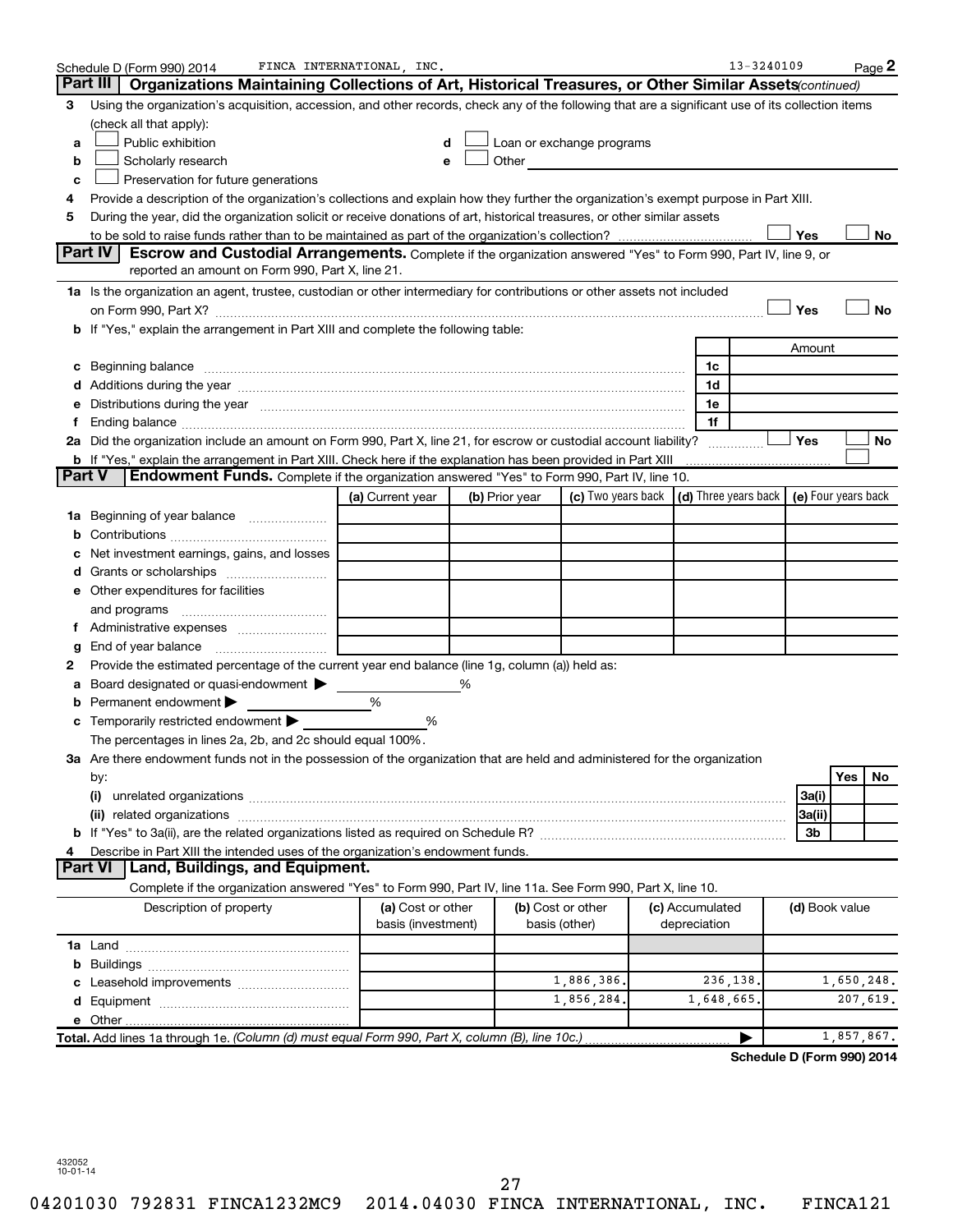| Part VII Investments - Other Securities.                                                                                                                                           |                 |                |            |                                                           |
|------------------------------------------------------------------------------------------------------------------------------------------------------------------------------------|-----------------|----------------|------------|-----------------------------------------------------------|
| Complete if the organization answered "Yes" to Form 990, Part IV, line 11b. See Form 990, Part X, line 12.<br>(a) Description of security or category (including name of security) | (b) Book value  |                |            | (c) Method of valuation: Cost or end-of-year market value |
| (1) Financial derivatives                                                                                                                                                          |                 |                |            |                                                           |
|                                                                                                                                                                                    |                 |                |            |                                                           |
|                                                                                                                                                                                    |                 |                |            |                                                           |
| (3) Other                                                                                                                                                                          |                 |                |            |                                                           |
| (A)                                                                                                                                                                                |                 |                |            |                                                           |
| (B)                                                                                                                                                                                |                 |                |            |                                                           |
| (C)                                                                                                                                                                                |                 |                |            |                                                           |
| (D)                                                                                                                                                                                |                 |                |            |                                                           |
| (E)                                                                                                                                                                                |                 |                |            |                                                           |
| (F)                                                                                                                                                                                |                 |                |            |                                                           |
| (G)                                                                                                                                                                                |                 |                |            |                                                           |
| (H)                                                                                                                                                                                |                 |                |            |                                                           |
| Total. (Col. (b) must equal Form 990, Part X, col. (B) line 12.) $\blacktriangleright$                                                                                             |                 |                |            |                                                           |
| Part VIII Investments - Program Related.                                                                                                                                           |                 |                |            |                                                           |
|                                                                                                                                                                                    |                 |                |            |                                                           |
| Complete if the organization answered "Yes" to Form 990, Part IV, line 11c. See Form 990, Part X, line 13.                                                                         |                 |                |            |                                                           |
| (a) Description of investment                                                                                                                                                      | (b) Book value  |                |            | (c) Method of valuation: Cost or end-of-year market value |
| INVESTMENT IN PARTNERSHIP AND SUBS<br>(1)                                                                                                                                          | 86,934,071      | COST           |            |                                                           |
| (2)                                                                                                                                                                                |                 |                |            |                                                           |
| (3)                                                                                                                                                                                |                 |                |            |                                                           |
| (4)                                                                                                                                                                                |                 |                |            |                                                           |
| (5)                                                                                                                                                                                |                 |                |            |                                                           |
| (6)                                                                                                                                                                                |                 |                |            |                                                           |
|                                                                                                                                                                                    |                 |                |            |                                                           |
| (7)                                                                                                                                                                                |                 |                |            |                                                           |
|                                                                                                                                                                                    |                 |                |            |                                                           |
| (8)                                                                                                                                                                                |                 |                |            |                                                           |
| (9)                                                                                                                                                                                |                 |                |            |                                                           |
| Total. (Col. (b) must equal Form 990, Part X, col. (B) line $13.$ )                                                                                                                | 86,934,071      |                |            |                                                           |
| Part IX<br><b>Other Assets.</b>                                                                                                                                                    |                 |                |            |                                                           |
| Complete if the organization answered "Yes" to Form 990, Part IV, line 11d. See Form 990, Part X, line 15.                                                                         |                 |                |            |                                                           |
|                                                                                                                                                                                    | (a) Description |                |            | (b) Book value                                            |
| (1)                                                                                                                                                                                |                 |                |            |                                                           |
| (2)                                                                                                                                                                                |                 |                |            |                                                           |
|                                                                                                                                                                                    |                 |                |            |                                                           |
| (3)                                                                                                                                                                                |                 |                |            |                                                           |
| (4)                                                                                                                                                                                |                 |                |            |                                                           |
| (5)                                                                                                                                                                                |                 |                |            |                                                           |
| (6)                                                                                                                                                                                |                 |                |            |                                                           |
| (7)                                                                                                                                                                                |                 |                |            |                                                           |
| (8)                                                                                                                                                                                |                 |                |            |                                                           |
| (9)                                                                                                                                                                                |                 |                |            |                                                           |
| <b>Other Liabilities.</b>                                                                                                                                                          |                 |                |            |                                                           |
| Complete if the organization answered "Yes" to Form 990, Part IV, line 11e or 11f. See Form 990, Part X, line 25.                                                                  |                 |                |            |                                                           |
| (a) Description of liability                                                                                                                                                       |                 | (b) Book value |            |                                                           |
| Federal income taxes<br>(1)                                                                                                                                                        |                 |                |            |                                                           |
| DEFERRED DEFINED PENSION OBLIGATION<br>(2)                                                                                                                                         |                 |                | 4,618,476. |                                                           |
| OTHER LIABILITIES                                                                                                                                                                  |                 |                |            |                                                           |
| (3)                                                                                                                                                                                |                 | 3,099,049      |            |                                                           |
| (4)                                                                                                                                                                                |                 |                |            |                                                           |
| (5)                                                                                                                                                                                |                 |                |            |                                                           |
| (6)                                                                                                                                                                                |                 |                |            |                                                           |
| (7)                                                                                                                                                                                |                 |                |            |                                                           |
| (8)                                                                                                                                                                                |                 |                |            |                                                           |
| Total. (Column (b) must equal Form 990, Part X, col. (B) line 15.)<br>Part X<br>1.<br>(9)                                                                                          |                 |                |            |                                                           |
| Total. (Column (b) must equal Form 990, Part X, col. (B) line 25.)                                                                                                                 |                 |                | 7,717,525. |                                                           |

**Schedule D (Form 990) 2014**

432053 10-01-14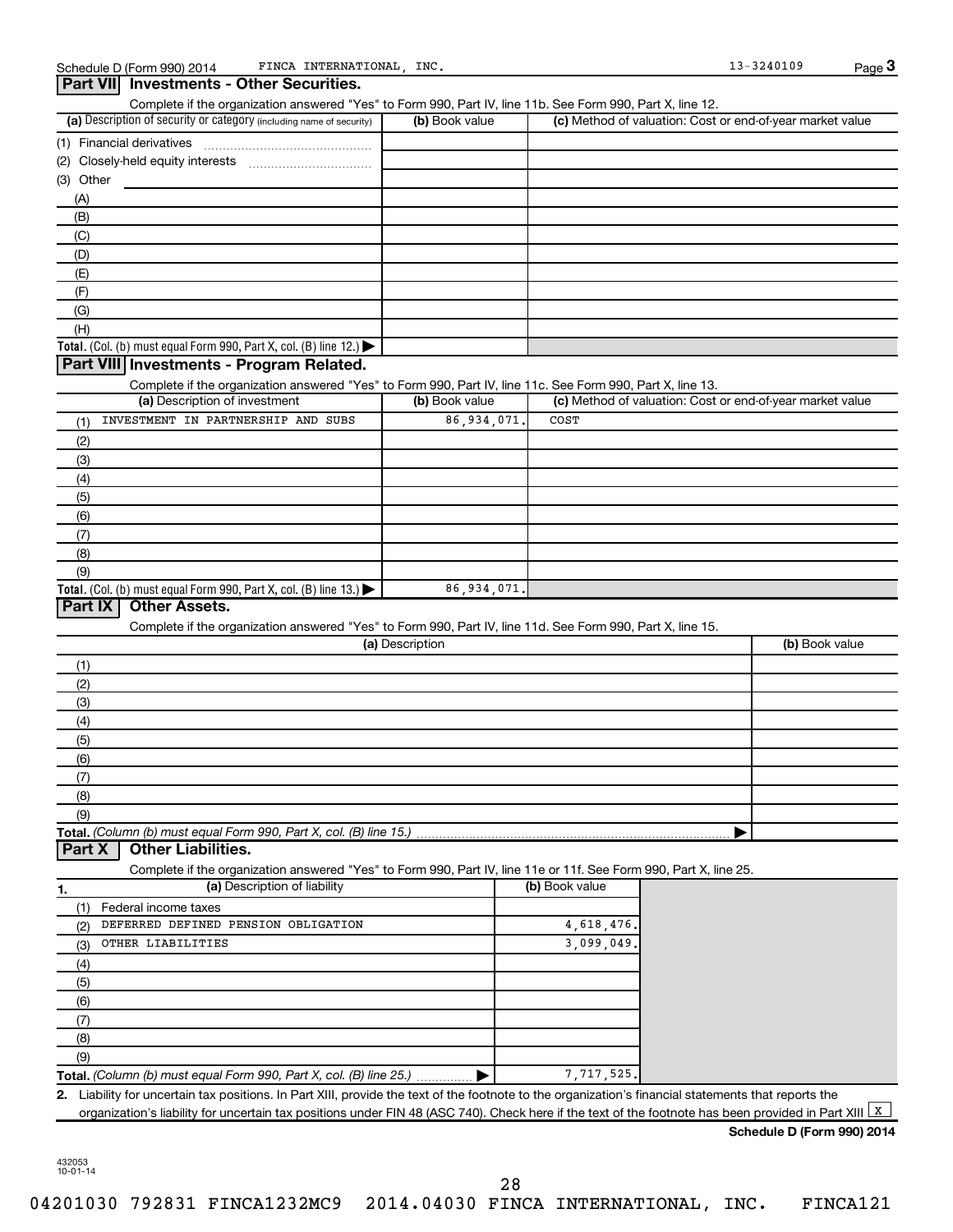| Complete if the organization answered "Yes" to Form 990, Part IV, line 12a.                                                                                                                                                                                                                                                                                                                                                                                                                                                                                                                                                                                                                                                                                                                                                                                                             |                |         |                            |
|-----------------------------------------------------------------------------------------------------------------------------------------------------------------------------------------------------------------------------------------------------------------------------------------------------------------------------------------------------------------------------------------------------------------------------------------------------------------------------------------------------------------------------------------------------------------------------------------------------------------------------------------------------------------------------------------------------------------------------------------------------------------------------------------------------------------------------------------------------------------------------------------|----------------|---------|----------------------------|
| 1                                                                                                                                                                                                                                                                                                                                                                                                                                                                                                                                                                                                                                                                                                                                                                                                                                                                                       |                | 1       |                            |
| Amounts included on line 1 but not on Form 990, Part VIII, line 12:<br>2                                                                                                                                                                                                                                                                                                                                                                                                                                                                                                                                                                                                                                                                                                                                                                                                                |                |         |                            |
| а                                                                                                                                                                                                                                                                                                                                                                                                                                                                                                                                                                                                                                                                                                                                                                                                                                                                                       | 2a             |         |                            |
| b                                                                                                                                                                                                                                                                                                                                                                                                                                                                                                                                                                                                                                                                                                                                                                                                                                                                                       | 2 <sub>b</sub> |         |                            |
| с                                                                                                                                                                                                                                                                                                                                                                                                                                                                                                                                                                                                                                                                                                                                                                                                                                                                                       | 2 <sub>c</sub> |         |                            |
| d                                                                                                                                                                                                                                                                                                                                                                                                                                                                                                                                                                                                                                                                                                                                                                                                                                                                                       | 2d             |         |                            |
| Add lines 2a through 2d <b>continuum continuum contract and continuum contract a</b> through 2d continuum contract and continuum contract a term of the contract of the contract and contract a term of the contract of the contrac<br>е                                                                                                                                                                                                                                                                                                                                                                                                                                                                                                                                                                                                                                                |                | 2e      |                            |
| з                                                                                                                                                                                                                                                                                                                                                                                                                                                                                                                                                                                                                                                                                                                                                                                                                                                                                       |                | 3       |                            |
| Amounts included on Form 990, Part VIII, line 12, but not on line 1:<br>4                                                                                                                                                                                                                                                                                                                                                                                                                                                                                                                                                                                                                                                                                                                                                                                                               |                |         |                            |
| а                                                                                                                                                                                                                                                                                                                                                                                                                                                                                                                                                                                                                                                                                                                                                                                                                                                                                       | 4a             |         |                            |
| b                                                                                                                                                                                                                                                                                                                                                                                                                                                                                                                                                                                                                                                                                                                                                                                                                                                                                       | 4b             |         |                            |
| c Add lines 4a and 4b                                                                                                                                                                                                                                                                                                                                                                                                                                                                                                                                                                                                                                                                                                                                                                                                                                                                   |                | 4с      |                            |
| 5                                                                                                                                                                                                                                                                                                                                                                                                                                                                                                                                                                                                                                                                                                                                                                                                                                                                                       |                | 5       |                            |
| Part XII   Reconciliation of Expenses per Audited Financial Statements With Expenses per Return.                                                                                                                                                                                                                                                                                                                                                                                                                                                                                                                                                                                                                                                                                                                                                                                        |                |         |                            |
| Complete if the organization answered "Yes" to Form 990, Part IV, line 12a.                                                                                                                                                                                                                                                                                                                                                                                                                                                                                                                                                                                                                                                                                                                                                                                                             |                |         |                            |
| 1                                                                                                                                                                                                                                                                                                                                                                                                                                                                                                                                                                                                                                                                                                                                                                                                                                                                                       |                | 1       |                            |
| Amounts included on line 1 but not on Form 990, Part IX, line 25:<br>2                                                                                                                                                                                                                                                                                                                                                                                                                                                                                                                                                                                                                                                                                                                                                                                                                  |                |         |                            |
| a                                                                                                                                                                                                                                                                                                                                                                                                                                                                                                                                                                                                                                                                                                                                                                                                                                                                                       | 2a             |         |                            |
| b                                                                                                                                                                                                                                                                                                                                                                                                                                                                                                                                                                                                                                                                                                                                                                                                                                                                                       | 2 <sub>b</sub> |         |                            |
| c                                                                                                                                                                                                                                                                                                                                                                                                                                                                                                                                                                                                                                                                                                                                                                                                                                                                                       | 2c             |         |                            |
| d                                                                                                                                                                                                                                                                                                                                                                                                                                                                                                                                                                                                                                                                                                                                                                                                                                                                                       | 2d             |         |                            |
| e Add lines 2a through 2d <b>[10]</b> [10] <b>All and Prime and Prime 20 All and Prime 20 Add lines 2a through 2d</b>                                                                                                                                                                                                                                                                                                                                                                                                                                                                                                                                                                                                                                                                                                                                                                   |                | 2e      |                            |
|                                                                                                                                                                                                                                                                                                                                                                                                                                                                                                                                                                                                                                                                                                                                                                                                                                                                                         |                | 3       |                            |
| з<br>Amounts included on Form 990, Part IX, line 25, but not on line 1:<br>4                                                                                                                                                                                                                                                                                                                                                                                                                                                                                                                                                                                                                                                                                                                                                                                                            |                |         |                            |
|                                                                                                                                                                                                                                                                                                                                                                                                                                                                                                                                                                                                                                                                                                                                                                                                                                                                                         |                |         |                            |
| Investment expenses not included on Form 990, Part VIII, line 7b [11, 11, 11, 11, 11]<br>а                                                                                                                                                                                                                                                                                                                                                                                                                                                                                                                                                                                                                                                                                                                                                                                              | 4a<br>4b       |         |                            |
|                                                                                                                                                                                                                                                                                                                                                                                                                                                                                                                                                                                                                                                                                                                                                                                                                                                                                         |                |         |                            |
|                                                                                                                                                                                                                                                                                                                                                                                                                                                                                                                                                                                                                                                                                                                                                                                                                                                                                         |                |         |                            |
| c Add lines 4a and 4b<br>5                                                                                                                                                                                                                                                                                                                                                                                                                                                                                                                                                                                                                                                                                                                                                                                                                                                              |                | 4c<br>5 |                            |
| Part XIII Supplemental Information.<br>Provide the descriptions required for Part II, lines 3, 5, and 9; Part III, lines 1a and 4; Part IV, lines 1b and 2b; Part V, line 4; Part X, line 2; Part XI,<br>lines 2d and 4b; and Part XII, lines 2d and 4b. Also complete this part to provide any additional information.                                                                                                                                                                                                                                                                                                                                                                                                                                                                                                                                                                 |                |         |                            |
|                                                                                                                                                                                                                                                                                                                                                                                                                                                                                                                                                                                                                                                                                                                                                                                                                                                                                         |                |         |                            |
|                                                                                                                                                                                                                                                                                                                                                                                                                                                                                                                                                                                                                                                                                                                                                                                                                                                                                         |                |         |                            |
|                                                                                                                                                                                                                                                                                                                                                                                                                                                                                                                                                                                                                                                                                                                                                                                                                                                                                         |                |         |                            |
|                                                                                                                                                                                                                                                                                                                                                                                                                                                                                                                                                                                                                                                                                                                                                                                                                                                                                         |                |         |                            |
|                                                                                                                                                                                                                                                                                                                                                                                                                                                                                                                                                                                                                                                                                                                                                                                                                                                                                         |                |         |                            |
|                                                                                                                                                                                                                                                                                                                                                                                                                                                                                                                                                                                                                                                                                                                                                                                                                                                                                         |                |         |                            |
|                                                                                                                                                                                                                                                                                                                                                                                                                                                                                                                                                                                                                                                                                                                                                                                                                                                                                         |                |         |                            |
|                                                                                                                                                                                                                                                                                                                                                                                                                                                                                                                                                                                                                                                                                                                                                                                                                                                                                         |                |         |                            |
|                                                                                                                                                                                                                                                                                                                                                                                                                                                                                                                                                                                                                                                                                                                                                                                                                                                                                         |                |         |                            |
|                                                                                                                                                                                                                                                                                                                                                                                                                                                                                                                                                                                                                                                                                                                                                                                                                                                                                         |                |         |                            |
|                                                                                                                                                                                                                                                                                                                                                                                                                                                                                                                                                                                                                                                                                                                                                                                                                                                                                         |                |         |                            |
|                                                                                                                                                                                                                                                                                                                                                                                                                                                                                                                                                                                                                                                                                                                                                                                                                                                                                         |                |         |                            |
|                                                                                                                                                                                                                                                                                                                                                                                                                                                                                                                                                                                                                                                                                                                                                                                                                                                                                         |                |         |                            |
| PART X, LINE 2:<br>FINCA RECORDS UNRECOGNIZED TAX BENEFITS AS LIABILITIES IN ACCORDANCE WITH<br>ASC 740 AND ADJUSTS THESE LIABILITIES WHEN ITS JUDGMENT CHANGES AS A<br>RESULT OF THE EVALUATION OF NEW INFORMATION NOT PREVIOUSLY AVAILABLE.<br>BECAUSE OF THE COMPLEXITY OF SOME OF THESE UNCERTAINTIES, THE ULTIMATE<br>RESOLUTION MAY RESULT IN A PAYMENT THAT IS MATERIALLY DIFFERENT FROM OUR<br>CURRENT ESTIMATE OF THE UNRECOGNIZED TAX BENEFIT LIABILITIES. THESE<br>DIFFERENCES WILL BE REFLECTED AS INCREASES OR DECREASES TO INCOME TAX<br>EXPENSE IN THE PERIOD IN WHICH NEW INFORMATION IS AVAILABLE. AT DECEMBER<br>31, 2014, FINCA DID NOT RECORD ANY UNRECOGNIZED TAX BENEFITS. FINCA<br>BELIEVES THAT IT IS NOT REASONABLY POSSIBLE THAT ANY UNRECOGNIZED TAX<br>BENEFITS WILL SIGNIFICANTLY INCREASE OR DECREASE WITHIN 12 MONTHS OF THE<br>432054<br>$10 - 01 - 14$ | 29             |         | Schedule D (Form 990) 2014 |

Schedule D (Form 990) 2014 FINCA INTERNATIONAL , INC . 13-3240109 Page

FINCA INTERNATIONAL, INC. 13-3240109

**Part XI Reconciliation of Revenue per Audited Financial Statements With Revenue per Return.**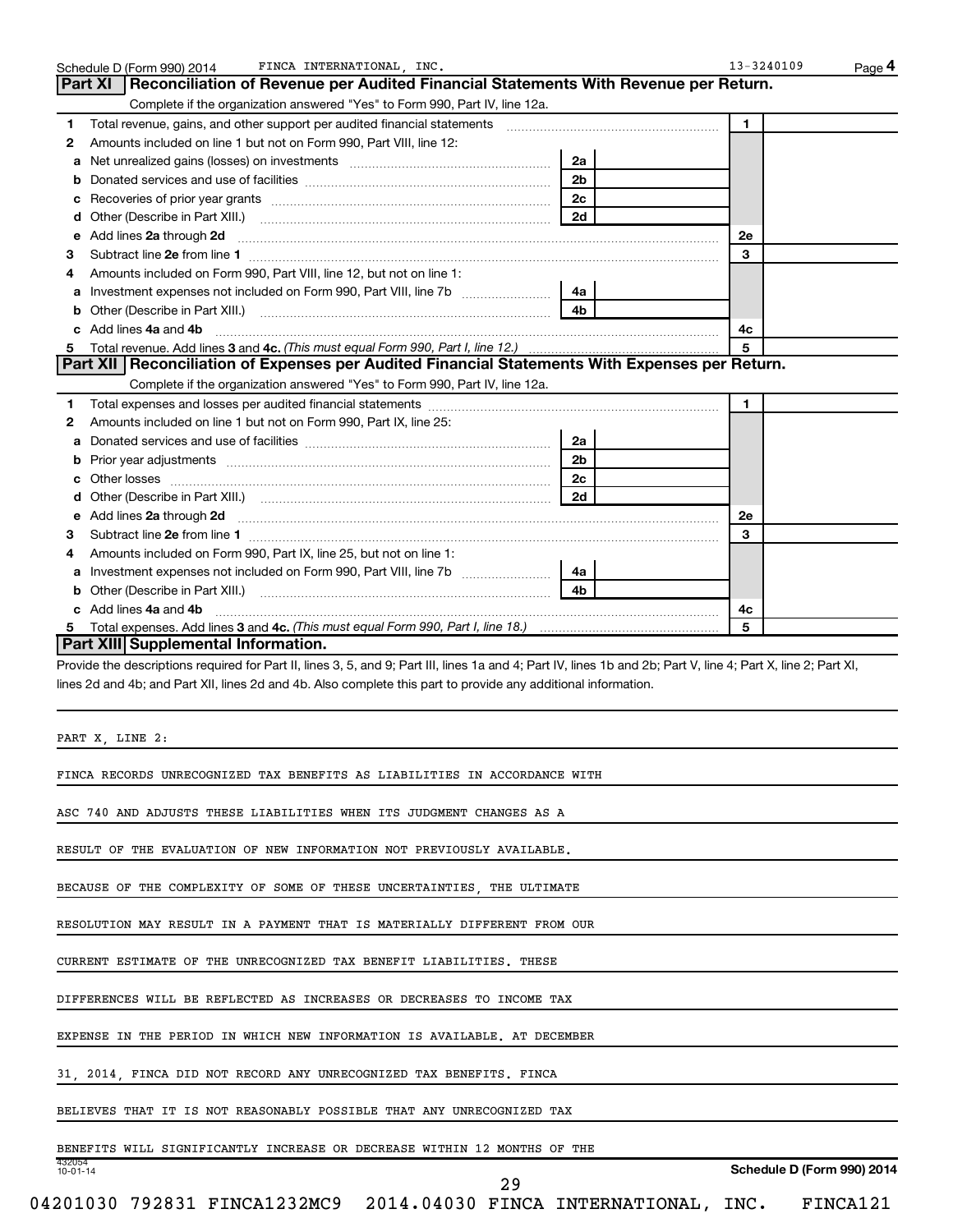*(continued)* **Part XIII Supplemental Information** 

REPORTING DATE. AT DECEMBER 31, 2014, THE ESTIMATED INTEREST AND PENALTIES

OF \$0.2 MILLION RELATED TO THE UNRECOGNIZED TAX BENEFIT ON THE TRANSFER OF

A FOREIGN SUBSIDIARY AS PART OF FINCA'S 2011 REORGANIZATION ARE NOT

INCLUDED IN THE INCOME TAX EXPENSE LINE ITEM, BUT ARE ACCRUED IN THE OTHER

OPERATING EXPENSES UNDER GENERAL AND ADMINISTRATIVE EXPENSES IN THE

CONSOLIDATED STATEMENT OF ACTIVITIES. ACCRUED INTEREST AND PENALTIES ARE

INCLUDED WITHIN THE RELATED ACCRUED LIABILITIES LINE IN THE CONSOLIDATED

STATEMENTS OF FINANCIAL POSITION. FINCA IS SUBJECT TO TAXATION IN THE

UNITED STATES AND VARIOUS STATES AND FOREIGN JURISDICTIONS. AS OF DECEMBER

31, 2014, FINCA'S TAX YEARS OF 2008-2014 ARE SUBJECT TO EXAMINATION BY THE

TAX AUTHORITIES.

**Schedule D (Form 990) 2014**

432055 10-01-14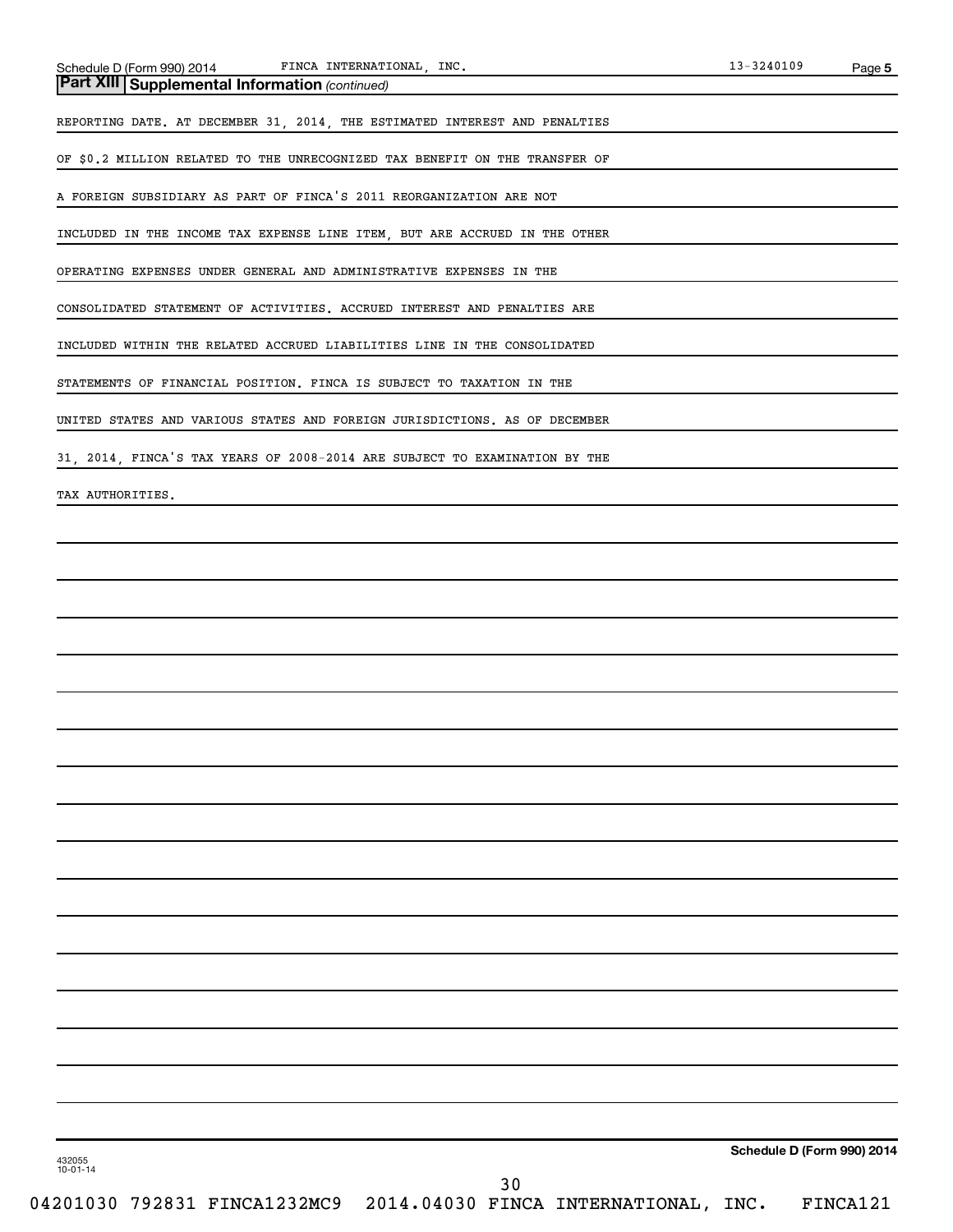| <b>INGITIC OF LITE OF YOU HADDED</b> |               |                            |                                                                                                                                         |          | Linpioyer identification number |                         |
|--------------------------------------|---------------|----------------------------|-----------------------------------------------------------------------------------------------------------------------------------------|----------|---------------------------------|-------------------------|
| FINCA INTERNATIONAL INC.             |               |                            |                                                                                                                                         |          | 13-3240109                      |                         |
| Part I                               |               |                            | General Information on Activities Outside the United States. Complete if the organization answered "Yes" on                             |          |                                 |                         |
| Form 990, Part IV, line 14b.         |               |                            |                                                                                                                                         |          |                                 |                         |
| 1                                    |               |                            | For grantmakers. Does the organization maintain records to substantiate the amount of its grants and other assistance,                  |          |                                 |                         |
|                                      |               |                            | the grantees' eligibility for the grants or assistance, and the selection criteria used to award the grants or assistance?              |          |                                 | <b>No</b><br>Yes        |
| 2                                    |               |                            | For grantmakers. Describe in Part V the organization's procedures for monitoring the use of its grants and other assistance outside the |          |                                 |                         |
| United States.                       |               |                            |                                                                                                                                         |          |                                 |                         |
| 3                                    |               |                            | Activities per Region. (The following Part I, line 3 table can be duplicated if additional space is needed.)                            |          |                                 |                         |
| (a) Region                           | (b) Number of | (c) Number of              | (d) Activities conducted in region                                                                                                      |          | (e) If activity listed in (d)   | (f) Total               |
|                                      | offices       | employees,<br>agents, and  | (by type) (e.g., fundraising, program                                                                                                   |          | is a program service,           | expenditures<br>for and |
|                                      | in the region | independent<br>contractors | services, investments, grants to                                                                                                        |          | describe specific type          | investments             |
|                                      |               | in region                  | recipients located in the region)                                                                                                       |          | of service(s) in region         | in region               |
|                                      |               |                            |                                                                                                                                         |          |                                 |                         |
| CENTRAL AMERICA &                    |               |                            |                                                                                                                                         |          | FINANCIAL SERVICES FOR          |                         |
| THE CARIBBEAN                        | 1             | $\mathbf{1}$               | PROGRAM SERVICES                                                                                                                        | THE POOR |                                 | 4,059,870.              |
|                                      |               |                            |                                                                                                                                         |          |                                 |                         |
|                                      |               |                            |                                                                                                                                         |          |                                 |                         |
|                                      |               |                            |                                                                                                                                         |          | FINANCIAL SERVICES FOR          |                         |
| SUB-SAHARAN AFRICA                   |               | 13                         | PROGRAM SERVICES                                                                                                                        | THE POOR |                                 | 9,959,195.              |
|                                      |               |                            |                                                                                                                                         |          |                                 |                         |
| EUROPE (INCLUDING                    |               |                            |                                                                                                                                         |          | FINANCIAL SERVICES FOR          |                         |
| ICELAND & GREENLAND)                 | ٦             | 161                        | PROGRAM SERVICES                                                                                                                        | THE POOR |                                 | 5,031,041.              |
|                                      |               |                            |                                                                                                                                         |          |                                 |                         |
|                                      |               |                            |                                                                                                                                         |          |                                 |                         |
| RUSSIA & THE NEWLY                   |               |                            |                                                                                                                                         |          | FINANCIAL SERVICES FOR          |                         |
| INDEPENDENT STATES                   |               | 6                          | PROGRAM SERVICES                                                                                                                        | THE POOR |                                 | 2,693,807.              |
|                                      |               |                            |                                                                                                                                         |          |                                 |                         |
|                                      |               |                            |                                                                                                                                         |          | FINANCIAL SERVICES FOR          |                         |
| SOUTH AMERICA                        |               | $\mathbf{1}$               | PROGRAM SERVICES                                                                                                                        | THE POOR |                                 | 174,765.                |
|                                      |               |                            |                                                                                                                                         |          |                                 |                         |
|                                      |               |                            |                                                                                                                                         |          |                                 |                         |
|                                      |               |                            |                                                                                                                                         |          | FINANCIAL SERVICES FOR          |                         |
| SOUTH ASIA                           |               | 7                          | PROGRAM SERVICES                                                                                                                        | THE POOR |                                 | 768,717.                |
|                                      |               |                            |                                                                                                                                         |          |                                 |                         |
|                                      |               |                            |                                                                                                                                         |          | FINANCIAL SERVICES FOR          |                         |
| NORTH AMERICA                        |               | 1                          | PROGRAM SERVICES                                                                                                                        | THE POOR |                                 | 30,638.                 |
|                                      |               |                            |                                                                                                                                         |          |                                 |                         |

**| Complete if the organization answered "Yes" on Form 990, Part IV, line 14b, 15, or 16.** SCHEDULE F<br> **Statement of Activities Outside the United States**<br> **Exactment of the Treasury**<br> **Exactment of the Treasury**<br> **Exactment of the Treasury**<br> **Exactment of the Treasury**<br> **Exaction answered "Yes" on Form 990, Pa** 

**| Attach to Form 990.**

Department of the Treasury Internal Revenue Service Information about Schedule F (Form 990) and its instructions is at *www.irs.gov/form990.* Public line pection

Name of the organization

**(Form 990)**

**Inspection Employer identification number**

OMB No. 1545-0047

**3 a** Sub-total .................. **b** Total from continuation **c Totals**  (add lines 3a **For Paperwork Reduction Act Notice, see the Instructions for Form 990. Schedule F (Form 990) 2014** LHA sheets to Part I  $\ldots$ ... and 3b) MIDDLE EAST AND **FINANCIAL SERVICES FOR** NORTH AFRICA  $1$  1 PROGRAM SERVICES THE POOR 166,896. 17 191 22,884,929. 0 0 0  $1,902,067$ .  $17$  191  $24,786,996$ .

432071 09-24-14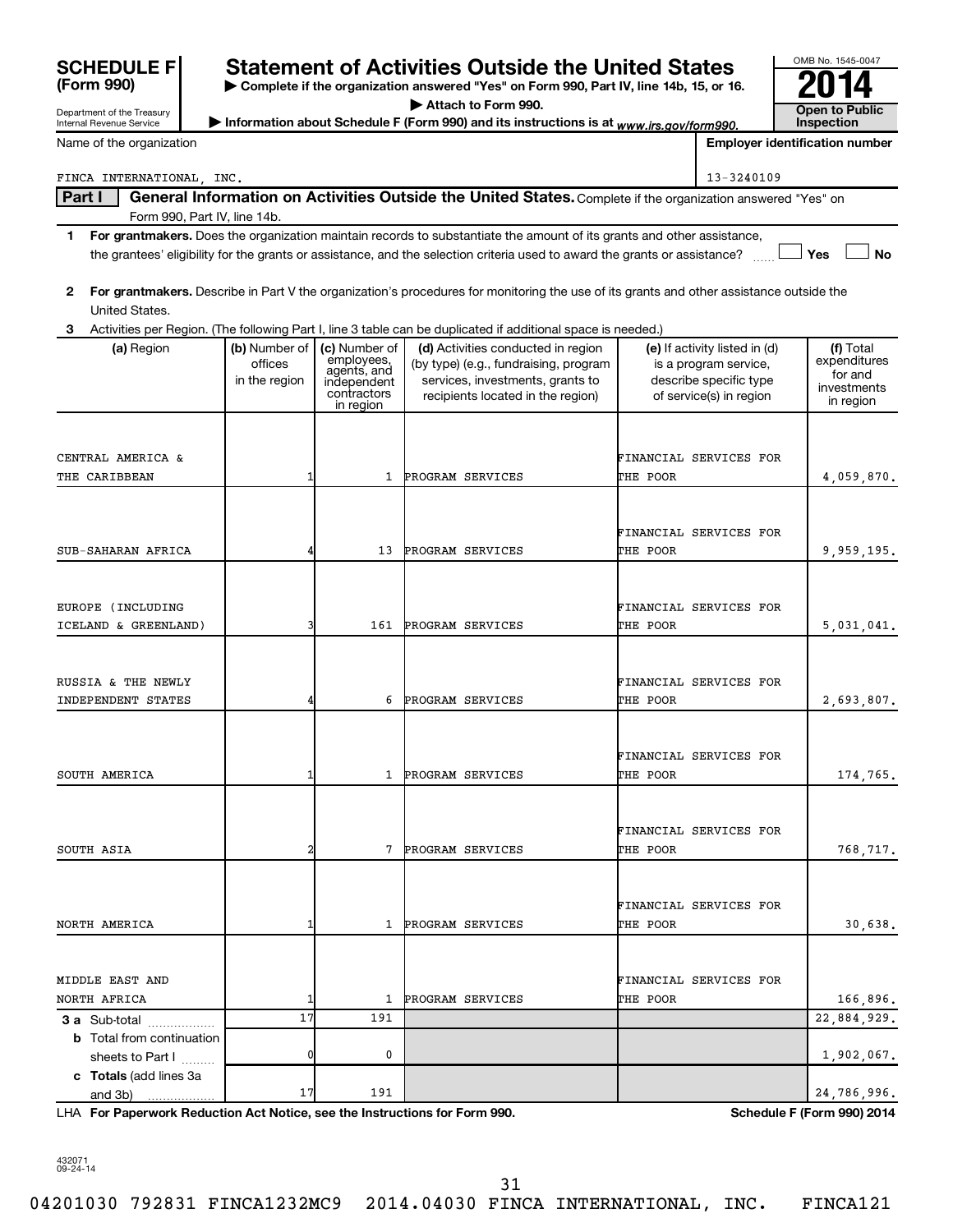| Schedule F (Form 990)<br><b>Part I</b> | $13 - 3240109$<br>Page 1                  |                                                      |                                                                                                                                                                                                                           |                                                                                                             |                                         |
|----------------------------------------|-------------------------------------------|------------------------------------------------------|---------------------------------------------------------------------------------------------------------------------------------------------------------------------------------------------------------------------------|-------------------------------------------------------------------------------------------------------------|-----------------------------------------|
| (a) Region                             | (b) Number of<br>offices<br>in the region | (c) Number of<br>employees or<br>agents in<br>region | Continuation of Activities per Region. (Schedule F (Form 990), Part I, line 3)<br>(d) Activities conducted in region<br>(by type) (i.e., fundraising,<br>program services, grants to<br>recipients located in the region) | (e) If activity listed in (d)<br>is a program service,<br>describe specific type<br>of service(s) in region | (f) Total<br>expenditures<br>for region |
|                                        |                                           |                                                      |                                                                                                                                                                                                                           |                                                                                                             |                                         |
| CENTRAL AMERICA &<br>THE CARIBBEAN     | 0                                         | 0                                                    | <b>INVESTMENTS</b>                                                                                                                                                                                                        |                                                                                                             | 1,900,000.                              |
|                                        |                                           |                                                      |                                                                                                                                                                                                                           |                                                                                                             |                                         |
| SUB-SAHARAN AFRICA                     | 0                                         | 0                                                    | <b>INVESTMENTS</b>                                                                                                                                                                                                        |                                                                                                             | 2,067.                                  |
|                                        |                                           |                                                      |                                                                                                                                                                                                                           |                                                                                                             |                                         |
|                                        |                                           |                                                      |                                                                                                                                                                                                                           |                                                                                                             |                                         |
|                                        |                                           |                                                      |                                                                                                                                                                                                                           |                                                                                                             |                                         |
|                                        |                                           |                                                      |                                                                                                                                                                                                                           |                                                                                                             |                                         |
|                                        |                                           |                                                      |                                                                                                                                                                                                                           |                                                                                                             |                                         |
|                                        |                                           |                                                      |                                                                                                                                                                                                                           |                                                                                                             |                                         |
|                                        |                                           |                                                      |                                                                                                                                                                                                                           |                                                                                                             |                                         |
|                                        |                                           |                                                      |                                                                                                                                                                                                                           |                                                                                                             |                                         |
|                                        |                                           |                                                      |                                                                                                                                                                                                                           |                                                                                                             |                                         |
|                                        |                                           |                                                      |                                                                                                                                                                                                                           |                                                                                                             |                                         |
|                                        |                                           |                                                      |                                                                                                                                                                                                                           |                                                                                                             |                                         |
|                                        |                                           |                                                      |                                                                                                                                                                                                                           |                                                                                                             |                                         |
|                                        |                                           |                                                      |                                                                                                                                                                                                                           |                                                                                                             |                                         |
|                                        |                                           |                                                      |                                                                                                                                                                                                                           |                                                                                                             |                                         |
| <b>Totals</b>                          |                                           |                                                      |                                                                                                                                                                                                                           |                                                                                                             | 1,902,067.                              |

432181 05-01-14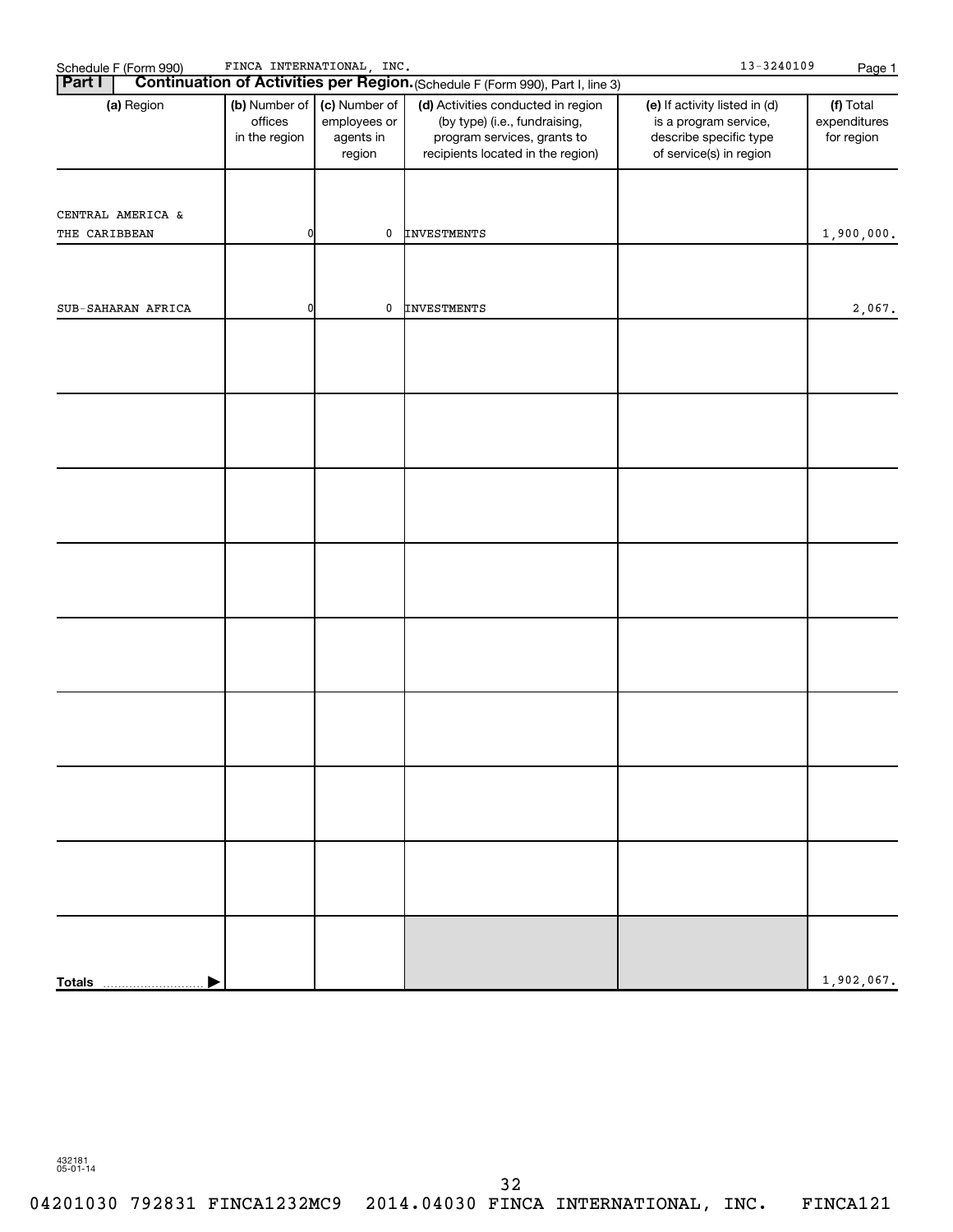(b) IRS code section and EIN (if applicable)

**1** (a) Name of organization  $\begin{bmatrix} \text{(b)} \text{ IRS code section} \end{bmatrix}$  (c) Region (d) Purpose of

| $\mathbf{2}$ |                                                        |  | Enter total number of recipient organizations listed above that are recognized as charities by the foreign country, recognized as tax-exempt by |  |  |  |  |  |  |
|--------------|--------------------------------------------------------|--|-------------------------------------------------------------------------------------------------------------------------------------------------|--|--|--|--|--|--|
|              |                                                        |  |                                                                                                                                                 |  |  |  |  |  |  |
| $\mathbf{3}$ | Enter total number of other organizations or entities. |  |                                                                                                                                                 |  |  |  |  |  |  |

### Part II | Grants and Other Assistance to Organizations or Entities Outside the United States. Complete if the organization answered "Yes" on Form 990, Part IV, line 15, for any recipient who received more than \$5,000. Part II can be duplicated if additional space is needed.

grant

**(a)** Name of organization (b) IRS code section (c) Region (c) Region (d) Purpose of (e) Amount (f) Manner of (g) Amount of (h) Description (i) (a) Name of organization (f) IRS code section (c) Region (d) Purpose of (d) Am

(e) Amount

of cash grant |cash disbursement

(f) Manner of

**Schedule F (Form 990) 2014**

Schedule F (Form 990) 2014 FINCA INTERNATIONAL, INC. 13-3240109 13-3240109

(g) Amount of non-cash assistance

(h) Description of non-cash assistance

**2**

(i) Method of valuation (book, FMV, appraisal, other)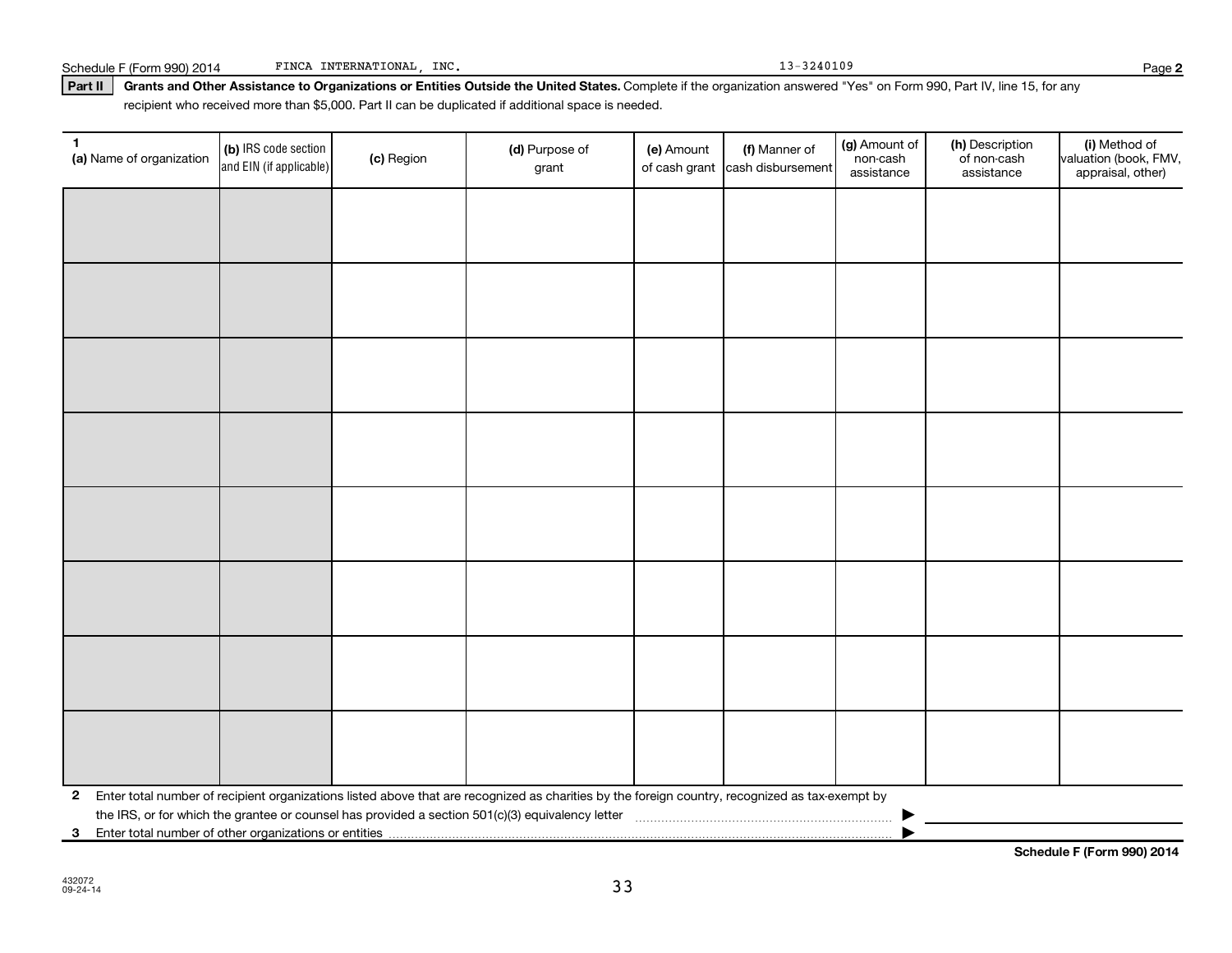| (a) Type of grant or assistance | (b) Region | (c) Number of (d) Amount of recipients cash grant | (e) Manner of<br>cash disbursement | (f) Amount of<br>non-cash<br>assistance | (g) Description of<br>non-cash assistance | (h) Method of<br>valuation<br>(book, FMV,<br>appraisal, other) |
|---------------------------------|------------|---------------------------------------------------|------------------------------------|-----------------------------------------|-------------------------------------------|----------------------------------------------------------------|
|                                 |            |                                                   |                                    |                                         |                                           |                                                                |
|                                 |            |                                                   |                                    |                                         |                                           |                                                                |
|                                 |            |                                                   |                                    |                                         |                                           |                                                                |
|                                 |            |                                                   |                                    |                                         |                                           |                                                                |
|                                 |            |                                                   |                                    |                                         |                                           |                                                                |
|                                 |            |                                                   |                                    |                                         |                                           |                                                                |
|                                 |            |                                                   |                                    |                                         |                                           |                                                                |
|                                 |            |                                                   |                                    |                                         |                                           |                                                                |
|                                 |            |                                                   |                                    |                                         |                                           |                                                                |
|                                 |            |                                                   |                                    |                                         |                                           |                                                                |
|                                 |            |                                                   |                                    |                                         |                                           |                                                                |

#### Schedule F (Form 990) 2014 FINCA INTERNATIONAL, INC. 13-3240109 FINCA INTERNATIONAL, INC.

Part III can be duplicated if additional space is needed.

Part III Grants and Other Assistance to Individuals Outside the United States. Complete if the organization answered "Yes" on Form 990, Part IV, line 16.

**(f)** Amount of

(g) Description of

(e) Manner of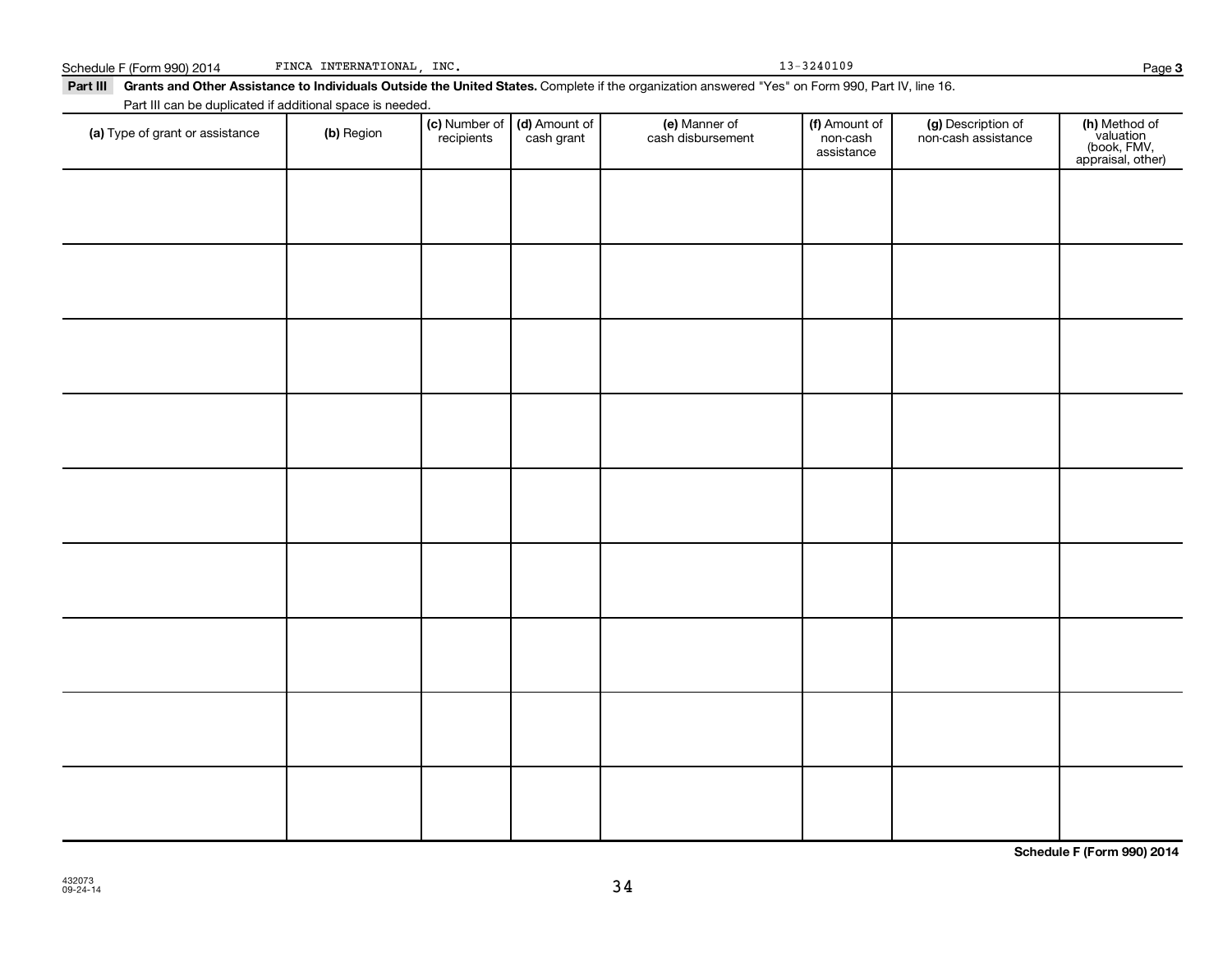| $\mathbf{1}$   | Was the organization a U.S. transferor of property to a foreign corporation during the tax year? If "Yes," the<br>organization may be required to file Form 926, Return by a U.S. Transferor of Property to a Foreign<br>Corporation (see Instructions for Form 926) manufactured control and the control of the control of the control of the control of the control of the control of the control of the control of the control of the control of the | x  <br>Yes | Nο                             |
|----------------|---------------------------------------------------------------------------------------------------------------------------------------------------------------------------------------------------------------------------------------------------------------------------------------------------------------------------------------------------------------------------------------------------------------------------------------------------------|------------|--------------------------------|
| $\overline{2}$ | Did the organization have an interest in a foreign trust during the tax year? If "Yes," the organization<br>may be required to file Form 3520, Annual Return To Report Transactions With Foreign Trusts and<br>Receipt of Certain Foreign Gifts, and/or Form 3520-A, Annual Information Return of Foreign Trust With<br>a U.S. Owner (see Instructions for Forms 3520 and 3520-A; do not file with Form 990) manual controller manual                   | Yes        | x l<br>N <sub>o</sub>          |
| 3              | Did the organization have an ownership interest in a foreign corporation during the tax year? If "Yes,"<br>the organization may be required to file Form 5471, Information Return of U.S. Persons With Respect To                                                                                                                                                                                                                                       | x  <br>Yes | No.                            |
| 4              | Was the organization a direct or indirect shareholder of a passive foreign investment company or a<br>qualified electing fund during the tax year? If "Yes," the organization may be required to file Form 8621,<br>Information Return by a Shareholder of a Passive Foreign Investment Company or Qualified Electing Fund<br>(see Instructions for Form 8621)                                                                                          | Yes        | x l<br>N <sub>o</sub>          |
| 5              | Did the organization have an ownership interest in a foreign partnership during the tax year? If "Yes,"<br>the organization may be required to file Form 8865, Return of U.S. Persons With Respect to Certain<br>Foreign Partnerships (see Instructions for Form 8865) manufactured contains and contained and contained and co                                                                                                                         | Yes        | $\mathbf{X}$<br>N <sub>o</sub> |
| 6              | Did the organization have any operations in or related to any boycotting countries during the tax year? If<br>"Yes," the organization may be required to file Form 5713, International Boycott Report (see Instructions<br>for Form 5713; do not file with Form 990)                                                                                                                                                                                    | Yes        |                                |

**Schedule F (Form 990) 2014**

**4**

432074 09-24-14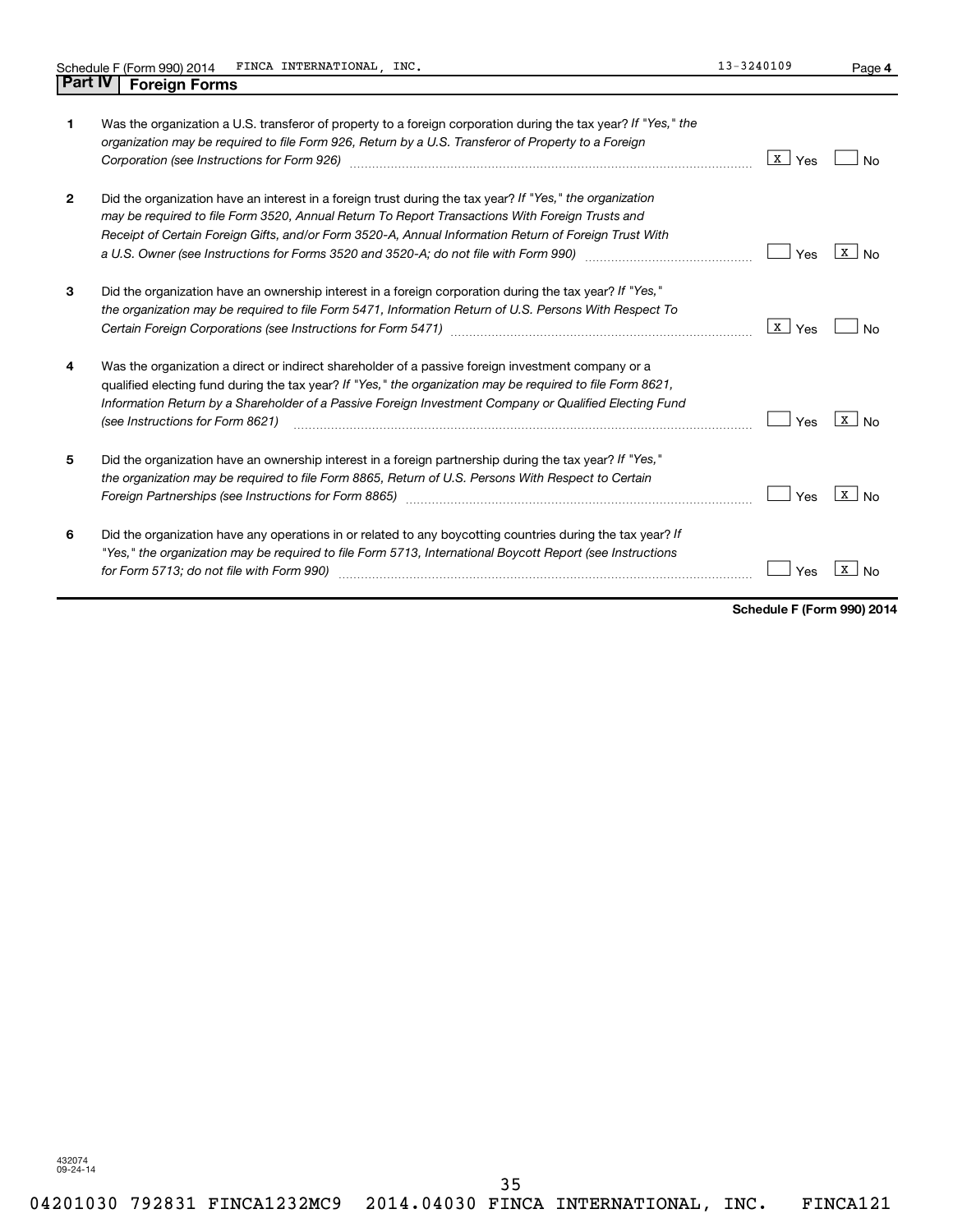|                 | Provide the information required by Part I, line 2 (monitoring of funds); Part I, line 3, column (f) (accounting method; amounts of<br>investments vs. expenditures per region); Part II, line 1 (accounting method); Part III (accounting method); and Part III, column (c) |
|-----------------|------------------------------------------------------------------------------------------------------------------------------------------------------------------------------------------------------------------------------------------------------------------------------|
|                 | (estimated number of recipients), as applicable. Also complete this part to provide any additional information.                                                                                                                                                              |
|                 |                                                                                                                                                                                                                                                                              |
|                 |                                                                                                                                                                                                                                                                              |
|                 |                                                                                                                                                                                                                                                                              |
|                 |                                                                                                                                                                                                                                                                              |
|                 |                                                                                                                                                                                                                                                                              |
|                 |                                                                                                                                                                                                                                                                              |
|                 |                                                                                                                                                                                                                                                                              |
|                 |                                                                                                                                                                                                                                                                              |
|                 |                                                                                                                                                                                                                                                                              |
|                 |                                                                                                                                                                                                                                                                              |
|                 |                                                                                                                                                                                                                                                                              |
|                 |                                                                                                                                                                                                                                                                              |
|                 |                                                                                                                                                                                                                                                                              |
|                 |                                                                                                                                                                                                                                                                              |
|                 |                                                                                                                                                                                                                                                                              |
|                 |                                                                                                                                                                                                                                                                              |
|                 |                                                                                                                                                                                                                                                                              |
|                 |                                                                                                                                                                                                                                                                              |
|                 |                                                                                                                                                                                                                                                                              |
|                 |                                                                                                                                                                                                                                                                              |
|                 |                                                                                                                                                                                                                                                                              |
|                 |                                                                                                                                                                                                                                                                              |
|                 |                                                                                                                                                                                                                                                                              |
|                 |                                                                                                                                                                                                                                                                              |
|                 |                                                                                                                                                                                                                                                                              |
|                 |                                                                                                                                                                                                                                                                              |
|                 |                                                                                                                                                                                                                                                                              |
|                 |                                                                                                                                                                                                                                                                              |
|                 |                                                                                                                                                                                                                                                                              |
|                 |                                                                                                                                                                                                                                                                              |
|                 |                                                                                                                                                                                                                                                                              |
|                 |                                                                                                                                                                                                                                                                              |
|                 |                                                                                                                                                                                                                                                                              |
|                 |                                                                                                                                                                                                                                                                              |
| 432075 09-24-14 | Schedule F (Form 990) 2014                                                                                                                                                                                                                                                   |
|                 | 36<br>04201030 792831 FINCA1232MC9 2014.04030 FINCA INTERNATIONAL, INC.<br>FINCA121                                                                                                                                                                                          |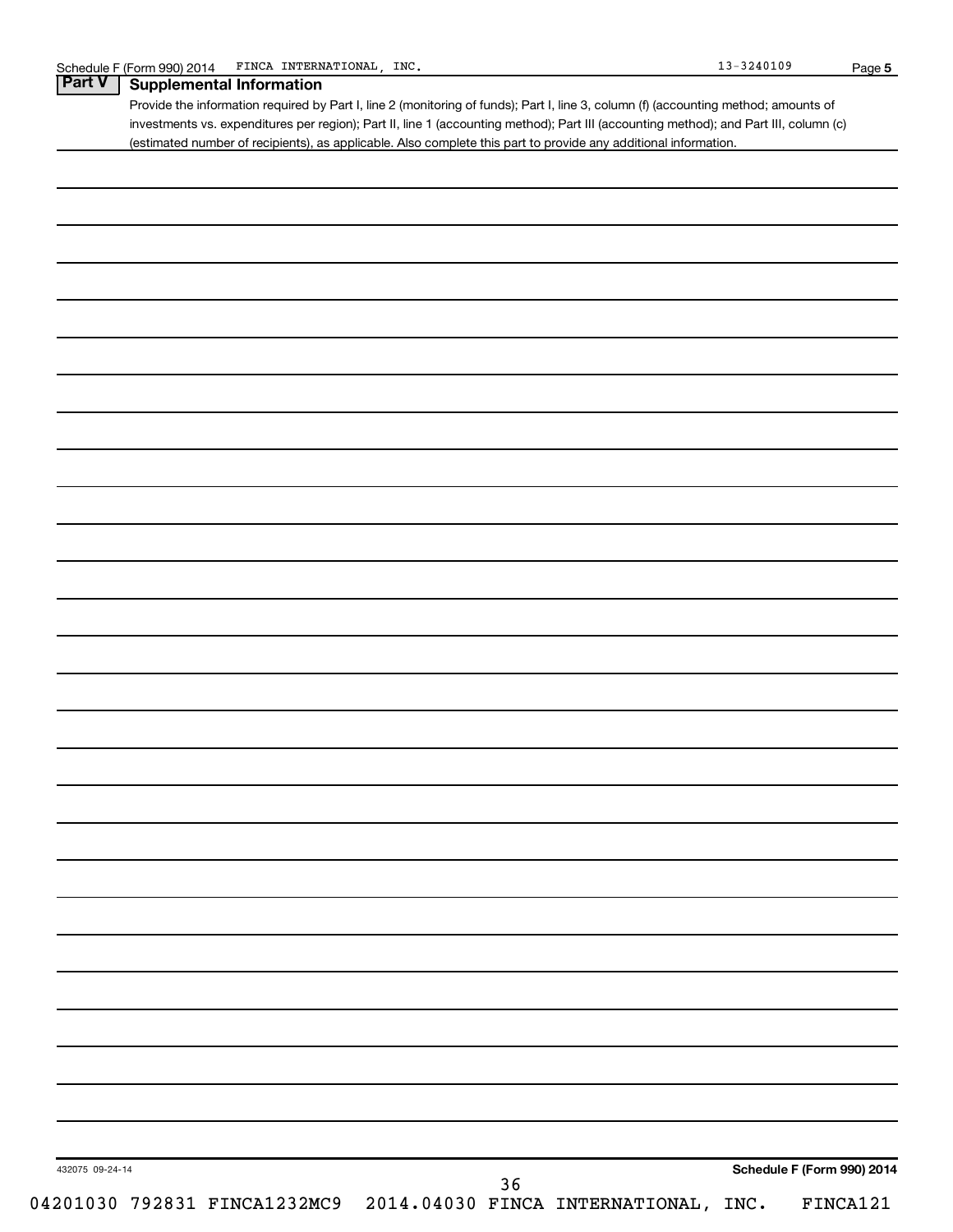| <b>SCHEDULE G</b><br><b>Supplemental Information Regarding Fundraising or Gaming Activities</b><br>(Form 990 or 990-EZ)<br>Complete if the organization answered "Yes" to Form 990, Part IV, lines 17, 18, or 19, or if the<br>Department of the Treasury<br>Internal Revenue Service<br>Information about Schedule G (Form 990 or 990-EZ) and its instructions is at www.irs.gov/form 990. | OMB No. 1545-0047<br>2014<br><b>Open to Public</b><br>Inspection                                                                                                                                                                                                                                                                                                                                                                                                                                                                                |     |                                                                            |                                                                                       |                                                                            |                                                         |
|---------------------------------------------------------------------------------------------------------------------------------------------------------------------------------------------------------------------------------------------------------------------------------------------------------------------------------------------------------------------------------------------|-------------------------------------------------------------------------------------------------------------------------------------------------------------------------------------------------------------------------------------------------------------------------------------------------------------------------------------------------------------------------------------------------------------------------------------------------------------------------------------------------------------------------------------------------|-----|----------------------------------------------------------------------------|---------------------------------------------------------------------------------------|----------------------------------------------------------------------------|---------------------------------------------------------|
| Name of the organization                                                                                                                                                                                                                                                                                                                                                                    |                                                                                                                                                                                                                                                                                                                                                                                                                                                                                                                                                 |     |                                                                            |                                                                                       | 13-3240109                                                                 | <b>Employer identification number</b>                   |
|                                                                                                                                                                                                                                                                                                                                                                                             | FINCA INTERNATIONAL, INC.<br>Fundraising Activities. Complete if the organization answered "Yes" to Form 990, Part IV, line 17. Form 990-EZ filers are not                                                                                                                                                                                                                                                                                                                                                                                      |     |                                                                            |                                                                                       |                                                                            |                                                         |
| Part I<br>required to complete this part.                                                                                                                                                                                                                                                                                                                                                   |                                                                                                                                                                                                                                                                                                                                                                                                                                                                                                                                                 |     |                                                                            |                                                                                       |                                                                            |                                                         |
| $\mathbf{X}$<br>Mail solicitations<br>a<br>  x<br>Internet and email solicitations<br>b<br>  X  <br>Phone solicitations<br>c<br>  X  <br>In-person solicitations<br>d<br>compensated at least \$5,000 by the organization.                                                                                                                                                                  | 1 Indicate whether the organization raised funds through any of the following activities. Check all that apply.<br>X<br>Special fundraising events<br>2 a Did the organization have a written or oral agreement with any individual (including officers, directors, trustees or<br>key employees listed in Form 990, Part VII) or entity in connection with professional fundraising services?<br><b>b</b> If "Yes," list the ten highest paid individuals or entities (fundraisers) pursuant to agreements under which the fundraiser is to be |     |                                                                            | $e \mid X$ Solicitation of non-government grants<br>Solicitation of government grants | $\lfloor x \rfloor$ Yes                                                    | No                                                      |
| (i) Name and address of individual<br>or entity (fundraiser)                                                                                                                                                                                                                                                                                                                                | (ii) Activity                                                                                                                                                                                                                                                                                                                                                                                                                                                                                                                                   |     | (iii) Did<br>fundraiser<br>have custody<br>or control of<br>contributions? | (iv) Gross receipts<br>from activity                                                  | (v) Amount paid<br>to (or retained by)<br>fundraiser<br>listed in col. (i) | (vi) Amount paid<br>to (or retained by)<br>organization |
| PUBLIC INTEREST                                                                                                                                                                                                                                                                                                                                                                             |                                                                                                                                                                                                                                                                                                                                                                                                                                                                                                                                                 | Yes | No                                                                         |                                                                                       |                                                                            |                                                         |
| COMMUNICATIONS, INC. - 7700                                                                                                                                                                                                                                                                                                                                                                 | TELEMARKETING                                                                                                                                                                                                                                                                                                                                                                                                                                                                                                                                   |     | х                                                                          | 56,440.                                                                               | 53,094.                                                                    | 3,346.                                                  |
| SD&A TELESERVICES, INC. -                                                                                                                                                                                                                                                                                                                                                                   |                                                                                                                                                                                                                                                                                                                                                                                                                                                                                                                                                 |     |                                                                            |                                                                                       |                                                                            |                                                         |
| 5757 W. CENTURY BLVD<br>#300.                                                                                                                                                                                                                                                                                                                                                               | TELEMARKETING                                                                                                                                                                                                                                                                                                                                                                                                                                                                                                                                   |     | х                                                                          | 22,900.                                                                               | 40,554.                                                                    | $-17,654.$                                              |
| INTEGRATED DIRECT MARKETING,                                                                                                                                                                                                                                                                                                                                                                |                                                                                                                                                                                                                                                                                                                                                                                                                                                                                                                                                 |     |                                                                            |                                                                                       |                                                                            |                                                         |
| LLC - 1250 CONNECTICUT AVE NW                                                                                                                                                                                                                                                                                                                                                               | FUNDRAISING CONSULTING                                                                                                                                                                                                                                                                                                                                                                                                                                                                                                                          |     | Х                                                                          | 0.                                                                                    | 157,444.                                                                   | $-157, 444.$                                            |
| KOSOVO ADDIS - 1205 CARDINAL<br>LANE, CHERRY HILL, NJ<br>08003                                                                                                                                                                                                                                                                                                                              | FUNDRAISING CONSULTING                                                                                                                                                                                                                                                                                                                                                                                                                                                                                                                          |     | Х                                                                          | 0.                                                                                    | 38,500.                                                                    | $-38,500.$                                              |
|                                                                                                                                                                                                                                                                                                                                                                                             |                                                                                                                                                                                                                                                                                                                                                                                                                                                                                                                                                 |     |                                                                            |                                                                                       |                                                                            |                                                         |
| Total                                                                                                                                                                                                                                                                                                                                                                                       | 3 List all states in which the organization is registered or licensed to solicit contributions or has been notified it is exempt from registration                                                                                                                                                                                                                                                                                                                                                                                              |     |                                                                            | 79,340.                                                                               | 289,592.                                                                   | $-210, 252.$                                            |
| or licensing.                                                                                                                                                                                                                                                                                                                                                                               |                                                                                                                                                                                                                                                                                                                                                                                                                                                                                                                                                 |     |                                                                            |                                                                                       |                                                                            |                                                         |
| AK, AL, AR, AZ, CA, CO, CT, DC, FL, GA, HI, IL, IN, KS, KY, LA, MA, MD, ME, MI, MN, MO, MS, NC, ND<br>NH, NJ, NM, NY, OH, OK, OR, PA, RI, SC, TN, TX, UT, VA, WA, WI, WV, NV, VT, WY, DE, ID, IA, MT, NE                                                                                                                                                                                    |                                                                                                                                                                                                                                                                                                                                                                                                                                                                                                                                                 |     |                                                                            |                                                                                       |                                                                            |                                                         |
| SD                                                                                                                                                                                                                                                                                                                                                                                          |                                                                                                                                                                                                                                                                                                                                                                                                                                                                                                                                                 |     |                                                                            |                                                                                       |                                                                            |                                                         |
|                                                                                                                                                                                                                                                                                                                                                                                             |                                                                                                                                                                                                                                                                                                                                                                                                                                                                                                                                                 |     |                                                                            |                                                                                       |                                                                            |                                                         |
|                                                                                                                                                                                                                                                                                                                                                                                             |                                                                                                                                                                                                                                                                                                                                                                                                                                                                                                                                                 |     |                                                                            |                                                                                       |                                                                            |                                                         |
|                                                                                                                                                                                                                                                                                                                                                                                             |                                                                                                                                                                                                                                                                                                                                                                                                                                                                                                                                                 |     |                                                                            |                                                                                       |                                                                            |                                                         |

**For Paperwork Reduction Act Notice, see the Instructions for Form 990 or 990-EZ. Schedule G (Form 990 or 990-EZ) 2014** LHA SEE PART IV FOR CONTINUATIONS

432081 08-28-14

37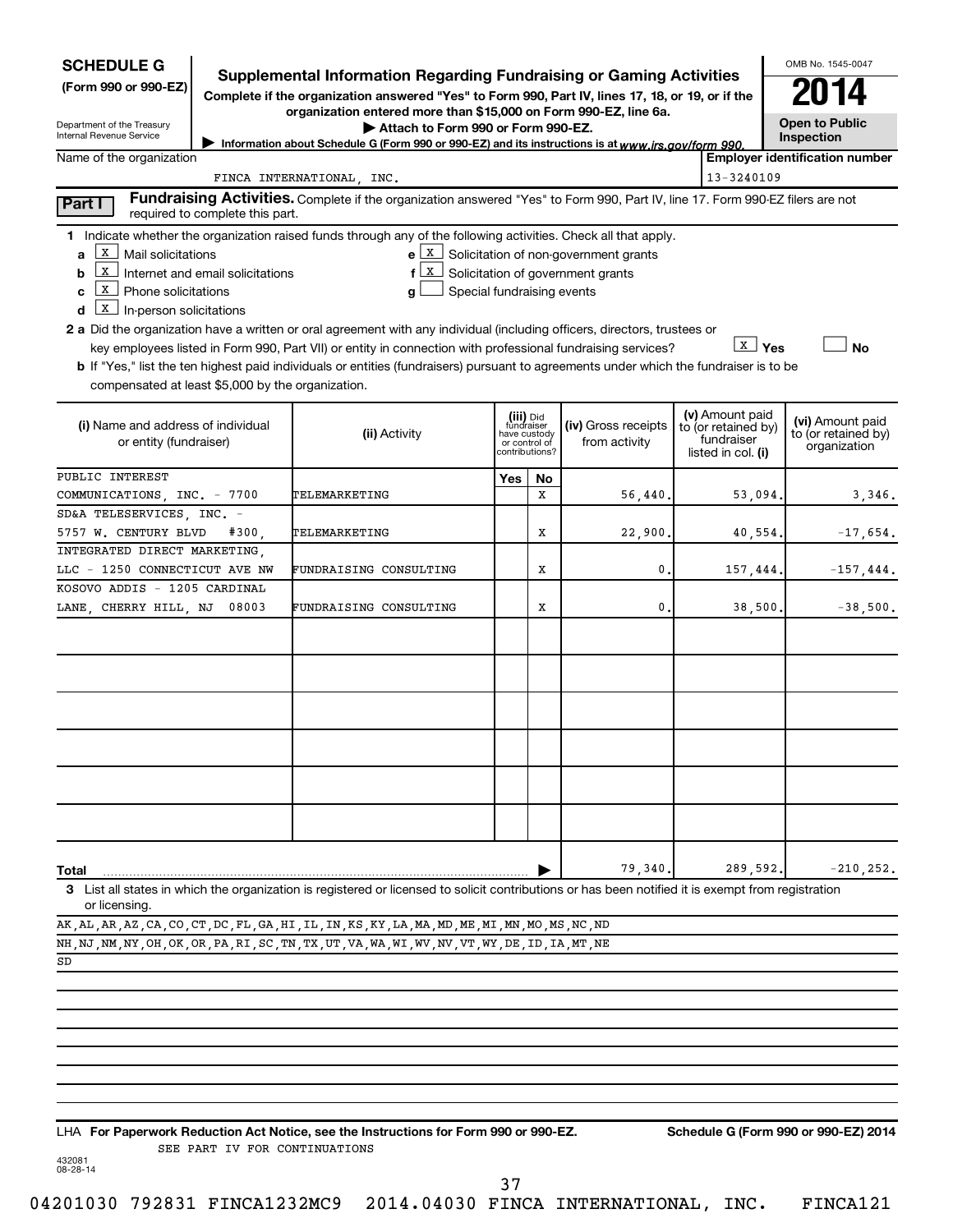Schedule G (Form 990 or 990-EZ) 2014 FINCA INTERNATIONAL, INC. 13 = 13-3240109 Page **2** Part II | Fundraising Events. Complete if the organization answered "Yes" to Form 990, Part IV, line 18, or reported more than \$15,000 of fundraising event contributions and gross income on Form 990-EZ, lines 1 and 6b. List events with gross receipts greater than \$5,000. **(a)** Event #1  $\vert$  **(b)** Event #2 (c) Other events **(d)**  Total events (add col. (a) through col. **(c)**) (event type) (event type) (total number) Revenue **1** Gross receipts ~~~~~~~~~~~~~~ **2** Less: Contributions ~~~~~~~~~~~ **3** Gross income (line 1 minus line 2) . . . . . . . . . . . . **4** Cash prizes ~~~~~~~~~~~~~~~ **5** Noncash prizes ~~~~~~~~~~~~~ Direct Expenses Direct Expenses **6** Rent/facility costs ~~~~~~~~~~~~ **7** Food and beverages **with the Strateger 7 8** Entertainment ~~~~~~~~~~~~~~ **9** Other direct expenses  $\ldots$  **............................ 10** Direct expense summary. Add lines 4 through 9 in column (d) ~~~~~~~~~~~ **11** Net income summary. Subtract line 10 from line 3, column (d) | Part III | Gaming. Complete if the organization answered "Yes" to Form 990, Part IV, line 19, or reported more than \$15,000 on Form 990-EZ, line 6a. (b) Pull tabs/instant (d) Total gaming (add Revenue **(a)** Bingo **a b**ingo/progressive bingo **(c)** Other gaming bingo/progressive bingo col. (a) through col. (c)) Gross revenue **1 2** Cash prizes ~~~~~~~~~~~~~~~ Direct Expenses Direct Expenses **3** Noncash prizes ~~~~~~~~~~~~~ **4** Rent/facility costs ~~~~~~~~~~~~ **5** Other direct expenses  $|\Box$  Yes  $\qquad \%$   $|\Box$  Yes  $\qquad \%$   $|\Box$ **Yes Yes Yes** % % %  $|\Box$  No  $|\Box$  No  $|\Box$ **6** Volunteer labor ~~~~~~~~~~~~~ **No No No 7** Direct expense summary. Add lines 2 through 5 in column (d) ~~~~~~~~~~~~~~~~~~~~~~~~ | **8** Net gaming income summary. Subtract line 7 from line 1, column (d) | **9** Enter the state(s) in which the organization conducts gaming activities:  $\Box$  Yes  $\Box$  No **a** Is the organization licensed to conduct gaming activities in each of these states? ~~~~~~~~~~~~~~~~~~~~ **b** If "No," explain: **10 a Yes No** Were any of the organization's gaming licenses revoked, suspended or terminated during the tax year? ~~~~~~~~~ † † **b** If "Yes," explain: **Schedule G (Form 990 or 990-EZ) 2014** 432082 08-28-14

38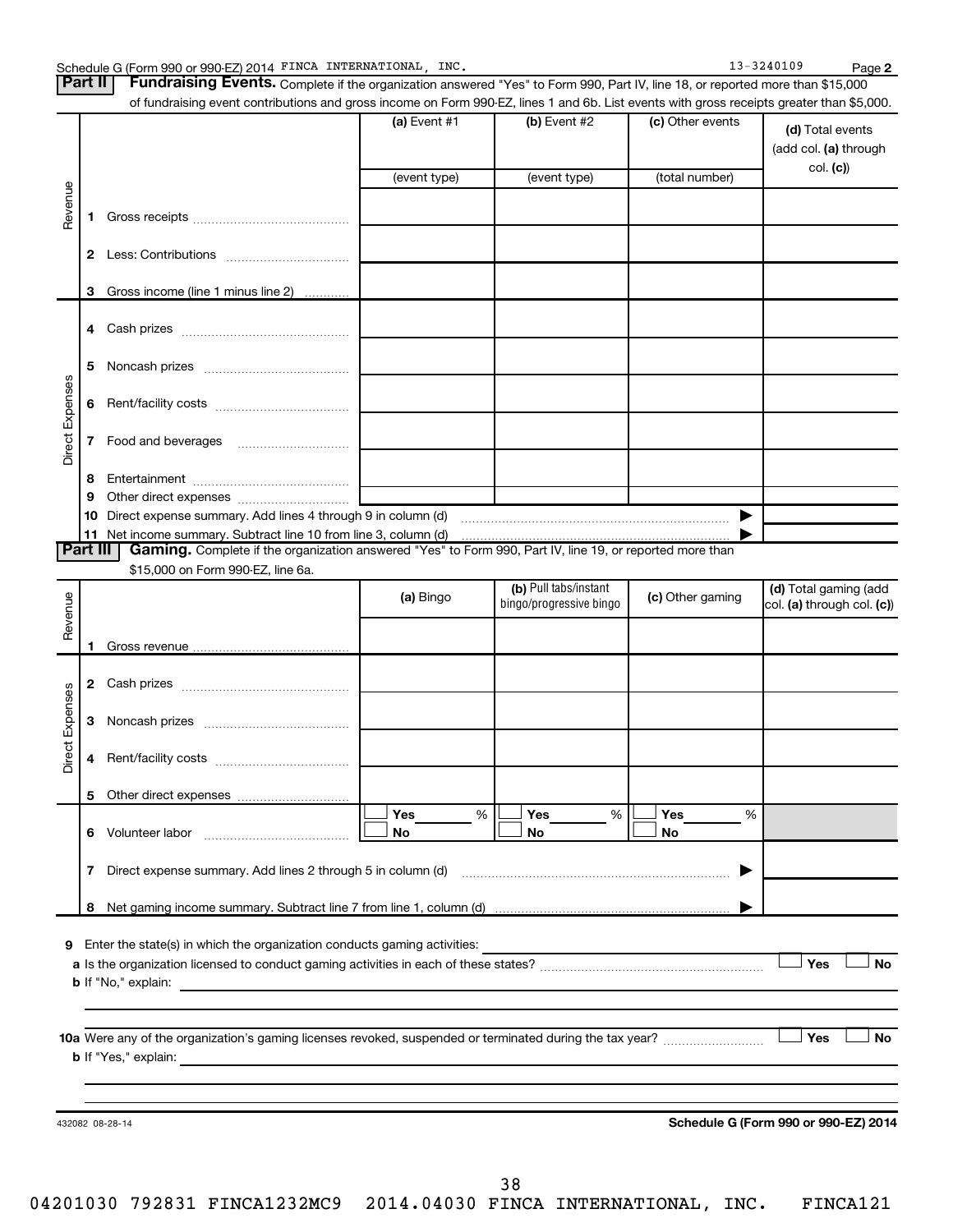| Schedule G (Form 990 or 990-EZ) 2014 FINCA INTERNATIONAL, INC.<br>12 Is the organization a grantor, beneficiary or trustee of a trust or a member of a partnership or other entity formed<br>13 Indicate the percentage of gaming activity conducted in:<br>14 Enter the name and address of the person who prepares the organization's gaming/special events books and records: | Yes<br>Yes | Page 3<br>No |
|----------------------------------------------------------------------------------------------------------------------------------------------------------------------------------------------------------------------------------------------------------------------------------------------------------------------------------------------------------------------------------|------------|--------------|
|                                                                                                                                                                                                                                                                                                                                                                                  |            |              |
|                                                                                                                                                                                                                                                                                                                                                                                  |            |              |
|                                                                                                                                                                                                                                                                                                                                                                                  |            | No           |
|                                                                                                                                                                                                                                                                                                                                                                                  |            |              |
|                                                                                                                                                                                                                                                                                                                                                                                  | 13a        |              |
|                                                                                                                                                                                                                                                                                                                                                                                  | 13b        |              |
|                                                                                                                                                                                                                                                                                                                                                                                  |            |              |
| Name > 2008 - 2008 - 2009 - 2009 - 2009 - 2009 - 2009 - 2009 - 2009 - 2009 - 2009 - 2009 - 2009 - 2009 - 2009 - 2009 - 2009 - 2009 - 2009 - 2009 - 2009 - 2009 - 2009 - 2009 - 2009 - 2009 - 2009 - 2009 - 2009 - 2009 - 2009                                                                                                                                                    |            |              |
|                                                                                                                                                                                                                                                                                                                                                                                  |            |              |
| 15a Does the organization have a contract with a third party from whom the organization receives gaming revenue?                                                                                                                                                                                                                                                                 | Yes        | No           |
|                                                                                                                                                                                                                                                                                                                                                                                  |            |              |
| of gaming revenue retained by the third party $\triangleright$ \$ _________________.                                                                                                                                                                                                                                                                                             |            |              |
| c If "Yes," enter name and address of the third party:                                                                                                                                                                                                                                                                                                                           |            |              |
|                                                                                                                                                                                                                                                                                                                                                                                  |            |              |
| Address > Note and Address > Note and Address > Note and Address > Note and Address > Note and Address + Note and Address + Note and Address + Note and Address + Note and Address + Note and Address + Note and Address + Not                                                                                                                                                   |            |              |
| Gaming manager information:<br>16                                                                                                                                                                                                                                                                                                                                                |            |              |
| Name $\blacktriangleright$<br><u> 1989 - Johann Barbara, martin amerikan basal dan berasal dan berasal dalam basal dan berasal dan berasal dan</u>                                                                                                                                                                                                                               |            |              |
| Gaming manager compensation > \$                                                                                                                                                                                                                                                                                                                                                 |            |              |
|                                                                                                                                                                                                                                                                                                                                                                                  |            |              |
| Description of services provided > example and the contract of the contract of the contract of the contract of                                                                                                                                                                                                                                                                   |            |              |
| Director/officer                                                                                                                                                                                                                                                                                                                                                                 |            |              |
| Employee<br>Independent contractor                                                                                                                                                                                                                                                                                                                                               |            |              |
| Mandatory distributions:<br>17                                                                                                                                                                                                                                                                                                                                                   |            |              |
| a Is the organization required under state law to make charitable distributions from the gaming proceeds to                                                                                                                                                                                                                                                                      |            |              |
| retain the state gaming license? $\Box$ No                                                                                                                                                                                                                                                                                                                                       |            |              |
| <b>b</b> Enter the amount of distributions required under state law to be distributed to other exempt organizations or spent in the                                                                                                                                                                                                                                              |            |              |
| organization's own exempt activities during the tax year $\triangleright$ \$                                                                                                                                                                                                                                                                                                     |            |              |
| <b>Part IV</b><br>Supplemental Information. Provide the explanations required by Part I, line 2b, columns (iii) and (v), and Part III, lines 9, 9b, 10b, 15b,                                                                                                                                                                                                                    |            |              |
| 15c, 16, and 17b, as applicable. Also provide any additional information (see instructions).                                                                                                                                                                                                                                                                                     |            |              |
| SCHEDULE G, PART I, LINE 2B, LIST OF TEN HIGHEST PAID FUNDRAISERS:                                                                                                                                                                                                                                                                                                               |            |              |
|                                                                                                                                                                                                                                                                                                                                                                                  |            |              |
| (I) NAME OF FUNDRAISER: PUBLIC INTEREST COMMUNICATIONS, INC.                                                                                                                                                                                                                                                                                                                     |            |              |
| (I) ADDRESS OF FUNDRAISER: 7700 LEESBURG PIKE #301, FALLS CHURCH, VA 22043                                                                                                                                                                                                                                                                                                       |            |              |
|                                                                                                                                                                                                                                                                                                                                                                                  |            |              |
| (I) NAME OF FUNDRAISER: SD&A TELESERVICES, INC.                                                                                                                                                                                                                                                                                                                                  |            |              |
| (I) ADDRESS OF FUNDRAISER:                                                                                                                                                                                                                                                                                                                                                       |            |              |
| 5757 W. CENTURY BLVD #300, LOS ANGELES, CA 90045                                                                                                                                                                                                                                                                                                                                 |            |              |
|                                                                                                                                                                                                                                                                                                                                                                                  |            |              |
| Schedule G (Form 990 or 990-EZ) 2014<br>432083 08-28-14<br>39                                                                                                                                                                                                                                                                                                                    |            |              |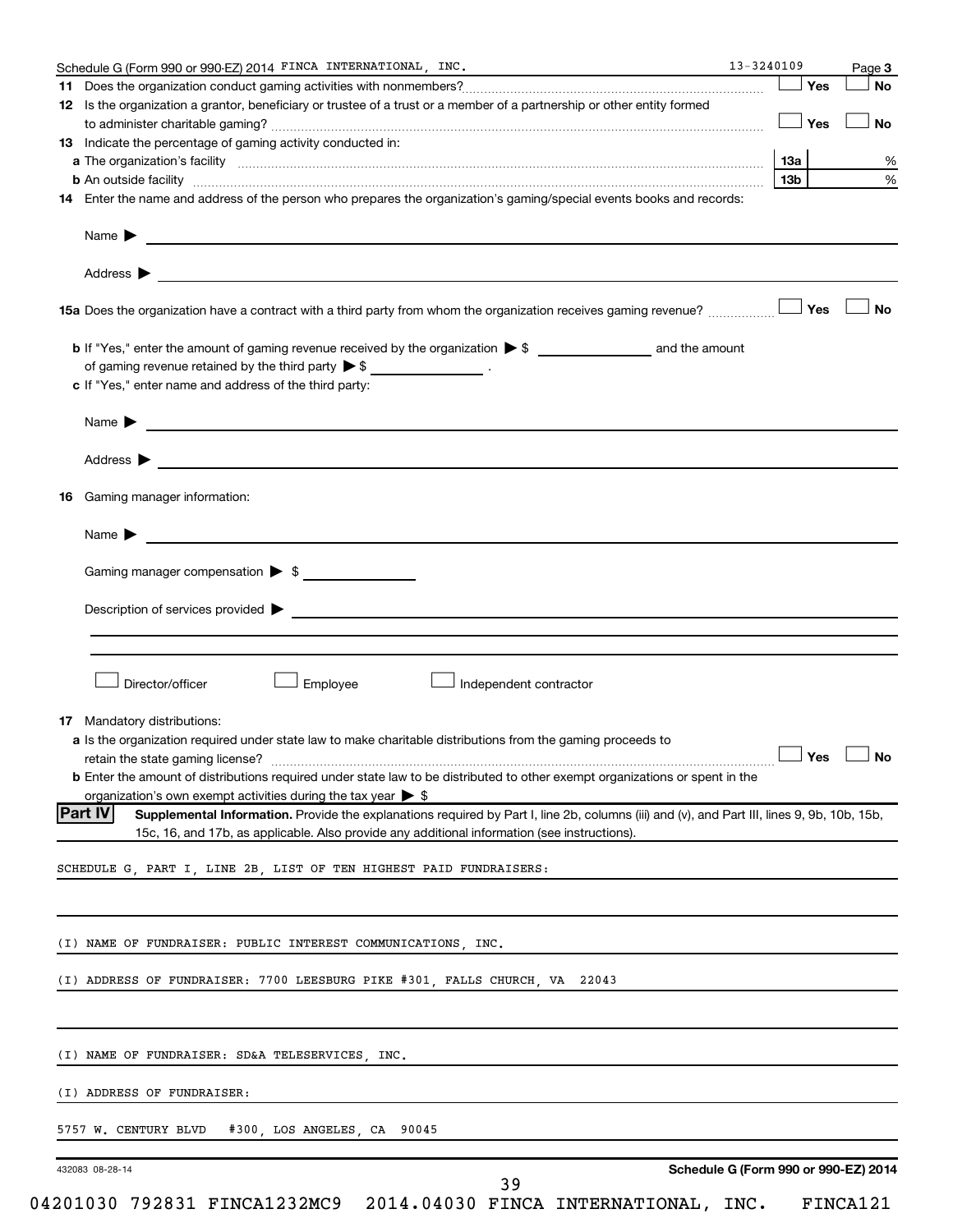| 10100<br>INC.<br>INTERNATIONAL<br>『INCA<br>$-990-EZ$<br>Schedule G<br>Form 990<br>3240109<br>$\sim$<br><b>U</b> U | Page |  |
|-------------------------------------------------------------------------------------------------------------------|------|--|
|-------------------------------------------------------------------------------------------------------------------|------|--|

| Part IV   Supplemental Information (continued) |
|------------------------------------------------|
|                                                |

(I) NAME OF FUNDRAISER: INTEGRATED DIRECT MARKETING, LLC

(I) ADDRESS OF FUNDRAISER:

1250 CONNECTICUT AVE NW #200, WASHINGTON, DC 20036

**Schedule G (Form 990 or 990-EZ)**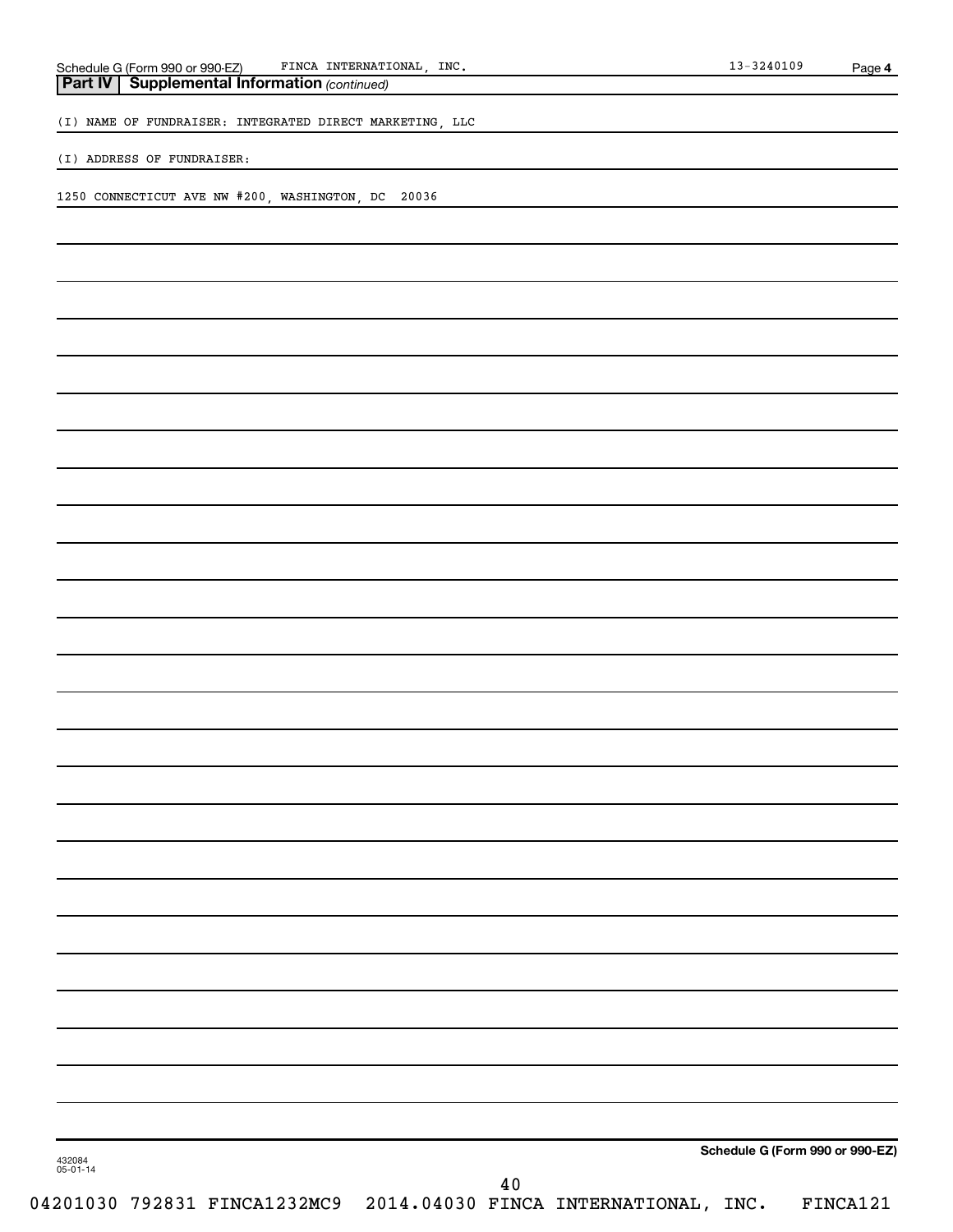|    | <b>SCHEDULE J</b>                                                                                                                                                                                 | <b>Compensation Information</b>                                                                                           |                                                 |                                       |                | OMB No. 1545-0047 |                       |  |  |
|----|---------------------------------------------------------------------------------------------------------------------------------------------------------------------------------------------------|---------------------------------------------------------------------------------------------------------------------------|-------------------------------------------------|---------------------------------------|----------------|-------------------|-----------------------|--|--|
|    | (Form 990)<br>For certain Officers, Directors, Trustees, Key Employees, and Highest<br><b>Compensated Employees</b><br>Complete if the organization answered "Yes" on Form 990, Part IV, line 23. |                                                                                                                           |                                                 |                                       |                | 4                 |                       |  |  |
|    |                                                                                                                                                                                                   |                                                                                                                           |                                                 |                                       |                |                   |                       |  |  |
|    | Attach to Form 990.<br>Department of the Treasury                                                                                                                                                 |                                                                                                                           |                                                 |                                       |                |                   | <b>Open to Public</b> |  |  |
|    | Internal Revenue Service                                                                                                                                                                          | Information about Schedule J (Form 990) and its instructions is at www.irs.gov/form990.                                   |                                                 |                                       |                | Inspection        |                       |  |  |
|    | Name of the organization                                                                                                                                                                          |                                                                                                                           |                                                 | <b>Employer identification number</b> |                |                   |                       |  |  |
|    |                                                                                                                                                                                                   | FINCA INTERNATIONAL, INC.                                                                                                 |                                                 | 13-3240109                            |                |                   |                       |  |  |
|    | Part I                                                                                                                                                                                            | <b>Questions Regarding Compensation</b>                                                                                   |                                                 |                                       |                |                   |                       |  |  |
|    |                                                                                                                                                                                                   |                                                                                                                           |                                                 |                                       |                | Yes               | No                    |  |  |
| 1a |                                                                                                                                                                                                   | Check the appropriate box(es) if the organization provided any of the following to or for a person listed in Form 990,    |                                                 |                                       |                |                   |                       |  |  |
|    |                                                                                                                                                                                                   | Part VII, Section A, line 1a. Complete Part III to provide any relevant information regarding these items.                |                                                 |                                       |                |                   |                       |  |  |
|    | First-class or charter travel                                                                                                                                                                     | X                                                                                                                         | Housing allowance or residence for personal use |                                       |                |                   |                       |  |  |
|    | Travel for companions                                                                                                                                                                             |                                                                                                                           | Payments for business use of personal residence |                                       |                |                   |                       |  |  |
|    |                                                                                                                                                                                                   | $\underline{x}$ Tax indemnification and gross-up payments                                                                 | Health or social club dues or initiation fees   |                                       |                |                   |                       |  |  |
|    |                                                                                                                                                                                                   | Discretionary spending account                                                                                            | Personal services (e.g., maid, chauffeur, chef) |                                       |                |                   |                       |  |  |
|    |                                                                                                                                                                                                   |                                                                                                                           |                                                 |                                       |                |                   |                       |  |  |
|    |                                                                                                                                                                                                   | b If any of the boxes on line 1a are checked, did the organization follow a written policy regarding payment or           |                                                 |                                       |                |                   |                       |  |  |
|    |                                                                                                                                                                                                   |                                                                                                                           |                                                 |                                       | 1b             | х                 |                       |  |  |
| 2  |                                                                                                                                                                                                   | Did the organization require substantiation prior to reimbursing or allowing expenses incurred by all directors,          |                                                 |                                       |                | х                 |                       |  |  |
|    |                                                                                                                                                                                                   |                                                                                                                           |                                                 |                                       | $\mathbf{2}$   |                   |                       |  |  |
|    |                                                                                                                                                                                                   |                                                                                                                           |                                                 |                                       |                |                   |                       |  |  |
| З  |                                                                                                                                                                                                   | Indicate which, if any, of the following the filing organization used to establish the compensation of the organization's |                                                 |                                       |                |                   |                       |  |  |
|    |                                                                                                                                                                                                   | CEO/Executive Director. Check all that apply. Do not check any boxes for methods used by a related organization to        |                                                 |                                       |                |                   |                       |  |  |
|    |                                                                                                                                                                                                   | establish compensation of the CEO/Executive Director, but explain in Part III.                                            |                                                 |                                       |                |                   |                       |  |  |
|    | X Compensation committee                                                                                                                                                                          | Written employment contract                                                                                               | Compensation survey or study                    |                                       |                |                   |                       |  |  |
|    |                                                                                                                                                                                                   | Independent compensation consultant<br>X                                                                                  | Approval by the board or compensation committee |                                       |                |                   |                       |  |  |
|    | $\lfloor x \rfloor$ Form 990 of other organizations                                                                                                                                               |                                                                                                                           |                                                 |                                       |                |                   |                       |  |  |
| 4  |                                                                                                                                                                                                   | During the year, did any person listed in Form 990, Part VII, Section A, line 1a, with respect to the filing              |                                                 |                                       |                |                   |                       |  |  |
|    | organization or a related organization:                                                                                                                                                           |                                                                                                                           |                                                 |                                       |                |                   |                       |  |  |
| а  |                                                                                                                                                                                                   | Receive a severance payment or change-of-control payment?                                                                 |                                                 |                                       | 4a             | х                 |                       |  |  |
| b  |                                                                                                                                                                                                   |                                                                                                                           |                                                 |                                       | 4b             | х                 |                       |  |  |
| с  |                                                                                                                                                                                                   |                                                                                                                           |                                                 |                                       |                |                   | х                     |  |  |
|    | 4c<br>If "Yes" to any of lines 4a-c, list the persons and provide the applicable amounts for each item in Part III.                                                                               |                                                                                                                           |                                                 |                                       |                |                   |                       |  |  |
|    |                                                                                                                                                                                                   |                                                                                                                           |                                                 |                                       |                |                   |                       |  |  |
|    |                                                                                                                                                                                                   | Only section 501(c)(3), 501(c)(4), and 501(c)(29) organizations must complete lines 5-9.                                  |                                                 |                                       |                |                   |                       |  |  |
|    |                                                                                                                                                                                                   | For persons listed in Form 990, Part VII, Section A, line 1a, did the organization pay or accrue any compensation         |                                                 |                                       |                |                   |                       |  |  |
|    | contingent on the revenues of:                                                                                                                                                                    |                                                                                                                           |                                                 |                                       |                |                   |                       |  |  |
|    |                                                                                                                                                                                                   |                                                                                                                           |                                                 |                                       | 5a             | х                 |                       |  |  |
|    |                                                                                                                                                                                                   |                                                                                                                           |                                                 |                                       | 5b             |                   | х                     |  |  |
|    |                                                                                                                                                                                                   | If "Yes" to line 5a or 5b, describe in Part III.                                                                          |                                                 |                                       |                |                   |                       |  |  |
| 6  |                                                                                                                                                                                                   | For persons listed in Form 990, Part VII, Section A, line 1a, did the organization pay or accrue any compensation         |                                                 |                                       |                |                   |                       |  |  |
|    | contingent on the net earnings of:                                                                                                                                                                |                                                                                                                           |                                                 |                                       |                |                   |                       |  |  |
|    |                                                                                                                                                                                                   |                                                                                                                           |                                                 |                                       | 6a             |                   | х                     |  |  |
|    |                                                                                                                                                                                                   |                                                                                                                           |                                                 |                                       |                | х                 |                       |  |  |
|    |                                                                                                                                                                                                   | If "Yes" to line 6a or 6b, describe in Part III.                                                                          |                                                 |                                       | 6b             |                   |                       |  |  |
|    |                                                                                                                                                                                                   | 7 For persons listed in Form 990, Part VII, Section A, line 1a, did the organization provide any non-fixed payments       |                                                 |                                       |                |                   |                       |  |  |
|    |                                                                                                                                                                                                   |                                                                                                                           |                                                 |                                       | $\overline{7}$ | х                 |                       |  |  |
| 8  |                                                                                                                                                                                                   | Were any amounts reported in Form 990, Part VII, paid or accrued pursuant to a contract that was subject to the           |                                                 |                                       |                |                   |                       |  |  |
|    |                                                                                                                                                                                                   |                                                                                                                           |                                                 |                                       | 8              |                   | х                     |  |  |
| 9  |                                                                                                                                                                                                   | If "Yes" to line 8, did the organization also follow the rebuttable presumption procedure described in                    |                                                 |                                       |                |                   |                       |  |  |
|    |                                                                                                                                                                                                   |                                                                                                                           |                                                 |                                       | 9              |                   |                       |  |  |
|    |                                                                                                                                                                                                   | LHA For Paperwork Reduction Act Notice, see the Instructions for Form 990.                                                |                                                 | Schedule J (Form 990) 2014            |                |                   |                       |  |  |

41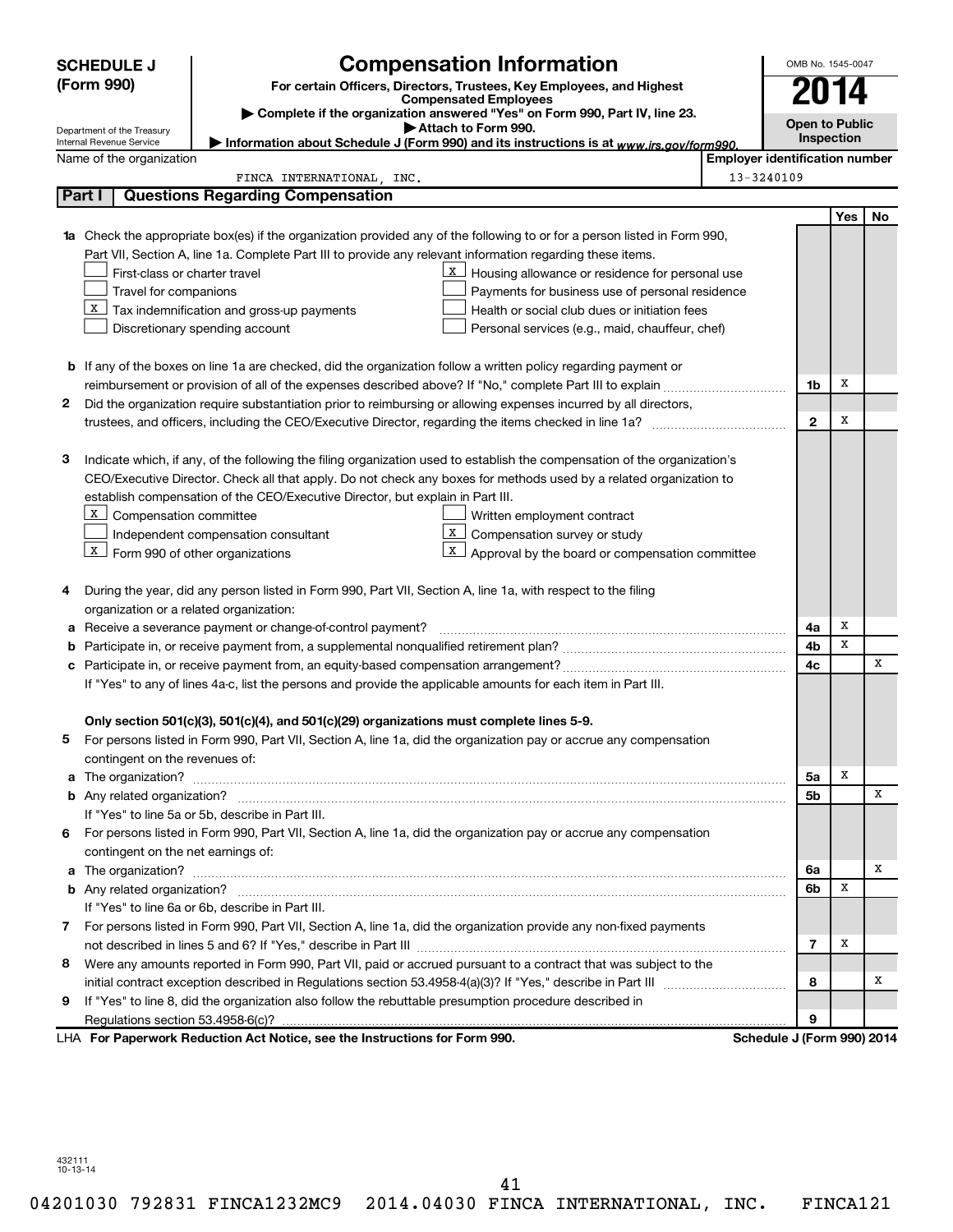Part II | Officers, Directors, Trustees, Key Employees, and Highest Compensated Employees. Use duplicate copies if additional space is needed.

For each individual whose compensation must be reported in Schedule J, report compensation from the organization on row (i) and from related organizations, described in the instructions, on row (ii). Do not list any individuals that are not listed on Form 990, Part VII.

Note. The sum of columns (B)(i)-(iii) for each listed individual must equal the total amount of Form 990, Part VII, Section A, line 1a, applicable column (D) and (E) amounts for that individual.

| (A) Name and Title           |       | (B) Breakdown of W-2 and/or 1099-MISC compensation |                                           |                                           | (C) Retirement and             | (D) Nontaxable | (E) Total of columns | (F) Compensation                                           |
|------------------------------|-------|----------------------------------------------------|-------------------------------------------|-------------------------------------------|--------------------------------|----------------|----------------------|------------------------------------------------------------|
|                              |       | (i) Base<br>compensation                           | (ii) Bonus &<br>incentive<br>compensation | (iii) Other<br>reportable<br>compensation | other deferred<br>compensation | benefits       | $(B)(i)-(D)$         | in column (B)<br>reported as deferred<br>in prior Form 990 |
| (1) RUPERT W. SCOFIELD       | (i)   | 415,547                                            | 2,328                                     | 975,231                                   | 20,575                         | 8,122          | 1,421,803            | 140,518.                                                   |
| PRESIDENT & CEO              | (i)   | 0                                                  | $\Omega$                                  | $\mathbf{0}$ .                            | <sup>n</sup>                   | <sup>n</sup>   |                      | $\mathfrak o$ .                                            |
| ANDREE SIMON<br>(2)          | (i)   | 246,318                                            | 50,000                                    | 120                                       | 11,708                         | 10,860         | 319,006              | $\mathfrak o$ .                                            |
| VP & COO                     | (ii)  | n                                                  | $\mathbf{0}$                              | 0                                         | <sup>0</sup>                   | n              |                      | $\mathfrak o$ .                                            |
| MASOOD AZIZ<br>(3)           | (i)   | 206,942                                            | $\mathbf{0}$                              | 276                                       | $\Omega$                       | 24,049         | 231,267              | $\mathfrak o$ .                                            |
| VP & CHIEF RISK OFFICER      | (iii) | n                                                  | $\Omega$                                  | 0                                         | n                              |                |                      | $\mathbf{0}$ .                                             |
| P. DANIEL SMITH<br>(4)       | (i)   | 278,981                                            | 25,000                                    | 165                                       | 885                            | 17,265         | 322,296              | $\mathfrak o$ .                                            |
| VP & GENERAL COUNSEL         | (ii)  | $\Omega$                                           | $\Omega$                                  | 0                                         | $\Omega$                       | n              |                      | $\mathfrak o$ .                                            |
| DANE S. MCGUIRE<br>(5)       | (i)   | 294,906                                            | 50,000                                    | 1,524                                     | $\Omega$                       | 16,744         | 363,174              | $\mathbf 0$ .                                              |
| VP & CFO                     | (ii)  | 0                                                  | $\mathbf{0}$                              | 0                                         | <sup>0</sup>                   | $\Omega$       |                      | $\mathfrak o$ .                                            |
| SOLEDAD GOMPF<br>(6)         | (i)   | 188,609                                            | $\mathbf{0}$                              | 516                                       | 453,397                        | 26,255         | 668,777              | 0.                                                         |
| NEW BUSINESS DEV<br>$VP -$   | (ii)  | 0                                                  | $\Omega$                                  | 0                                         | <sup>n</sup>                   |                |                      | $\mathfrak o$ .                                            |
| <b>GWEN ANDREOTTI</b><br>(7) | (i)   | 143,992                                            | 36,953                                    | 7,117                                     | 145,428                        | 19,933         | 353,423              | $\mathfrak o$ .                                            |
| KNOWLEDGE MGMT<br>$VP -$     | (ii)  | 0                                                  | $\Omega$                                  | 0                                         | n                              |                |                      | $\mathfrak o$ .                                            |
| BRAULIO OLIVEIRA<br>(8)      | (i)   | 234,504                                            | 15,000                                    | 276                                       | 15,351                         | 21,672         | 286,803              | $\mathbf 0$ .                                              |
| VP & CIO                     | (ii)  | 0                                                  | $\mathbf{0}$                              | 0                                         | <sup>0</sup>                   | $\Omega$       |                      | 0.                                                         |
| JEFFREY A. FLOWERS<br>(9)    | (i)   | 189,313                                            | $\mathbf{0}$                              | 25,752                                    | 10,799                         | 16,632         | 242,496              | $\mathsf{0}\,.$                                            |
| REGIONAL DIRECTOR<br>$VP -$  | (ii)  | $\mathbf{0}$                                       | $\mathbf{0}$ .                            | 0                                         | <sup>0</sup>                   | $\Omega$       |                      | $\mathfrak o$ .                                            |
| (10) MICHAEL A. GAMA-LOBO    | (i)   | 167,808                                            | $\mathbf{0}$                              | 106,228                                   | 10,075                         | 24,219         | 308,330              | $\mathfrak o$ .                                            |
| VP - REGIONAL DIRECTOR       | (ii)  |                                                    |                                           | 0                                         |                                |                |                      | $\mathfrak o$ .                                            |
| (11) SONAL GANDHI            | (i)   | 186,343                                            | 20,000                                    | 120                                       | 15,933                         | 31,695         | 254,091              | $\mathfrak o$ .                                            |
| VP & DEPUTY TO CEO           | (ii)  | $\Omega$                                           |                                           | 0                                         | $\Omega$                       |                |                      | $\mathbf{0}$ .                                             |
| <b>JAMES LEMKE</b><br>(12)   | (i)   | 165,048                                            | 50,422                                    | 1,524                                     | 740                            | 16,540         | 234,274              | $\mathbf{0}$ .                                             |
| VP - HUMAN RESOURCES         | (ii)  | 0                                                  | $\mathbf{0}$                              | 0                                         | 0                              | $\Omega$       |                      | $\mathfrak o$ .                                            |
| (13) SCOTT TINDALL           | (i)   | 168,377                                            | 12,000                                    | 1,532                                     | 0                              | 21,164         | 203,073              | $\mathfrak o$ .                                            |
| DIRECTOR - TREAS SERV        | (ii)  | 0                                                  | $\mathbf{0}$                              | $\mathbf 0$ .                             | $\Omega$                       | 0              |                      | $\mathfrak o$ .                                            |
| (14) CHIKAKO KUNO            | (i)   | 209,179                                            | 68,130                                    | 516                                       | 14,904                         | 5,651          | 298,380              | $\mathbf{0}$ .                                             |
| DIRECTOR, TEMA               | (ii)  | 0                                                  | $\mathbf{0}$                              | 0                                         | $\Omega$                       | 0              |                      | $\mathbf{0}$ .                                             |
| (15) STEFAN QUECK            | (i)   | 187,769                                            | 30,000                                    | 276                                       | 682                            | 21,325         | 240,052              | $\mathbf{0}$ .                                             |
| VP - REGIONAL DIRECTOR       | (ii)  | 0                                                  | $\mathbf{0}$ .                            | 0                                         | $\Omega$                       | $\Omega$       |                      | $\mathbf{0}$ .                                             |
| (16) RONALD AIZER            | (i)   | 199,598                                            | 25,000                                    | 516                                       | 835                            | 9,140          | 235,089              | $\mathfrak o$ .                                            |
| DEPUTY CFO                   | (iii) | 0,                                                 | 0.                                        | $\mathbf 0$ .                             | 0                              | 0.             | 0.                   | $\mathfrak o$ .                                            |

42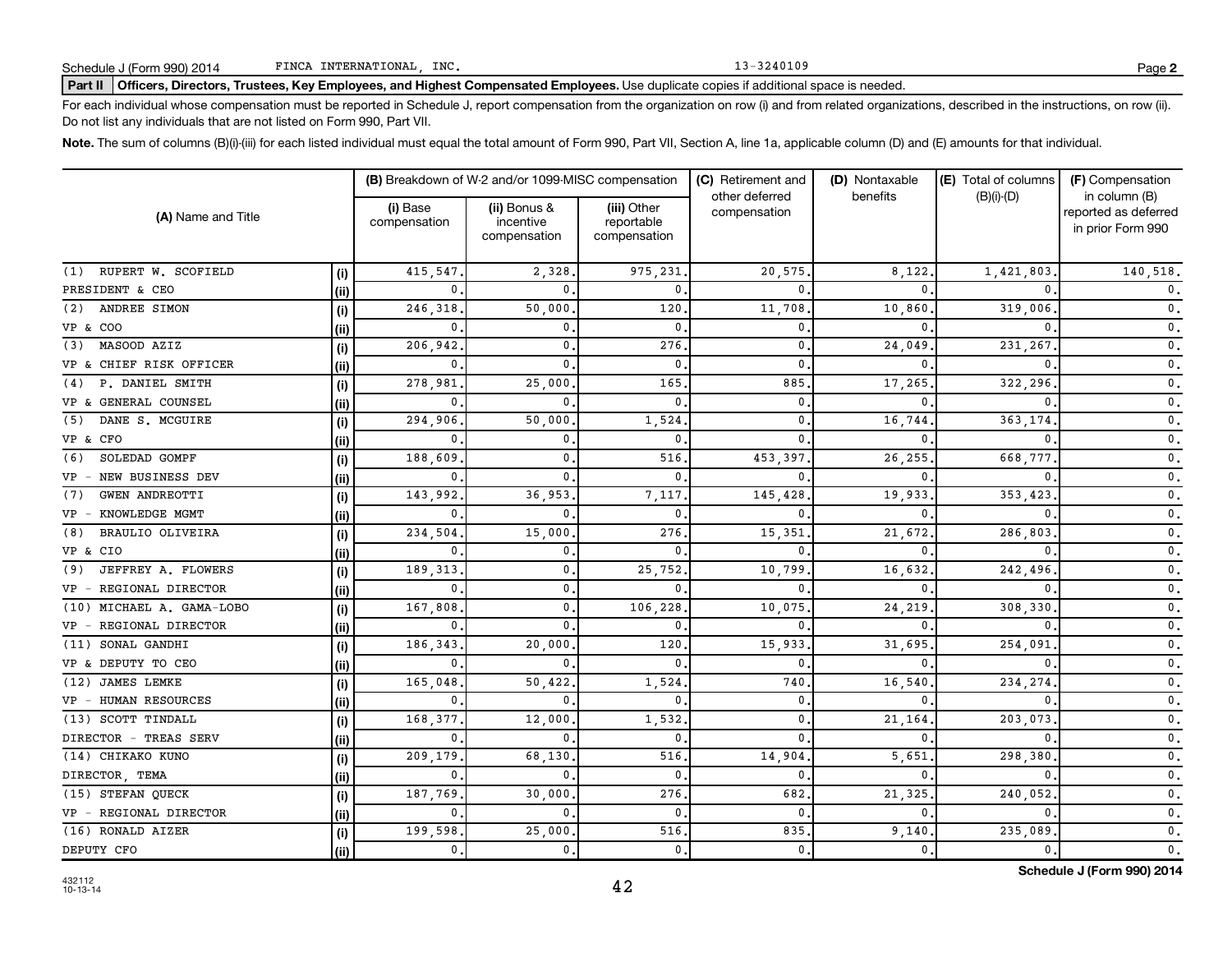Part II | Officers, Directors, Trustees, Key Employees, and Highest Compensated Employees. Use duplicate copies if additional space is needed.

For each individual whose compensation must be reported in Schedule J, report compensation from the organization on row (i) and from related organizations, described in the instructions, on row (ii). Do not list any individuals that are not listed on Form 990, Part VII.

Note. The sum of columns (B)(i)-(iii) for each listed individual must equal the total amount of Form 990, Part VII, Section A, line 1a, applicable column (D) and (E) amounts for that individual.

| (A) Name and Title     |      |                          | (B) Breakdown of W-2 and/or 1099-MISC compensation |                                           | (C) Retirement and             | (D) Nontaxable | (E) Total of columns | (F) Compensation                                           |  |
|------------------------|------|--------------------------|----------------------------------------------------|-------------------------------------------|--------------------------------|----------------|----------------------|------------------------------------------------------------|--|
|                        |      | (i) Base<br>compensation | (ii) Bonus &<br>incentive<br>compensation          | (iii) Other<br>reportable<br>compensation | other deferred<br>compensation | benefits       | $(B)(i)-(D)$         | in column (B)<br>reported as deferred<br>in prior Form 990 |  |
| (17) ZARLASHT WARDAK   | (i)  | 271,238                  | 25,000                                             | 3,485                                     | 916                            | 8,975.         | 309,614              | $\mathfrak o$ .                                            |  |
| VP - REGIONAL DIRECTOR | (ii) | $\Omega$                 | $\mathbf{0}$                                       | $\mathbf{0}$ .                            | $\Omega$                       | $\Omega$       |                      | $\mathfrak o$ .                                            |  |
| (18) PHILIP BROUGHTON  | (i)  | 197,437                  | $\mathbf{0}$                                       | 276                                       | 12,490                         | 20,214         | 230,417              | $\mathfrak o$ .                                            |  |
| LOCAL COUNTRY CEO      | (ii) | $\mathbf 0$              | $\mathbf 0$ .                                      | $\mathbf{0}$                              | 0                              | $\Omega$       | $\Omega$             | $\mathfrak o$ .                                            |  |
| (19) EMILIO GHERSI     | (i)  | 177,163                  | 15,000                                             | 276                                       | 0                              | 27,376         | 219,815              | $\mathfrak o$ .                                            |  |
| DIRECTOR, CAP. MARKETS | (ii) | $\mathbf{0}$             | $\mathbf{0}$ .                                     | $\mathbf{0}$                              | 0                              | $\Omega$       |                      | $\mathfrak o$ .                                            |  |
| (20) JEREMY DANFORD    | (i)  | 179,382                  | 10,000                                             | 120                                       | 899                            | 8,363          | 198,764              | $\mathfrak o$ .                                            |  |
| GLOBAL TAX DIRECTOR    | (ii) | 0                        | $\mathbf 0$ .                                      | $\mathbf{0}$                              | $\mathbf{0}$                   | $\mathbf{0}$   | $\Omega$             | $\mathfrak o$ .                                            |  |
| (21) MARIA VILELA      | (i)  | 174,073                  | 5,000                                              | 108                                       | 11,841                         | 16,815         | 207,837              | $\mathfrak o$ .                                            |  |
| DPTY GENERAL COUNSEL   | (ii) | 0                        | $\mathbf{0}$                                       | $\mathbf{0}$                              | 0                              | $\mathbf 0$    | $\Omega$             | $\mathfrak o$ .                                            |  |
| (22) STEPHANIE BAGOT   | (i)  | 166,583                  | 12,000                                             | 120                                       | 996                            | 8,473          | 188,172              | $\mathfrak o$ .                                            |  |
| SR. CORP. ATTY.        | (ii) | 0                        | $\mathbf{0}$                                       | $\mathbf{0}$                              | 0                              | $\mathbf{0}$   | $\Omega$             | $\mathfrak o$ .                                            |  |
| (23) LEONARDO POLIT    | (i)  | 169,441                  | 0.                                                 | 1,524                                     | 13,417                         | 20,084         | 204,466              | $\mathbf 0$ .                                              |  |
| FORMER KEY EMPLOYEE    | (ii) | 0                        | 0.                                                 | $\mathbf{0}$ .                            | 0                              | $\mathbf{0}$   | $\Omega$             | 0.                                                         |  |
| (24) YURIY SHULHAN     | (i)  | 16,454                   | 16,963                                             | 109,704                                   | 6,968                          | 10,218         | 160,307              | $\mathfrak o$ .                                            |  |
| FORMER OFFICER         | (i)  | $\mathbf{0}$             | 0.                                                 | $\mathbf{0}$                              | $\mathbf{0}$ .                 | $\mathbf{0}$   | $\mathbf 0$ .        | $\mathfrak o$ .                                            |  |
|                        | (i)  |                          |                                                    |                                           |                                |                |                      |                                                            |  |
|                        | (ii) |                          |                                                    |                                           |                                |                |                      |                                                            |  |
|                        | (i)  |                          |                                                    |                                           |                                |                |                      |                                                            |  |
|                        | (ii) |                          |                                                    |                                           |                                |                |                      |                                                            |  |
|                        | (i)  |                          |                                                    |                                           |                                |                |                      |                                                            |  |
|                        | (ii) |                          |                                                    |                                           |                                |                |                      |                                                            |  |
|                        | (i)  |                          |                                                    |                                           |                                |                |                      |                                                            |  |
|                        | (i)  |                          |                                                    |                                           |                                |                |                      |                                                            |  |
|                        | (i)  |                          |                                                    |                                           |                                |                |                      |                                                            |  |
|                        | (ii) |                          |                                                    |                                           |                                |                |                      |                                                            |  |
|                        | (i)  |                          |                                                    |                                           |                                |                |                      |                                                            |  |
|                        | (ii) |                          |                                                    |                                           |                                |                |                      |                                                            |  |
|                        | (i)  |                          |                                                    |                                           |                                |                |                      |                                                            |  |
|                        | (ii) |                          |                                                    |                                           |                                |                |                      |                                                            |  |
|                        | (i)  |                          |                                                    |                                           |                                |                |                      |                                                            |  |
|                        | (ii) |                          |                                                    |                                           |                                |                |                      |                                                            |  |

43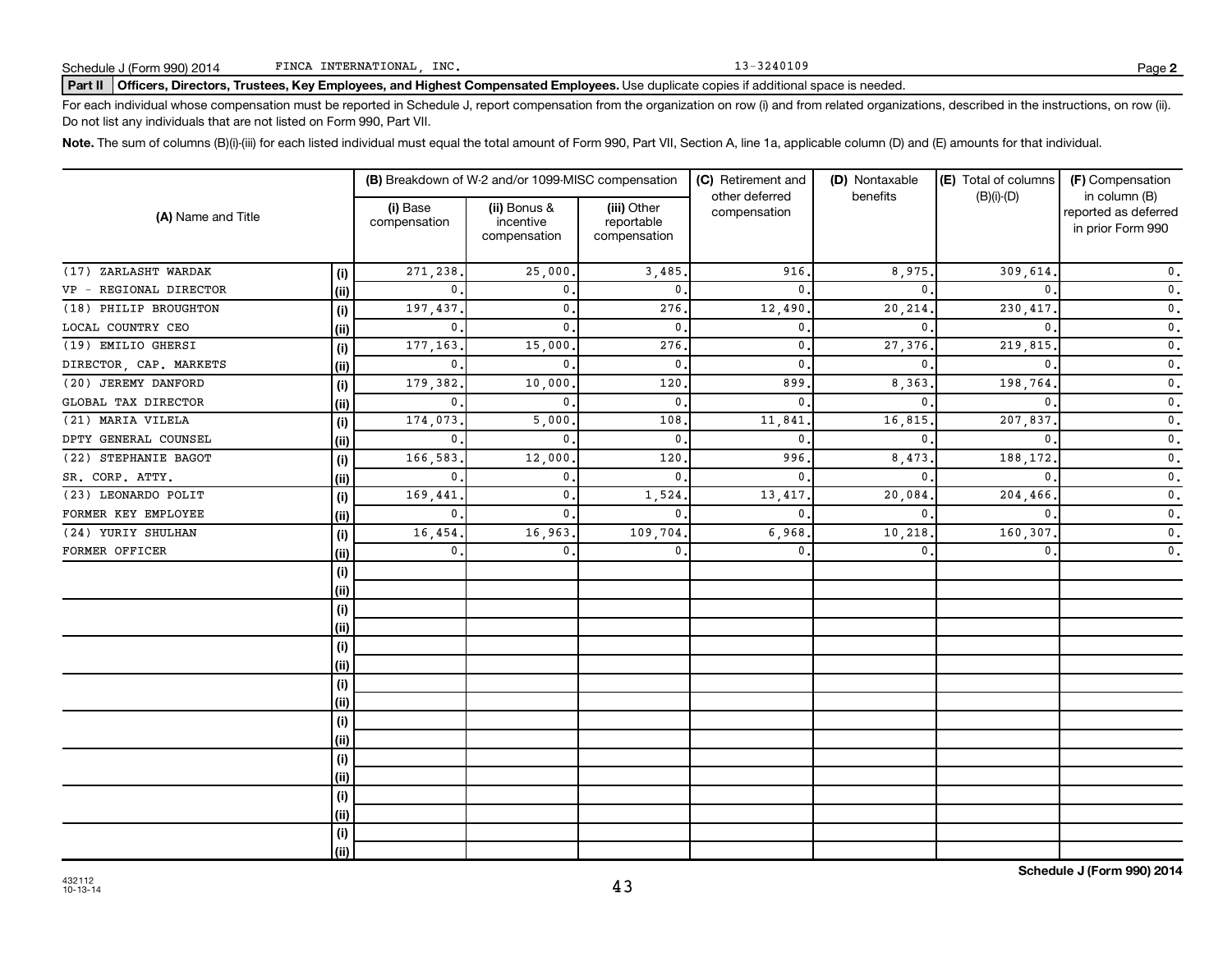### **Part III Supplemental Information**

Provide the information, explanation, or descriptions required for Part I, lines 1a, 1b, 3, 4a, 4b, 4c, 5a, 5b, 6a, 6b, 7, and 8, and for Part II. Also complete this part for any additional information.

PART I, LINE 1A:

FINCA INTERNATIONAL PROVIDED A TAX GROSS-UP PAYMENT TO RUPERT SCOFIELD IN

RELATION TO HIS VESTING IN THE SECTION 457(F) DEFERRED COMPENSATION PLAN IN

2014. FINCA INTERNATIONAL ALSO PROVIDED A TAX-GROSS-UP PAYMENT FOR AN

EXPATRIATE EMPLOYEE, MICHAEL GAMA-LOBO. HOUSING ALLOWANCES ARE PROVIDED FOR

HOUSING COSTS PAID TO THE FOLLOWING EXPATRIATE EMPLOYEES: JEFFREY FLOWERS,

MICHAEL GAMA-LOBO, AND YURIY SHULHAN. THE GROSS-UP PAYMENTS AND HOUSING

ALLOWANCES ARE TREATED AS TAXABLE COMPENSATION.

PART I, LINES 4A-B:

SEVERANCE PAYMENTS WERE MADE TO THE FOLLOWING PERSONS: GWEN ANDREOTTI

(\$6,852) AND YURIY SHULHAN (\$96,144).

PART I, LINES 4A-B:

THE FOLLOWING PERSONS PARTICIPATED IN A SECTION 457(F) SUPPLEMENTAL

NONQUALIFIED DEFERRED COMPENSATION PLAN AND ARE NOT VESTED: GWEN ANDREOTTI

(\$132,913 DEFERRED COMPENSATION ACCRUAL), SOLEDAD GOMPF (\$442,322 DEFERRED

COMPENSATION ACCRUAL), AND VOLKER RENNER (\$7,451 DEFERRED COMPENSATION

ACCRUAL). SOLEDAD GOMPF'S DEFERRED COMPENSATION ACCRUAL IN 2014 WAS HIGHER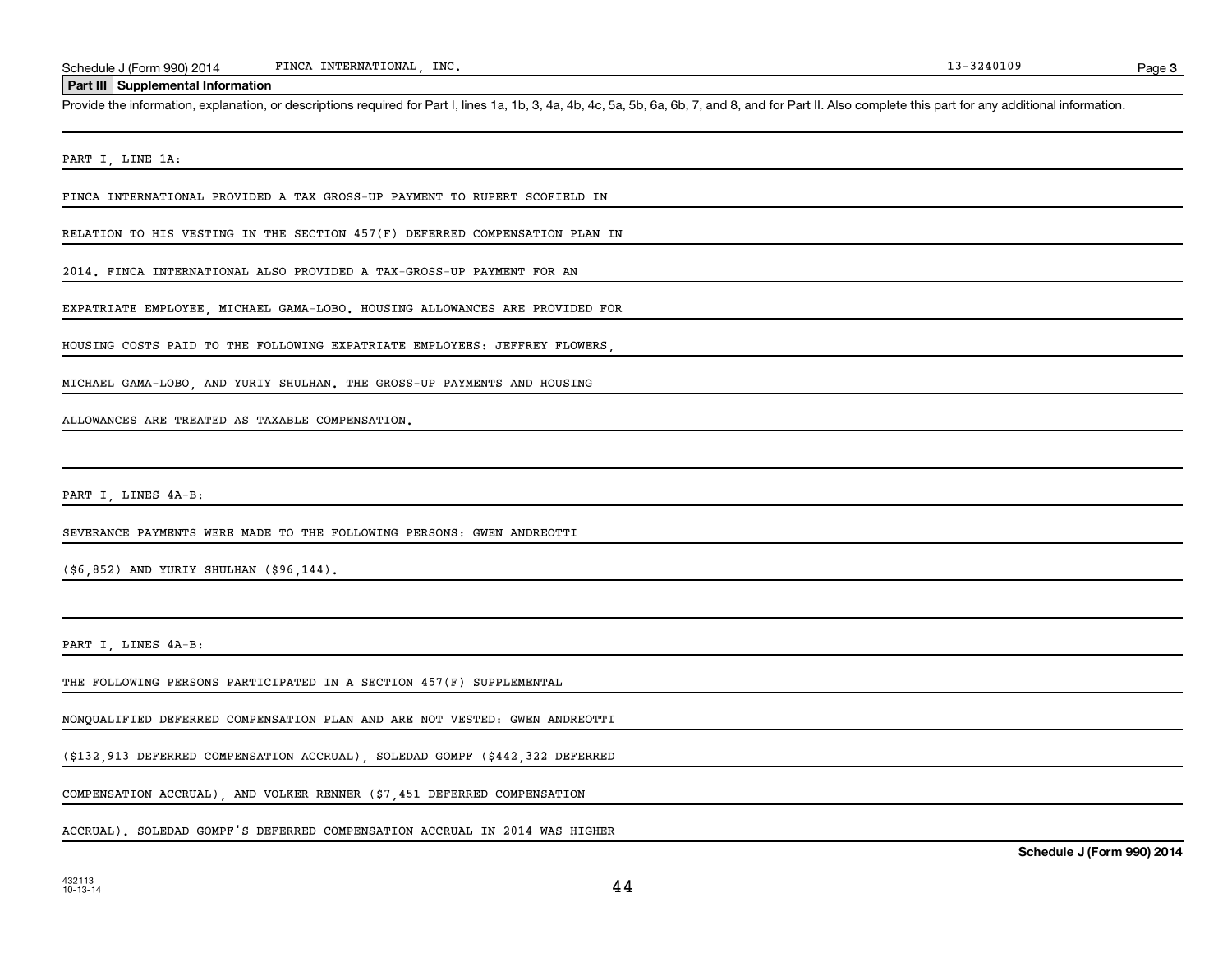**Part III Supplemental Information**

Provide the information, explanation, or descriptions required for Part I, lines 1a, 1b, 3, 4a, 4b, 4c, 5a, 5b, 6a, 6b, 7, and 8, and for Part II. Also complete this part for any additional information.

THAN NORMAL DUE TO A MATERIAL REVALUATION OF THE RETIREMENT PLAN

OBLIGATIONS IN 2014. RUPERT SCOFIELD VESTED IN THE PLAN IN 2014, AND JOHN

HATCH HAD PREVIOUSLY VESTED IN THE PLAN. JOHN HATCH RECEIVED A PAYMENT OF

\$60,000 DURING 2014; NO OTHER LISTED PERSON RECEIVED PAYMENT DURING 2014.

THE PLAN IS A DEFINED BENEFITS PENSION PLAN.

THE COMPENSATION LISTED ON RUPERT SCOFIELD'S 2014 FORM W-2 WAS INCREASED BY

\$480,092 TO REFLECT THE VALUE OF THE RETIREMENT PLAN BENEFITS THAT ARE

EXPECTED TO BE PAID OUT IN FUTURE YEARS. THIS INCOME INCLUSION ON THE FORM

W-2 WAS REQUIRED UNDER U.S. TAX LAW BECAUSE OF MR. SCOFIELD'S VESTING IN

THE RETIREMENT PLAN DURING 2014. NO CASH PAYMENT RELATED TO THIS INCREASE

WAS ACTUALLY MADE TO MR. SCOFIELD IN 2014. THIS VESTING IS A ONE-TIME

EVENT. ADDITIONALLY, \$140,518 OF THIS AMOUNT WAS PREVIOUSLY REPORTED AS

DEFERRED COMPENSATION TO MR. SCOFIELD ON PRIOR YEAR FORM 990S EVEN THOUGH

THIS AMOUNT WAS NOT INCLUDED IN MR. SCOFIELD'S FORM W-2 UNTIL 2014. MR.

SCOFIELD'S 2014 FORM W-2 ALSO INCLUDED A TAX GROSS-UP AMOUNT OF \$493,615 TO

COVER THE ADDITIONAL TAXES DUE TO THIS ONE-TIME VESTING IN THE RETIREMENT

PLAN.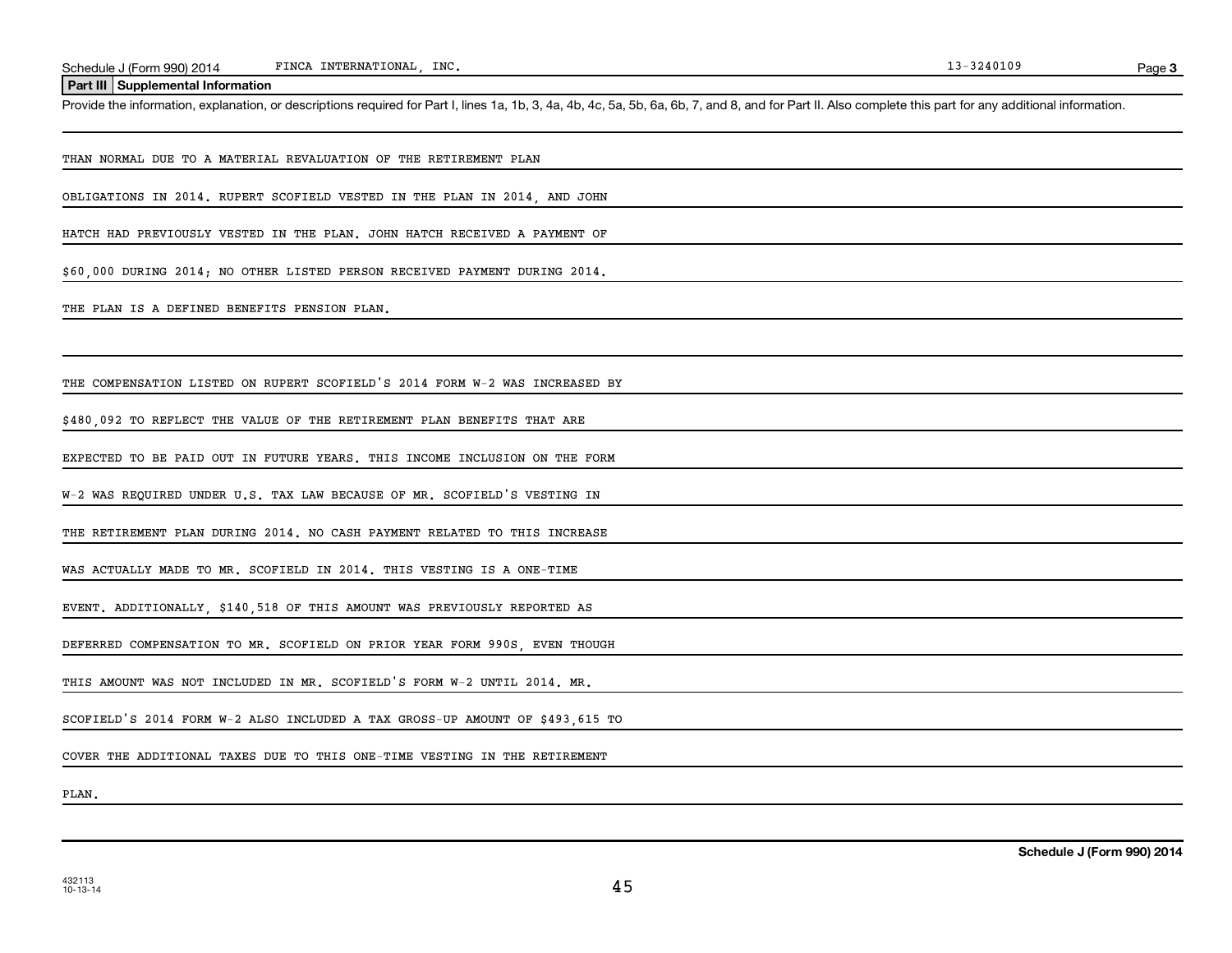### **Part III Supplemental Information**

Provide the information, explanation, or descriptions required for Part I, lines 1a, 1b, 3, 4a, 4b, 4c, 5a, 5b, 6a, 6b, 7, and 8, and for Part II. Also complete this part for any additional information.

PART I, LINE 5:

FINCA INTERNATIONAL HAS AN ESTABLISHED INCENTIVE PLAN THAT PAYS AN ANNUAL

BONUS CONTINGENT ON GRANT AND CONTRIBUTION REVENUE, LESS DIRECT EXPENSES OF

RAISING SUCH REVENUE. THIS PLAN ONLY APPLIES TO CERTAIN EMPLOYEES INVOLVED

IN FUNDRAISING ACTIVITIES.

PART I, LINE 6:

FINCA INTERNATIONAL HAS AN ESTABLISHED INCENTIVE PLAN PROGRAM THAT PAYS AN

ANNUAL BONUS THAT USES BOTH FINANCIAL AND NON-FINANCIAL CRITERIA. ONE OF

THE FINANCIAL CRITERIA IS BASED UPON THE NET OPERATING MARGIN OF CERTAIN

SUBSIDIARIES WHICH IS CALCULATED AS TOTAL INCOME FROM OPERATIONS LESS TOTAL

EXPENSES FROM OPERATIONS FOR THE PERIOD. IN 2014, THREE INDIVIDUALS

PARTICIPATED IN THE PROGRAM.

PART I, LINE 7:

432113 10-13-14

FINCA INTERNATIONAL HAS AN ESTABLISHED INCENTIVE PLAN PROGRAM THAT PAYS AN

ANNUAL BONUS TO CERTAIN EMPLOYEES BASED ON FINANCIAL AND/OR NON-FINANCIAL

CRITERIA (E.G., PERFORMANCE EVALUATION). REGULAR STAFF EMPLOYEES MAY

RECEIVE A DISCRETIONARY BONUS BASED ON SIGNIFICANT CONTRIBUTIONS.

Page 3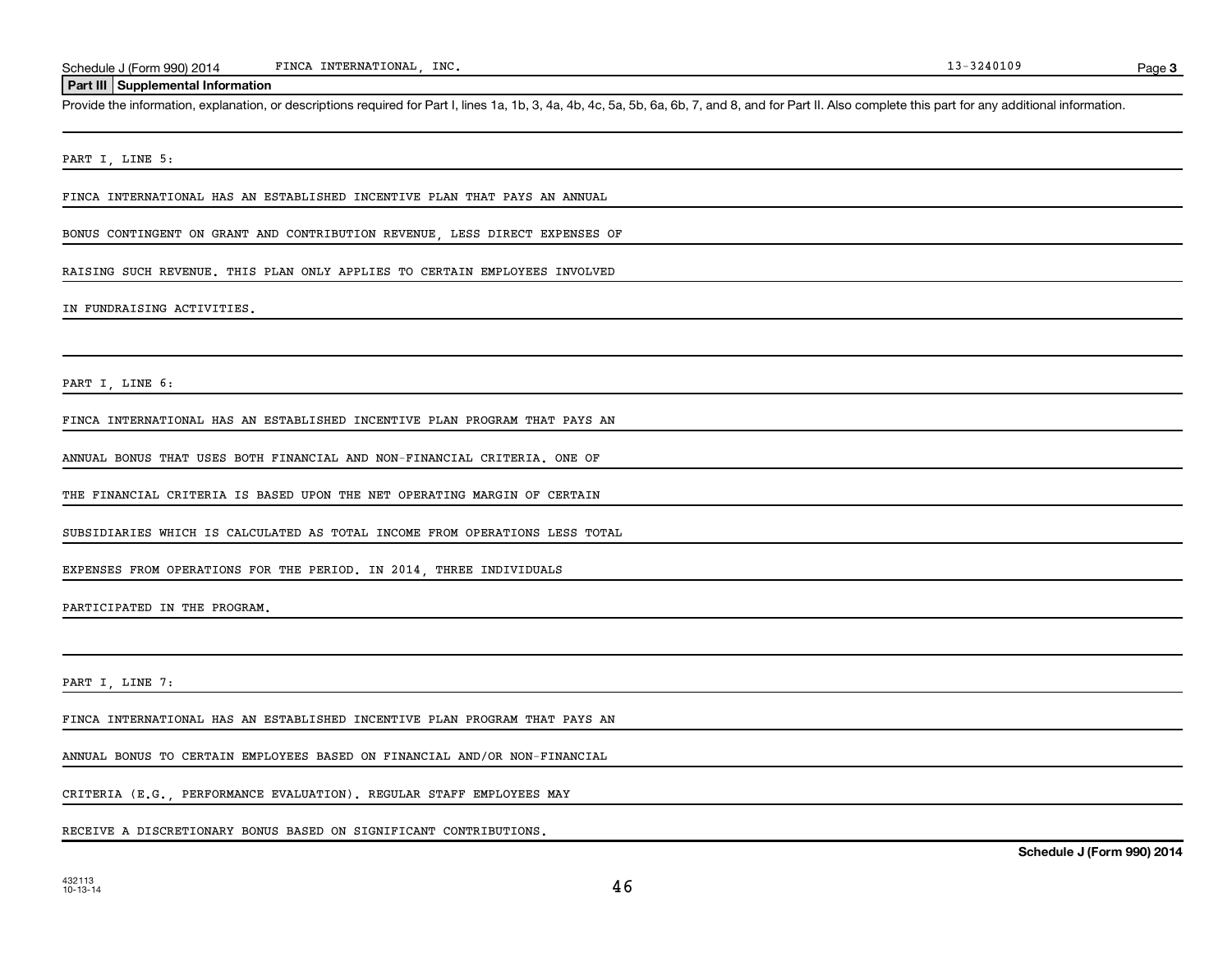| <b>SCHEDULE L</b>                                                                                             |                                                                                                                      |  | <b>Transactions With Interested Persons</b>                      |    |                                                                  |  |                          |      |                                                                                                                                    |                               |                           |                                       | OMB No. 1545-0047                   |     |                |
|---------------------------------------------------------------------------------------------------------------|----------------------------------------------------------------------------------------------------------------------|--|------------------------------------------------------------------|----|------------------------------------------------------------------|--|--------------------------|------|------------------------------------------------------------------------------------------------------------------------------------|-------------------------------|---------------------------|---------------------------------------|-------------------------------------|-----|----------------|
|                                                                                                               | (Form 990 or 990-EZ) > Complete if the organization answered "Yes" on Form 990, Part IV, line 25a, 25b, 26, 27, 28a, |  |                                                                  |    |                                                                  |  |                          | 2014 |                                                                                                                                    |                               |                           |                                       |                                     |     |                |
|                                                                                                               | 28b, or 28c, or Form 990-EZ, Part V, line 38a or 40b.<br>Attach to Form 990 or Form 990-EZ.                          |  |                                                                  |    |                                                                  |  |                          |      |                                                                                                                                    |                               |                           |                                       |                                     |     |                |
| Department of the Treasury<br>Internal Revenue Service                                                        |                                                                                                                      |  |                                                                  |    |                                                                  |  |                          |      | Information about Schedule L (Form 990 or 990-EZ) and its instructions is at www.irs.gov/form990.                                  |                               |                           |                                       | <b>Open To Public</b><br>Inspection |     |                |
| Name of the organization                                                                                      |                                                                                                                      |  |                                                                  |    |                                                                  |  |                          |      |                                                                                                                                    |                               |                           | <b>Employer identification number</b> |                                     |     |                |
|                                                                                                               |                                                                                                                      |  | FINCA INTERNATIONAL, INC.                                        |    |                                                                  |  |                          |      |                                                                                                                                    |                               | 13-3240109                |                                       |                                     |     |                |
| Part I                                                                                                        |                                                                                                                      |  |                                                                  |    |                                                                  |  |                          |      | <b>Excess Benefit Transactions</b> (section 501(c)(3), section 501(c)(4), and $501(c)(29)$ organizations only).                    |                               |                           |                                       |                                     |     |                |
|                                                                                                               |                                                                                                                      |  |                                                                  |    |                                                                  |  |                          |      | Complete if the organization answered "Yes" on Form 990, Part IV, line 25a or 25b, or Form 990-EZ, Part V, line 40b.               |                               |                           |                                       |                                     |     | (d) Corrected? |
| 1.<br>(a) Name of disqualified person                                                                         |                                                                                                                      |  | (b) Relationship between disqualified<br>person and organization |    |                                                                  |  |                          |      | (c) Description of transaction                                                                                                     |                               |                           |                                       |                                     | Yes | <b>No</b>      |
|                                                                                                               |                                                                                                                      |  |                                                                  |    |                                                                  |  |                          |      |                                                                                                                                    |                               |                           |                                       |                                     |     |                |
|                                                                                                               |                                                                                                                      |  |                                                                  |    |                                                                  |  |                          |      |                                                                                                                                    |                               |                           |                                       |                                     |     |                |
|                                                                                                               |                                                                                                                      |  |                                                                  |    |                                                                  |  |                          |      |                                                                                                                                    |                               |                           |                                       |                                     |     |                |
|                                                                                                               |                                                                                                                      |  |                                                                  |    |                                                                  |  |                          |      |                                                                                                                                    |                               |                           |                                       |                                     |     |                |
|                                                                                                               |                                                                                                                      |  |                                                                  |    |                                                                  |  |                          |      |                                                                                                                                    |                               |                           |                                       |                                     |     |                |
| 2 Enter the amount of tax incurred by the organization managers or disqualified persons during the year under |                                                                                                                      |  |                                                                  |    |                                                                  |  |                          |      |                                                                                                                                    |                               |                           |                                       |                                     |     |                |
| section 4958                                                                                                  |                                                                                                                      |  |                                                                  |    |                                                                  |  |                          |      |                                                                                                                                    |                               |                           | $\triangleright$ \$                   |                                     |     |                |
|                                                                                                               |                                                                                                                      |  |                                                                  |    |                                                                  |  |                          |      |                                                                                                                                    |                               | $\blacktriangleright$ s   |                                       |                                     |     |                |
| Part II                                                                                                       | Loans to and/or From Interested Persons.                                                                             |  |                                                                  |    |                                                                  |  |                          |      |                                                                                                                                    |                               |                           |                                       |                                     |     |                |
|                                                                                                               |                                                                                                                      |  |                                                                  |    |                                                                  |  |                          |      | Complete if the organization answered "Yes" on Form 990-EZ, Part V, line 38a or Form 990, Part IV, line 26; or if the organization |                               |                           |                                       |                                     |     |                |
|                                                                                                               | reported an amount on Form 990, Part X, line 5, 6, or 22.                                                            |  |                                                                  |    |                                                                  |  |                          |      |                                                                                                                                    |                               |                           |                                       |                                     |     |                |
| (a) Name of<br>interested person                                                                              | (b) Relationship<br>with organization                                                                                |  | (c) Purpose<br>of loan                                           |    | $(d)$ Loan to or<br>(e) Original<br>from the<br>principal amount |  | (f) Balance due          |      | $(g)$ In<br>default?                                                                                                               | (h) Approved<br>  by board or | (i) Written<br>agreement? |                                       |                                     |     |                |
|                                                                                                               |                                                                                                                      |  |                                                                  | To | organization?<br>From                                            |  | Yes                      |      | No                                                                                                                                 | committee?<br>Yes l           | <b>No</b>                 | Yes                                   | No.                                 |     |                |
|                                                                                                               |                                                                                                                      |  |                                                                  |    |                                                                  |  |                          |      |                                                                                                                                    |                               |                           |                                       |                                     |     |                |
|                                                                                                               |                                                                                                                      |  |                                                                  |    |                                                                  |  |                          |      |                                                                                                                                    |                               |                           |                                       |                                     |     |                |
|                                                                                                               |                                                                                                                      |  |                                                                  |    |                                                                  |  |                          |      |                                                                                                                                    |                               |                           |                                       |                                     |     |                |
|                                                                                                               |                                                                                                                      |  |                                                                  |    |                                                                  |  |                          |      |                                                                                                                                    |                               |                           |                                       |                                     |     |                |
|                                                                                                               |                                                                                                                      |  |                                                                  |    |                                                                  |  |                          |      |                                                                                                                                    |                               |                           |                                       |                                     |     |                |
|                                                                                                               |                                                                                                                      |  |                                                                  |    |                                                                  |  |                          |      |                                                                                                                                    |                               |                           |                                       |                                     |     |                |
|                                                                                                               |                                                                                                                      |  |                                                                  |    |                                                                  |  |                          |      |                                                                                                                                    |                               |                           |                                       |                                     |     |                |
|                                                                                                               |                                                                                                                      |  |                                                                  |    |                                                                  |  |                          |      |                                                                                                                                    |                               |                           |                                       |                                     |     |                |
|                                                                                                               |                                                                                                                      |  |                                                                  |    |                                                                  |  |                          |      |                                                                                                                                    |                               |                           |                                       |                                     |     |                |
| Total<br>Part III                                                                                             | <b>Grants or Assistance Benefiting Interested Persons.</b>                                                           |  |                                                                  |    |                                                                  |  | $\blacktriangleright$ \$ |      |                                                                                                                                    |                               |                           |                                       |                                     |     |                |
|                                                                                                               | Complete if the organization answered "Yes" on Form 990, Part IV, line 27.                                           |  |                                                                  |    |                                                                  |  |                          |      |                                                                                                                                    |                               |                           |                                       |                                     |     |                |
| (a) Name of interested person                                                                                 |                                                                                                                      |  | (b) Relationship between                                         |    |                                                                  |  | (c) Amount of            |      | (d) Type of                                                                                                                        |                               |                           |                                       | (e) Purpose of                      |     |                |
|                                                                                                               |                                                                                                                      |  | interested person and<br>the organization                        |    |                                                                  |  | assistance               |      | assistance                                                                                                                         |                               |                           |                                       | assistance                          |     |                |
|                                                                                                               |                                                                                                                      |  |                                                                  |    |                                                                  |  |                          |      |                                                                                                                                    |                               |                           |                                       |                                     |     |                |
|                                                                                                               |                                                                                                                      |  |                                                                  |    |                                                                  |  |                          |      |                                                                                                                                    |                               |                           |                                       |                                     |     |                |
|                                                                                                               |                                                                                                                      |  |                                                                  |    |                                                                  |  |                          |      |                                                                                                                                    |                               |                           |                                       |                                     |     |                |
|                                                                                                               |                                                                                                                      |  |                                                                  |    |                                                                  |  |                          |      |                                                                                                                                    |                               |                           |                                       |                                     |     |                |
|                                                                                                               |                                                                                                                      |  |                                                                  |    |                                                                  |  |                          |      |                                                                                                                                    |                               |                           |                                       |                                     |     |                |
|                                                                                                               |                                                                                                                      |  |                                                                  |    |                                                                  |  |                          |      |                                                                                                                                    |                               |                           |                                       |                                     |     |                |
|                                                                                                               |                                                                                                                      |  |                                                                  |    |                                                                  |  |                          |      |                                                                                                                                    |                               |                           |                                       |                                     |     |                |
|                                                                                                               |                                                                                                                      |  |                                                                  |    |                                                                  |  |                          |      |                                                                                                                                    |                               |                           |                                       |                                     |     |                |
|                                                                                                               |                                                                                                                      |  |                                                                  |    |                                                                  |  |                          |      |                                                                                                                                    |                               |                           |                                       |                                     |     |                |

LHA For Paperwork Reduction Act Notice, see the Instructions for Form 990 or 990-EZ. Schedule L (Form 990 or 990-EZ) 2014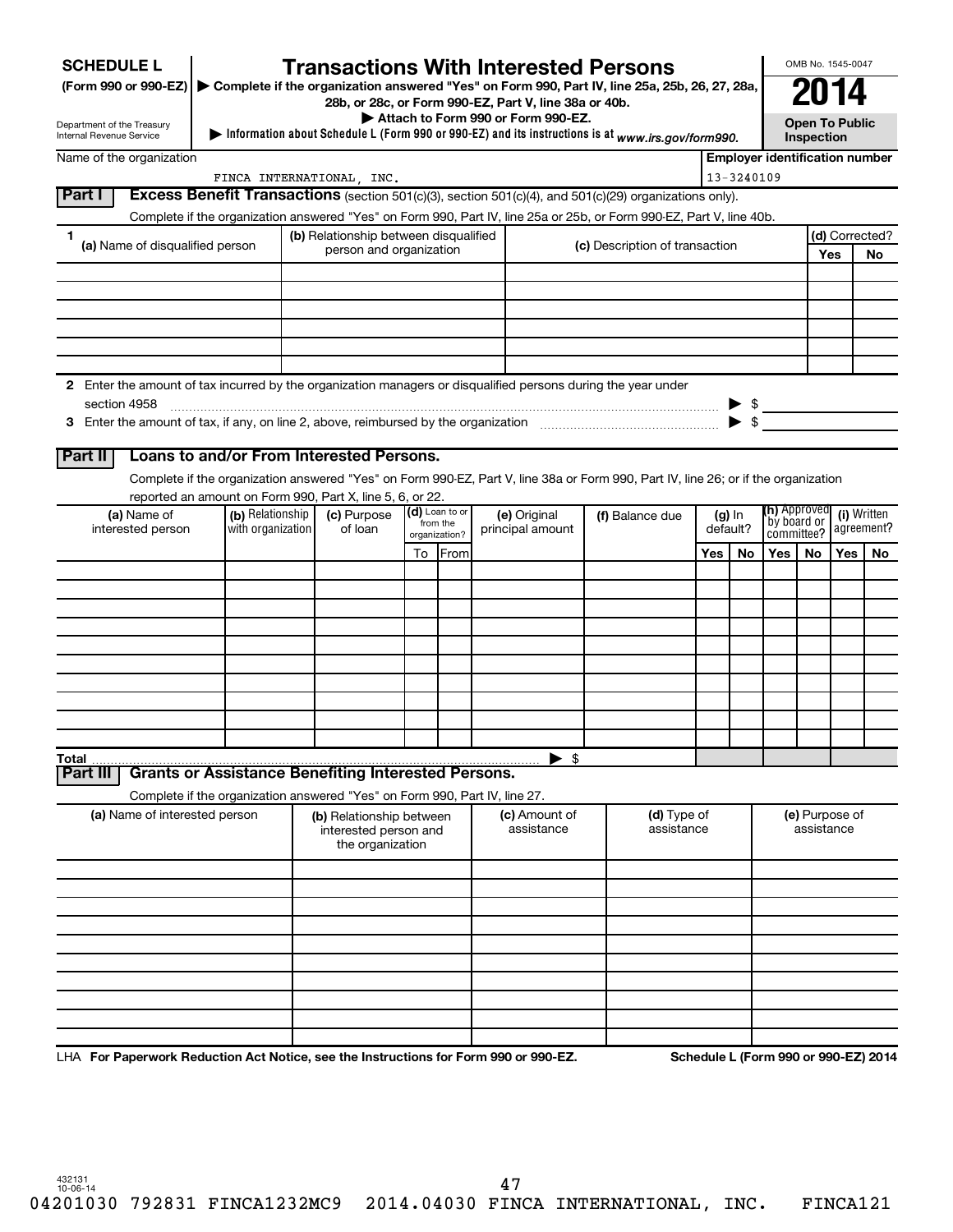### **Part IV Business Transactions Involving Interested Persons.**

Complete if the organization answered "Yes" on Form 990, Part IV, line 28a, 28b, or 28c.

| (a) Name of interested person                                                               | (b) Relationship between interested<br>person and the organization | (c) Amount of<br>transaction | (d) Description of<br>transaction | (e) Sharing of<br>organization's<br>revenues? |    |  |
|---------------------------------------------------------------------------------------------|--------------------------------------------------------------------|------------------------------|-----------------------------------|-----------------------------------------------|----|--|
|                                                                                             |                                                                    |                              |                                   | Yes                                           | No |  |
| <b>JULIE HOUSER</b>                                                                         | FAMILY MEMBER - CEO                                                |                              | 51.027. EMPLOYMENT                |                                               | х  |  |
|                                                                                             |                                                                    |                              |                                   |                                               |    |  |
|                                                                                             |                                                                    |                              |                                   |                                               |    |  |
|                                                                                             |                                                                    |                              |                                   |                                               |    |  |
|                                                                                             |                                                                    |                              |                                   |                                               |    |  |
|                                                                                             |                                                                    |                              |                                   |                                               |    |  |
|                                                                                             |                                                                    |                              |                                   |                                               |    |  |
|                                                                                             |                                                                    |                              |                                   |                                               |    |  |
|                                                                                             |                                                                    |                              |                                   |                                               |    |  |
|                                                                                             |                                                                    |                              |                                   |                                               |    |  |
| <b>Part V</b><br><b>Supplemental Information</b>                                            |                                                                    |                              |                                   |                                               |    |  |
| Provide additional information for responses to questions on Schedule L (see instructions). |                                                                    |                              |                                   |                                               |    |  |
|                                                                                             |                                                                    |                              |                                   |                                               |    |  |

**Schedule L (Form 990 or 990-EZ) 2014**

48

04201030 792831 FINCA1232MC9 2014.04030 FINCA INTERNATIONAL, INC. FINCA121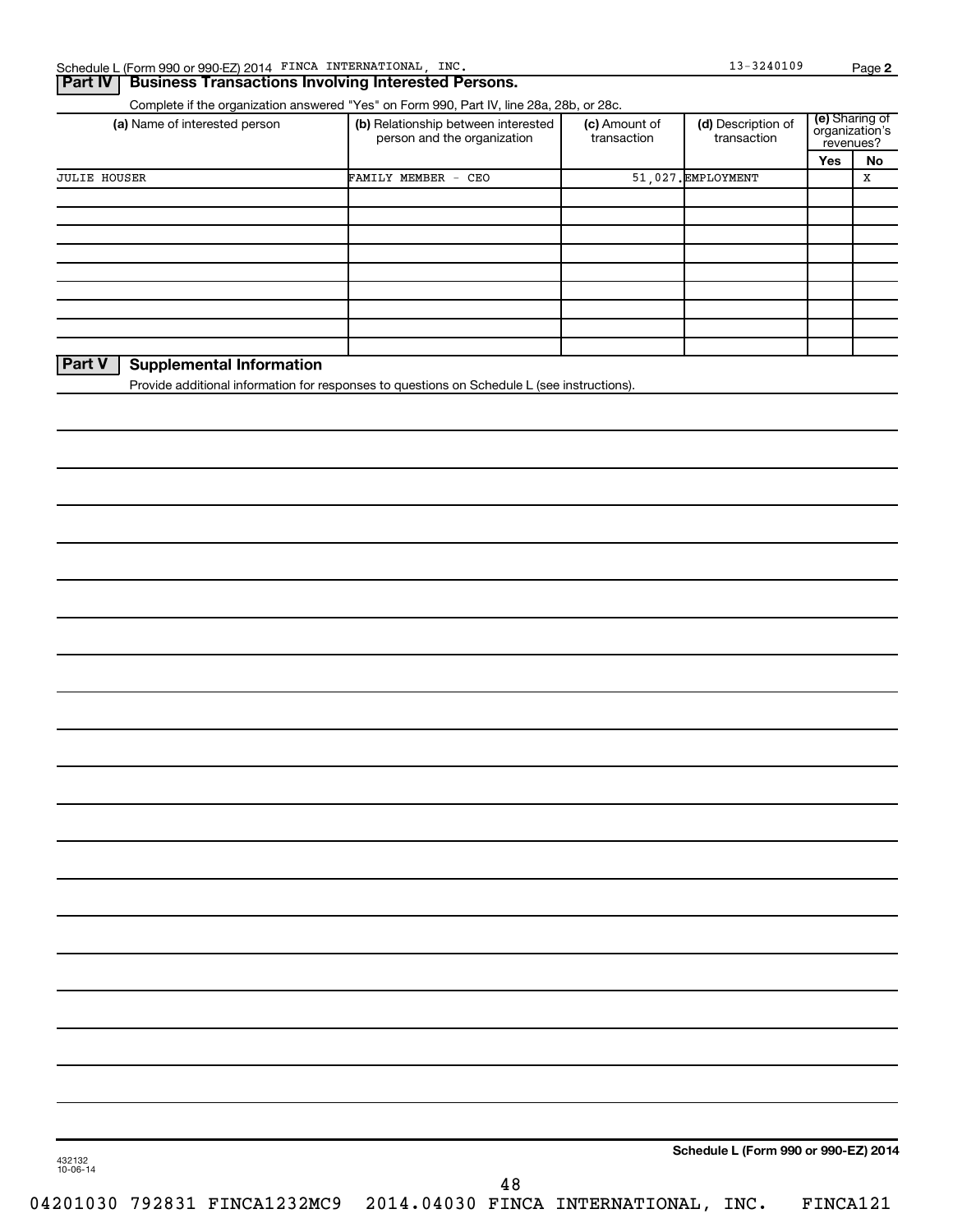### **SCHEDULE M (Form 990)**

# **Noncash Contributions**

OMB No. 1545-0047

Department of the Treasury Internal Revenue Service

◆ Complete if the organizations answered "Yes" on Form 990, Part IV, lines 29 or 30.<br>▶ Complete if the organizations answered "Yes" on Form 990, Part IV, lines 29 or 30. **Attach to Form 990.** J

Information about Schedule M (Form 990) and its instructions is at www.irs.gov/form990.

**Open To Public Inspection**

|  |  | Name of the organization |
|--|--|--------------------------|
|--|--|--------------------------|

FINCA INTERNATIONAL, INC. 13-3240109

| <b>Employer identification number</b> |  |
|---------------------------------------|--|
|                                       |  |

|  |  | <b>NCA INTERNATIONAL</b> | INC. |  |
|--|--|--------------------------|------|--|
|--|--|--------------------------|------|--|

| Part I   | <b>Types of Property</b>                                                                                                              |                               |                                      |                                                                                                      |                                                              |            |     |    |
|----------|---------------------------------------------------------------------------------------------------------------------------------------|-------------------------------|--------------------------------------|------------------------------------------------------------------------------------------------------|--------------------------------------------------------------|------------|-----|----|
|          |                                                                                                                                       | (a)<br>Check if<br>applicable | (b)<br>Number of<br>contributions or | (c)<br>Noncash contribution<br>amounts reported on<br>items contributed Form 990, Part VIII, line 1g | (d)<br>Method of determining<br>noncash contribution amounts |            |     |    |
| 1        |                                                                                                                                       |                               |                                      |                                                                                                      |                                                              |            |     |    |
| 2        |                                                                                                                                       |                               |                                      |                                                                                                      |                                                              |            |     |    |
| з        | Art - Fractional interests                                                                                                            |                               |                                      |                                                                                                      |                                                              |            |     |    |
| 4        | Books and publications                                                                                                                |                               |                                      |                                                                                                      |                                                              |            |     |    |
| 5        | Clothing and household goods                                                                                                          |                               |                                      |                                                                                                      |                                                              |            |     |    |
| 6        |                                                                                                                                       |                               |                                      |                                                                                                      |                                                              |            |     |    |
| 7        |                                                                                                                                       |                               |                                      |                                                                                                      |                                                              |            |     |    |
| 8        |                                                                                                                                       |                               |                                      |                                                                                                      |                                                              |            |     |    |
| 9        | Securities - Publicly traded                                                                                                          | X                             | 67                                   | 183,326.                                                                                             | COST OR SELLING PRICE                                        |            |     |    |
| 10       | Securities - Closely held stock                                                                                                       |                               |                                      |                                                                                                      |                                                              |            |     |    |
| 11       | Securities - Partnership, LLC, or                                                                                                     |                               |                                      |                                                                                                      |                                                              |            |     |    |
|          | trust interests                                                                                                                       |                               |                                      |                                                                                                      |                                                              |            |     |    |
| 12       | Securities - Miscellaneous                                                                                                            |                               |                                      |                                                                                                      |                                                              |            |     |    |
| 13       | Qualified conservation contribution -                                                                                                 |                               |                                      |                                                                                                      |                                                              |            |     |    |
|          |                                                                                                                                       |                               |                                      |                                                                                                      |                                                              |            |     |    |
| 14       | Qualified conservation contribution - Other                                                                                           |                               |                                      |                                                                                                      |                                                              |            |     |    |
| 15       | Real estate - Residential                                                                                                             |                               |                                      |                                                                                                      |                                                              |            |     |    |
| 16       | Real estate - Commercial                                                                                                              |                               |                                      |                                                                                                      |                                                              |            |     |    |
| 17       |                                                                                                                                       |                               |                                      |                                                                                                      |                                                              |            |     |    |
| 18       |                                                                                                                                       |                               |                                      |                                                                                                      |                                                              |            |     |    |
| 19       |                                                                                                                                       |                               |                                      |                                                                                                      |                                                              |            |     |    |
| 20       | Drugs and medical supplies                                                                                                            |                               |                                      |                                                                                                      |                                                              |            |     |    |
| 21       |                                                                                                                                       |                               |                                      |                                                                                                      |                                                              |            |     |    |
| 22       |                                                                                                                                       |                               |                                      |                                                                                                      |                                                              |            |     |    |
| 23       |                                                                                                                                       |                               |                                      |                                                                                                      |                                                              |            |     |    |
| 24       |                                                                                                                                       |                               |                                      |                                                                                                      |                                                              |            |     |    |
| 25       | ( COMPUTER SOFT<br>Other $\blacktriangleright$                                                                                        | х                             | 1                                    | 3,062,772.                                                                                           | COST OR SELLING PRIC                                         |            |     |    |
| 26       | Other $\blacktriangleright$                                                                                                           |                               |                                      |                                                                                                      |                                                              |            |     |    |
|          |                                                                                                                                       |                               |                                      |                                                                                                      |                                                              |            |     |    |
| 27       | Other $\blacktriangleright$                                                                                                           |                               |                                      |                                                                                                      |                                                              |            |     |    |
| 28<br>29 | Other $\blacktriangleright$<br>Number of Forms 8283 received by the organization during the tax year for contributions                |                               |                                      |                                                                                                      |                                                              |            |     |    |
|          | for which the organization completed Form 8283, Part IV, Donee Acknowledgement [10001]                                                |                               |                                      | 29                                                                                                   |                                                              |            | 0   |    |
|          |                                                                                                                                       |                               |                                      |                                                                                                      |                                                              |            | Yes | No |
|          | 30a During the year, did the organization receive by contribution any property reported in Part I, lines 1 through 28, that it        |                               |                                      |                                                                                                      |                                                              |            |     |    |
|          | must hold for at least three years from the date of the initial contribution, and which is not required to be used for                |                               |                                      |                                                                                                      |                                                              |            |     |    |
|          |                                                                                                                                       |                               |                                      |                                                                                                      |                                                              | <b>30a</b> |     | х  |
|          |                                                                                                                                       |                               |                                      |                                                                                                      |                                                              |            |     |    |
|          | <b>b</b> If "Yes," describe the arrangement in Part II.                                                                               |                               |                                      |                                                                                                      |                                                              | 31         | X   |    |
|          | Does the organization have a gift acceptance policy that requires the review of any non-standard contributions?<br>31                 |                               |                                      |                                                                                                      |                                                              |            |     |    |
|          | 32a Does the organization hire or use third parties or related organizations to solicit, process, or sell noncash                     |                               |                                      |                                                                                                      |                                                              |            | X   |    |
|          | contributions?<br><b>b</b> If "Yes," describe in Part II.                                                                             |                               |                                      |                                                                                                      |                                                              | 32a        |     |    |
|          |                                                                                                                                       |                               |                                      |                                                                                                      |                                                              |            |     |    |
| 33       | If the organization did not report an amount in column (c) for a type of property for which column (a) is checked,                    |                               |                                      |                                                                                                      |                                                              |            |     |    |
|          |                                                                                                                                       |                               |                                      |                                                                                                      |                                                              |            |     |    |
| LHA      | describe in Part II.<br>For Paperwork Reduction Act Notice, see the Instructions for Form 990.<br><b>Schedule M (Form 990) (2014)</b> |                               |                                      |                                                                                                      |                                                              |            |     |    |

49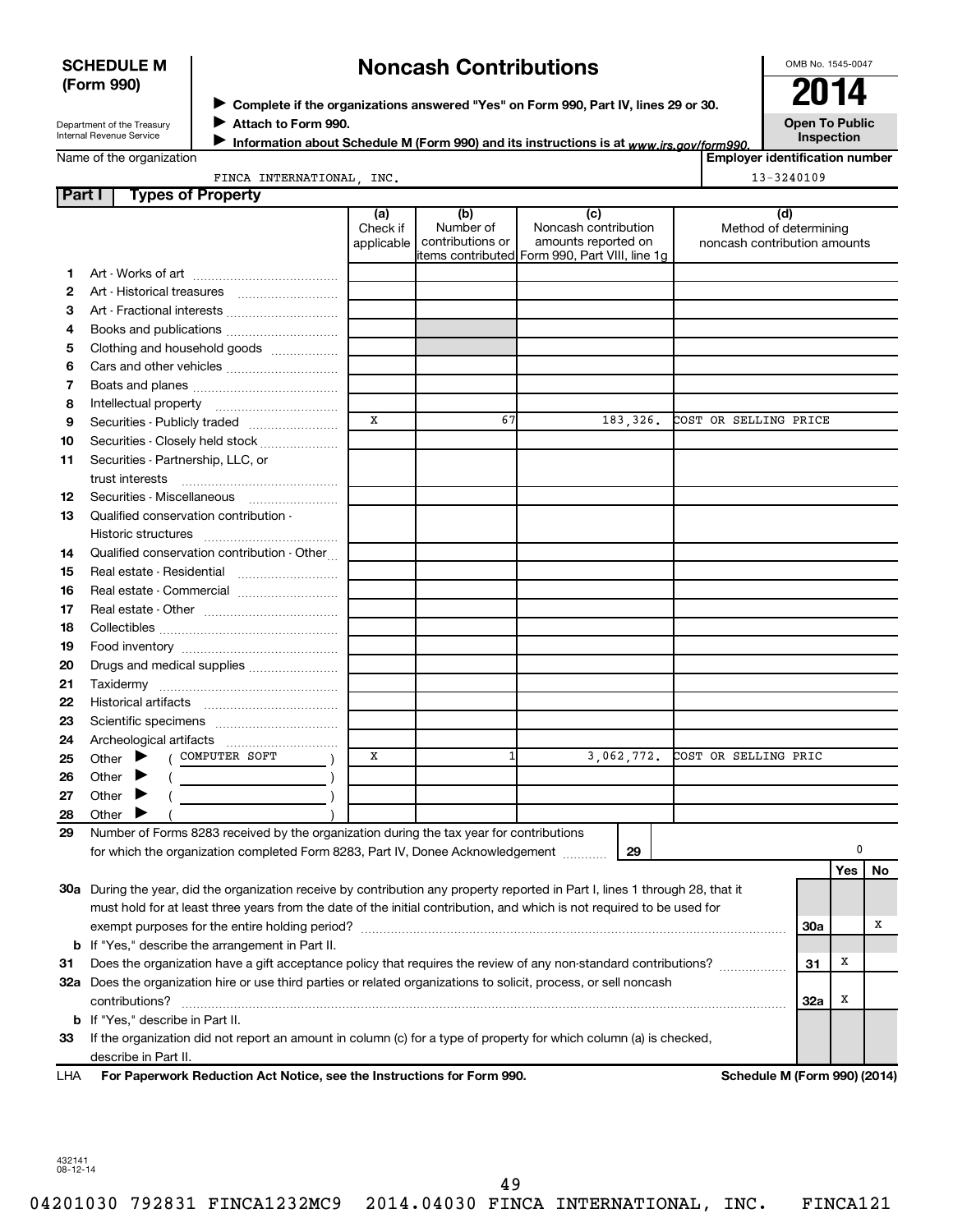Schedule M (Form 990) (2014) FINCA INTERNATIONAL, INC. 18 (1998) 13-3240109 Page

Part II | Supplemental Information. Provide the information required by Part I, lines 30b, 32b, and 33, and whether the organization is reporting in Part I, column (b), the number of contributions, the number of items received, or a combination of both. Also complete this part for any additional information.

SCHEDULE M, PART I, COLUMN (B):

THE AMOUNT IN COLUMN (B) REFERS TO THE NUMBER OF CONTRIBUTIONS.

SCHEDULE M, LINE 32B:

FINCA USES CHARLES SCHWAB BROKERAGE SERVICES TO SELL DONATED

SECURITIES.

**Schedule M (Form 990) (2014)**

**2**

432142 08-12-14

04201030 792831 FINCA1232MC9 2014.04030 FINCA INTERNATIONAL, INC. FINCA121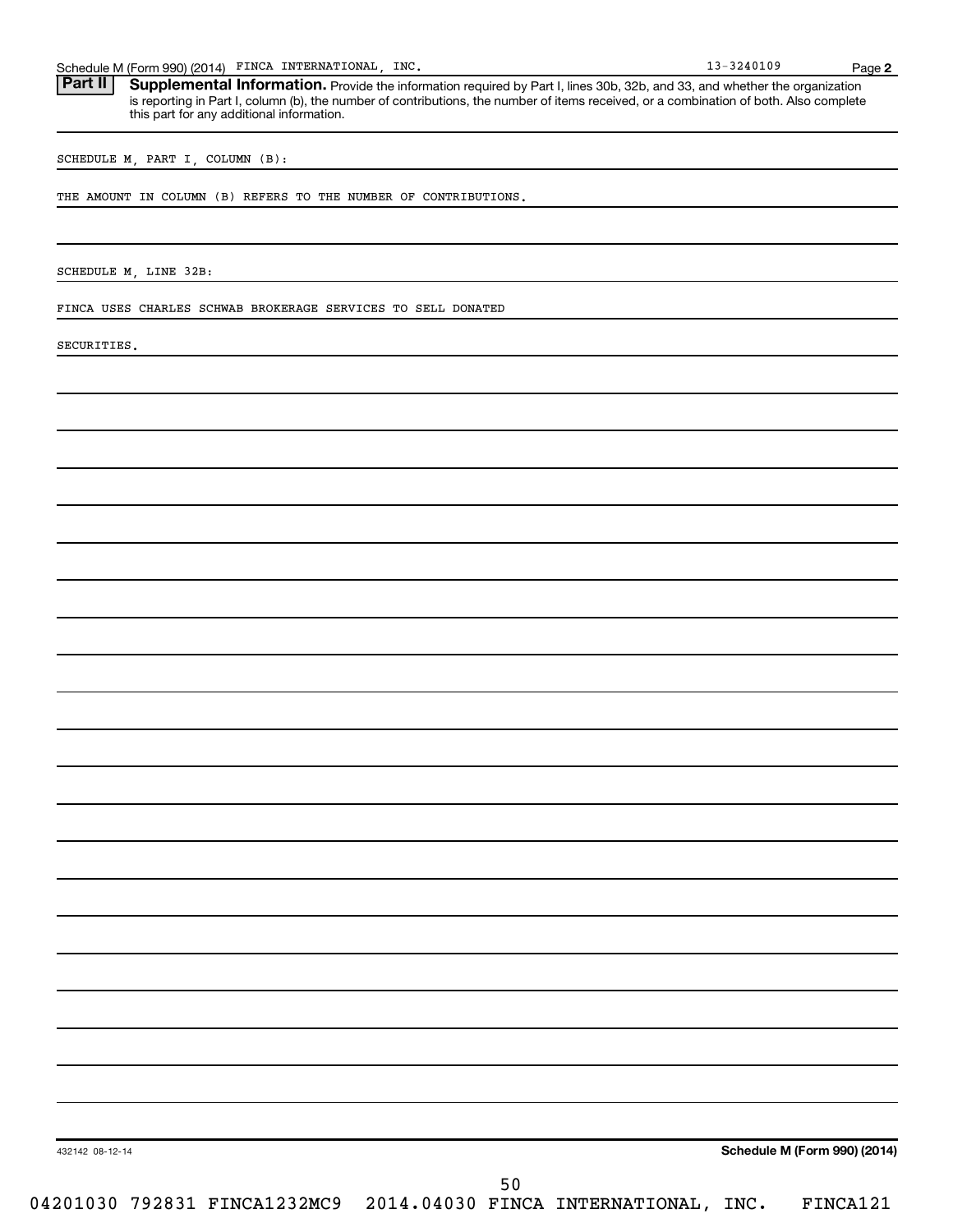| <b>SCHEDULE O</b> |  |  |  |
|-------------------|--|--|--|
|                   |  |  |  |

#### Department of the Treasury Internal Revenue Service

| <b>SCHEDULE O</b>                                                                                                                                                                                                | OMB No. 1545-0047                                                     |  |                                       |
|------------------------------------------------------------------------------------------------------------------------------------------------------------------------------------------------------------------|-----------------------------------------------------------------------|--|---------------------------------------|
| Supplemental Information to Form 990 or 990-EZ<br>Complete to provide information for responses to specific questions on<br>(Form 990 or 990-EZ)<br>Form 990 or 990-EZ or to provide any additional information. |                                                                       |  | 2014                                  |
| Department of the Treasury<br><b>Internal Revenue Service</b>                                                                                                                                                    | <b>Open to Public</b><br>Inspection                                   |  |                                       |
| Name of the organization                                                                                                                                                                                         |                                                                       |  | <b>Employer identification number</b> |
|                                                                                                                                                                                                                  | $13 - 3240109$                                                        |  |                                       |
|                                                                                                                                                                                                                  |                                                                       |  |                                       |
| LINE 4A                                                                                                                                                                                                          |                                                                       |  |                                       |
|                                                                                                                                                                                                                  | OVER THE COURSE OF 2014, OVER 12,000 FINCA EMPLOYEES DISBURSED NEARLY |  |                                       |
|                                                                                                                                                                                                                  | \$1.6 BILLION IN LOANS AVERAGING \$938 TO ITS CLIENTS THE MAJORITY OF |  |                                       |

OMB No. 1545-0047

WHOM ARE WOMEN. MORE THAN 1 MILLION INDIVIDUALS VOLUNTARILY SAVE ON A

REGULAR BASIS, WITH TOTAL SAVINGS OF OVER \$130 MILLION, EQUATING TO AN

AVERAGE SAVINGS OF \$125 PER CLIENT. FINCA MICRO-INSURANCE POLICIES

PROTECTED MORE THAN HALF A MILLION FAMILIES AROUND THE WORLD IN 2014.

AS OF DECEMBER 31, 2014, FINCA'S COUNTRIES OF OPERATION AND NUMBER OF

BENEFICIARIES ARE:

AFRICA

DEMOCRATIC REPUBLIC OF CONGO: 223,589 BENEFICIARIES

\* MALAWI: 40,642 BENEFICIARIES

\* NIGERIA: 1,427 BENEFICIARIES

\* TANZANIA: 121,626 BENEFICIARIES

UGANDA: 147,896 BENEFICIARIES

ZAMBIA: 131,162 BENEFICIARIES

LATIN AMERICA & CARIBBEAN

ECUADOR: 51,058 BENEFICIARIES

EL SALVADOR: 9,897 BENEFICIARIES

\* GUATEMALA: 29,114 BENEFICIARIES

\* HAITI: 21,617 BENEFICIARIES

\* HONDURAS: 26,083 BENEFICIARIES

\* MEXICO: 143,574 BENEFICIARIES

\* NICARAGUA: 45,261 BENEFICIARIES

432211 08-27-14 LHA For Paperwork Reduction Act Notice, see the Instructions for Form 990 or 990-EZ. Schedule O (Form 990 or 990-EZ) (2014)

51

04201030 792831 FINCA1232MC9 2014.04030 FINCA INTERNATIONAL, INC. FINCA121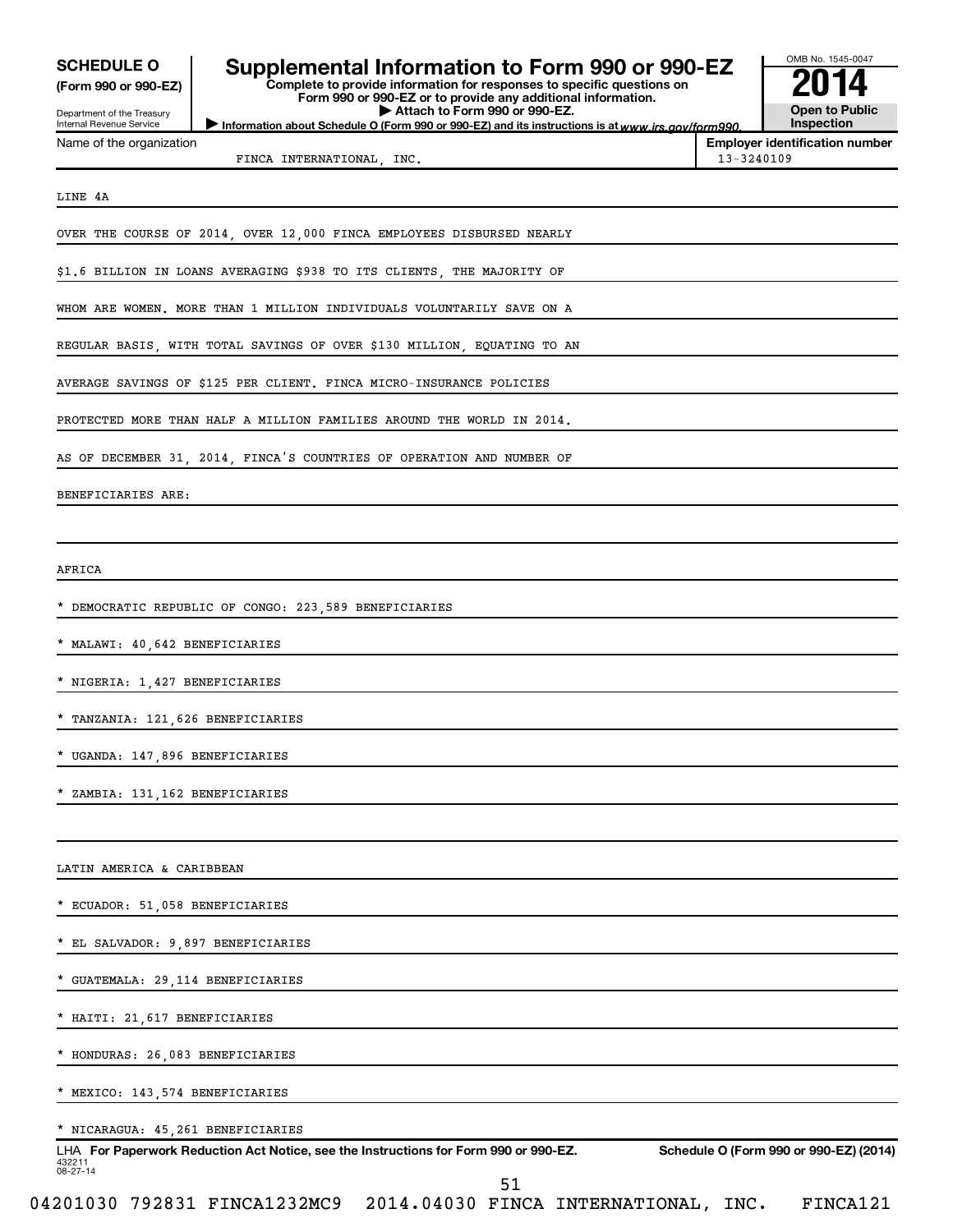| Schedule O (Form 990 or 990-EZ) (2014)                                           | Page 2                                              |
|----------------------------------------------------------------------------------|-----------------------------------------------------|
| Name of the organization<br>FINCA INTERNATIONAL, INC.                            | <b>Employer identification number</b><br>13-3240109 |
|                                                                                  |                                                     |
| GREATER MIDDLE EAST                                                              |                                                     |
| AFGHANISTAN: 29,047 BENEFICIARIES                                                |                                                     |
| JORDAN: 24, 497 BENEFICIARIES                                                    |                                                     |
| PAKISTAN: 267, 913 BENEFICIARIES                                                 |                                                     |
| <b>EURASIA</b>                                                                   |                                                     |
| ARMENIA: 54,051 BENEFICIARIES                                                    |                                                     |
| AZERBAIJAN: 156,879 BENEFICIARIES                                                |                                                     |
| GEORGIA: 82,701 BENEFICIARIES                                                    |                                                     |
| KOSOVO: 11,380 BENEFICIARIES                                                     |                                                     |
| KYRGYZSTAN: 126,537 BENEFICIARIES                                                |                                                     |
| RUSSIA: 12,561 BENEFICIARIES                                                     |                                                     |
| TAJIKISTAN: 36,731 BENEFICIARIES                                                 |                                                     |
|                                                                                  |                                                     |
| FINCA HAS EMBARKED ON A COMPREHENSIVE INITIATIVE TO MONITOR AND MANAGE           |                                                     |
| SOCIAL PERFORMANCE THAT INCLUDES IDENTIFYING AND TRACKING SOCIAL                 |                                                     |
| PERFORMANCE INDICATORS ON AN ONGOING BASIS TO ENSURE THAT FINCA REMAINS          |                                                     |
| FOCUSED ON CLIENT WELFARE AND PROTECTION, INCREASES TRANSPARENCY WITH            |                                                     |
| PARTNERS, AND DEVELOPS NEW PRODUCTS THAT ARE TAILORED TO ENHANCE CLIENT          |                                                     |
| WELL-BEING. THE EXISTENCE OF A BOARD LEVEL SOCIAL PERFORMANCE AUDIT              |                                                     |
| COMMITTEE SIGNIFIES THE ORGANIZATION'S UNWAVERING COMMITMENT TO IMPROVE          |                                                     |
| THE LIVELIHOODS OF CLIENTS THROUGH THE PROVISION OF PRODUCTS AND                 |                                                     |
| SERVICES THAT CLIENTS SAY THEY NEED.                                             |                                                     |
| BUILDING ON THE PIONEERING CLIENT ASSESSMENT TOOL THAT FINCA                     |                                                     |
| INTERNATIONAL USES TO MEASURE THE IMPACT OF OUR PRODUCTS AND SERVICES            |                                                     |
| ON THE LIVES OF OUR CLIENTS AND THEIR FAMILIES, THE SOCIAL PERFORMANCE<br>432212 |                                                     |
| $08 - 27 - 14$<br>52                                                             | Schedule O (Form 990 or 990-EZ) (2014)              |
| 04201030 792831 FINCA1232MC9 2014.04030 FINCA INTERNATIONAL, INC.                | FINCA121                                            |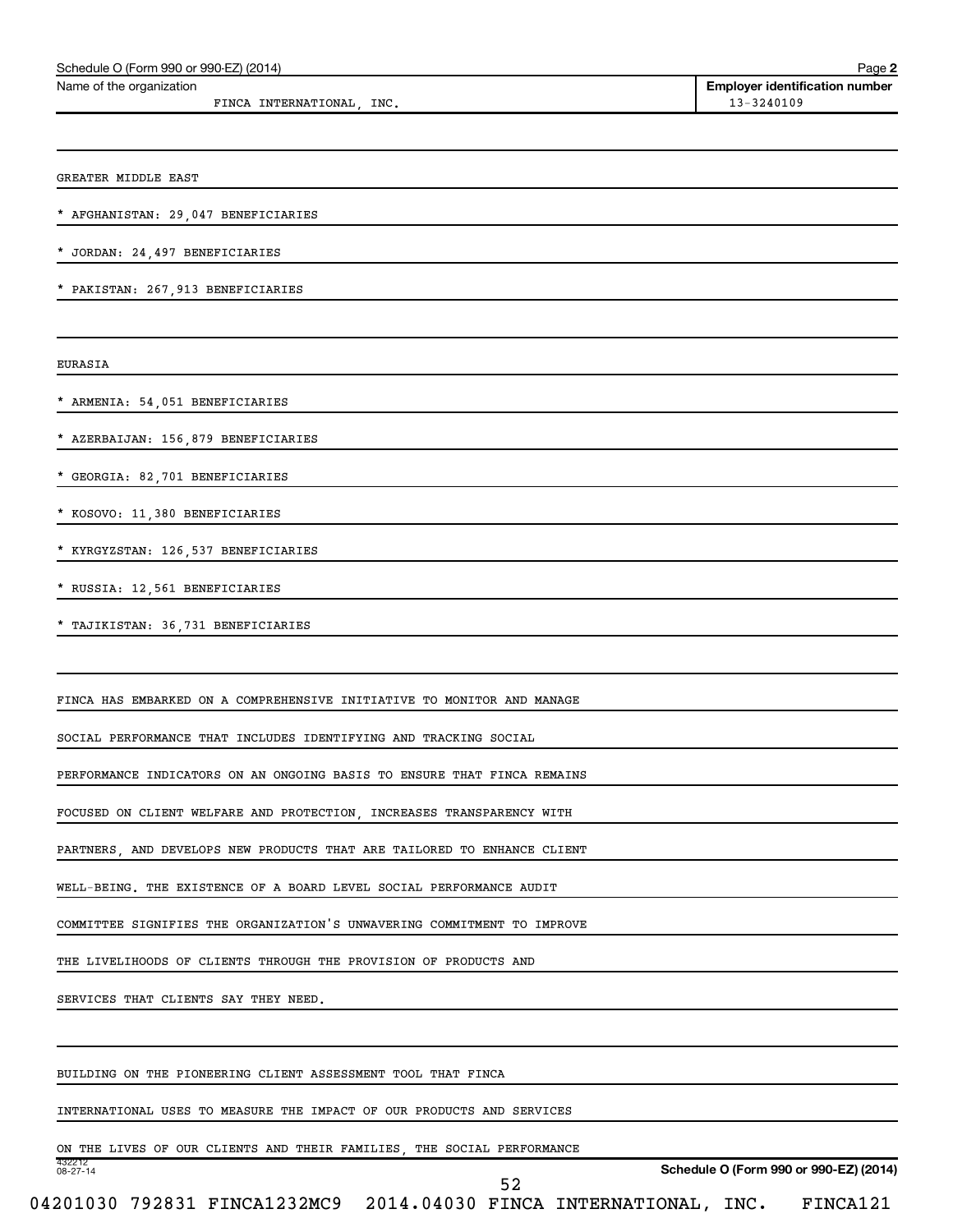| Schedule O (Form 990 or 990-EZ) (2014)<br>Name of the organization         | Page 2<br><b>Employer identification number</b> |
|----------------------------------------------------------------------------|-------------------------------------------------|
| FINCA INTERNATIONAL, INC.                                                  | 13-3240109                                      |
| AUDIT COMMITTEE HAS CREATED A SPECIFIC, COMPREHENSIVE AND MEASURABLE       |                                                 |
| DEFINITION OF FINCA INTERNATIONAL'S SOCIAL PERFORMANCE. TO BE              |                                                 |
| SUCCESSFUL IN ITS COMMITMENT TO SOCIAL PERFORMANCE, FINCA INTERNATIONAL    |                                                 |
| NEEDS TO SHOW THAT IT HAS:                                                 |                                                 |
|                                                                            |                                                 |
| *EXPANDED ACCESS TO FINANCIAL SERVICES, PRIMARILY AMONG UNDERSERVED,       |                                                 |
| LOW-INCOME PEOPLE AND COMMUNITIES;                                         |                                                 |
| *INCREASED EMPLOYMENT AND INCOMES;                                         |                                                 |
| *IMPROVED LIVING STANDARDS; AND,                                           |                                                 |
| *EMPOWERED OUR CLIENTS AND HELPED THEM ACHIEVE THEIR PERSONAL              |                                                 |
| ASPIRATIONS.                                                               |                                                 |
|                                                                            |                                                 |
|                                                                            |                                                 |
| FORM 990, PART V, LINE 3B:                                                 |                                                 |
| THE FORM 990-T WILL BE FILED FOR THE 2014 TAX YEAR. HOWEVER, IT WILL BE    |                                                 |
| FILED AFTER THE FORM 990 HAS BEEN FILED AND PRIOR TO THE REQUIRED FILING   |                                                 |
| DATE FOR THE FORM 990-T WITH EXTENSIONS.                                   |                                                 |
|                                                                            |                                                 |
| FORM 990, PART V, LINE 4B, LIST OF FOREIGN COUNTRIES:                      |                                                 |
| AFGHANISTAN, ARMENIA, AZERBAIJAN, CAYMAN ISLANDS,                          |                                                 |
| CONGO, DEM REP, EL SALVADOR, GEORGIA, GERMANY,                             |                                                 |
| GUATEMALA, HAITI, HONDURAS, JORDAN,                                        |                                                 |
| KOSOVO, KYRGYZSTAN, MALAWI, MEXICO,                                        |                                                 |
| NETHERLANDS, NICARAGUA, PAKISTAN, RUSSIA,                                  |                                                 |
| TAJIKISTAN, TANZANIA, UGANDA, ZAMBIA,                                      |                                                 |
| ECUADOR, NIGERIA                                                           |                                                 |
|                                                                            |                                                 |
| FORM 990, PART VI, SECTION A, LINE 2:<br>432212<br>$08 - 27 - 14$          | Schedule O (Form 990 or 990-EZ) (2014)          |
| 53<br>04201030 792831 FINCA1232MC9<br>2014.04030 FINCA INTERNATIONAL, INC. | FINCA121                                        |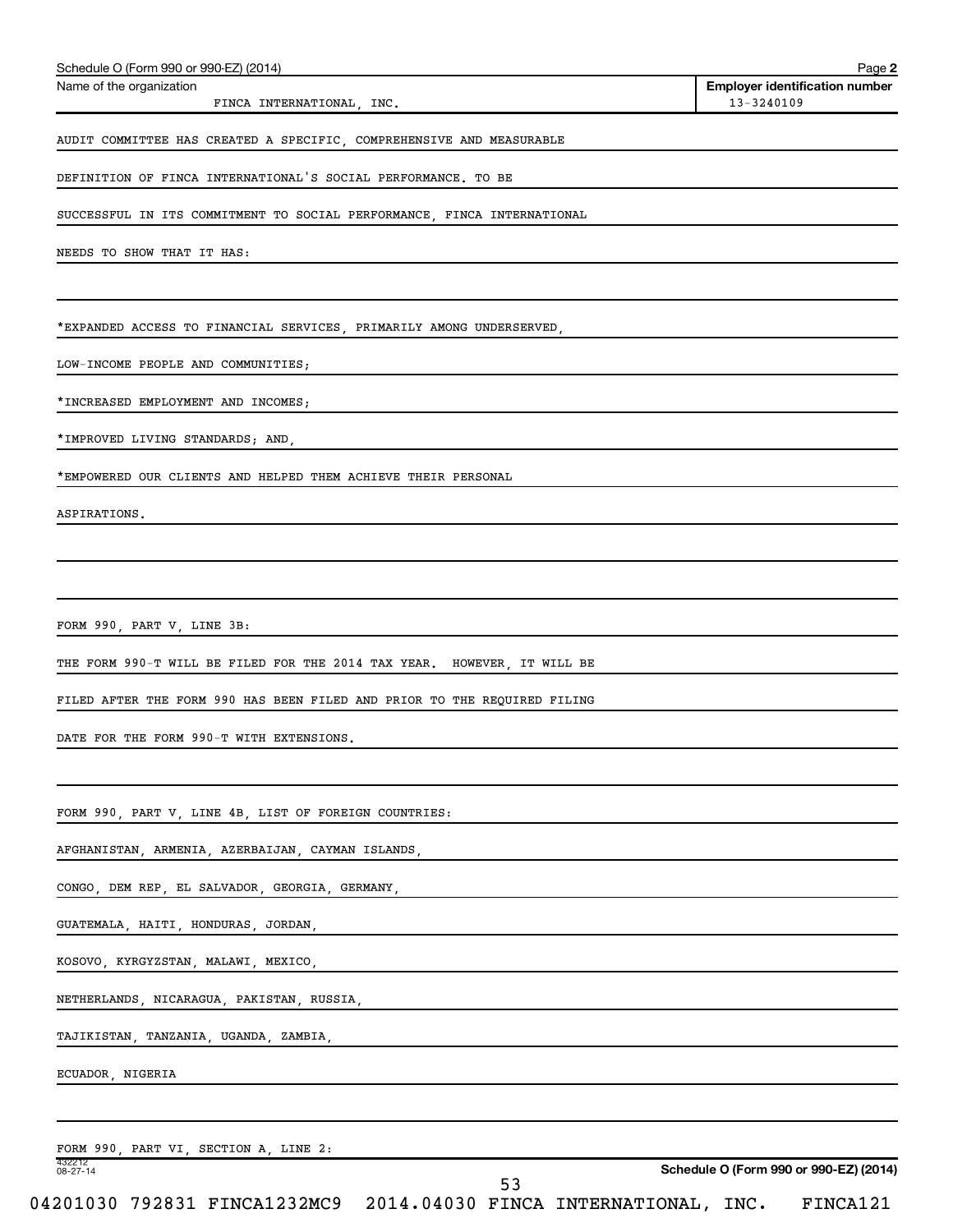| Schedule O (Form 990 or 990-EZ) (2014)                                      | Page 2                                              |
|-----------------------------------------------------------------------------|-----------------------------------------------------|
| Name of the organization<br>FINCA INTERNATIONAL, INC.                       | <b>Employer identification number</b><br>13-3240109 |
| THE CHAIRMAN OF THE BOARD, ROBERT W. HATCH, IS THE BROTHER OF THE FOUNDER,  |                                                     |
| JOHN HATCH, WHO IS ALSO A DIRECTOR AND A RETIRED EMPLOYEE. ROBERT HATCH,    |                                                     |
| GIVEN SIGNFICANT MANAGEMENT EXPERIENCE, ASSISTED IN FOUNDING THE            |                                                     |
| ORGANIZATION AND IN PROVIDING LEADERSHIP AS BOARD CHARIMAN THROUGHOUT       |                                                     |
| FINCA'S HISTORY. JOHN HATCH, RICHARD WILLIAMSON, HAROLD JASTRAM, AND RUPERT |                                                     |
| SCOFIELD ARE ALL MEMBERS OF THE BOARD OF DIRECTORS AND MINOR SHAREHOLDERS   |                                                     |
| FOR CEREAL INGREDIENTS, INC. WHICH IS OWNED BY ROBERT HATCH, THE CHAIRMAN   |                                                     |
| OF FINCA INTERNATIONAL'S BOARD OF DIRECTORS. RICHARD WILLIAMSON HAS A       |                                                     |
| FINANCIAL TRANSACTION WITH CEREAL INGREDIENTS, INC. RICHARD WILLIAMSON AND  |                                                     |
| ROBERT HATCH ARE ALSO BOTH DIRECTORS OF THE HEALTHY BACK STORE. SHAWN       |                                                     |
| HASSEL IS A DIRECTOR AND HAS A MINOR SHAREHOLDING IN THE HEALTHY BACK       |                                                     |
| STORE.                                                                      |                                                     |
|                                                                             |                                                     |
| FORM 990, PART VI, SECTION A, LINE 6:                                       |                                                     |
| UNDER FINCA INTERNATIONAL'S CONSTITUENT DOCUMENTS MEMBERS ARE THE           |                                                     |
| FUNCTIONAL EQUIVALENT OF SHAREHOLDERS BUT HOLD NO ECONOMIC INTEREST. THEY   |                                                     |
| FUNCTION AS STEWARDS OF THE CHARITABLE MISSION AND SERVE AS THE ULTIMATE    |                                                     |
| GOVERNANCE AUTHORITY FOR THE ORGANIZATION. FINCA HAS 4 (FOUR) MEMBERS, EACH |                                                     |
| OF WHOM HAVE EQUAL VOTING RIGHTS AND DEVOTE CONSIDERABLE TIME AND ATTENTION |                                                     |
| TO ITS ACTIVITIES. MEMBERSHIPS IN FINCA ARE NOT SOLD AS FUNDRAISING         |                                                     |
| MECHANISMS.                                                                 |                                                     |
|                                                                             |                                                     |
| FORM 990, PART VI, SECTION A, LINE 7A:                                      |                                                     |
| THE MEMBERS, AS DESCRIBED ON LINE 6, ELECT THE GOVERNING BODY OF FINCA,     |                                                     |
| WHICH IS FINCA INTERNATIONAL'S BOARD OF DIRECTORS.                          |                                                     |
|                                                                             |                                                     |
| FORM 990, PART VI, SECTION A, LINE 7B:                                      |                                                     |
| CERTAIN KEY DECISIONS OF THE GOVERNING BODY, FINCA INTERNATIONAL'S BOARD OF |                                                     |
| 432212<br>08-27-14                                                          | Schedule O (Form 990 or 990-EZ) (2014)              |

04201030 792831 FINCA1232MC9 2014.04030 FINCA INTERNATIONAL, INC. FINCA121 54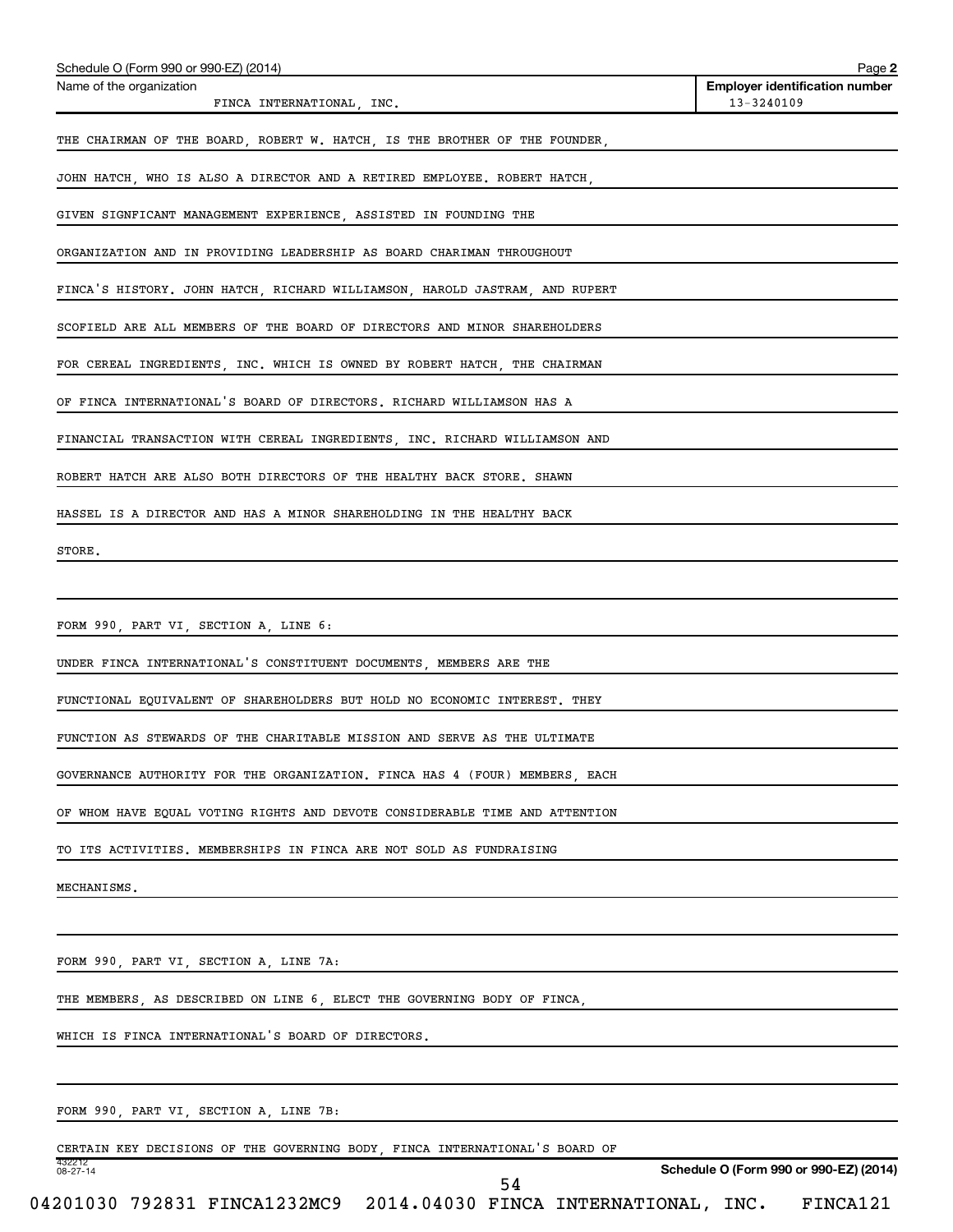| FINCA INTERNATIONAL, INC.                                                        | 13-3240109                             |
|----------------------------------------------------------------------------------|----------------------------------------|
| DIRECTORS, ARE SUBJECT TO THE APPROVAL BY THE MEMBERS OF THE ORGANIZATION.       |                                        |
| FORM 990, PART VI, SECTION B, LINE 11:                                           |                                        |
| THE FORM 990 IS PRESENTED TO THE 990 REVIEW TEAM WHICH COMPRISES THE AUDIT       |                                        |
| COMMITTEE, THE HEADQUARTERS CONTROLLER, AND REPRESENTATIVES FROM HUMAN           |                                        |
| RESOURCES AND LEGAL. THE TEAM REVIEWS THE DOCUMENT AND A MEETING IS              |                                        |
| SCHEDULED TO DISCUSS PENDING QUESTIONS WITH THE DIRECTOR OF TAX. THIS            |                                        |
| PROCESS INCLUDES REVIEWING AND GIVING FINAL APPROVAL OF ALL SECTIONS,            |                                        |
| SCHEDULES, CHECKLISTS, AND ALL DISCLOSURES ON THE RETURN.                        |                                        |
| FORM 990, PART VI, SECTION B, LINE 12C:                                          |                                        |
| OFFICERS, DIRECTORS, AND KEY EMPLOYEES ARE REQUIRED TO DISCLOSE ANY              |                                        |
| CONFLICTS OF INTEREST ON AN ONGOING BASIS. CONFLICTS OF INTERESTS ARE            |                                        |
| PROHIBITED BY THE FINCA CODE OF CONDUCT AND PERSONNEL MANUAL, SUBJECT TO         |                                        |
| ANY EXCEPTIONS BASED ON A STANDARD OF FAIRNESS AND BEST INTERESTS OF THE         |                                        |
| COMPANY BY AN INDEPENDENT AUDIT COMMITTEE. CONFLICTS, INCLUDING RELATED          |                                        |
| PARTY TRANSACTIONS, ARE STRONGLY DISCOURAGED AND APPROVED, IF AT ALL, ON AN      |                                        |
| EXCEPTIONAL BASIS. THE PROCESS IS MONITORED THROUGH ACKNOWLEDGMENT OF THE        |                                        |
| POLICY PROHIBITING AND REQUIRING REPORTING OF ANY CONFLICTS, ALONG WITH          |                                        |
| INTERNAL AUDITS AND OTHER CONTROLS (INCLUDING THE CONTRACT REVIEW PROCESS).      |                                        |
| THE FINCA CODE OF CONDUCT, APPLICABLE TO ALL FINCA PERSONS GLOBALLY,             |                                        |
| PROVIDES A CONFIDENTIAL REPORTING MECHANISM ("HOTLINE") FOR REPORTING            |                                        |
| VIOLATIONS OF THE CODE, INCLUDING CONFLICTS OF INTERESTS.                        |                                        |
| FORM 990, PART VI, LINE 13 : THE FINCA GLOBAL CODE OF CONDUCT CONTAINS A         |                                        |
| FORMAL CONFIDENTIAL REPORTING MECHANISM, OR "WHISTLEBLOWER" PROCESS, FOR         |                                        |
| REPORTING SUSPECTED VIOLATIONS OF THE CODE OR OF LAW. THE CODE OF CONDUCT        |                                        |
| PROVIDES A SET OF STANDARDS FOR ETHICAL BUSINESS CONDUCT FOR ALL FINCA<br>432212 |                                        |
| $08 - 27 - 14$<br>55                                                             | Schedule O (Form 990 or 990-EZ) (2014) |

Schedule O (Form 990 or 990-EZ) (2014)

Name of the organization

**Employer identification number**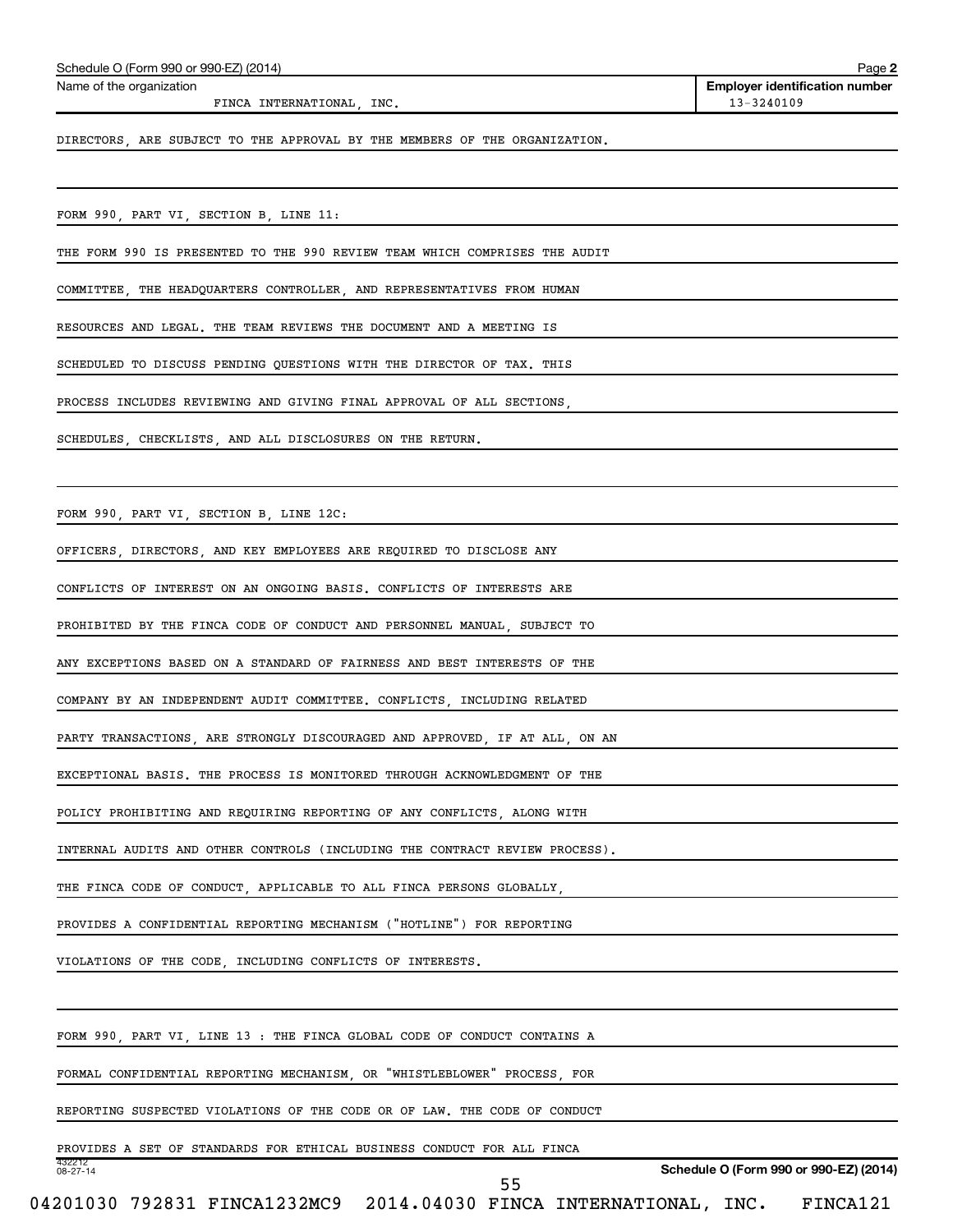| Schedule O (Form 990 or 990-EZ) (2014)                                                             | Page 2                                              |
|----------------------------------------------------------------------------------------------------|-----------------------------------------------------|
| Name of the organization<br>FINCA INTERNATIONAL, INC.                                              | <b>Employer identification number</b><br>13-3240109 |
| PERSONS WORLDWIDE. EMPLOYEES HAVE BEEN TRAINED ON THE CODE AND ON THE                              |                                                     |
| REPORTING MECHANISM, INCLUDING REINFORCEMENT BY THE CHIEF EXECUTIVE OFFICER                        |                                                     |
| THAT THE CODE REPRESENTS FINCA STANDARDS. REPORTS MAY BE MADE TO LOCAL                             |                                                     |
| MANAGEMENT OR DIRECTLY THROUGH A CONFIDENTIAL REPORTING LINE TO THE GLOBAL                         |                                                     |
| VICE PRESIDENT AND GENERAL COUNSEL OR THE GLOBAL VICE PRESIDENT - HUMAN                            |                                                     |
| RESOURCES.                                                                                         |                                                     |
|                                                                                                    |                                                     |
| FORM 990, PART VI, SECTION B, LINE 15:                                                             |                                                     |
| THE PROCESS FOR DETERMINING THE CEO'S COMPENSATION IS PERFORMED BY THE                             |                                                     |
| HUMAN RESOURCES DEPARTMENT AND REVIEWED AND APPROVED BY THE THE BOARD OF                           |                                                     |
| DIRECTORS' COMPENSATION COMMITTEE. THE PROCESS INCLUDES A REVIEW OF OTHER                          |                                                     |
| FORM 990S AND COMPENSATION SURVEYS, AND THERE IS CONTEMPORANEOUS                                   |                                                     |
| SUBSTANTIATION OF THE DELIBERATION AND DECISION. THE REVIEW IS PERFORMED                           |                                                     |
| ANNUALLY.                                                                                          |                                                     |
|                                                                                                    |                                                     |
| FORM 990, PART VI, LINE 15B : THE PROCESS FOR DETERMINING ALL OFFICERS'                            |                                                     |
| COMPENSATION IS PERFORMED BY THE HUMAN RESOURCES DEPARTMENT AND REVIEWED                           |                                                     |
| AND APPROVED BY THE THE BOARD OF DIRECTORS' COMPENSATION COMMITTEE.<br>THE                         |                                                     |
| PROCESS INCLUDES A REVIEW OF OTHER FORM 990S AND COMPENSATION SURVEYS, AND                         |                                                     |
| THERE IS CONTEMPORANEOUS SUBSTANTIATION OF THE DELIBERATION AND DECISION.                          |                                                     |
| THE REVIEW IS PERFORMED ANNUALLY.                                                                  |                                                     |
|                                                                                                    |                                                     |
| FORM 990, PART VI, LINE 17, LIST OF STATES RECEIVING COPY OF FORM 990:                             |                                                     |
| AK, AL, AR, CA, CT, FL, GA, HI, IL, KS, KY, LA, MA, MD, MI, MS, MN, NJ, NH, NM, NV, NY, OK, OR, PA |                                                     |
| RI, SC, TN, UT, VA, VT, WA, WI, WV, WY                                                             |                                                     |
|                                                                                                    |                                                     |
| FORM 990, PART VI, SECTION C, LINE 19:                                                             |                                                     |
| THE ORGANIZATION MAKES ITS GOVERNING DOCUMENTS, CONFLICTS OF INTEREST<br>432212                    |                                                     |
| 08-27-14                                                                                           | Schedule O (Form 990 or 990-EZ) (2014)              |

04201030 792831 FINCA1232MC9 2014.04030 FINCA INTERNATIONAL, INC. FINCA121 56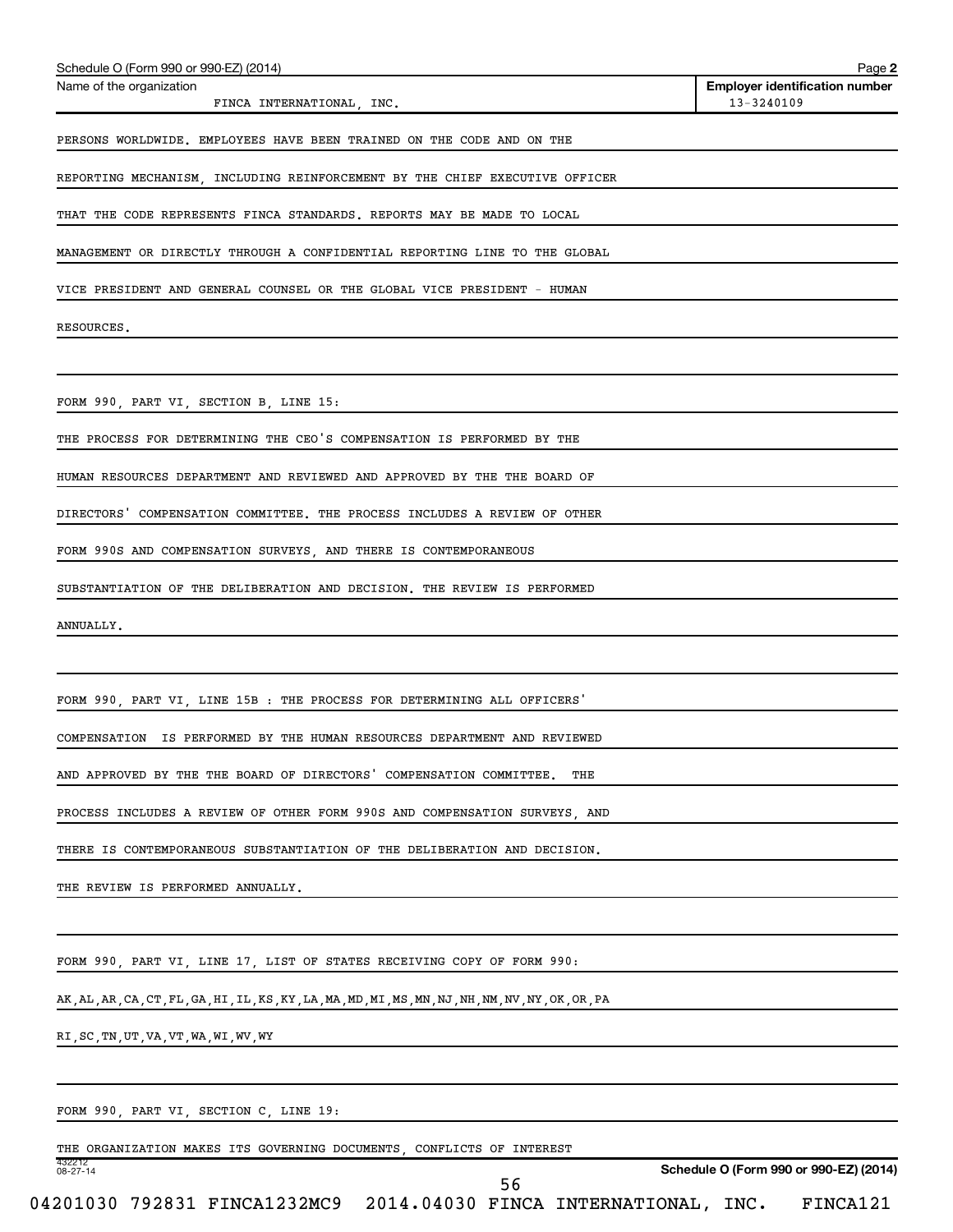| FINCA INTERNATIONAL, INC.                                               | 13-3240109                             |
|-------------------------------------------------------------------------|----------------------------------------|
| POLICY, AND FINANCIAL STATEMENTS AVAILABLE TO THE GENERAL PUBLIC UPON   |                                        |
| REQUEST AND ON ITS OWN WEBSITE.                                         |                                        |
|                                                                         |                                        |
| PART VII                                                                |                                        |
| THE COMPENSATION LISTED ON RUPERT SCOFIELD'S 2014 FORM W-2 WAS          |                                        |
| INCREASED BY \$480,092 TO REFLECT THE VALUE OF THE RETIREMENT PLAN      |                                        |
| BENEFITS THAT ARE EXPECTED TO BE PAID OUT IN FUTURE YEARS. THIS INCOME  |                                        |
| INCLUSION ON THE FORM W-2 WAS REQUIRED UNDER U.S. TAX LAW BECAUSE OF    |                                        |
| MR. SCOFIELD'S VESTING IN THE RETIREMENT PLAN DURING 2014. NO CASH      |                                        |
| PAYMENT RELATED TO THIS INCREASE WAS ACTUALLY MADE TO MR. SCOFIELD IN   |                                        |
| 2014. THIS VESTING IS A ONE-TIME EVENT. ADDITIONALLY, \$140,518 OF THIS |                                        |
| AMOUNT WAS PREVIOUSLY REPORTED AS DEFERRED COMPENSATION TO MR. SCOFIELD |                                        |
| ON PRIOR YEAR FORM 990S, EVEN THOUGH THIS AMOUNT WAS NOT INCLUDED IN    |                                        |
| MR. SCOFIELD'S FORM W-2 UNTIL 2014. MR. SCOFIELD'S 2014 FORM W-2 ALSO   |                                        |
| INCLUDED A TAX GROSS-UP AMOUNT OF \$493,615 TO COVER THE ADDITIONAL     |                                        |
| TAXES DUE TO THIS ONE-TIME VESTING IN THE RETIREMENT PLAN.              |                                        |
|                                                                         |                                        |
| SOLEDAD GOMPF'S OTHER COMPENSATION LISTED ON PART VII INCLUDES AN       |                                        |
| ACCRUAL OF DEFERRED COMPENSATION IN RELATION TO THE SECTION 457(F)      |                                        |
| RETIREMENT PLAN IN THE AMOUNT OF \$442,322. THIS AMOUNT IS HIGHER THAN  |                                        |
| NORMAL DUE TO A MATERIAL REVALUATION OF THE RETIREMENT PLAN OBLIGATIONS |                                        |
| IN 2014.                                                                |                                        |
|                                                                         |                                        |
|                                                                         |                                        |
| FORM 990, PART XI, LINE 9, CHANGES IN NET ASSETS:                       |                                        |
| UNAMORTIZED PENSION PRIOR SERVICE COSTS<br>$-1, 216, 239.$              |                                        |
| PARTNERSHIP K-1 INCOME<br>2,649,085.                                    |                                        |
| $-240,545.$<br>OTHER<br>432212                                          |                                        |
| 08-27-14<br>57                                                          | Schedule O (Form 990 or 990-EZ) (2014) |

Schedule O (Form 990 or 990-EZ) (2014)

Name of the organization

**2**

**Employer identification number**<br>13-3240109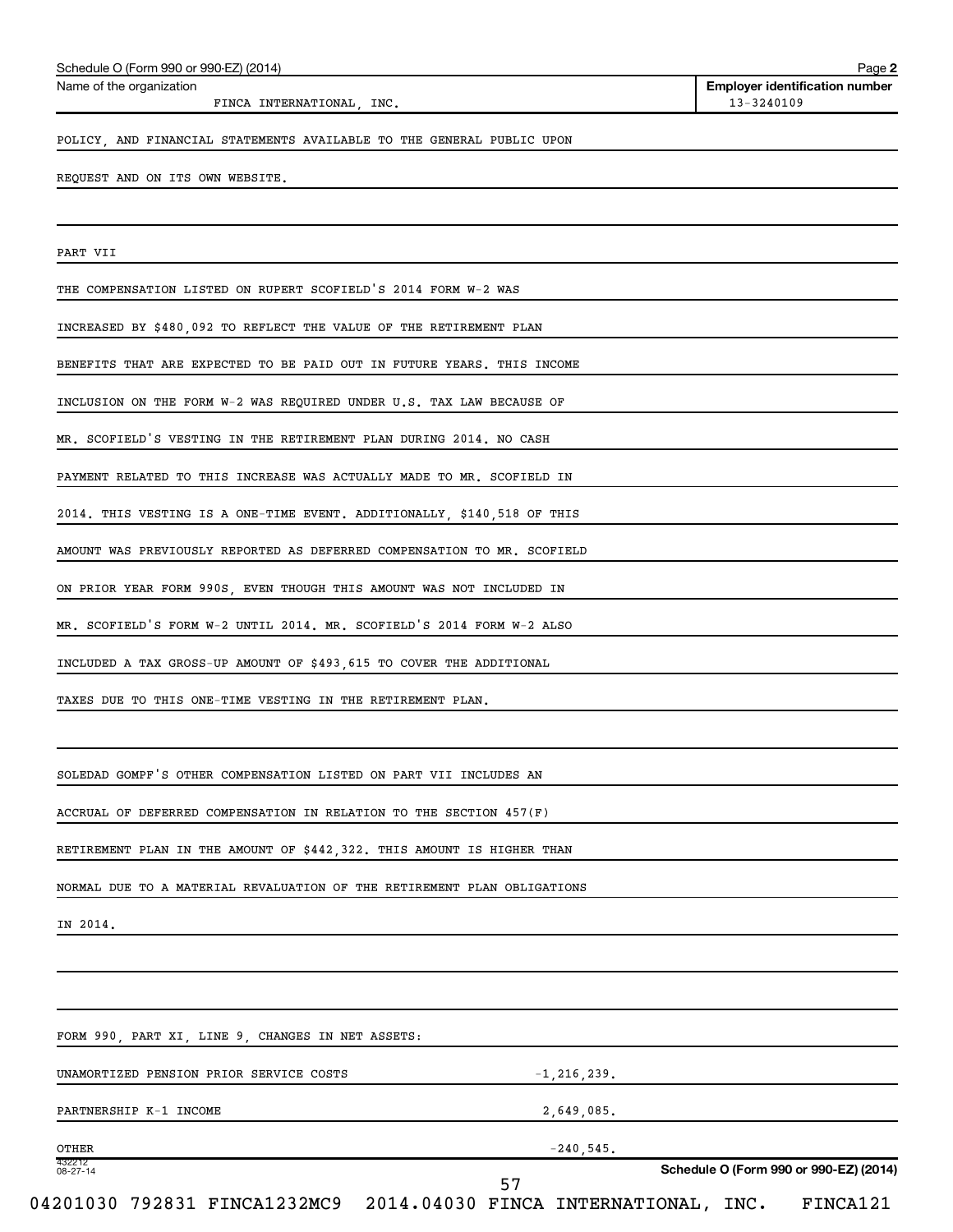| Schedule O (Form 990 or 990-EZ) (2014)<br>Name of the organization |            | Page 2<br><b>Employer identification number</b> |
|--------------------------------------------------------------------|------------|-------------------------------------------------|
| FINCA INTERNATIONAL, INC.                                          |            | 13-3240109                                      |
| TOTAL TO FORM 990, PART XI, LINE 9                                 | 1,192,301. |                                                 |
|                                                                    |            |                                                 |
| FORM 990, PART XII, LINE 2:                                        |            |                                                 |
| FINCA INTERNATIONAL'S FINANCIAL STATEMENTS WERE AUDITED ON A       |            |                                                 |
| CONSOLIDATED BASIS.                                                |            |                                                 |
|                                                                    |            |                                                 |
|                                                                    |            |                                                 |
|                                                                    |            |                                                 |
|                                                                    |            |                                                 |
|                                                                    |            |                                                 |
|                                                                    |            |                                                 |
|                                                                    |            |                                                 |
|                                                                    |            |                                                 |
|                                                                    |            |                                                 |
|                                                                    |            |                                                 |
|                                                                    |            |                                                 |
|                                                                    |            |                                                 |
|                                                                    |            |                                                 |
|                                                                    |            |                                                 |
|                                                                    |            |                                                 |
|                                                                    |            |                                                 |
|                                                                    |            |                                                 |
|                                                                    |            |                                                 |
|                                                                    |            |                                                 |
|                                                                    |            |                                                 |
|                                                                    |            |                                                 |
|                                                                    |            |                                                 |
|                                                                    |            |                                                 |
|                                                                    |            |                                                 |
| 432212<br>08-27-14                                                 |            | Schedule O (Form 990 or 990-EZ) (2014)          |
| 04201030 792831 FINCA1232MC9 2014.04030 FINCA INTERNATIONAL, INC.  | 58         | FINCA121                                        |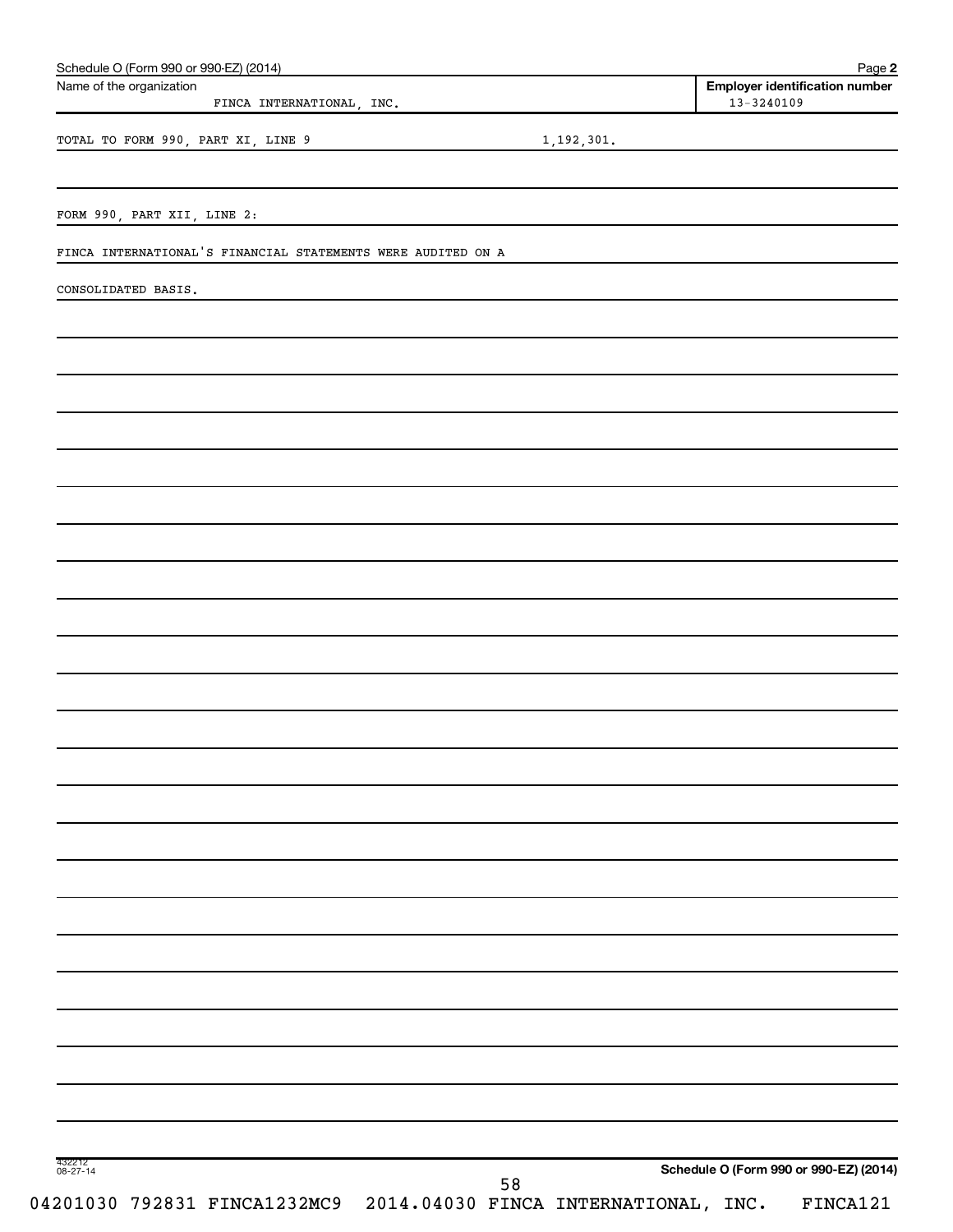| <b>SCHEDULE R</b> |
|-------------------|
|                   |

# **Related Organizations and Unrelated Partnerships**

**(Form 990) Complete if the organization answered "Yes" on Form 990, Part IV, line 33, 34, 35b, 36, or 37.** |

▶ Attach to Form 990. **Open to Public** 

OMB No. 1545-0047

**2014**<br>Open to Public

Department of the Treasury Internal Revenue Service

Information about Schedule R (Form 990) and its instructions is at www.irs.gov/form990.

Name of the organization

FINCA INTERNATIONAL, INC. 13-3240109

**Employer identification number**

Part I ldentification of Disregarded Entities Complete if the organization answered "Yes" on Form 990, Part IV, line 33.

| (a)                                    | (b)<br>(c)            |                                          | (d)     | (e)                | (f)                  |
|----------------------------------------|-----------------------|------------------------------------------|---------|--------------------|----------------------|
| Name, address, and EIN (if applicable) | Primary activity      | Legal domicile (state or<br>Total income |         | End-of-year assets | Direct controlling   |
| of disregarded entity                  |                       | foreign country)                         |         |                    | entity               |
|                                        |                       |                                          |         |                    |                      |
| FINCA CAPITAL FUND LLC - 26-0648736    |                       |                                          |         |                    |                      |
| 1201 15TH ST NW, 8TH FLOOR             |                       |                                          |         |                    | FINCA INTERNATIONAL, |
| WASHINGTON, DC 20005                   | <b>DORMANT</b>        | DELAWARE                                 | 0.      |                    | $0.\mathsf{INC}$ .   |
| FINCA LICENSING & SUPPORT LLC          |                       |                                          |         |                    |                      |
| 1201 15TH ST NW, 8TH FLOOR             |                       |                                          |         |                    | FINCA INTERNATIONAL, |
| WASHINGTON, DC 20005                   | <b>DORMANT</b>        | DELAWARE                                 | 0.      |                    | $0.\mathsf{INC}$ .   |
| FINCA PLUS, LLC - 46-4312538           |                       |                                          |         |                    |                      |
| 1201 15TH ST NW, 8TH FLOOR             |                       |                                          |         |                    | FINCA INTERNATIONAL. |
| WASHINGTON, DC 20005                   | SOLAR ENERGY PRODUCTS | DELAWARE                                 | 12,711. | 126,485.INC.       |                      |
|                                        |                       |                                          |         |                    |                      |
|                                        |                       |                                          |         |                    |                      |
|                                        |                       |                                          |         |                    |                      |

**Part II** Identification of Related Tax-Exempt Organizations Complete if the organization answered "Yes" on Form 990, Part IV, line 34 because it had one or more related tax-exempt<br>Complete it is a seriest of the two wears organizations during the tax year.

| (a)<br>Name, address, and EIN<br>of related organization | (b)<br>Primary activity | (c)<br>Legal domicile (state or<br>foreign country) | (d)<br>Exempt Code<br>section | (e)<br>Public charity<br>status (if section | (f)<br>Direct controlling<br>entity |     | $(g)$<br>Section 512(b)(13)<br>controlled<br>entity? |
|----------------------------------------------------------|-------------------------|-----------------------------------------------------|-------------------------------|---------------------------------------------|-------------------------------------|-----|------------------------------------------------------|
|                                                          |                         |                                                     |                               | 501(c)(3))                                  |                                     | Yes | No                                                   |
| FINCA CHARITY FOUNDATION                                 |                         |                                                     |                               |                                             | FINCA                               |     |                                                      |
| AGATANGEGHOS STREET, 2A                                  |                         |                                                     |                               |                                             | INTERNATIONAL,                      |     |                                                      |
| YEREVAN, ARMENIA 0023, ARMENIA                           | DORMANT                 | ARMENIA                                             |                               |                                             | INC.                                | X   |                                                      |
| FINCA HONDURAS                                           |                         |                                                     |                               |                                             | FINCA                               |     |                                                      |
| COL. TEPEYAC, AVE LAS MINITAS                            |                         |                                                     |                               |                                             | INTERNATIONAL,                      |     |                                                      |
| TEGUCIGALPA, HONDURAS, HONDURAS                          | DORMANT                 | <b>HONDURAS</b>                                     |                               |                                             | INC.                                | X   |                                                      |
| FINCA HAITI                                              |                         |                                                     |                               |                                             | FINCA                               |     |                                                      |
| 26, RUE METELLUS, PETIONVILLE                            |                         |                                                     |                               |                                             | MICROFINANCE                        |     |                                                      |
| PORT-AU-PRINCE, HAITI, HAITI                             | MICROFINANCE OPERATIONS | HAITI                                               |                               |                                             | HOLDING COMPANY,                    | X   |                                                      |
| ASOCIACION DE FOMENTO INTEGRAL COMUNITARIA               |                         |                                                     |                               |                                             | FINCA                               |     |                                                      |
| DE, EL SALVADOR, PASEO GENERAL ESCALON Y                 |                         |                                                     |                               |                                             | MICROFINANCE                        |     |                                                      |
| CALLE CIRCUNVALACION, SAN SALVADOR, EL                   | MICROFINANCE OPERATIONS | EL SALVADOR                                         |                               |                                             | HOLDING COMPANY.                    | x   |                                                      |

**For Paperwork Reduction Act Notice, see the Instructions for Form 990. Schedule R (Form 990) 2014**

SEE PART VII FOR CONTINUATIONS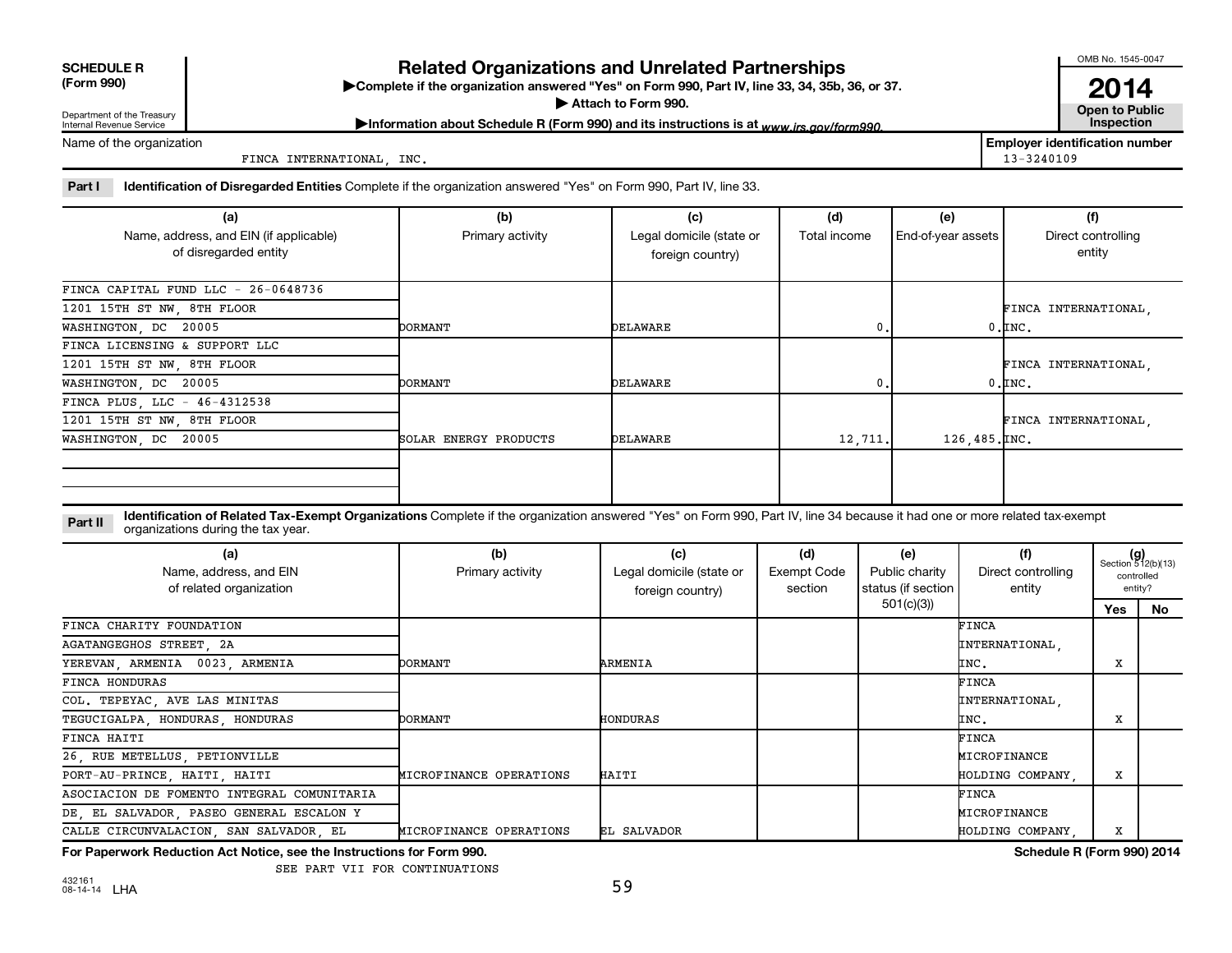**Part II Continuation of Identification of Related Tax-Exempt Organizations**

| (a)<br>Name, address, and EIN<br>of related organization | (b)<br>Primary activity | (c)<br>Legal domicile (state or<br>foreign country) | (d)<br>Exempt Code<br>section | (e)<br>Public charity<br>status (if section | (f)<br>Direct controlling<br>entity | $(g)$<br>Section 512(b)(13)<br>controlled<br>organization? |    |
|----------------------------------------------------------|-------------------------|-----------------------------------------------------|-------------------------------|---------------------------------------------|-------------------------------------|------------------------------------------------------------|----|
|                                                          |                         |                                                     |                               | 501(c)(3)                                   |                                     | <b>Yes</b>                                                 | No |
| FUNDACION INTEGRAL COMUNITARIA, AC                       |                         |                                                     |                               |                                             | FINCA                               |                                                            |    |
| CALLE DIAZ ORDAZ NO. 12, COL. CANTARRANAS                |                         |                                                     |                               |                                             | MICROFINANCE                        |                                                            |    |
| CUERNAVACA, MEXICO CP 62448, MEXICO                      | MICROFINANCE OPERATIONS | MEXICO                                              |                               |                                             | HOLDING COMPANY,                    | x                                                          |    |
| FUNDACION INTERNACIONAL PARA LA ASISTENCIA               |                         |                                                     |                               |                                             | FINCA                               |                                                            |    |
| COMUNITARIA, DE GUATEMALA, 3 AVE. 10-35,                 |                         |                                                     |                               |                                             | MICROFINANCE                        |                                                            |    |
| ZONA 09, GUATEMALA CITY, GUATEMALA,                      | MICROFINANCE OPERATIONS | <b>GUATEMALA</b>                                    |                               |                                             | HOLDING COMPANY,                    | x                                                          |    |
| FUNDACION INTERNACIONAL PARA LA ASISTENCIA               |                         |                                                     |                               |                                             | FINCA                               |                                                            |    |
| COMUNITARIA, DE NICARAGUA, DE LA ROTONDA DEL             |                         |                                                     |                               |                                             | MICROFINANCE                        |                                                            |    |
| GUEGUENSE, MANAGUA, NICARAGUA, NICARAGUA                 | MICROFINANCE OPERATIONS | NICARAGUA                                           |                               |                                             | HOLDING COMPANY,                    | x                                                          |    |
| FUNDACION INTERNACIONAL PARA LA ASISTENCIA               |                         |                                                     |                               |                                             | FINCA                               |                                                            |    |
| COMUNITARIA, DEL ECUADOR, AVDA. AMAZONAS                 |                         |                                                     |                               |                                             | INTERNATIONAL,                      |                                                            |    |
| N39-123 Y JOSE ARIZAGA, QUITO, ECUADOR,                  | MICROFINANCE OPERATIONS | <b>ECUADOR</b>                                      |                               |                                             | INC.                                | X                                                          |    |
|                                                          |                         |                                                     |                               |                                             |                                     |                                                            |    |
|                                                          |                         |                                                     |                               |                                             |                                     |                                                            |    |
|                                                          |                         |                                                     |                               |                                             |                                     |                                                            |    |
|                                                          |                         |                                                     |                               |                                             |                                     |                                                            |    |
|                                                          |                         |                                                     |                               |                                             |                                     |                                                            |    |
|                                                          |                         |                                                     |                               |                                             |                                     |                                                            |    |
|                                                          |                         |                                                     |                               |                                             |                                     |                                                            |    |
|                                                          |                         |                                                     |                               |                                             |                                     |                                                            |    |
|                                                          |                         |                                                     |                               |                                             |                                     |                                                            |    |
|                                                          |                         |                                                     |                               |                                             |                                     |                                                            |    |
|                                                          |                         |                                                     |                               |                                             |                                     |                                                            |    |
|                                                          |                         |                                                     |                               |                                             |                                     |                                                            |    |
|                                                          |                         |                                                     |                               |                                             |                                     |                                                            |    |
|                                                          |                         |                                                     |                               |                                             |                                     |                                                            |    |
|                                                          |                         |                                                     |                               |                                             |                                     |                                                            |    |
|                                                          |                         |                                                     |                               |                                             |                                     |                                                            |    |
|                                                          |                         |                                                     |                               |                                             |                                     |                                                            |    |
|                                                          |                         |                                                     |                               |                                             |                                     |                                                            |    |
|                                                          |                         |                                                     |                               |                                             |                                     |                                                            |    |
|                                                          |                         |                                                     |                               |                                             |                                     |                                                            |    |
|                                                          |                         |                                                     |                               |                                             |                                     |                                                            |    |
|                                                          |                         |                                                     |                               |                                             |                                     |                                                            |    |
|                                                          |                         |                                                     |                               |                                             |                                     |                                                            |    |
|                                                          |                         |                                                     |                               |                                             |                                     |                                                            |    |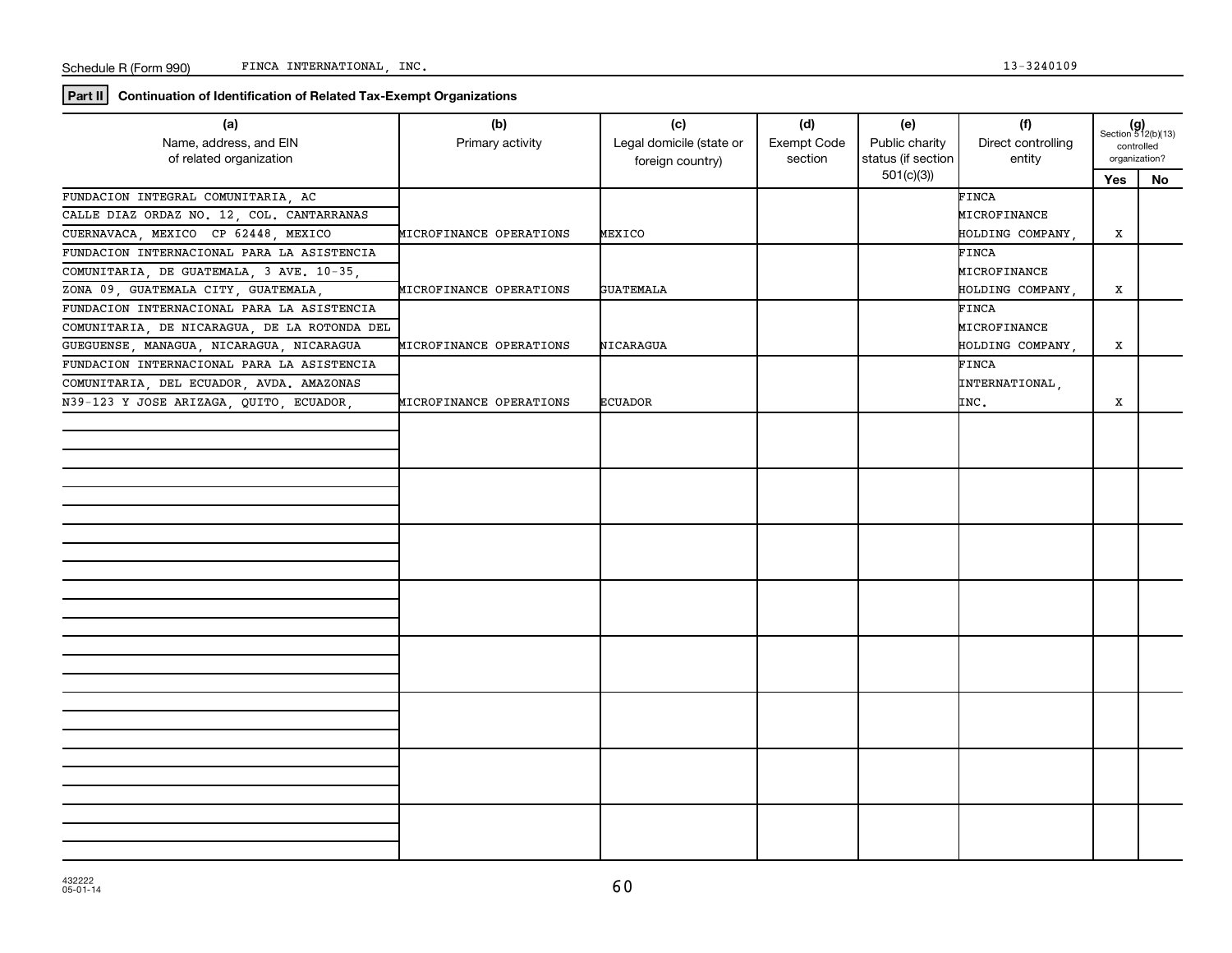Part III Identification of Related Organizations Taxable as a Partnership Complete if the organization answered "Yes" on Form 990, Part IV, line 34 because it had one or more related<br>Read to the organizations tracted as a organizations treated as a partnership during the tax year.

| (a)                                               | (b)              | (c)                                                   | (d)                          | (e)                                                                                        | (f)                      | (g)                               |         | (h)                                    | (i)                                                                                           | (i) | (k)                                         |
|---------------------------------------------------|------------------|-------------------------------------------------------|------------------------------|--------------------------------------------------------------------------------------------|--------------------------|-----------------------------------|---------|----------------------------------------|-----------------------------------------------------------------------------------------------|-----|---------------------------------------------|
| Name, address, and EIN<br>of related organization | Primary activity | Legal<br>domicile<br>(state or<br>foreign<br>country) | Direct controlling<br>entity | Predominant income<br>(related, unrelated,<br>excluded from tax under<br>sections 512-514) | Share of total<br>income | Share of<br>end-of-year<br>assets | Yes $ $ | Disproportionate<br>allocations?<br>No | Code V-UBI<br>amount in box<br>20 of Schedule<br>$K1$ (Form 1065) $\textsf{Yes} \textsf{No} $ |     | General or Percentage<br>managing ownership |
| FINCA MICROFINANCE HOLDING                        |                  |                                                       |                              |                                                                                            |                          |                                   |         |                                        |                                                                                               |     |                                             |
| COMPANY LLC - 45-0793602,                         |                  |                                                       | FINCA                        |                                                                                            |                          |                                   |         |                                        |                                                                                               |     |                                             |
| 1201 15TH ST NW, 8TH FLOOR,                       |                  |                                                       | INTERNATIONAL,               |                                                                                            |                          |                                   |         |                                        |                                                                                               |     |                                             |
| WASHINGTON, DC 20005-0000                         | HOLDING COMPANY  | DE                                                    | INC.                         | RELATED                                                                                    |                          | 23,087,283. 225,326,087.          | x       |                                        | N/A                                                                                           | X   | 62.07%                                      |
|                                                   |                  |                                                       |                              |                                                                                            |                          |                                   |         |                                        |                                                                                               |     |                                             |
|                                                   |                  |                                                       |                              |                                                                                            |                          |                                   |         |                                        |                                                                                               |     |                                             |
|                                                   |                  |                                                       |                              |                                                                                            |                          |                                   |         |                                        |                                                                                               |     |                                             |
|                                                   |                  |                                                       |                              |                                                                                            |                          |                                   |         |                                        |                                                                                               |     |                                             |
|                                                   |                  |                                                       |                              |                                                                                            |                          |                                   |         |                                        |                                                                                               |     |                                             |
|                                                   |                  |                                                       |                              |                                                                                            |                          |                                   |         |                                        |                                                                                               |     |                                             |

Part IV Identification of Related Organizations Taxable as a Corporation or Trust Complete if the organization answered "Yes" on Form 990, Part IV, line 34 because it had one or more related<br>Comparison tracted as a comprat organizations treated as a corporation or trust during the tax year.

| (a)                                                       | (b)               | (c)                                    | (d)                          | (e)                                             | (f)                      | (g)                               | (h)                     | (i)<br>Section |                       |
|-----------------------------------------------------------|-------------------|----------------------------------------|------------------------------|-------------------------------------------------|--------------------------|-----------------------------------|-------------------------|----------------|-----------------------|
| Name, address, and EIN<br>of related organization         | Primary activity  | Legal domicile<br>(state or<br>foreian | Direct controlling<br>entity | Type of entity<br>(C corp, S corp,<br>or trust) | Share of total<br>income | Share of<br>end-of-year<br>assets | Percentage<br>ownership | 512(b)(13)     | controlled<br>entity? |
|                                                           |                   | country)                               |                              |                                                 |                          |                                   |                         |                | Yes   No              |
| FINCA AFGHANISTAN                                         |                   |                                        | <b>FINCA</b>                 |                                                 |                          |                                   |                         |                |                       |
| HOUSE NO. 100, ST NO. 8, QALA-E-FATHULLAH                 | MICROFINANCE      |                                        | MICROFINANCE                 |                                                 |                          |                                   |                         |                |                       |
| KABUL, AFGHANISTAN, AFGHANISTAN                           | <b>OPERATIONS</b> |                                        | AFGHANISTCOOPERATIEF         | C CORP                                          | 3,058,153.               | 10, 204, 894.                     | 62.07% X                |                |                       |
| FINCA UNIVERSAL CREDIT ORGANIZATION CJSC                  |                   |                                        | <b>FINCA</b>                 |                                                 |                          |                                   |                         |                |                       |
| AGATANGEGHOS STREET, 2A                                   | MICROFINANCE      |                                        | MICROFINANCE                 |                                                 |                          |                                   |                         |                |                       |
| YEREVAN, ARMENIA 0023, ARMENIA                            | <b>OPERATIONS</b> | ARMENIA                                | <b>COOPERATIEF</b>           | C CORP                                          | 11,588,634.              | 39.118.843.                       | 62.07% X                |                |                       |
| FINCA AZERBAIJAN LLC                                      |                   |                                        | FINCA                        |                                                 |                          |                                   |                         |                |                       |
| 44 JAFAR JABBARLI STREET, CASPIAN PLAZA, 8TH MICROFINANCE |                   |                                        | MICROFINANCE                 |                                                 |                          |                                   |                         |                |                       |
| BAKU, AZERBAIJAN 1065, AZERBAIJAN                         | <b>OPERATIONS</b> |                                        | AZERBAIJACOOPERATIEF         | C CORP                                          |                          | 52,708,033. 175,066,401.          | 62.07% X                |                |                       |
| MICRO-FINANCE SOLUTIONS, INC.                             |                   |                                        | <b>FINCA</b>                 |                                                 |                          |                                   |                         |                |                       |
| P.O. BOX 309GT, UGLAND HOUSE, SOUTH CHURCH ST             |                   | CAYMAN                                 | INTERNATIONAL                |                                                 |                          |                                   |                         |                |                       |
| GEORGE TOWN, CAYMAN ISLANDS FC1, CAYMAN                   | IT SERVICES       | <b>ISLANDS</b>                         | INC.                         | CORP                                            | 644,777.                 | 27,786.                           | $100,00$ 8 X            |                |                       |
| FINCA D. R. CONGO SARL                                    |                   |                                        | FINCA                        |                                                 |                          |                                   |                         |                |                       |
| 1286 AVE. TOMBALBAYE, BP 13447                            | MICROFINANCE      | CONGO,                                 | MICROFINANCE                 |                                                 |                          |                                   |                         |                |                       |
| KINSHASA, DR OF CONGO 1, CONGO, DEMO. REP.                | OPERATIONS        | DEMO. REPHOLDING                       |                              | C CORP                                          | 17,099,968.              | 44,788,780.                       | 62.07% X                |                |                       |

#### 432162 08-14-14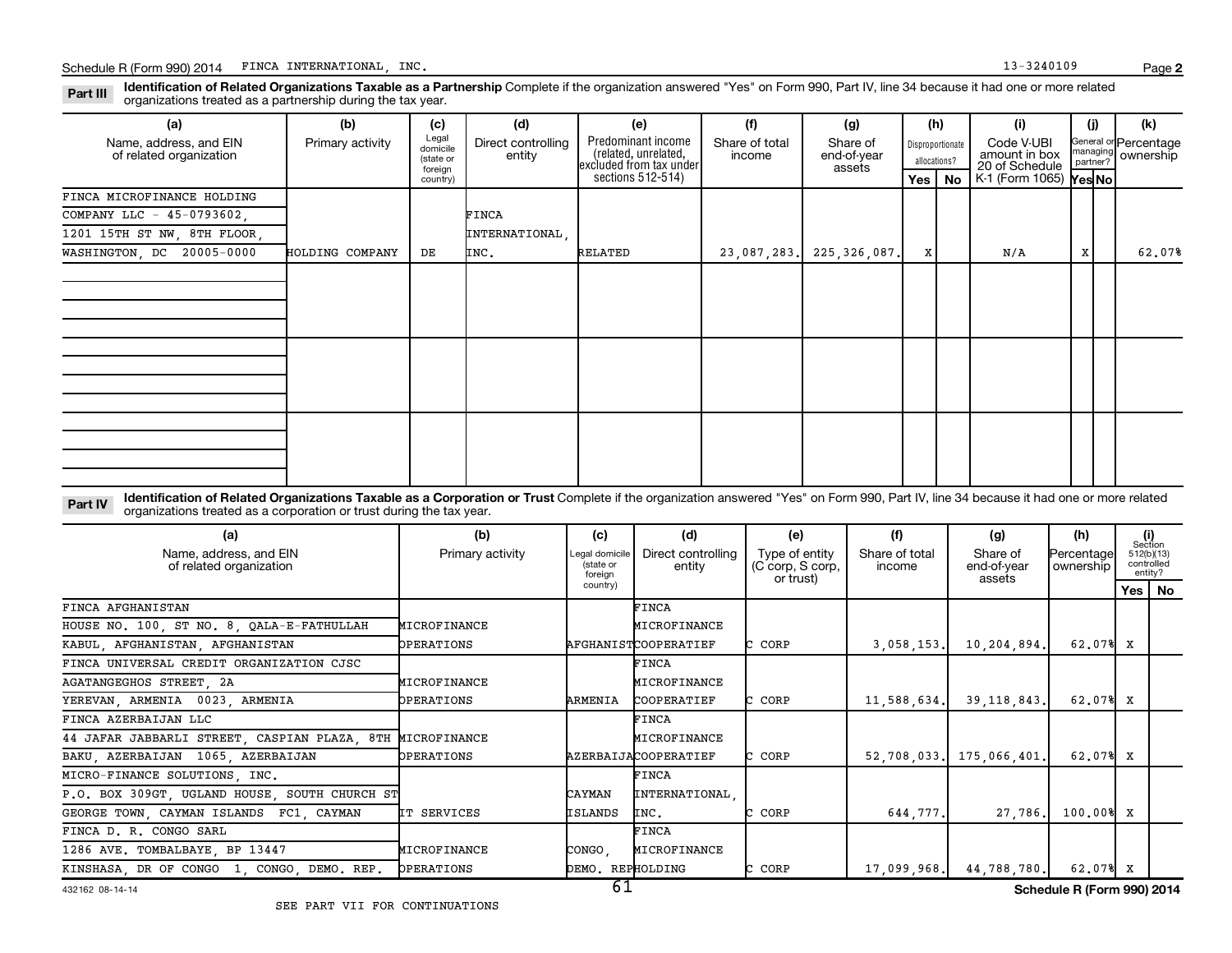**Part IV** Continuation of Identification of Related Organizations Taxable as a Corporation or Trust

| (a)                                               | (b)               | (c)                                   | (d)                          | (e)                                             | (f)                      | (g)                               | (h)                     |   | (i)<br>Section                      |
|---------------------------------------------------|-------------------|---------------------------------------|------------------------------|-------------------------------------------------|--------------------------|-----------------------------------|-------------------------|---|-------------------------------------|
| Name, address, and EIN<br>of related organization | Primary activity  | egal domicile<br>(state or<br>foreign | Direct controlling<br>entity | Type of entity<br>(C corp, S corp,<br>or trust) | Share of total<br>income | Share of<br>end-of-year<br>assets | Percentage<br>ownership |   | 512(b)(13)<br>controlled<br>entity? |
|                                                   |                   | country)                              |                              |                                                 |                          |                                   |                         |   | Yes   No                            |
| BANCO PARA LA ASISTENCIA COMUNITARIA FINCA        |                   |                                       | <b>FINCA</b>                 |                                                 |                          |                                   |                         |   |                                     |
| SA, AVDA. AMAZONAS N39-123 Y JOSE ARIZAGA         | MICROFINANCE      |                                       | MICROFINANCE                 |                                                 |                          |                                   |                         |   |                                     |
| QUITO ECUADOR ECUADOR                             | OPERATIONS        | <b>ECUADOR</b>                        | HOLDING                      | CORP                                            | 7,707,669,               | 32, 137, 296                      | 62.07% X                |   |                                     |
| FINCA MICROFINANZAS, SA DE CV                     |                   |                                       | FINCA                        |                                                 |                          |                                   |                         |   |                                     |
| PASEO GENERAL ESCALON Y CALLE                     | MICROFINANCE      | ЕL                                    | MICROFINANCE                 |                                                 |                          |                                   |                         |   |                                     |
| CIRCUNVALACION, SAN SALVADOR, EL SALVADOR,        | <b>OPERATIONS</b> | SALVADOR                              | HOLDING                      | CORP                                            | 697,377.                 | 8,557,500                         | 62.07% X                |   |                                     |
| <b>JSC MFO FINCA</b>                              |                   |                                       | <b>FINCA</b>                 |                                                 |                          |                                   |                         |   |                                     |
| 71 VAZHA-PSHAVELA AVENUE                          | MICROFINANCE      |                                       | MICROFINANCE                 |                                                 |                          |                                   |                         |   |                                     |
| TBILISI, GEORGIA 0186, GEORGIA                    | OPERATIONS        | GEORGIA                               | COOPERATIEF                  | CORP                                            | 16, 217, 314.            | 52,216,090                        | 62.07% X                |   |                                     |
| FINCASERVICES - EURASIA, LLC                      |                   |                                       | FINCA                        |                                                 |                          |                                   |                         |   |                                     |
| 71 VAZHA-PSHAVELA AVENUE                          |                   |                                       | MICROFINANCE                 |                                                 |                          |                                   |                         |   |                                     |
| TBILISI, GEORGIA 0186, GEORGIA                    | <b>DORMANT</b>    | GEORGIA                               | HOLDING                      | CORP                                            | $\mathbf{0}$ .           | 3,053                             | 62.07% X                |   |                                     |
| FINCASERVICIOS - LATINOAMERICA SA                 |                   |                                       | FINCA                        |                                                 |                          |                                   |                         |   |                                     |
| CALZADA ROOSEVELT 22-43, ZONA 11                  |                   |                                       | MICROFINANCE                 |                                                 |                          |                                   |                         |   |                                     |
| GUATEMALA CITY GUATEMALA GUATEMALA                | <b>DORMANT</b>    | GUATEMALAHOLDING                      |                              | CORP                                            | 0.                       | 3,255                             | 62.07% X                |   |                                     |
| MFSI GUATEMALA, SA                                |                   |                                       | MICRO FINANCE                |                                                 |                          |                                   |                         |   |                                     |
| CALZADA ROOSEVELT 22-43, ZONA 11                  |                   |                                       | SOLUTIONS.                   |                                                 |                          |                                   |                         |   |                                     |
| GUATEMALA CITY, GUATEMALA 01011                   | IT SERVICES       | <b>GUATEMALAINC.</b>                  |                              | CORP                                            | 1,917,605                | 479.982                           | 100,00원                 | x |                                     |
| FINCA MICROFINANZAS, SA                           |                   |                                       | FINCA                        |                                                 |                          |                                   |                         |   |                                     |
| 3 AVE. 10-35, ZONA 9                              |                   |                                       | MICROFINANCE                 |                                                 |                          |                                   |                         |   |                                     |
| GUATEMALA CITY, GUATEMALA                         | <b>DORMANT</b>    | <b>GUATEMALAHOLDING</b>               |                              | CORP                                            | 0.                       | $\mathbf 0$                       | 62.07% X                |   |                                     |
| FINCA HAITI SA                                    |                   |                                       | FINCA                        |                                                 |                          |                                   |                         |   |                                     |
| 26, RUE METELLUS, PETIONVILLE                     | MICROFINANCE      |                                       | MICROFINANCE                 |                                                 |                          |                                   |                         |   |                                     |
| PORT-AU-PRINCE, HAITI                             | OPERATIONS        | HAITI                                 | HOLDING                      | CORP                                            | 2,014,562.               | 6,015,149                         | 62.07% X                |   |                                     |
| FINANCIERA FINCA HONDURAS, SA                     |                   |                                       | FINCA                        |                                                 |                          |                                   |                         |   |                                     |
| COL TEPEYAC, AVE. LAS MINITAS                     | MICROFINANCE      |                                       | MICROFINANCE                 |                                                 |                          |                                   |                         |   |                                     |
| TEGUCIGALPA, HONDURAS                             | <b>DPERATIONS</b> | HONDURAS HOLDING                      |                              | CORP                                            | 3,654,272.               | 9,130,702                         | 62.07% X                |   |                                     |
| SPECIALIZED MICRO LOANS (PRIVATE                  |                   |                                       | FINCA                        |                                                 |                          |                                   |                         |   |                                     |
| SHAREHOLDING COMPANY) AL FARID BUILDING           | MICROFINANCE      |                                       | MICROFINANCE                 |                                                 |                          |                                   |                         |   |                                     |
| 3RD FL, ABDALI, AMMAN, JORDAN 11190               | <b>OPERATIONS</b> | JORDAN                                | HOLDING                      | CORP                                            | 3,691,524.               | 12,989,753                        | 62.07% X                |   |                                     |
| FINCA KOSOVE S.H.A.                               |                   |                                       | FINCA                        |                                                 |                          |                                   |                         |   |                                     |
| ROBERT DOLL 5                                     |                   |                                       | MICROFINANCE                 |                                                 |                          |                                   |                         |   |                                     |
| PRISHTINA, OTHER COUNTRY                          | <b>DORMANT</b>    | KOSOVO                                | HOLDING                      | CORP                                            | $\mathbf 0$              | 7,546                             | 62.07% X                |   |                                     |
| FINCA MICRO-CREDIT COMPANY CJSC                   |                   |                                       | <b>FINCA</b>                 |                                                 |                          |                                   |                         |   |                                     |
| 93/2 SHOPOKOV STREET                              | MICROFINANCE      |                                       | MICROFINANCE                 |                                                 |                          |                                   |                         |   |                                     |
| BISHKEK, KYRGYZSTAN 720021                        | OPERATIONS        | KYRGYZSTAHOLDING                      |                              | CORP                                            |                          | 24,852,077. 96,523,843.           | 62.07% X                |   |                                     |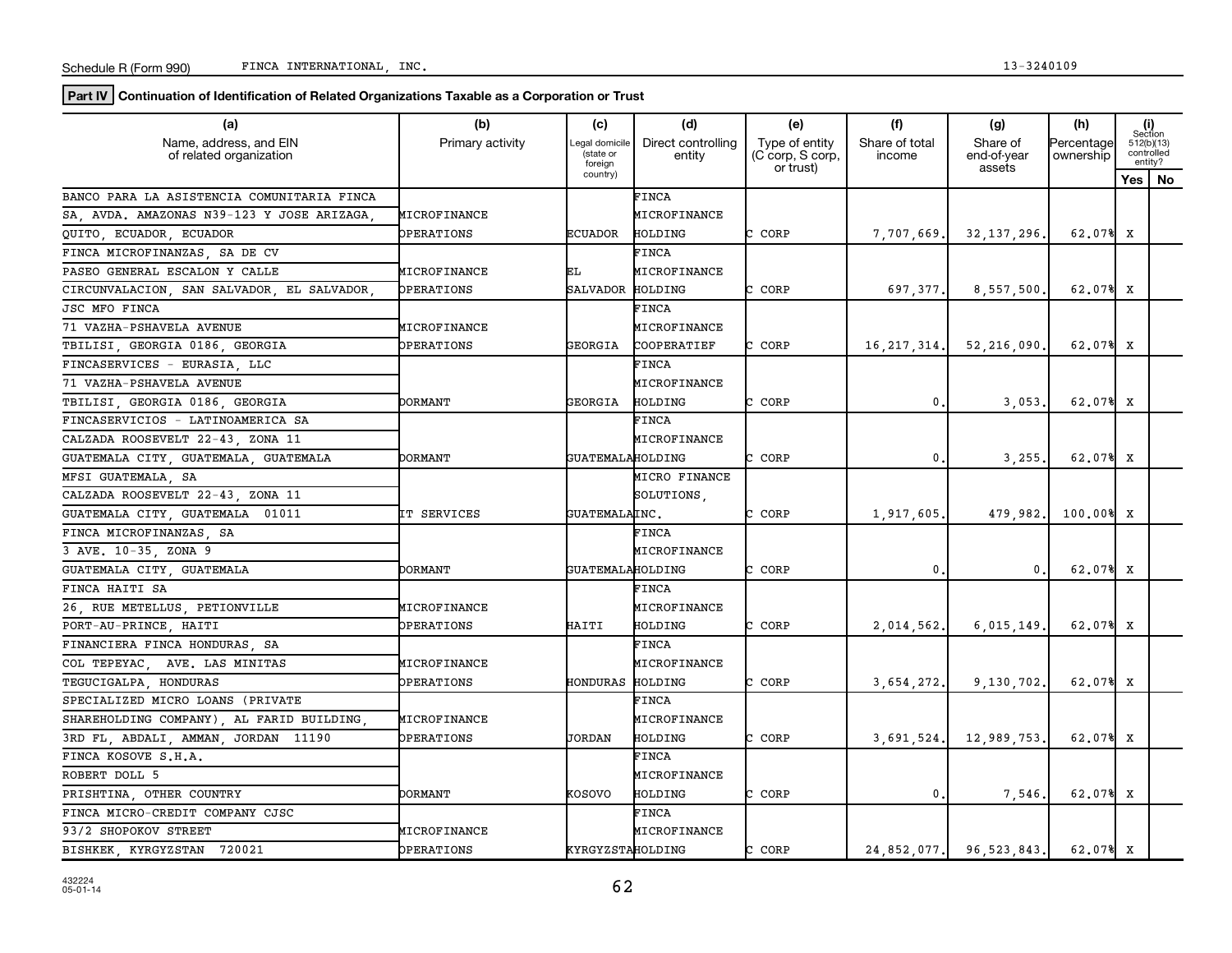**Part IV** Continuation of Identification of Related Organizations Taxable as a Corporation or Trust

| (a)                                                       | (b)               | (c)                                    | (d)                          | (e)                                             | (f)                      | (g)                               | (h)                     | (i)<br>Section                      |
|-----------------------------------------------------------|-------------------|----------------------------------------|------------------------------|-------------------------------------------------|--------------------------|-----------------------------------|-------------------------|-------------------------------------|
| Name, address, and EIN<br>of related organization         | Primary activity  | Legal domicile<br>(state or<br>foreign | Direct controlling<br>entity | Type of entity<br>(C corp, S corp,<br>or trust) | Share of total<br>income | Share of<br>end-of-year<br>assets | Percentage<br>ownership | 512(b)(13)<br>controlled<br>entity? |
|                                                           |                   | country)                               |                              |                                                 |                          |                                   |                         | Yes   No                            |
| FINCA LIMITED (MALAWI)                                    |                   |                                        | FINCA                        |                                                 |                          |                                   |                         |                                     |
| HENDERSON ST., PRIVATE BAG 382, CHICHIRI                  | MICROFINANCE      |                                        | MICROFINANCE                 |                                                 |                          |                                   |                         |                                     |
| BLANTYRE, MALAWI 3                                        | <b>DPERATIONS</b> | MALAWI                                 | COOPERATIEF                  | CORP                                            | 4,756,073.               | 8, 371, 837,                      | 62.07% X                |                                     |
| TENEDORA FINCA, S.A.P.I. DE C.V.                          |                   |                                        | FINCA                        |                                                 |                          |                                   |                         |                                     |
| CALLE DIAZ ORDAZ NO. 12, COL. CANTARRANAS                 |                   |                                        | MICROFINANCE                 |                                                 |                          |                                   |                         |                                     |
| CUERNAVACA, MEXICO CP 62448                               | HOLDING COMPANY   | MEXICO                                 | HOLDING                      | C CORP                                          | 1,225,700.               | 11,158,697                        | 62.07% X                |                                     |
| FINANCIERA FINCA S.A. DE C.V. SOFOM                       |                   |                                        | TENEDORA FINCA               |                                                 |                          |                                   |                         |                                     |
| CALLE DIAZ ORDAZ NO. 12, COL. CANTARRANAS                 | MICROFINANCE      |                                        | S.A.P.I.DE                   |                                                 |                          |                                   |                         |                                     |
| CUERNAVACA, MEXICO CP 62448                               | <b>DPERATIONS</b> | MEXICO                                 | C.V.                         | C CORP                                          | 22, 346, 088.            | 38,782,224                        | 62.07% X                |                                     |
| FINCA MICROFINANCE COOPERATIEF U.A.                       |                   |                                        | FINCA                        |                                                 |                          |                                   |                         |                                     |
| DE ENTREE 99-197, ZUIDOOST                                |                   |                                        | MICROFINANCE                 |                                                 |                          |                                   |                         |                                     |
| AMSTERDAM NETHERLANDS 1101HE                              | HOLDING COMPANY   | NETHERLANHOLDING                       |                              | C CORP                                          | 9,217,369.               | 70,824,238                        | 62.07% X                |                                     |
| FINCA NETWORK SUPPORT BV                                  |                   |                                        | FINCA                        |                                                 |                          |                                   |                         |                                     |
| DE ENTREE 99-197, ZUIDOOST                                |                   |                                        | MICROFINANCE                 |                                                 |                          |                                   |                         |                                     |
| AMSTERDAM, NETHERLANDS 1101HE                             | IT SERVICES       |                                        | NETHERLANCOOPERATIEF         | C CORP                                          | 2,118,550.               | 1,992,783                         | 62.07% X                |                                     |
| FINANCIERA FINCA NICARAGUA, SA                            |                   |                                        | FINCA                        |                                                 |                          |                                   |                         |                                     |
| DE LA ROTUNDA DEL GUEGUENSE 3 CUADRAS AL LAGOMICROFINANCE |                   |                                        | MICROFINANCE                 |                                                 |                          |                                   |                         |                                     |
| MANAGUA, NICARAGUA                                        | <b>DPERATIONS</b> | NICARAGUAHOLDING                       |                              | CORP                                            | 6,600,905,               | 19,315,100                        | 62.07% X                |                                     |
| FINCA MICROFINANCE BANK LIMITED                           |                   |                                        | FINCA                        |                                                 |                          |                                   |                         |                                     |
| 20 WETHERAL ROAD                                          | MICROFINANCE      |                                        | MICROFINANCE                 |                                                 |                          |                                   |                         |                                     |
| OWERRI, NIGERIA                                           | <b>OPERATIONS</b> | NIGERIA                                | COOPERATIEF                  | CORP<br>r.                                      | 165, 417.                | 2,424,853                         | 62.07% X                |                                     |
| FINCA MICROFINANCE BANK LIMITED                           |                   |                                        | <b>FINCA</b>                 |                                                 |                          |                                   |                         |                                     |
| 387-E JOHAR TOWN                                          | MICROFINANCE      |                                        | MICROFINANCE                 |                                                 |                          |                                   |                         |                                     |
| LAHORE PAKISTAN                                           | <b>DPERATIONS</b> | PAKISTAN                               | COOPERATIEF                  | C CORP                                          | 7,548,506.               | 32,718,335                        | 51.38% X                |                                     |
| FINCA CJSC                                                |                   |                                        | FINCA                        |                                                 |                          |                                   |                         |                                     |
| 111 REVOLUTSIONNAYA ST.                                   | MICROFINANCE      |                                        | MICROFINANCE                 |                                                 |                          |                                   |                         |                                     |
| SAMARA, RUSSIA 443079                                     | OPERATIONS        | RUSSIA                                 | HOLDING                      | CORP                                            | 7,519,403.               | 16,100,134                        | 62.07% X                |                                     |
| FINCA MICRO-CREDIT DEPOSIT ORGANIZATION LLC               |                   |                                        | FINCA                        |                                                 |                          |                                   |                         |                                     |
| 34, FOTEH NIYOZI STREET, 3RD FL.                          | MICROFINANCE      |                                        | MICROFINANCE                 |                                                 |                          |                                   |                         |                                     |
| DUSHANBE, TAJIKISTAN 734000                               | <b>DPERATIONS</b> | TAJIKISTAHOLDING                       |                              | C CORP                                          | 7, 145, 190.             | 27,110,469                        | 62.07% X                |                                     |
| FINCA TANZANIA LIMITED                                    |                   |                                        | FINCA                        |                                                 |                          |                                   |                         |                                     |
| PLOT 84 MOROGORO ROAD, PO BOX 78783                       | MICROFINANCE      |                                        | MICROFINANCE                 |                                                 |                          |                                   |                         |                                     |
| DAR ES SALAAM, TANZANIA                                   | <b>DPERATIONS</b> | TANZANIA HOLDING                       |                              | C CORP                                          | 11,492,222.              | 25,987,053                        | 62.07% X                |                                     |
| FINCA UGANDA LIMITED                                      |                   |                                        | FINCA                        |                                                 |                          |                                   |                         |                                     |
| PLOT 11 A ACACIA AVENUE, KOLOLO                           | MICROFINANCE      |                                        | MICROFINANCE                 |                                                 |                          |                                   |                         |                                     |
| KAMPALA, UGANDA                                           | OPERATIONS        | UGANDA                                 | COOPERATIEF                  | CORP<br>c                                       |                          | $11, 250, 299$ , 25, 918, 709.    | 62.07% X                |                                     |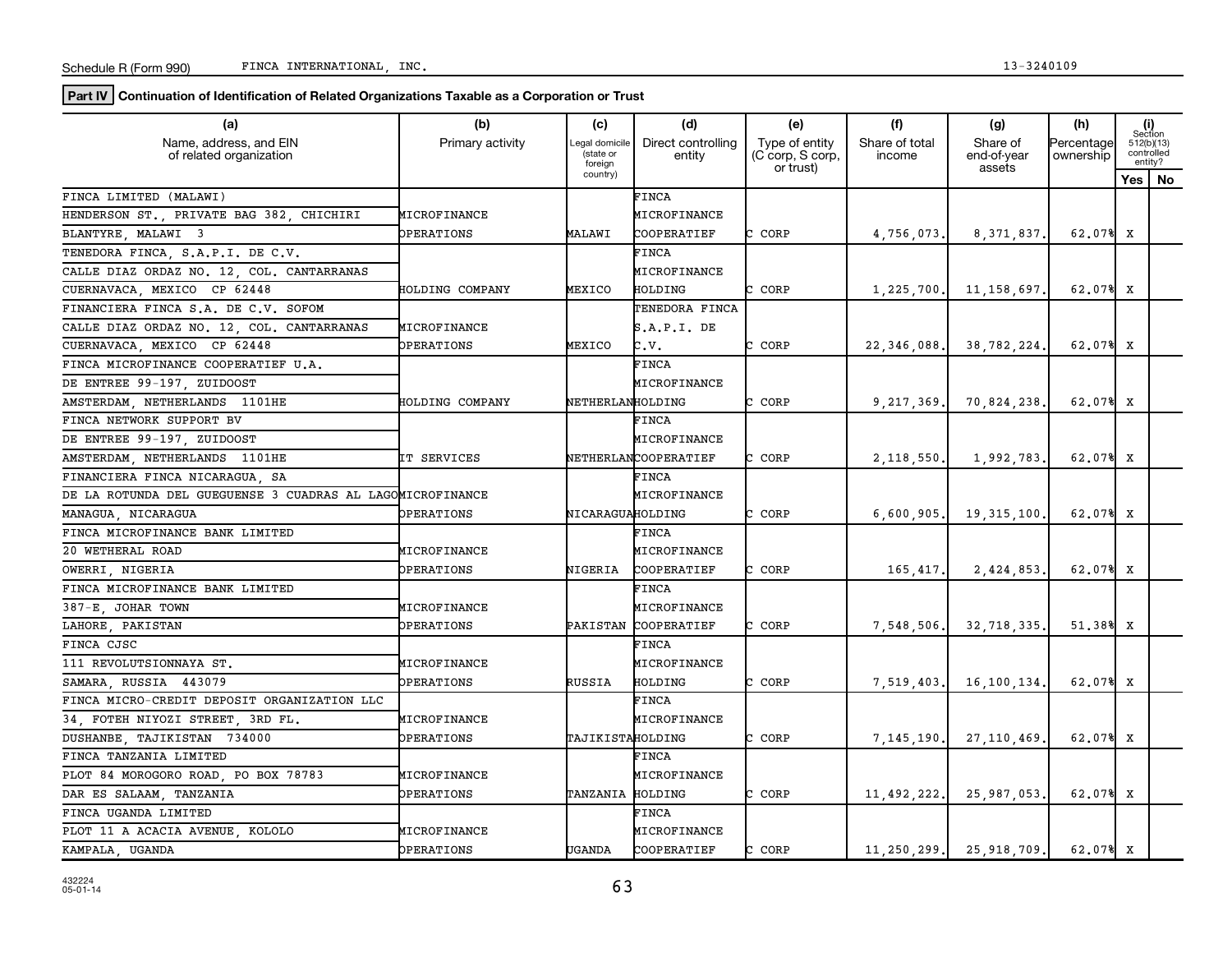**Part IV Continuation of Identification of Related Organizations Taxable as a Corporation or Trust**

| (a)                                               | (b)                | (c)                                    | (d)                          | (e)                                             | (f)                      | (g)                               | (h)                     |                                                                                                              |           |
|---------------------------------------------------|--------------------|----------------------------------------|------------------------------|-------------------------------------------------|--------------------------|-----------------------------------|-------------------------|--------------------------------------------------------------------------------------------------------------|-----------|
| Name, address, and EIN<br>of related organization | Primary activity   | Legal domicile<br>(state or<br>foreign | Direct controlling<br>entity | Type of entity<br>(C corp, S corp,<br>or trust) | Share of total<br>income | Share of<br>end-of-year<br>assets | Percentage<br>ownership | $\begin{array}{c} \textbf{(i)}\\ \text{Section}\\ 512 \text{(b)} \text{(13)}\\ \text{controlled}\end{array}$ | entity?   |
|                                                   |                    | country)                               |                              |                                                 |                          |                                   |                         | Yes                                                                                                          | <b>No</b> |
| FINCA AFRICA IT SERVICE CENTER LIMITED            |                    |                                        | FINCA                        |                                                 |                          |                                   |                         |                                                                                                              |           |
| ADAMS HOUSE - PLOT 11 PORTAL AVENUE, PO BOX 2     |                    |                                        | INTERNATIONAL                |                                                 |                          |                                   |                         |                                                                                                              |           |
| KAMPALA, UGANDA                                   | <b>IT SERVICES</b> | <b>UGANDA</b>                          | INC.                         | C CORP                                          | $\mathbf{0}$ .           | 131,623.                          | 74.72% X                |                                                                                                              |           |
| FINCA ZAMBIA LIMITED                              |                    |                                        | FINCA                        |                                                 |                          |                                   |                         |                                                                                                              |           |
| PLOT NO. 609 ZAMBEZI ROAD, ROMA, 2ND FL.          | MICROFINANCE       |                                        | MICROFINANCE                 |                                                 |                          |                                   |                         |                                                                                                              |           |
| LUSAKA, ZAMBIA                                    | OPERATIONS         | ZAMBIA                                 | COOPERATIEF                  | C CORP                                          | 7,391,429.               | 12,891,587.                       | 62.07% X                |                                                                                                              |           |
| FINCA ZAMBIA HOLDING LIMITED                      |                    |                                        | FINCA                        |                                                 |                          |                                   |                         |                                                                                                              |           |
| PLOT NO. 609 ZAMBEZI ROAD, ROMA, 2ND FL.          |                    |                                        | MICROFINANCE                 |                                                 |                          |                                   |                         |                                                                                                              |           |
| LUSAKA, ZAMBIA                                    | <b>DORMANT</b>     | ZAMBIA                                 | HOLDING                      | C CORP                                          | $\mathfrak o$ .          | 919.                              | $62.07%$ X              |                                                                                                              |           |
| FINCA SERVICES USA, LLC - 90-0866365              |                    |                                        | <b>FINCA</b>                 |                                                 |                          |                                   |                         |                                                                                                              |           |
| 21635 RED RUM DRIVE                               |                    |                                        | MICROFINANCE                 |                                                 |                          |                                   |                         |                                                                                                              |           |
| ASHBURN, VA 20147                                 | IT SERVICES        | VA                                     | HOLDING                      | C CORP                                          | 995,307.                 | 3,609,289.                        | 62.07% X                |                                                                                                              |           |
|                                                   |                    |                                        |                              |                                                 |                          |                                   |                         |                                                                                                              |           |
|                                                   |                    |                                        |                              |                                                 |                          |                                   |                         |                                                                                                              |           |
|                                                   |                    |                                        |                              |                                                 |                          |                                   |                         |                                                                                                              |           |
|                                                   |                    |                                        |                              |                                                 |                          |                                   |                         |                                                                                                              |           |
|                                                   |                    |                                        |                              |                                                 |                          |                                   |                         |                                                                                                              |           |
|                                                   |                    |                                        |                              |                                                 |                          |                                   |                         |                                                                                                              |           |
|                                                   |                    |                                        |                              |                                                 |                          |                                   |                         |                                                                                                              |           |
|                                                   |                    |                                        |                              |                                                 |                          |                                   |                         |                                                                                                              |           |
|                                                   |                    |                                        |                              |                                                 |                          |                                   |                         |                                                                                                              |           |
|                                                   |                    |                                        |                              |                                                 |                          |                                   |                         |                                                                                                              |           |
|                                                   |                    |                                        |                              |                                                 |                          |                                   |                         |                                                                                                              |           |
|                                                   |                    |                                        |                              |                                                 |                          |                                   |                         |                                                                                                              |           |
|                                                   |                    |                                        |                              |                                                 |                          |                                   |                         |                                                                                                              |           |
|                                                   |                    |                                        |                              |                                                 |                          |                                   |                         |                                                                                                              |           |
|                                                   |                    |                                        |                              |                                                 |                          |                                   |                         |                                                                                                              |           |
|                                                   |                    |                                        |                              |                                                 |                          |                                   |                         |                                                                                                              |           |
|                                                   |                    |                                        |                              |                                                 |                          |                                   |                         |                                                                                                              |           |
|                                                   |                    |                                        |                              |                                                 |                          |                                   |                         |                                                                                                              |           |
|                                                   |                    |                                        |                              |                                                 |                          |                                   |                         |                                                                                                              |           |
|                                                   |                    |                                        |                              |                                                 |                          |                                   |                         |                                                                                                              |           |
|                                                   |                    |                                        |                              |                                                 |                          |                                   |                         |                                                                                                              |           |
|                                                   |                    |                                        |                              |                                                 |                          |                                   |                         |                                                                                                              |           |
|                                                   |                    |                                        |                              |                                                 |                          |                                   |                         |                                                                                                              |           |
|                                                   |                    |                                        |                              |                                                 |                          |                                   |                         |                                                                                                              |           |
|                                                   |                    |                                        |                              |                                                 |                          |                                   |                         |                                                                                                              |           |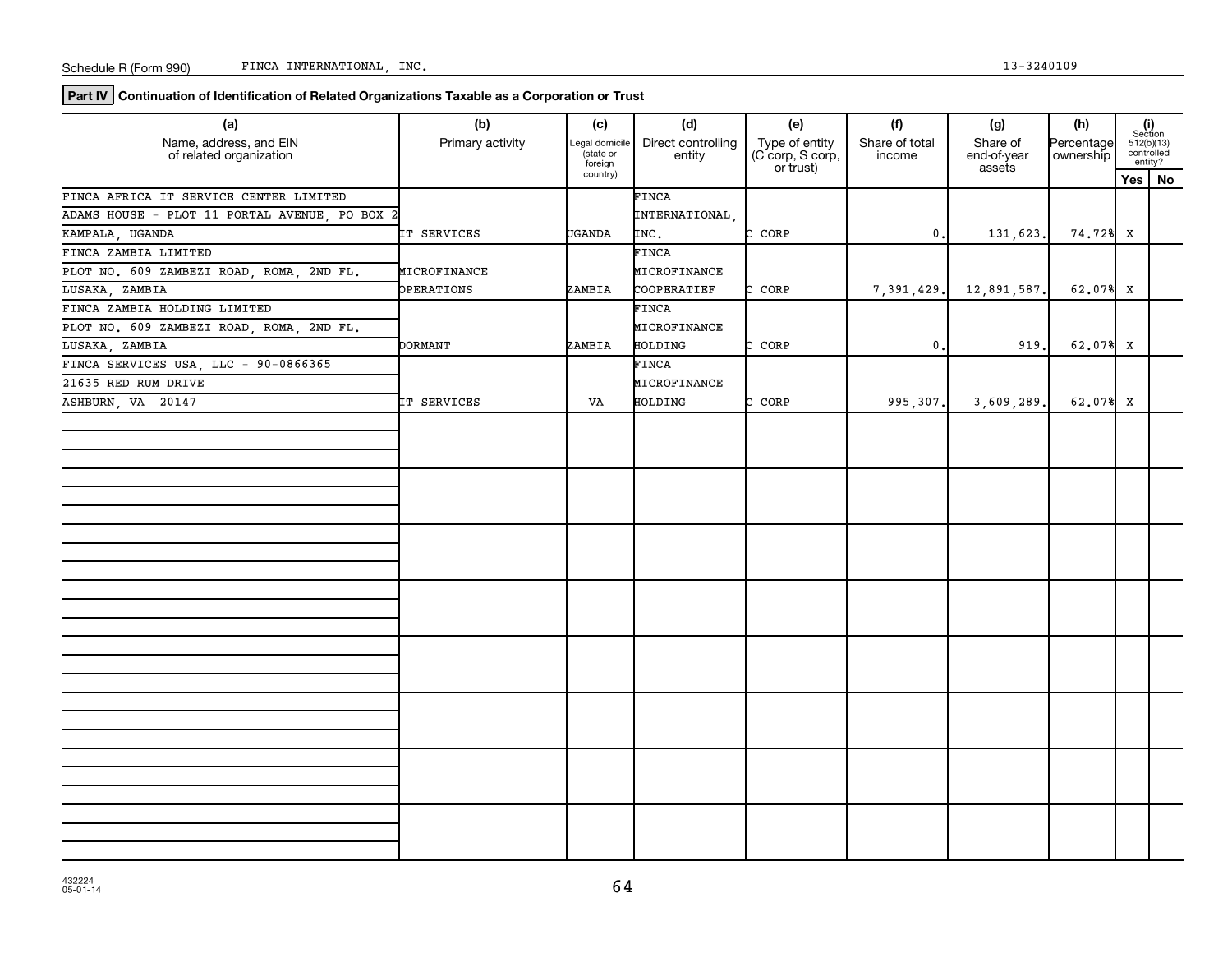Part V Transactions With Related Organizations Complete if the organization answered "Yes" on Form 990, Part IV, line 34, 35b, or 36.

|                                                                                                                                                                                              | Note. Complete line 1 if any entity is listed in Parts II, III, or IV of this schedule.                                                                                                                                              |  |                                    |              |                | Yes         | <b>No</b> |  |  |  |
|----------------------------------------------------------------------------------------------------------------------------------------------------------------------------------------------|--------------------------------------------------------------------------------------------------------------------------------------------------------------------------------------------------------------------------------------|--|------------------------------------|--------------|----------------|-------------|-----------|--|--|--|
|                                                                                                                                                                                              | During the tax year, did the organization engage in any of the following transactions with one or more related organizations listed in Parts II-IV?                                                                                  |  |                                    |              |                |             |           |  |  |  |
|                                                                                                                                                                                              |                                                                                                                                                                                                                                      |  |                                    |              | 1a             | х           |           |  |  |  |
|                                                                                                                                                                                              |                                                                                                                                                                                                                                      |  |                                    |              | 1 <sub>b</sub> | x           |           |  |  |  |
|                                                                                                                                                                                              | c Gift, grant, or capital contribution from related organization(s) manufaction contains and contribution from related organization(s) manufaction contains and contribution from related organization(s) manufaction contains<br>1c |  |                                    |              |                |             |           |  |  |  |
|                                                                                                                                                                                              | d Loans or loan guarantees to or for related organization(s) www.communities.com/www.communities.com/www.communities.com/www.communities.com/www.communities.com/www.communities.com/www.communities.com/www.communities.com/w       |  |                                    |              | 1 <sub>d</sub> | X           |           |  |  |  |
|                                                                                                                                                                                              | e Loans or loan guarantees by related organization(s) www.assess.com/minimum/minimum/minimum/minimum/minimum/minimum/minimum/minimum/minimum/minimum/minimum/minimum/minimum/minimum/minimum/minimum/minimum/minimum/minimum/m       |  |                                    |              | 1e             |             | x         |  |  |  |
|                                                                                                                                                                                              |                                                                                                                                                                                                                                      |  |                                    |              |                |             |           |  |  |  |
|                                                                                                                                                                                              | Dividends from related organization(s) CONSECTED AND TO ANNOUNCED A Dividends from related organization(s)                                                                                                                           |  |                                    |              | 1f             |             | X         |  |  |  |
|                                                                                                                                                                                              |                                                                                                                                                                                                                                      |  |                                    |              | 1g             |             | X         |  |  |  |
|                                                                                                                                                                                              | h Purchase of assets from related organization(s) manufactured and content to content and content of assets from related organization(s)                                                                                             |  |                                    |              | 1h             |             | X         |  |  |  |
|                                                                                                                                                                                              |                                                                                                                                                                                                                                      |  |                                    |              | 1i             |             | X         |  |  |  |
|                                                                                                                                                                                              |                                                                                                                                                                                                                                      |  |                                    |              | 1j             |             | x         |  |  |  |
|                                                                                                                                                                                              |                                                                                                                                                                                                                                      |  |                                    |              |                |             |           |  |  |  |
|                                                                                                                                                                                              |                                                                                                                                                                                                                                      |  |                                    |              | 1k             |             | x         |  |  |  |
|                                                                                                                                                                                              | Performance of services or membership or fundraising solicitations for related organization(s) manufaction manufactured content and the services or membership or fundraising solicitations for related organization(s) manufa       |  |                                    |              | 11             | $\mathbf x$ |           |  |  |  |
|                                                                                                                                                                                              |                                                                                                                                                                                                                                      |  |                                    |              | 1 <sub>m</sub> | X           |           |  |  |  |
|                                                                                                                                                                                              |                                                                                                                                                                                                                                      |  |                                    |              | 1n             |             | X         |  |  |  |
|                                                                                                                                                                                              | o Sharing of paid employees with related organization(s) <i>maching machines are machines are machines are machines with related organization</i> (s)                                                                                |  |                                    |              | 1o             |             | X         |  |  |  |
|                                                                                                                                                                                              |                                                                                                                                                                                                                                      |  |                                    |              |                |             |           |  |  |  |
|                                                                                                                                                                                              |                                                                                                                                                                                                                                      |  |                                    |              | 1p             |             | x         |  |  |  |
|                                                                                                                                                                                              |                                                                                                                                                                                                                                      |  |                                    |              | 1q             | X           |           |  |  |  |
|                                                                                                                                                                                              |                                                                                                                                                                                                                                      |  |                                    |              |                |             |           |  |  |  |
|                                                                                                                                                                                              | Other transfer of cash or property to related organization(s) with the content of the content of the content of the content of the content of the content of the content of the content of the content of the content of the c       |  |                                    |              | 1r             |             | x         |  |  |  |
| 1s                                                                                                                                                                                           |                                                                                                                                                                                                                                      |  |                                    |              |                |             | x         |  |  |  |
| If the answer to any of the above is "Yes," see the instructions for information on who must complete this line, including covered relationships and transaction thresholds.<br>$\mathbf{2}$ |                                                                                                                                                                                                                                      |  |                                    |              |                |             |           |  |  |  |
|                                                                                                                                                                                              | $\sim$ $\sim$ $\sim$<br>$\sqrt{a}$                                                                                                                                                                                                   |  | $\sim$ $\sim$ $\sim$ $\sim$ $\sim$ | $\mathbf{H}$ |                |             |           |  |  |  |

|                                                                            | $c_{\rm E}$                      |                        | - - - - - -                                  |
|----------------------------------------------------------------------------|----------------------------------|------------------------|----------------------------------------------|
| (6) FINANCIERA FINCA NICARAGUA, SA                                         | А                                | 5,897.FMV              |                                              |
| (5) SPECIALIZED MICRO LOANS (PRIVATE SHAREHOLDING COMPANY)                 | А                                | 16,418.FMV             |                                              |
| (4) FINCA HAITI, SA                                                        | Α                                | 20,753.FMV             |                                              |
| FUNDACION INTERNACIONAL PARA LA ASISTENCIA COMUNITARIA DE<br>(3) GUATEMALA | Α                                | 23, 177. FMV           |                                              |
| (2) FINCA MICROFINANZAS, SA DE CV                                          | Α                                | 14,677.FMV             |                                              |
| (1) FINCA AFGHANISTAN                                                      | Α                                | 52,582.FMV             |                                              |
| (a)<br>Name of related organization                                        | (b)<br>Transaction<br>type (a-s) | (c)<br>Amount involved | (d)<br>Method of determining amount involved |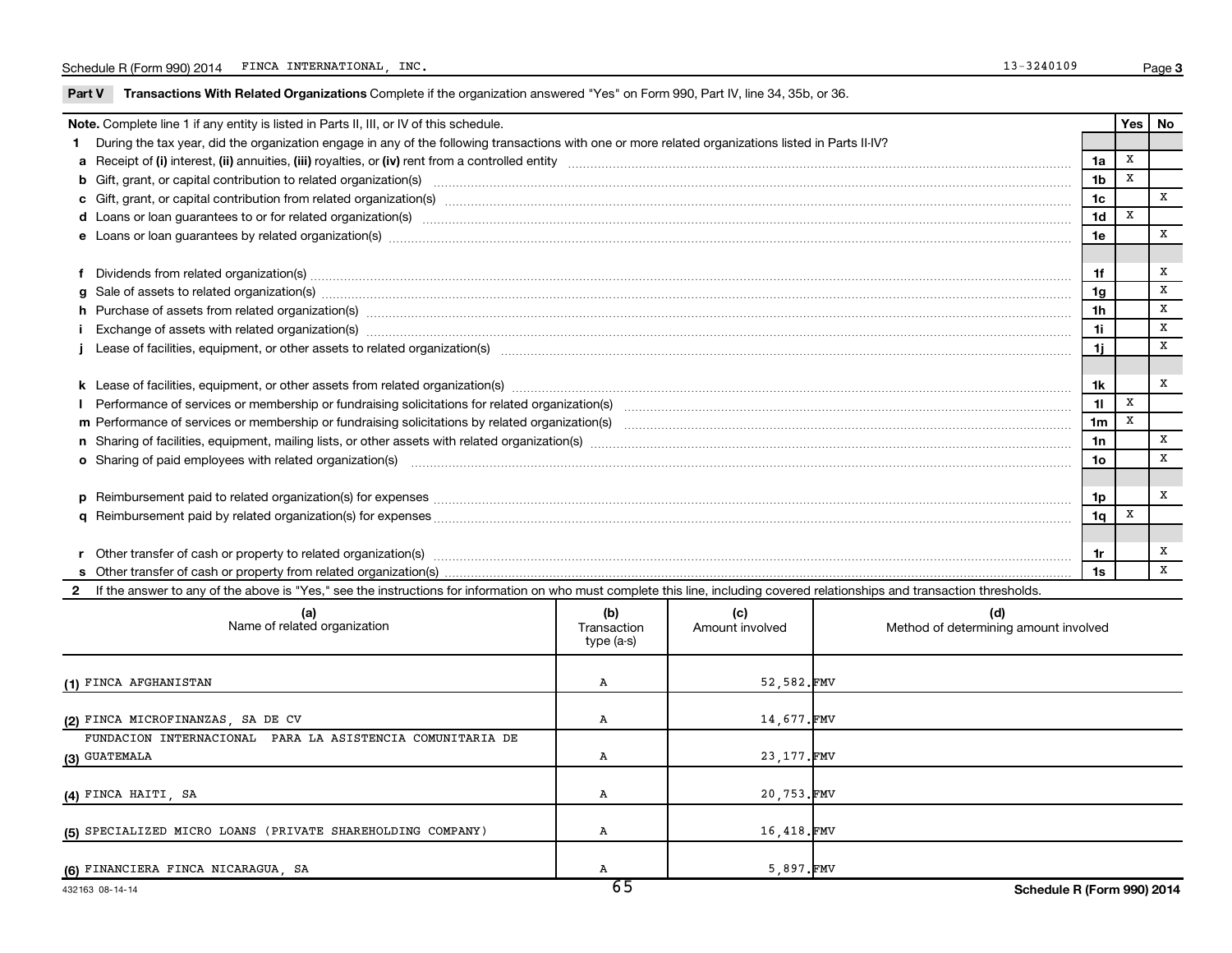| R (Form 990)<br>Schedule | INC.<br>INTERNATIONAL<br><b>FINO</b><br>בשטוב: | 3240109 |
|--------------------------|------------------------------------------------|---------|
|--------------------------|------------------------------------------------|---------|

**Part V Continuation of Transactions With Related Organizations**  (Schedule R (Form 990), Part V, line 2)

| (a)<br>Name of other organization                                          | (b)<br>Transaction<br>type (a-r) | (c)<br>Amount involved | (d)<br>Method of determining<br>amount involved |
|----------------------------------------------------------------------------|----------------------------------|------------------------|-------------------------------------------------|
| (7)FINCA UGANDA LIMITED                                                    | Α                                | 102,760.FMV            |                                                 |
| (8)FINCA MICROFINANCE HOLDING COMPANY, LLC                                 | в                                | 14,552,297.FMV         |                                                 |
| (9)FINCA AFGHANISTAN                                                       | D                                | 1,350,000.FMV          |                                                 |
| (10)FINCA MICROFINANZAS, SA DE CV                                          | D                                | 1,250,000.FMV          |                                                 |
| FUNDACION INTERNACIONAL PARA LA ASISTENCIA COMUNITARIA DE<br>(11)GUATEMALA | D                                | 3,580,502.FMV          |                                                 |
| (12)FINCA HAITI, SA                                                        | D                                | 5,606,602.FMV          |                                                 |
| (13)FINANCIERA FINCA HONDURAS, SA                                          | ${\tt D}$                        | 1,029,221.FMV          |                                                 |
| (14) SPECIALIZED MICRO LOANS (PRIVATE SHAREHOLDING COMPANY)                | D                                | 1,000,000.FMV          |                                                 |
| (15)FINCA LIMITED (MALAWI)                                                 | D                                | 823,940.FMV            |                                                 |
| (16)FINANCIERA FINCA NICARAGUA, SA                                         | D                                | 1,000,000.FMV          |                                                 |
| (17)FINCA UGANDA LIMITED                                                   | $\mathbb D$                      | 3,504,180.FMV          |                                                 |
| (18)FINCA ZAMBIA LIMITED                                                   | $\mathbb D$                      | 81,742.FMV             |                                                 |
|                                                                            | L                                |                        |                                                 |
| (19)FINCA MICROFINANCE HOLDING COMPANY, LLC                                |                                  | 22,808,547.FMV         |                                                 |
| (20)FINCA AFGHANISTAN                                                      | M                                | 156,049.FMV            |                                                 |
| (21)FINCA HAITI, SA                                                        | М                                | 470,802.FMV            |                                                 |
| (22)FINANCIERA FINCA HONDURAS, SA                                          | М                                | 159,409.FMV            |                                                 |
| (23)FINCA LIMITED (MALAWI)                                                 | Μ                                | 91,620.FMV             |                                                 |
| (24)FINCA ZAMBIA LIMITED                                                   | М                                | 430,960.FMV            |                                                 |

66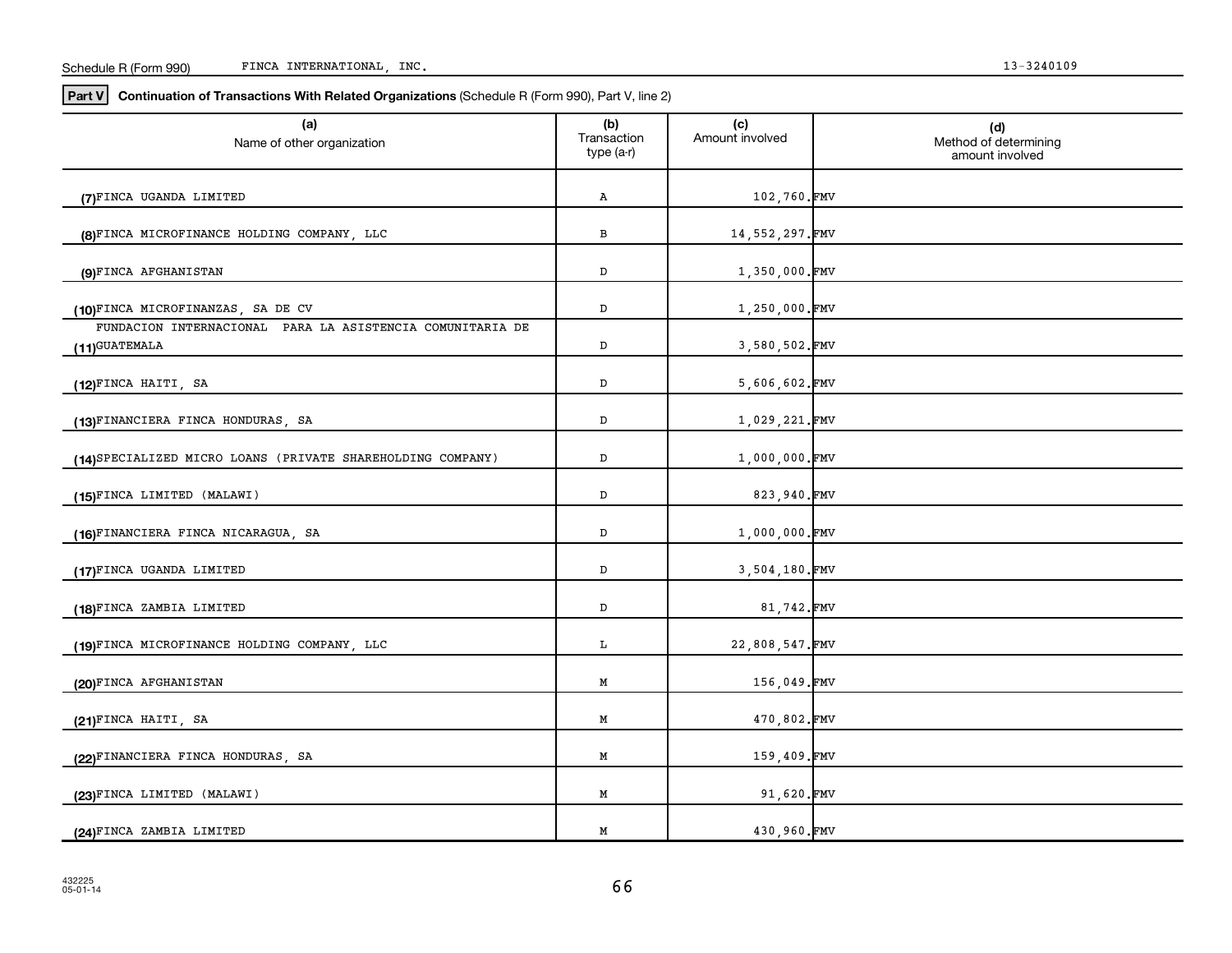#### Schedule R (Form 990) FINCA INTERNATIONAL, INC. 13-3240109

**Part V Continuation of Transactions With Related Organizations**  (Schedule R (Form 990), Part V, line 2)

| (a)<br>Name of other organization              | (b)<br>Transaction<br>type (a-r) | (c)<br>Amount involved | (d)<br>Method of determining<br>amount involved |
|------------------------------------------------|----------------------------------|------------------------|-------------------------------------------------|
| (7)FINCA MICRO-CREDIT DEPOSIT ORGANIZATION LLC | $\mathbf M$                      | 181,771.FMV            |                                                 |
| (8) FINCA UGANDA LIMITED                       | $\mathbf M$                      | 717,688.FMV            |                                                 |
| (9)FINCA MICROFINANZAS, SA DE CV               | Q                                | 70,587.FMV             |                                                 |
| (10)FINCA HAITI, SA                            | Q                                | 55, 245.FMV            |                                                 |
| (11)FINCA MICRO-CREDIT COMPANY CJSC            | Q                                | 51,011.FMV             |                                                 |
| (12)FINCA LIMITED (MALAWI)                     | Q                                | 57,364.FMV             |                                                 |
| (13)FINCA CJSC                                 | Q                                | 89,426.FMV             |                                                 |
| (14)                                           |                                  |                        |                                                 |
| (15)                                           |                                  |                        |                                                 |
| (16)                                           |                                  |                        |                                                 |
| (17)                                           |                                  |                        |                                                 |
| (18)                                           |                                  |                        |                                                 |
| (19)                                           |                                  |                        |                                                 |
| (20)                                           |                                  |                        |                                                 |
| (21)                                           |                                  |                        |                                                 |
| (22)                                           |                                  |                        |                                                 |
| (23)                                           |                                  |                        |                                                 |
| (24)                                           |                                  |                        |                                                 |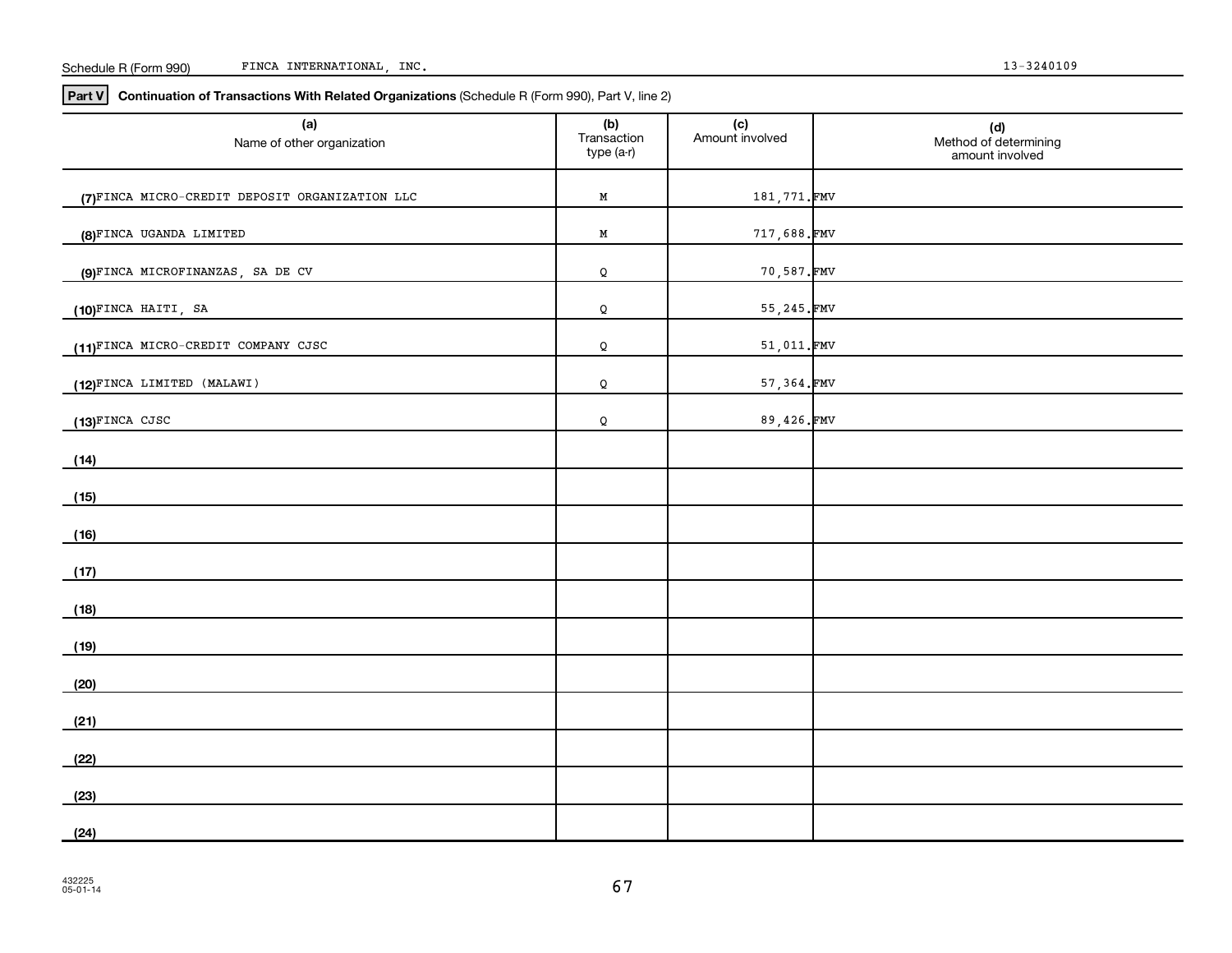Schedule R (Form 990) 2014 FINCA INTERNATIONAL, INC. The contract of the contract of the contract of the contract of the contract of the contract of the contract of the contract of the contract of the contract of the contr

Part VI Unrelated Organizations Taxable as a Partnership Complete if the organization answered "Yes" on Form 990, Part IV, line 37.

Provide the following information for each entity taxed as a partnership through which the organization conducted more than five percent of its activities (measured by total assets or gross revenue) that was not a related organization. See instructions regarding exclusion for certain investment partnerships.

| that was not a related erganization. Occ included for regarding excludion for cortain investment partnerships.<br>(a) | (b)              |  |  | (f)      | (g)         |        | (h) | (i)                                                                                                                | (i)    | (k) |
|-----------------------------------------------------------------------------------------------------------------------|------------------|--|--|----------|-------------|--------|-----|--------------------------------------------------------------------------------------------------------------------|--------|-----|
| Name, address, and EIN                                                                                                | Primary activity |  |  | Share of | Share of    |        |     |                                                                                                                    |        |     |
| of entity                                                                                                             |                  |  |  | total    | end-of-year |        |     | Disproport Code V-UBI<br>amount in box 20 managing<br>allocations? of Schedule K-1<br>Yes No (Form 1065)<br>Yes No |        |     |
|                                                                                                                       |                  |  |  | income   | assets      | Yes No |     |                                                                                                                    | Yes NO |     |
|                                                                                                                       |                  |  |  |          |             |        |     |                                                                                                                    |        |     |
|                                                                                                                       |                  |  |  |          |             |        |     |                                                                                                                    |        |     |
|                                                                                                                       |                  |  |  |          |             |        |     |                                                                                                                    |        |     |
|                                                                                                                       |                  |  |  |          |             |        |     |                                                                                                                    |        |     |
|                                                                                                                       |                  |  |  |          |             |        |     |                                                                                                                    |        |     |
|                                                                                                                       |                  |  |  |          |             |        |     |                                                                                                                    |        |     |
|                                                                                                                       |                  |  |  |          |             |        |     |                                                                                                                    |        |     |
|                                                                                                                       |                  |  |  |          |             |        |     |                                                                                                                    |        |     |
|                                                                                                                       |                  |  |  |          |             |        |     |                                                                                                                    |        |     |
|                                                                                                                       |                  |  |  |          |             |        |     |                                                                                                                    |        |     |
|                                                                                                                       |                  |  |  |          |             |        |     |                                                                                                                    |        |     |
|                                                                                                                       |                  |  |  |          |             |        |     |                                                                                                                    |        |     |
|                                                                                                                       |                  |  |  |          |             |        |     |                                                                                                                    |        |     |
|                                                                                                                       |                  |  |  |          |             |        |     |                                                                                                                    |        |     |
|                                                                                                                       |                  |  |  |          |             |        |     |                                                                                                                    |        |     |
|                                                                                                                       |                  |  |  |          |             |        |     |                                                                                                                    |        |     |
|                                                                                                                       |                  |  |  |          |             |        |     |                                                                                                                    |        |     |
|                                                                                                                       |                  |  |  |          |             |        |     |                                                                                                                    |        |     |
|                                                                                                                       |                  |  |  |          |             |        |     |                                                                                                                    |        |     |
|                                                                                                                       |                  |  |  |          |             |        |     |                                                                                                                    |        |     |
|                                                                                                                       |                  |  |  |          |             |        |     |                                                                                                                    |        |     |
|                                                                                                                       |                  |  |  |          |             |        |     |                                                                                                                    |        |     |
|                                                                                                                       |                  |  |  |          |             |        |     |                                                                                                                    |        |     |
|                                                                                                                       |                  |  |  |          |             |        |     |                                                                                                                    |        |     |
|                                                                                                                       |                  |  |  |          |             |        |     |                                                                                                                    |        |     |
|                                                                                                                       |                  |  |  |          |             |        |     |                                                                                                                    |        |     |
|                                                                                                                       |                  |  |  |          |             |        |     |                                                                                                                    |        |     |
|                                                                                                                       |                  |  |  |          |             |        |     |                                                                                                                    |        |     |
|                                                                                                                       |                  |  |  |          |             |        |     |                                                                                                                    |        |     |
|                                                                                                                       |                  |  |  |          |             |        |     |                                                                                                                    |        |     |
|                                                                                                                       |                  |  |  |          |             |        |     |                                                                                                                    |        |     |
|                                                                                                                       |                  |  |  |          |             |        |     |                                                                                                                    |        |     |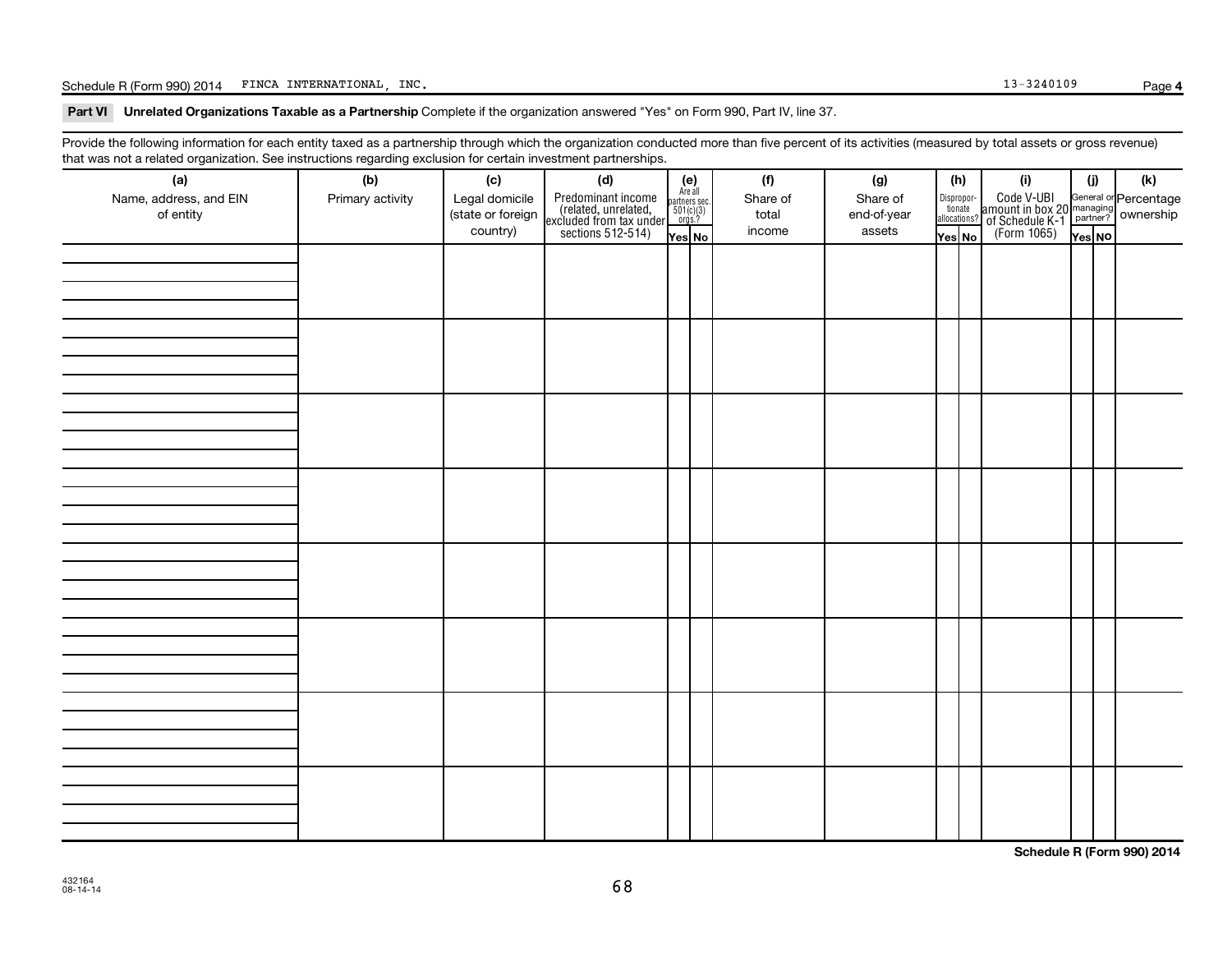Schedule R (Form 990) 2014 FINCA INTERNATIONAL, INC. The extended of the state of the state of the state of the state of the state of the state of the state of the state of the state of the state of the state of the state FINCA INTERNATIONAL,

## **Part VII Supplemental Information**

Provide additional information for responses to questions on Schedule R (see instructions).

PART II, IDENTIFICATION OF RELATED TAX-EXEMPT ORGANIZATIONS:

NAME OF RELATED ORGANIZATION:

FINCA HAITI

DIRECT CONTROLLING ENTITY: FINCA MICROFINANCE HOLDING COMPANY, LLC

NAME AND ADDRESS OF RELATED ORGANIZATION:

ASOCIACION DE FOMENTO INTEGRAL COMUNITARIA DE

EL SALVADOR, PASEO GENERAL ESCALON Y CALLE CIRCUNVALACION

SAN SALVADOR, EL SALVADOR, EL SALVADOR

DIRECT CONTROLLING ENTITY: FINCA MICROFINANCE HOLDING COMPANY, LLC

NAME OF RELATED ORGANIZATION:

FUNDACION INTEGRAL COMUNITARIA, AC

DIRECT CONTROLLING ENTITY: FINCA MICROFINANCE HOLDING COMPANY, LLC

NAME AND ADDRESS OF RELATED ORGANIZATION:

FUNDACION INTERNACIONAL PARA LA ASISTENCIA COMUNITARIA

DE GUATEMALA, 3 AVE. 10-35, ZONA 09

GUATEMALA CITY, GUATEMALA, GUATEMALA

DIRECT CONTROLLING ENTITY: FINCA MICROFINANCE HOLDING COMPANY, LLC

NAME OF RELATED ORGANIZATION:

FUNDACION INTERNACIONAL PARA LA ASISTENCIA COMUNITARIA

DIRECT CONTROLLING ENTITY: FINCA MICROFINANCE HOLDING COMPANY, LLC

NAME AND ADDRESS OF RELATED ORGANIZATION:

FUNDACION INTERNACIONAL PARA LA ASISTENCIA COMUNITARIA

432165 08-14-14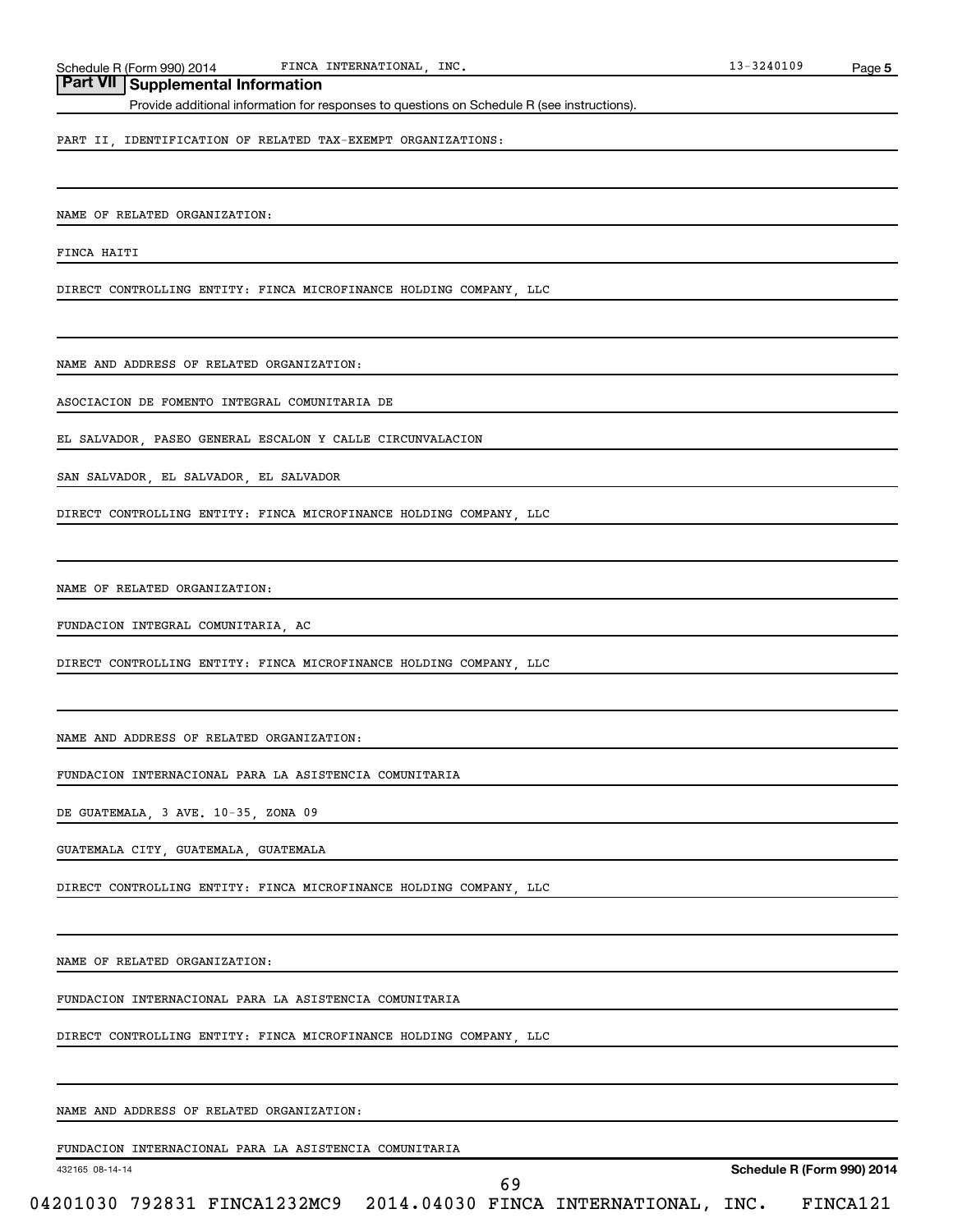Schedule R (Form 990) 2014 FINCA INTERNATIONAL, INC. 13-3240109 FINCA INTERNATIONAL,

## **Part VII Supplemental Information**

Provide additional information for responses to questions on Schedule R (see instructions).

DEL ECUADOR, AVDA. AMAZONAS N39-123 Y JOSE ARIZAGA

QUITO, ECUADOR, ECUADOR

PART IV, IDENTIFICATION OF RELATED ORGANIZATIONS TAXABLE AS CORP OR TRUST:

NAME OF RELATED ORGANIZATION:

FINCA AFGHANISTAN

DIRECT CONTROLLING ENTITY: FINCA MICROFINANCE COOPERATIEF U.A.

NAME OF RELATED ORGANIZATION:

FINCA UNIVERSAL CREDIT ORGANIZATION CJSC

DIRECT CONTROLLING ENTITY: FINCA MICROFINANCE COOPERATIEF U.A.

NAME OF RELATED ORGANIZATION:

FINCA AZERBAIJAN LLC

DIRECT CONTROLLING ENTITY: FINCA MICROFINANCE COOPERATIEF U.A.

NAME AND ADDRESS OF RELATED ORGANIZATION:

MICRO-FINANCE SOLUTIONS, INC.

P.O. BOX 309GT, UGLAND HOUSE, SOUTH CHURCH ST

GEORGE TOWN, CAYMAN ISLANDS FC1, CAYMAN ISLANDS

NAME AND ADDRESS OF RELATED ORGANIZATION:

FINCA D. R. CONGO SARL

1286 AVE. TOMBALBAYE, BP 13447

KINSHASA, DR OF CONGO 1, CONGO, DEMO. REP. OF

DIRECT CONTROLLING ENTITY: FINCA MICROFINANCE HOLDING COMPANY, LLC

432165 08-14-14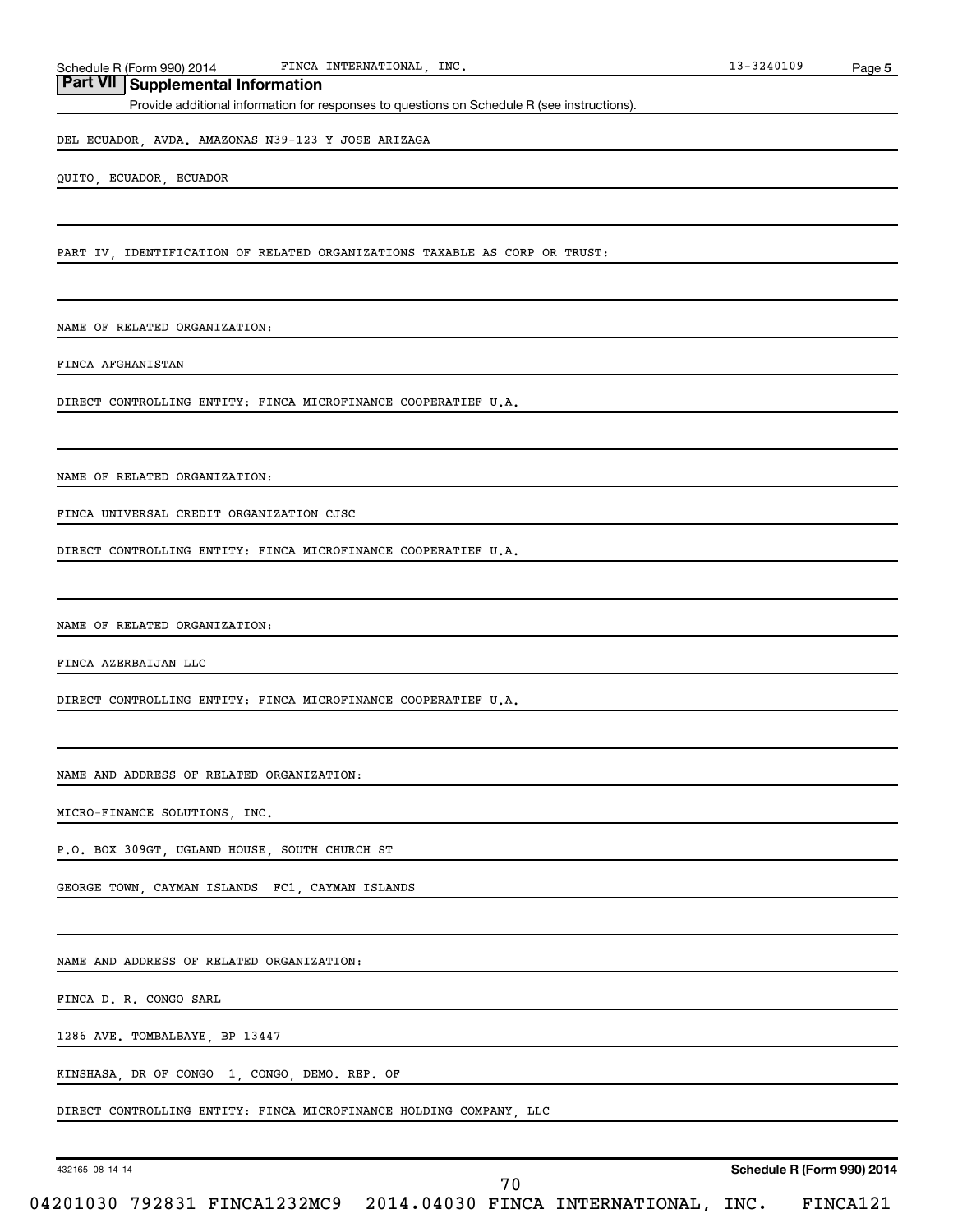Schedule R (Form 990) 2014 FINCA INTERNATIONAL, INC. 13-3240109 FINCA INTERNATIONAL,

## **Part VII Supplemental Information**

Provide additional information for responses to questions on Schedule R (see instructions).

#### NAME OF RELATED ORGANIZATION:

BANCO PARA LA ASISTENCIA COMUNITARIA FINCA SA

DIRECT CONTROLLING ENTITY: FINCA MICROFINANCE HOLDING COMPANY, LLC

NAME AND ADDRESS OF RELATED ORGANIZATION:

FINCA MICROFINANZAS, SA DE CV

PASEO GENERAL ESCALON Y CALLE CIRCUNVALACION

SAN SALVADOR, EL SALVADOR, EL SALVADOR

DIRECT CONTROLLING ENTITY: FINCA MICROFINANCE HOLDING COMPANY, LLC

NAME OF RELATED ORGANIZATION:

JSC MFO FINCA

DIRECT CONTROLLING ENTITY: FINCA MICROFINANCE COOPERATIEF U.A.

NAME OF RELATED ORGANIZATION:

FINCASERVICES - EURASIA, LLC

DIRECT CONTROLLING ENTITY: FINCA MICROFINANCE HOLDING COMPANY, LLC

NAME OF RELATED ORGANIZATION:

FINCASERVICIOS - LATINOAMERICA SA

DIRECT CONTROLLING ENTITY: FINCA MICROFINANCE HOLDING COMPANY, LLC

NAME OF RELATED ORGANIZATION:

FINCA MICROFINANZAS, SA

DIRECT CONTROLLING ENTITY: FINCA MICROFINANCE HOLDING COMPANY, LLC

NAME OF RELATED ORGANIZATION:

FINCA HAITI SA

432165 08-14-14

71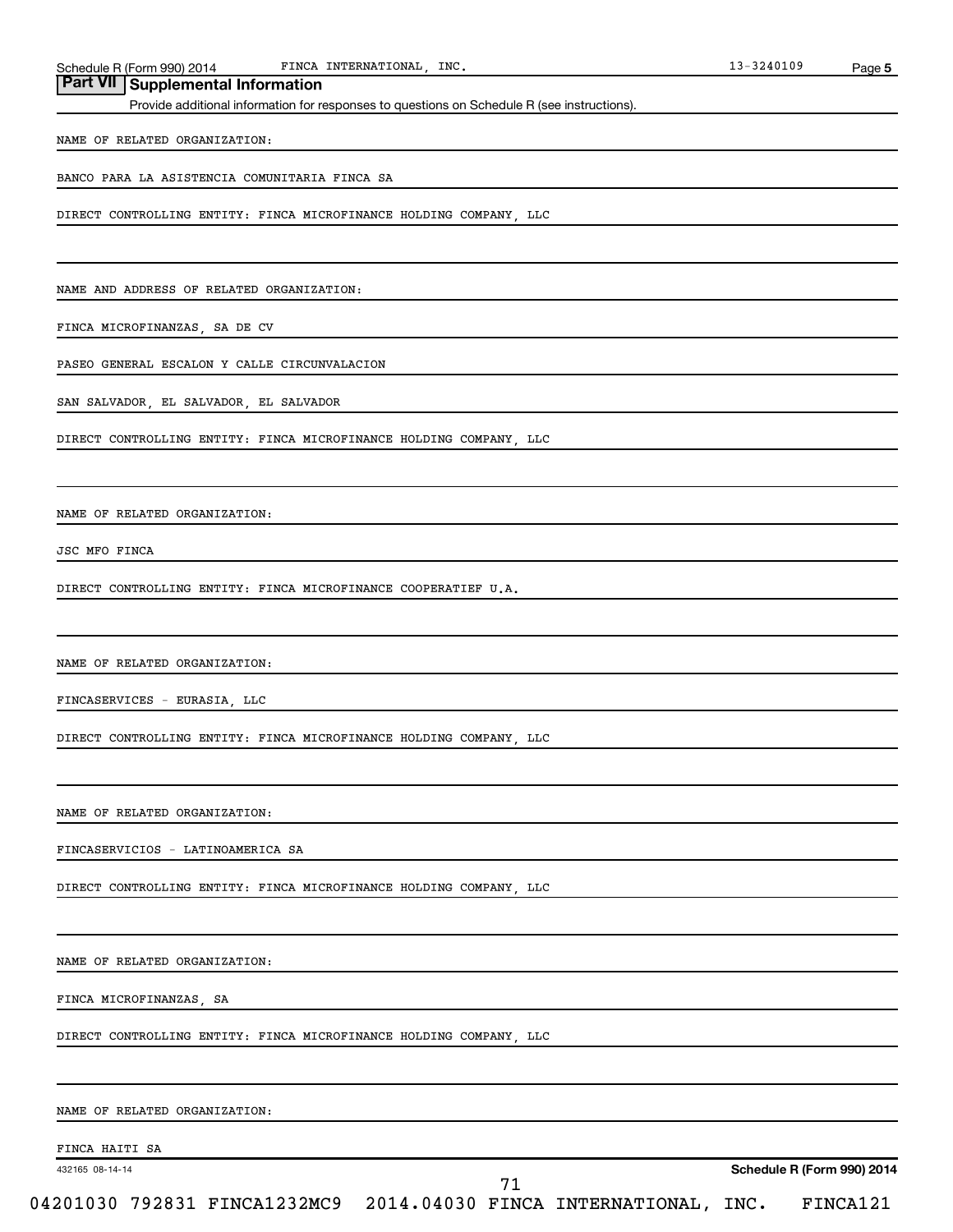Schedule R (Form 990) 2014 FINCA INTERNATIONAL, INC. 13-3240109 FINCA INTERNATIONAL,

## **Part VII Supplemental Information**

Provide additional information for responses to questions on Schedule R (see instructions).

DIRECT CONTROLLING ENTITY: FINCA MICROFINANCE HOLDING COMPANY, LLC

NAME OF RELATED ORGANIZATION:

FINANCIERA FINCA HONDURAS, SA

DIRECT CONTROLLING ENTITY: FINCA MICROFINANCE HOLDING COMPANY, LLC

NAME OF RELATED ORGANIZATION:

SPECIALIZED MICRO LOANS (PRIVATE SHAREHOLDING COMPANY)

DIRECT CONTROLLING ENTITY: FINCA MICROFINANCE HOLDING COMPANY, LLC

NAME OF RELATED ORGANIZATION:

FINCA KOSOVE S.H.A.

DIRECT CONTROLLING ENTITY: FINCA MICROFINANCE HOLDING COMPANY, LLC

NAME OF RELATED ORGANIZATION:

FINCA MICRO-CREDIT COMPANY CJSC

DIRECT CONTROLLING ENTITY: FINCA MICROFINANCE HOLDING COMPANY, LLC

NAME OF RELATED ORGANIZATION:

FINCA LIMITED (MALAWI)

DIRECT CONTROLLING ENTITY: FINCA MICROFINANCE COOPERATIEF U.A.

NAME OF RELATED ORGANIZATION:

TENEDORA FINCA, S.A.P.I. DE C.V.

DIRECT CONTROLLING ENTITY: FINCA MICROFINANCE HOLDING COMPANY, LLC

NAME OF RELATED ORGANIZATION:

FINCA MICROFINANCE COOPERATIEF U.A.

432165 08-14-14

72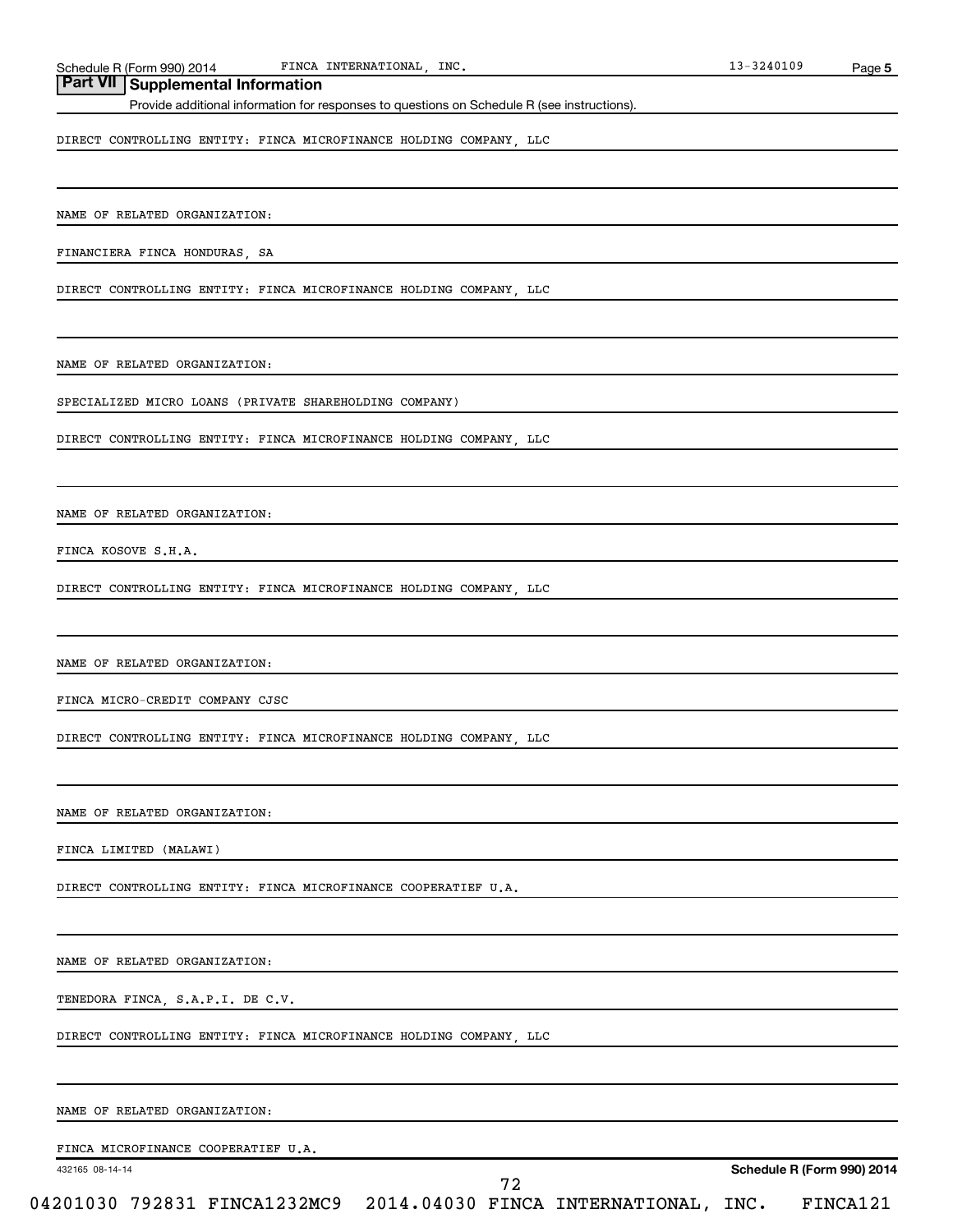Schedule R (Form 990) 2014 FINCA INTERNATIONAL, INC. 13-3240109 FINCA INTERNATIONAL,

## **Part VII Supplemental Information**

Provide additional information for responses to questions on Schedule R (see instructions).

DIRECT CONTROLLING ENTITY: FINCA MICROFINANCE HOLDING COMPANY, LLC

NAME OF RELATED ORGANIZATION:

FINCA NETWORK SUPPORT BV

DIRECT CONTROLLING ENTITY: FINCA MICROFINANCE COOPERATIEF U.A.

NAME OF RELATED ORGANIZATION:

FINANCIERA FINCA NICARAGUA, SA

DIRECT CONTROLLING ENTITY: FINCA MICROFINANCE HOLDING COMPANY, LLC

NAME OF RELATED ORGANIZATION:

FINCA MICROFINANCE BANK LIMITED

DIRECT CONTROLLING ENTITY: FINCA MICROFINANCE COOPERATIEF U.A.

NAME OF RELATED ORGANIZATION:

FINCA MICROFINANCE BANK LIMITED

DIRECT CONTROLLING ENTITY: FINCA MICROFINANCE COOPERATIEF U.A.

NAME OF RELATED ORGANIZATION:

FINCA CJSC

DIRECT CONTROLLING ENTITY: FINCA MICROFINANCE HOLDING COMPANY, LLC

NAME OF RELATED ORGANIZATION:

FINCA MICRO-CREDIT DEPOSIT ORGANIZATION LLC

DIRECT CONTROLLING ENTITY: FINCA MICROFINANCE HOLDING COMPANY, LLC

NAME OF RELATED ORGANIZATION:

FINCA TANZANIA LIMITED

432165 08-14-14

**Schedule R (Form 990) 2014**

04201030 792831 FINCA1232MC9 2014.04030 FINCA INTERNATIONAL, INC. FINCA121